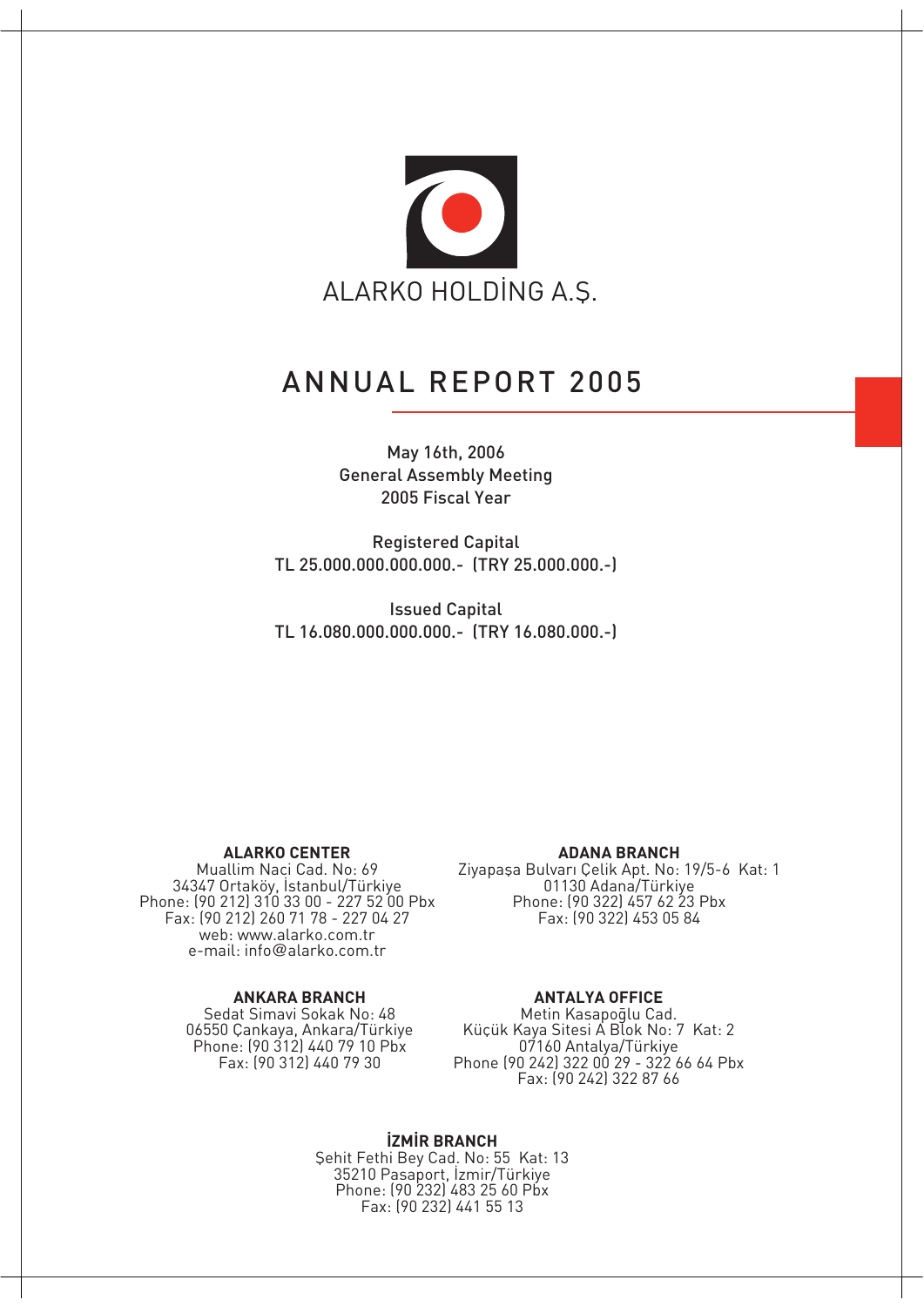# CONTENTS

|                                                      | page |                                                                               |
|------------------------------------------------------|------|-------------------------------------------------------------------------------|
| Message from the Chairman                            | 07   |                                                                               |
|                                                      | 08   | The Board of Directors and Statutory<br>Auditors of Alarko Holding A.Ş.       |
| The Alarko Group of Companies                        | 10   |                                                                               |
|                                                      | 12   | General Organization                                                          |
| Management Staff                                     | 14   |                                                                               |
|                                                      | 16   | Agenda of the Ordinary General Assembly                                       |
| Board of Directors' Annual Report                    | 17   |                                                                               |
|                                                      | 19.  | Capital and Percentage of Shareholdings in<br>Subsidiaries and Participations |
| Earnings from Subsidiaries and Equity Participations | 20   |                                                                               |
|                                                      | 21   | Subsidiaries of Alarko Group                                                  |
| <b>Contracting Group</b>                             | 22   |                                                                               |
|                                                      | 25   | <b>Land Development Group</b>                                                 |
| Industry and Trade Group                             | 28   |                                                                               |
|                                                      | 30   | Tourism Group                                                                 |
| <b>Energy Group</b>                                  | 32   |                                                                               |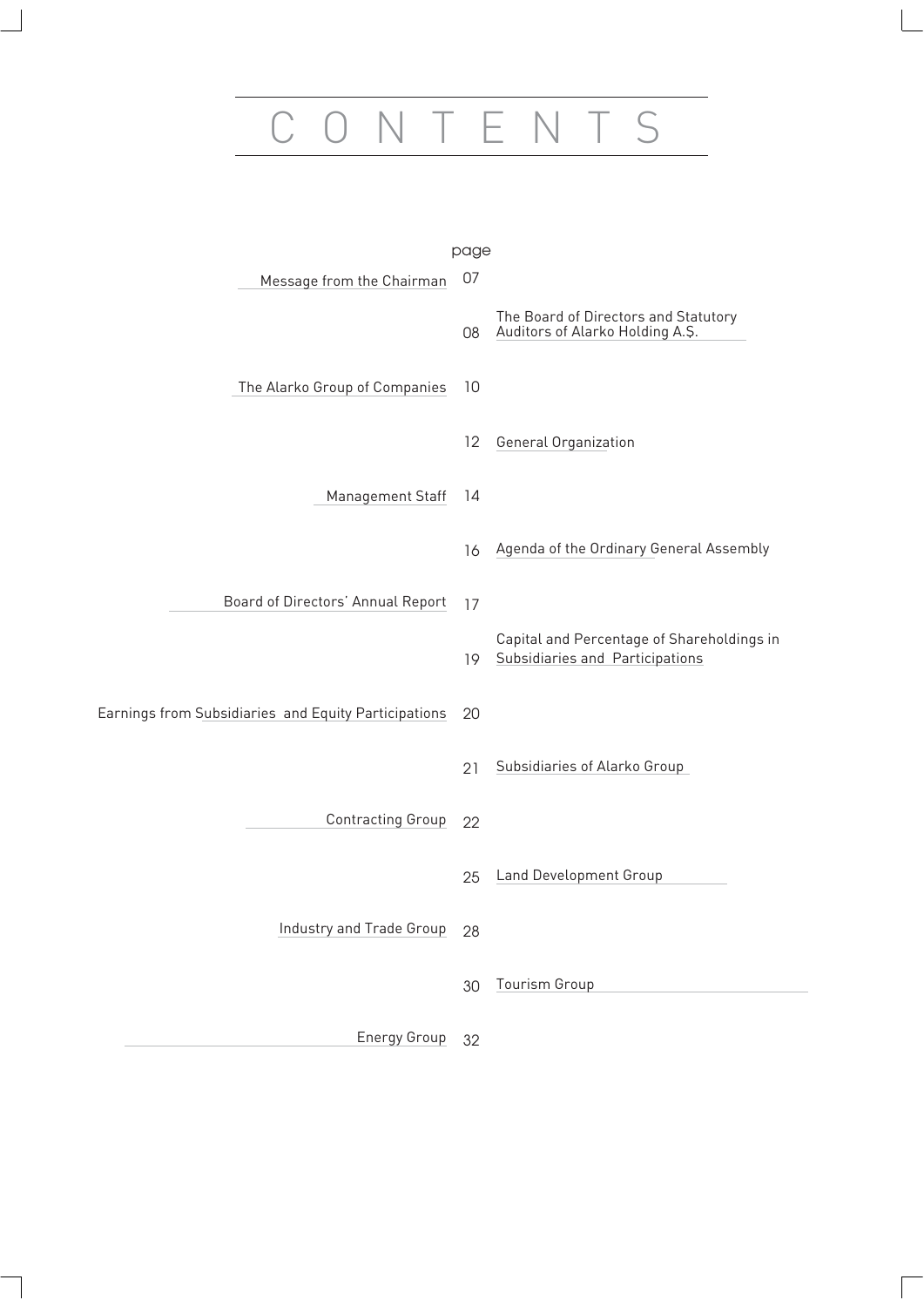|                                                              | page |                                                |
|--------------------------------------------------------------|------|------------------------------------------------|
| Seafood Products Group                                       | 34   |                                                |
|                                                              | 36   | Business Volume and Perspectives for 2006      |
| Taxes Paid and Personnel Expenses                            | 37   |                                                |
|                                                              | 38   | Social & Industrial Activities                 |
| Developments During the Last Five Years                      | 39   |                                                |
|                                                              | 40   | Üzeyir Garih's View                            |
| Report on Compliance with Corporate<br>Management Principles | 41   |                                                |
|                                                              | 49   | Independent Auditors' Report                   |
| <b>Consolidated Financial Statements</b>                     | 50   |                                                |
|                                                              | 55   | Notes to the Consolidated Financial Statements |
| <b>Profit Distribution Recommendation</b>                    | 85   |                                                |
|                                                              | 86   | <b>Statutory Auditors' Report</b>              |
| Conclusion                                                   | 87   |                                                |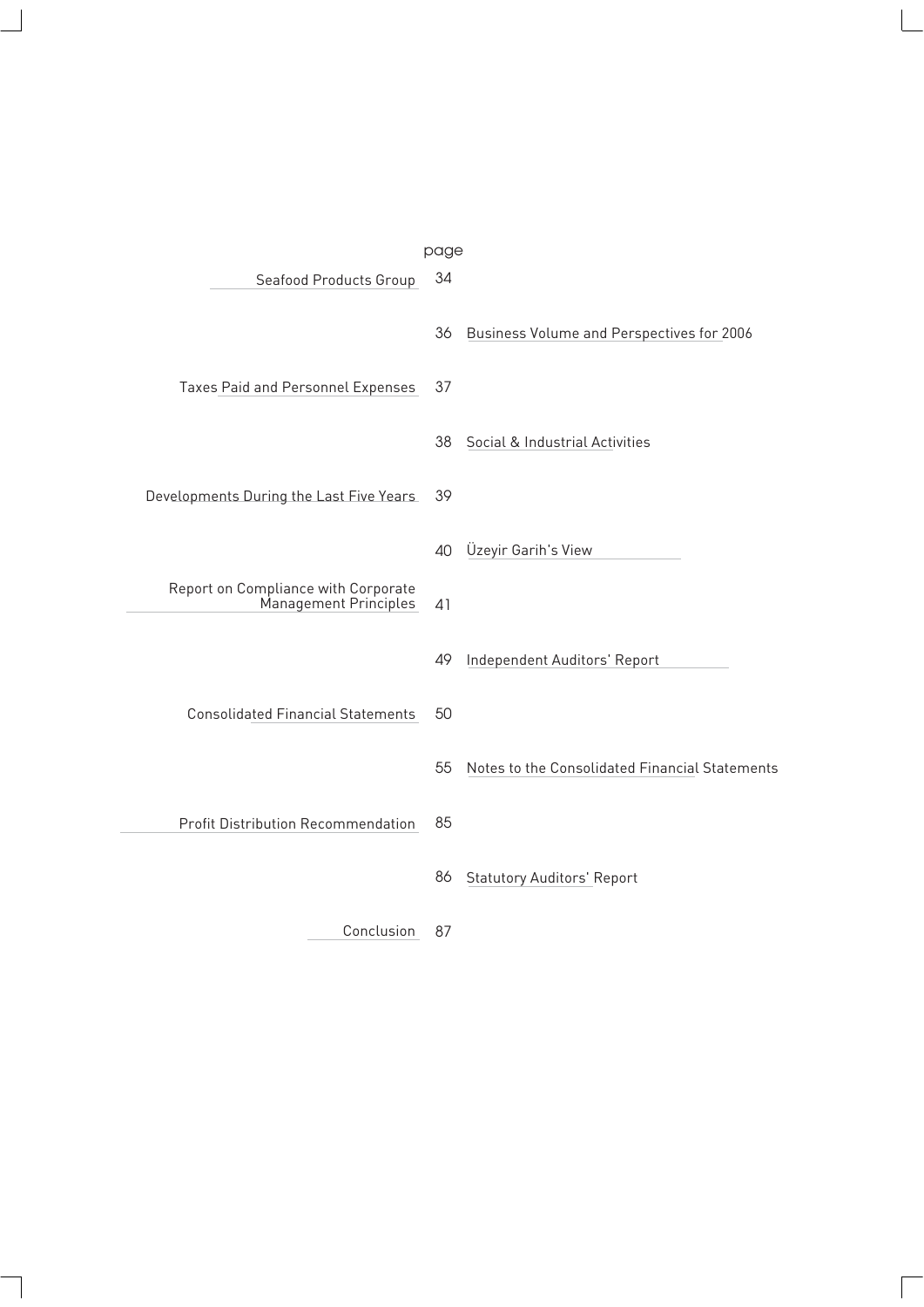# **MESSAGE FROM THE CHAIRMAN**

Esteemed Shareholders,

The new cover of the Annual Report you have received today must have attracted your attention.

There are messages on the cover. Üzeyir Garih is sending us messages. Though he left us five years ago, he is with us today...

I suggest you read the messages carefully. They express positive, constructive ideas.

I would also like to give you comparable messages.

Looking back to 2005, I can recall many instances that have brought us peace of mind and happiness.

First of all, I would like to summarize the positive developments in the macro-economic balances.

The decreasing trend in the inflation rate is continuing, and the Consumer Price Index which was 9,4 % in 2004 has declined to 7,7 %.

Economic growth is maintaining its course and an increase of more than 6 % is expected in the Gross National Product (GNP) in 2005.

Turkey is also persistent in its budgetary discipline. In 2005, the percentage of Surplus Except for Interest to the GNP is expected to be 7,4 %.

The Net Public Debts / GNP ratio is expected to be less than 60 % in 2005 and thus, to be in accordance with the Maastricht Criteria.

The successful privatizations accomplished in 2005 and the serious increase in direct foreign investments are also signs witnessing the important development in the Turkish economy and its integration to the world.

We expect the positive developments observed in the inflation rate, growth and budgetary discipline to continue, the successful privatization trend and increasing foreign investments to be maintained in 2006.

I will not go into the positive results attained by the companies within Alarko Holding as you will find them in the following pages of this report.

Before ending my message, I would like to repeat the final sentence of our last year's report.

"The most important problem that Ankara must handle and solve rapidly is that of unemployment."

Yes, economy is going well...

However, unemployment is increasing, waiting for an urgent solution. We must intensify our efforts on this issue. We greet you all respectfully,

**İshak Alaton** Chairman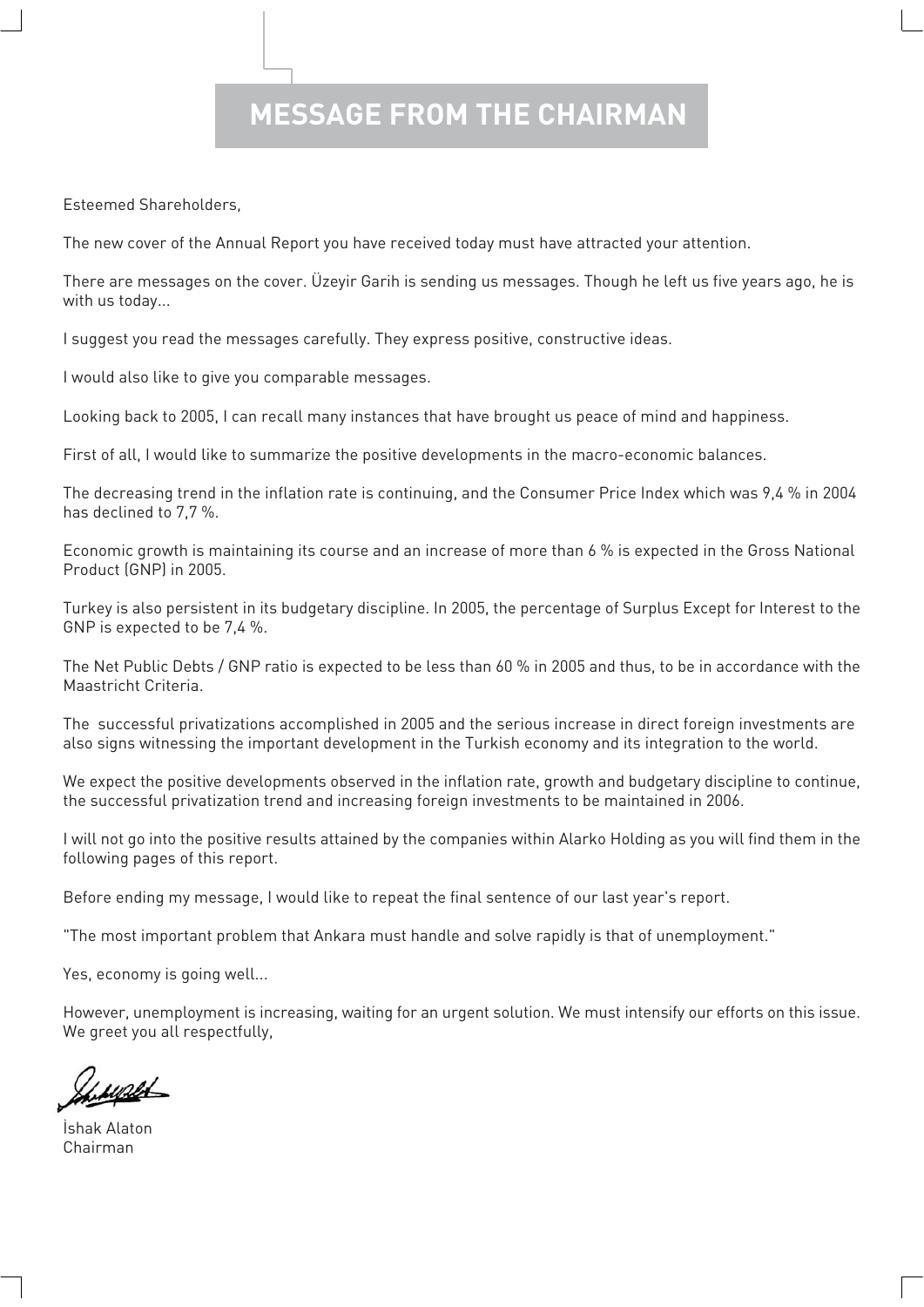# **BOARD OF DIRECTORS**



Vice Chairman (18.05.2005-16.05.2006)

**Vedat A. ALATON** Vice Chairman (18.05.2005-16.05.2006)

**Ayhan YAVRUCU** Director Chief Executive Officer (18.05.2005-16.05.2006)

**Prof. Dr. Ahmet Zeyyat HATİPOĞLU** Auditor (18.5.2005-16.05.2006) **Prof. Dr. Mustafa Ayd›n AYSAN**

Auditor (18.5.2005-16.05.2006)

**Prof. Dr. Halil Kemal KAFALI** Auditor (18.5.2005-16.05.2006)

BOARD OF AUDITORS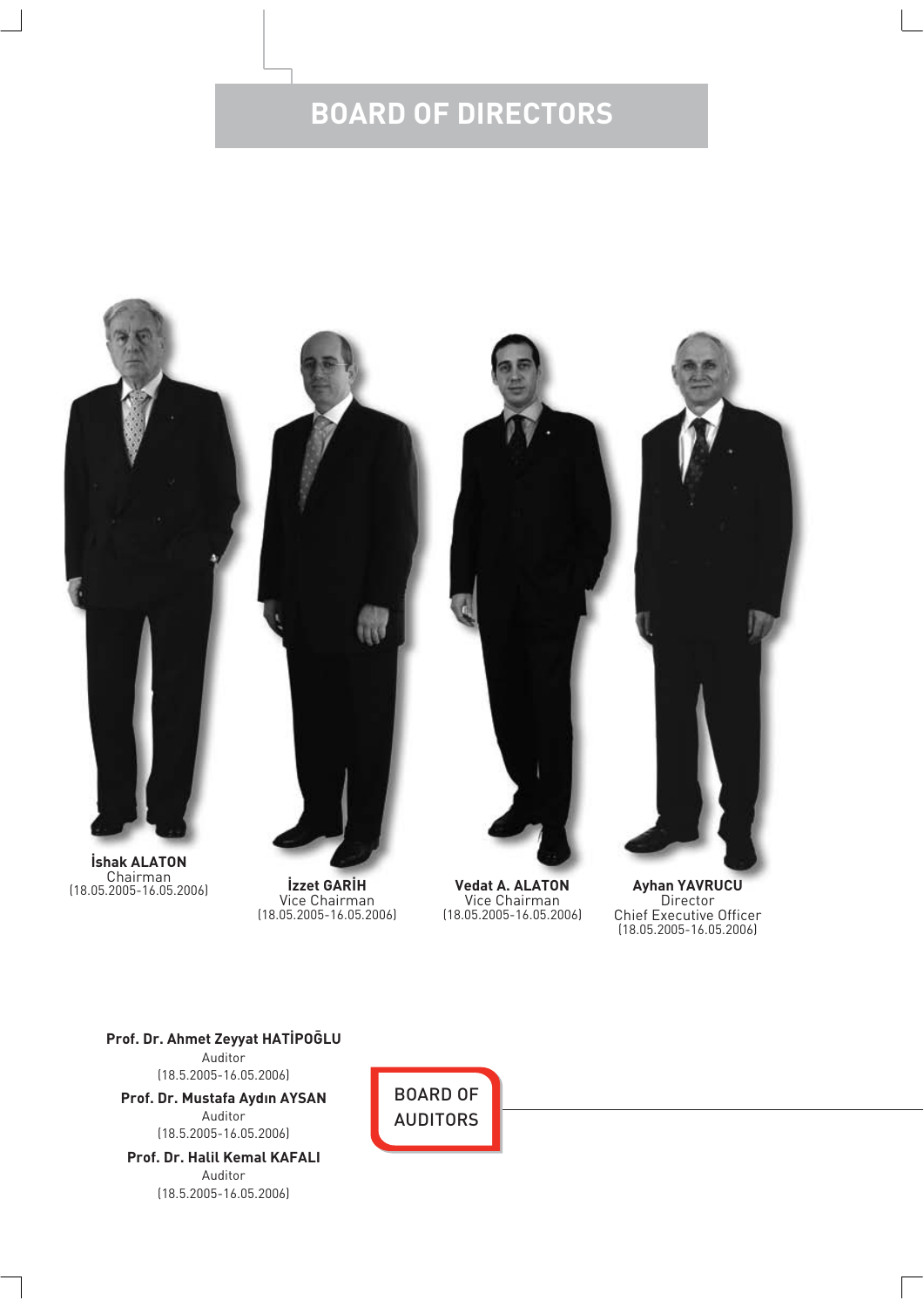

**Güner KOÇEL** Director (18.05.2005-16.05.2006)

**Dalia GARİH** Director (18.05.2005-16.05.2006)

**Leyla ALATON GÜNYELİ** Director (18.05.2005-16.05.2006)

**Isik BİREN** Director (18.05.2005-16.05.2006) **Ahmet Vural AKIŞIK** Director (18.05.2005-16.05.2006)

**INDEPENDENT AUDITING COMPANY** Denet Yeminli Mali Müşavirlik A.Ş. **(Member firm of BDO International)** (18.05.2005-16.05.2006 )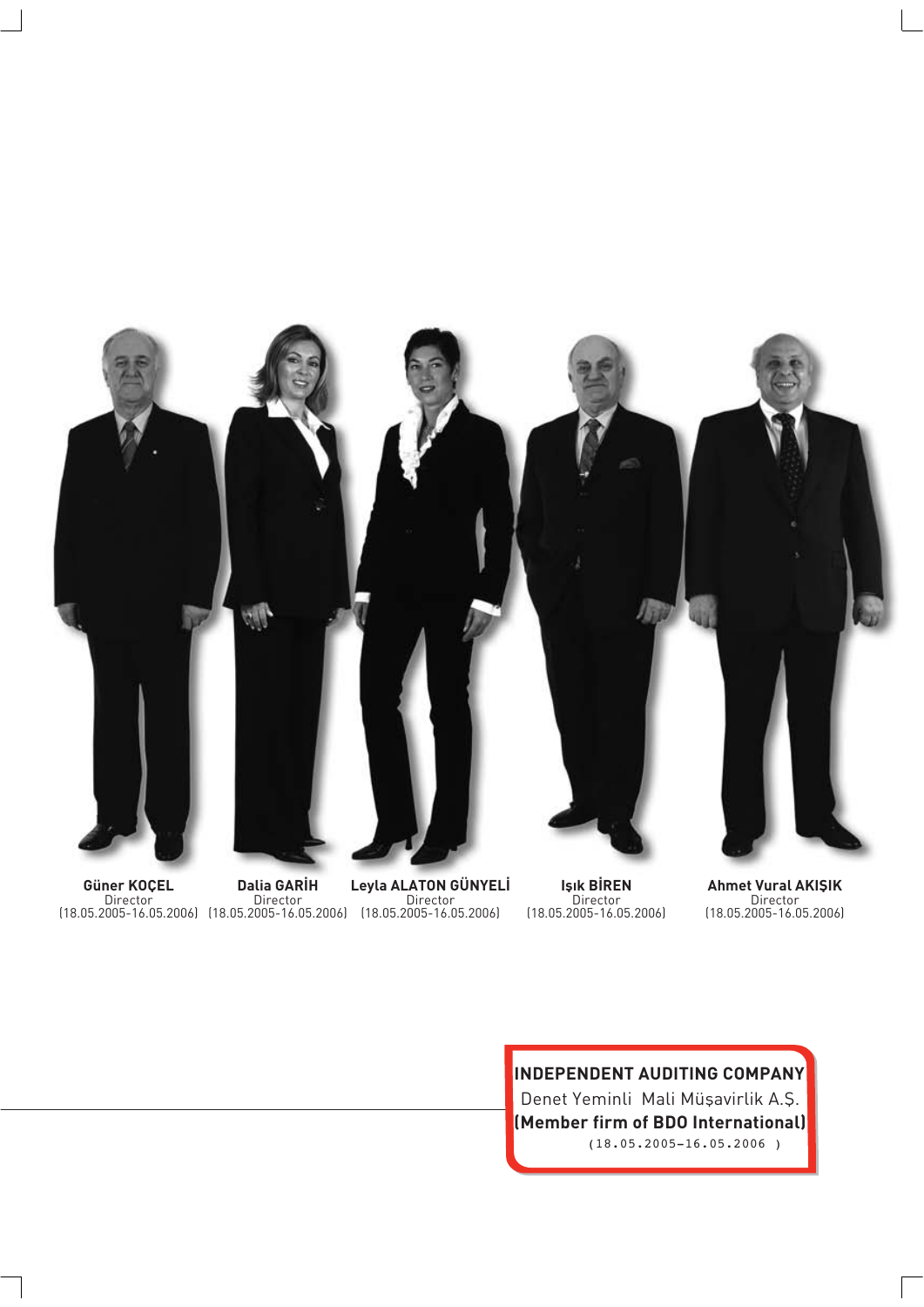| <b>THE</b><br><b>CONTRACTING</b><br><b>GROUP</b>                  | ALSİM ALARKO SANAYİ TESİSLERİ VE TİCARET A.Ş.<br>ADANA SUBWAY DIVISION<br>ISTANBUL SUBWAY (YENIKAPI - SISHANE ELECTRO - MECHANIC SYSTEMS CONSTRUCTION) PROJECT<br>ASTANA AIRPORT CONSTRUCTION PROJECT<br>ALSİM ALARKO - OHL - G&O J.V. TCDD ANKARA - ESKİŞEHİR HIGH SPEED TRAIN PROJECT<br>ALSIM ALARKO - EMIT IZMIT BAY WASTE WATER TREATMENT J.V.<br>ALSIM ALARKO - ROSNEFTEGAZSTROY MELEN J.V.<br>TECNIDAS REUNIDAS - ALARKO - AKFEN CONSORTIUM<br>STREICHER - HAUSTAD & TIMMERMANN- GÜNSAYIL - ALSIM ALARKO SAN. TES. VE TIC. A.S. J.V.<br>THE WESTERN KAZAKHSTAN ROAD NETWORK<br>ALMATY BISHKEK REGIONAL ROAD REHABILITATION PROJECT<br>ARZEW DESALINATION AND POWER PLANT PROJECT<br>ROSTOV CIGARETTE FACTORY CONSTRUCTION PROJECT<br>KIRIKKALE TÜPRAŞ REFINERY DHP-CCR CONSTRUCTION PROJECT<br>ALSİM ALARKO-GARANTİ KOZA J.V. İSTANBUL METRO 4.LEVENT - AYAZAĞA ROUTE CONSTRUCTION PROJECT<br>ASTANA WATER PROJECT<br>CYPRUS WATER PROJECT ENGINEERING SERVICES | 96,78%                                                             |
|-------------------------------------------------------------------|------------------------------------------------------------------------------------------------------------------------------------------------------------------------------------------------------------------------------------------------------------------------------------------------------------------------------------------------------------------------------------------------------------------------------------------------------------------------------------------------------------------------------------------------------------------------------------------------------------------------------------------------------------------------------------------------------------------------------------------------------------------------------------------------------------------------------------------------------------------------------------------------------------------------------------------------------------------------|--------------------------------------------------------------------|
| <b>THE LAND</b><br><b>DEVELOPMENT</b><br><b>GROUP</b>             | ALARKO GAYRİMENKUL YATIRIM ORTAKLIĞI A.Ş.<br>ALDEM ALARKO KONUT İNŞAAT VE TİCARET A.Ş.<br>YILTAŞ YILDIZ TURİSTİK TESİSLER A.Ş.<br>AL-RİVA PROJESİ ARAZİ DEĞER., KONUT İNŞ. VE TİC. A.Ş.<br>AL-RİVA ARAZİ DEĞER., KONUT İNŞ. VE TİC. A.Ş.<br>AL-RİVA ARAZİ DEĞER., KONUT İNŞ., TURİSTİK TES., GOLF İŞL. VE TİC. A.Ş.<br>MOSALARKO J.V.<br>AL - KONUT DIVISION                                                                                                                                                                                                                                                                                                                                                                                                                                                                                                                                                                                                           | 49,32%<br>96,68%<br>67,12%<br>40,00%<br>40,00%<br>40,00%<br>50,00% |
| <b>THE</b><br><b>INDUSTRY</b><br><b>AND</b><br><b>TRADE GROUP</b> | ALARKO CARRIER SANAYİ VE TİCARET A.Ş.<br>THE MAIN MANUFACTURING PLANT<br>RADIATOR MANUFACTURING PLANT<br><b>İSTANBUL SALES DIVISION</b><br>FREE ZONE BRANCH<br><b>TOTALINE DIVISION</b><br>ANKARA REGIONAL SALES DIVISION<br>ALARKO FENNİ MALZEME SATIŞ VE İMALAT A.Ş.<br>ALMÜT ALARKO SINAİ GEREÇLER İMALAT VE MÜMESSİLLİK A.Ş.<br>TÜM TESİSAT VE İNŞAAT A.Ş.<br>ALAMSAŞ ALARKO AĞIR MAKİNA SAN. A.Ş.                                                                                                                                                                                                                                                                                                                                                                                                                                                                                                                                                                 | 42,09%<br>65,55%<br>65,45%<br>1,40%<br>52,97%                      |
| THE<br><b>TOURISM</b><br><b>GROUP</b>                             | ATTAS ALARKO TURISTIK TESISLER A.S.<br>HILLSIDE BEACH CLUB<br>HILLSIDE CITY CLUB<br>HILLSIDE CITY CLUB - TRIO<br><b>CINECITY</b><br>CINECITY - TRIO<br>HILLSIDE SU HOTEL                                                                                                                                                                                                                                                                                                                                                                                                                                                                                                                                                                                                                                                                                                                                                                                               | 95,01%                                                             |
| <b>THE</b><br><b>ENERGY</b><br><b>GROUP</b>                       | ALTEK ALARKO ELEKTRİK SANTRALLARI TESİS İŞLETME VE TİC. A.Ş<br>HASANLAR HYDROELECTRIC POWER STATION<br>BERDAN HYDROELECTRIC POWER STATION<br>TOHMA HYDROELECTRIC POWER STATION<br>KIRKLARELI NATURAL GAS COMBINED CYCLE POWER PLANT<br>TEMZET ELEKTRİK ÜRETİM İLETİM A.Ş.                                                                                                                                                                                                                                                                                                                                                                                                                                                                                                                                                                                                                                                                                              | 38,44%<br>48,39%                                                   |
| <b>THE</b><br><b>SEAFOOD</b><br><b>PRODUCTS</b><br><b>GROUP</b>   | ALFARM ALARKO LERÖY SU ÜRÜNLERİ SAN. VE TİC. A.Ş.<br>PERPA MANAGEMENT & SALES OFFICE<br>SEAFOOD PRODUCTS FACTORY SUADIYE / İZMİT<br>ANTALYA SALES OFFICE                                                                                                                                                                                                                                                                                                                                                                                                                                                                                                                                                                                                                                                                                                                                                                                                               | 40,96%                                                             |

 $\backslash$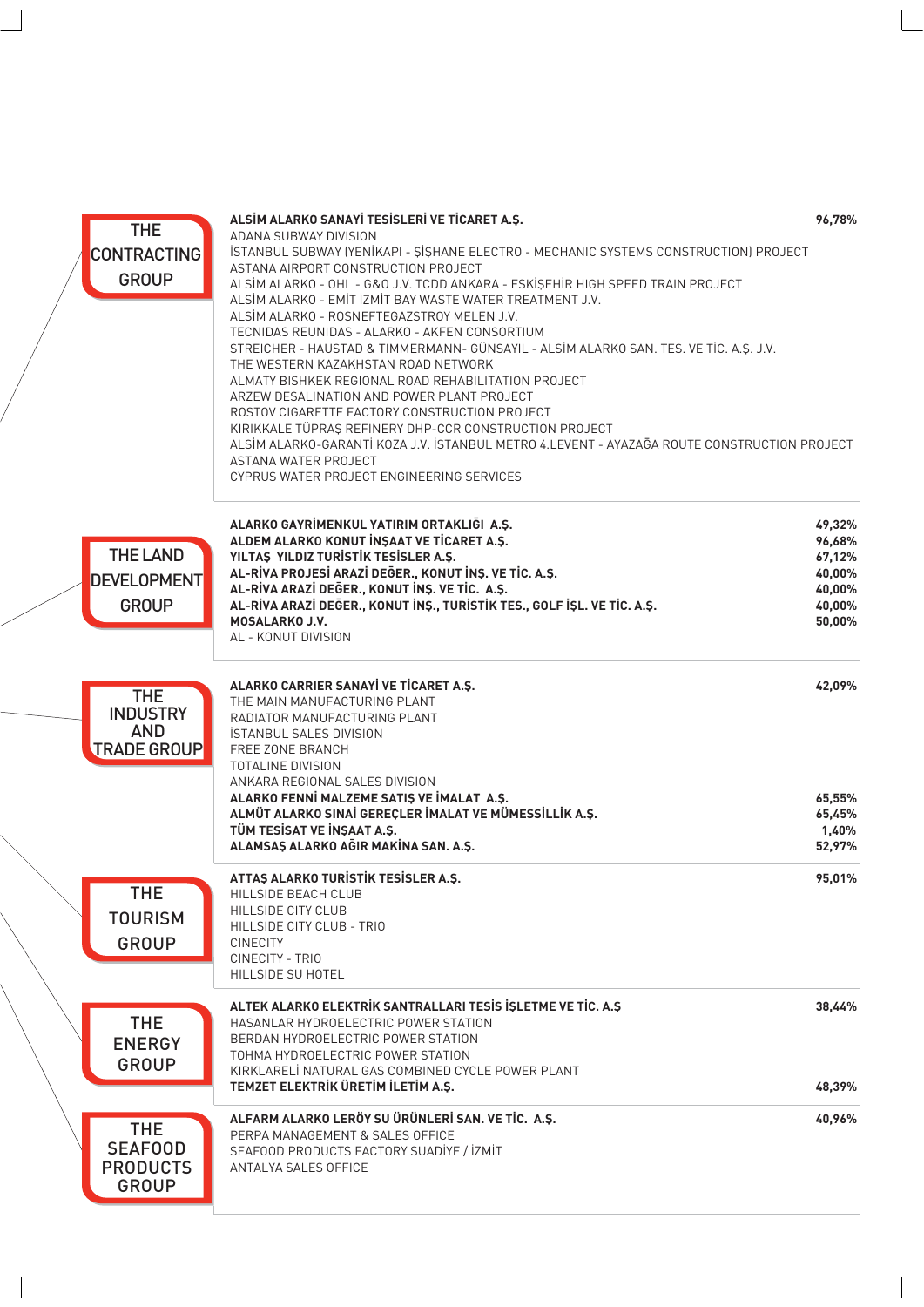# **GENERAL ORGANIZATION**

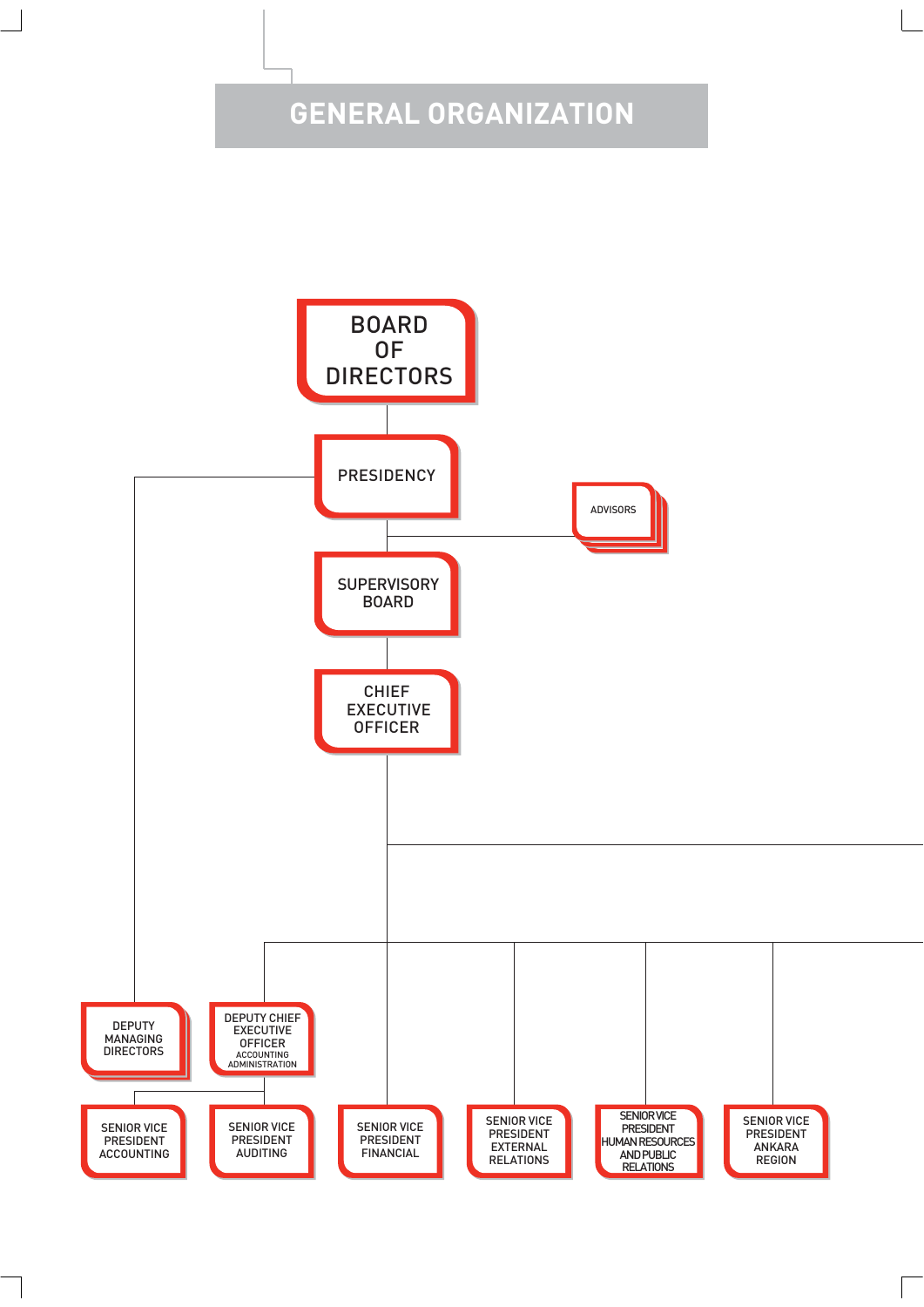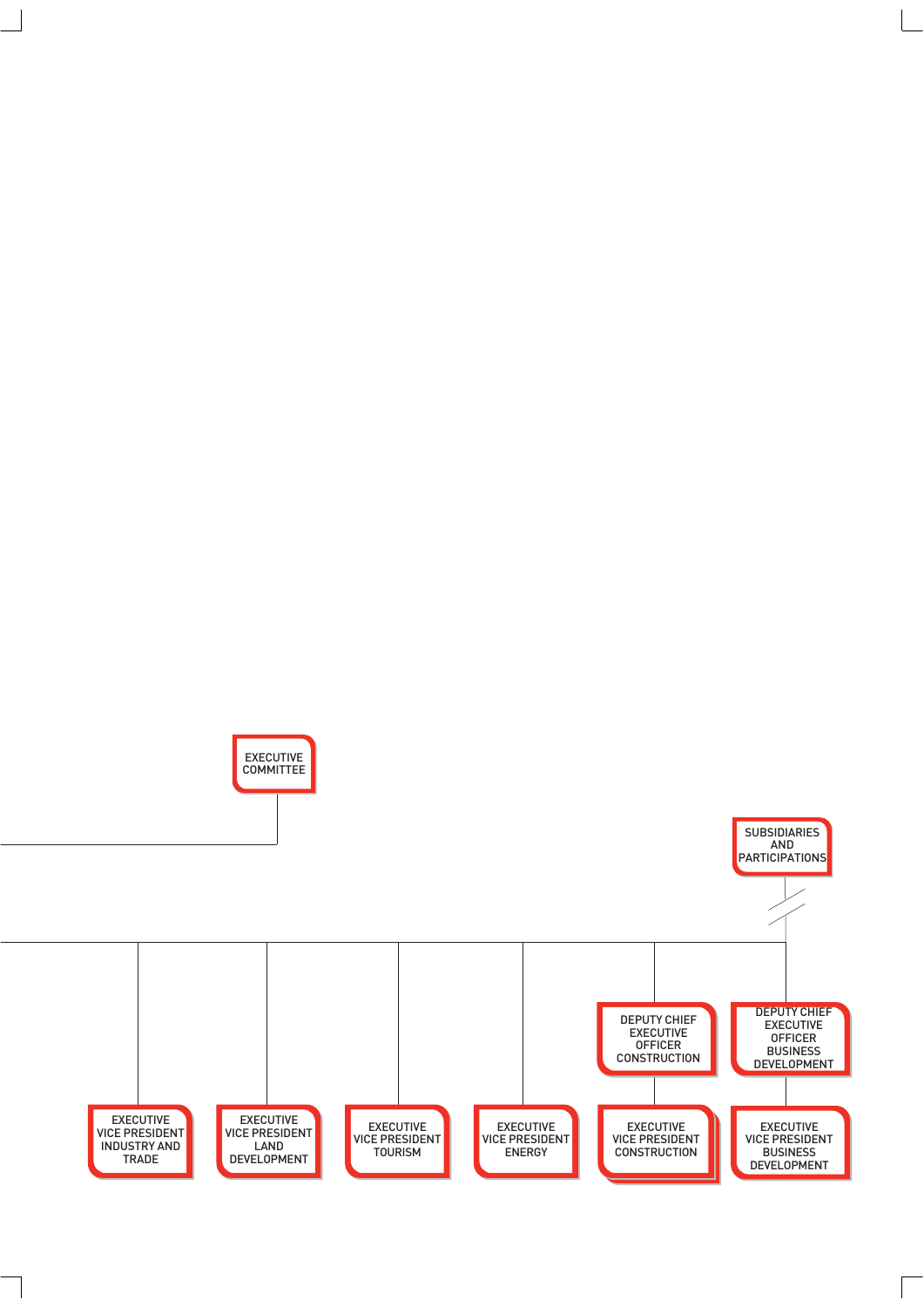# **MANAGEMENT STAFF**

#### **CORPORATE PRESIDENT**

**ISHAK ALATON** 

# $\bullet$

#### **DEPUTY MANAGING DIRECTORS**

**İZZET GARİH** VEDAT AKSEL ALATON

#### **CHIEF EXECUTIVE OFFICER**

AYHAN YAVRUCU

#### **DEPUTY CHIEF EXECUTIVE OFFICERS**

M. ALPER KAPTANO GLU CONTRACTING - CONSTRUCTION MESUT ZALOĞLU ACCOUNTING & ADMINISTRATION M. TANSU USLU CONTRACTING - BUSINESS DEVELOPMENT

#### **SENIOR VICE PRESIDENTS**

MEHMET DÖNMEZ ANKARA REGION MUSTAFA FILIZ COUNTING ÜM‹T NUR‹ YILDIZ AUDITING

OKTAY VARLIER EXTERNAL RELATIONS SEYIT M. BURUK HUMAN RESOURCES & PUBLIC RELATIONS

#### **EXECUTIVE VICE PRESIDENTS**

H. ÖNDER SAHİN INDUSTRY & TRADE ED‹P ‹LKBAHAR TOURISM TARHAN GÜNAY ENERGY

A. ÖNDER KAZAZOĞLU LAND DEVELOPMENT - CONSTRUCTION AYKUT BAYCAN CONTRACTING - ACCOUNTING BEKİR BORA CONTRACTING - PROJECT FINANCE & DEVELOPMENT CELAL TATLICIBASI CONTRACTING - TÜPRAS PROJECT ONAT BITIK CONTRACTING - CONSTRUCTION

#### **VICE PRESIDENTS**

A. CEM KOCASOY CONTRACTING - BUSINESS DEVELOPMENT B. BÜLENT AKKAN CONTRACTING - DOMESTIC CONTRACTS ERGÜN BERKALP CONTRACTING - SITE AUDITS F. NESE UCAR CONTRACTING - LOGISTICS HAKAN KURT CONTRACTING - CONTRACT MANAGEMENT HALUK MARTAĞAN CONTRACTING - PLANNING, ANALYSIS MEHMET HASIP AKSIT CONTRACTING - SAKHALIN LNG PROJECT MEHMET UGUR KURUL CONTRACTING - BUSINESS DEVELOPMENT MUSTAFA V. GAFUROGLU CONTRACTING - SUBWAY PROJECTS NA‹M TÜRKO⁄LU CONTRACTING - ASTANA AIRPORT PROJECT TIMUR DURMAZ CONTRACTING - BTC PROJECT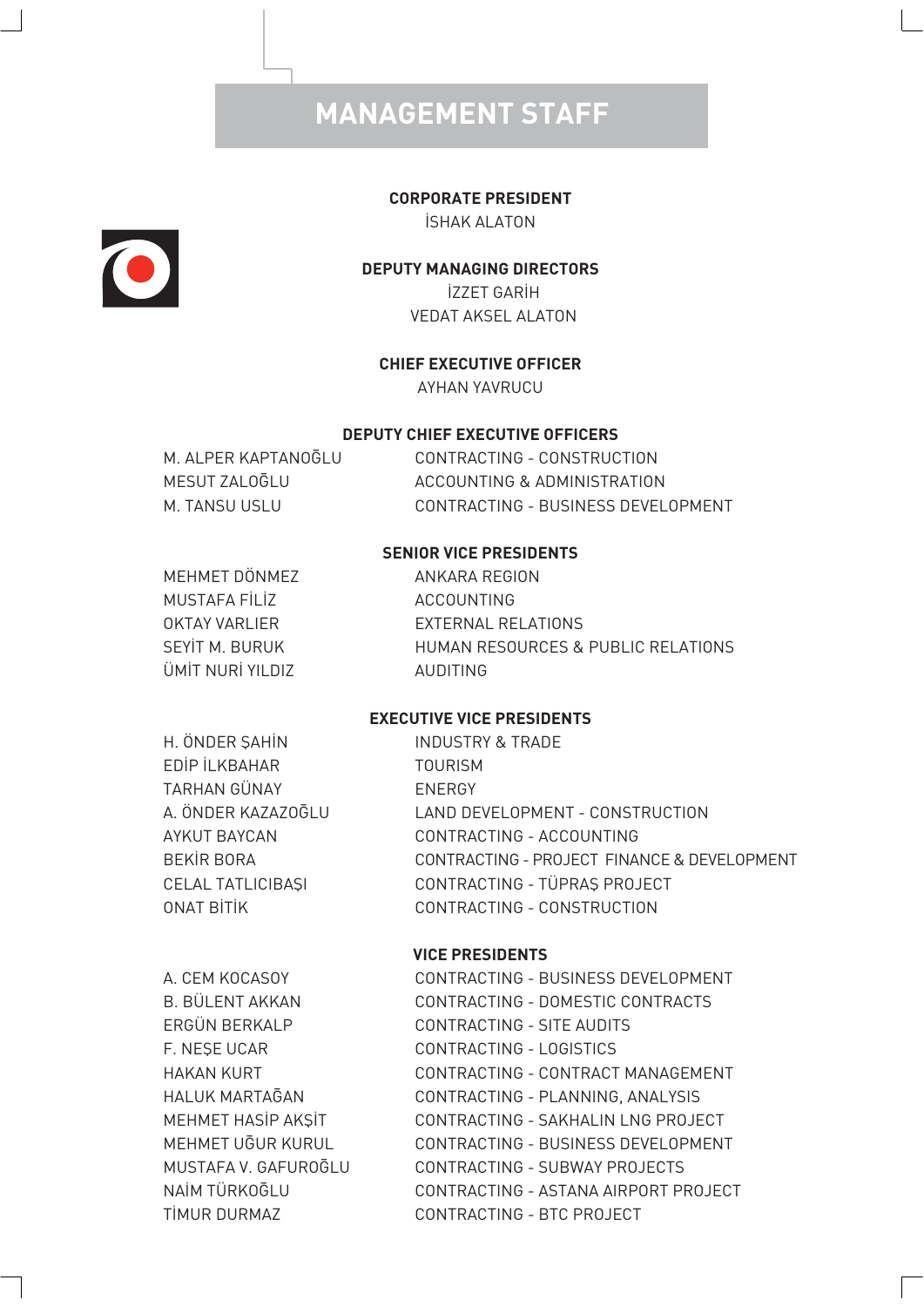| H. ÖZCELİK CATALOĞLU | I AND DEVELOPMENT                                                    |
|----------------------|----------------------------------------------------------------------|
| HARUN H. MORENO      | LAND DEVELOPMENT - ALARKO REAL ESTATE INVESTMENT CO. GENERAL MANAGER |
| KADİR EKE            | LAND DEVELOPMENT - MARKETING, SALES                                  |
| M. NEZİHİ KARAHASAN  | LAND DEVELOPMENT - TECHNICAL                                         |
| İSMET GENCER         | INDUSTRY & TRADE - INDUSTRIAL SALES                                  |
| ADNAN YAĞMUR         | <b>FNFRGY</b>                                                        |

#### **PROJECT CONTRACT MANAGERS, GENERAL MANAGERS, BRANCH MANAGERS, FACTORY MANAGERS, ASSISTANT GENERAL MANAGERS**

| A. EROL GÜVENÇ            | CONTRACTING - PROJECT CONTRACT MANAGER                                       |
|---------------------------|------------------------------------------------------------------------------|
| AHMET CIBOGLU             | CONTRACTING - PROJECT CONTRACT MANAGER - MOSCOW ONCHOLOGY HOSPITAL PROJECT   |
| M. GÖKHAN GÜVEN           | CONTRACTING - PROJECT CONTRACT MANAGER - TÜPRAS İZMİT REFINERY PROJECT       |
| S. UFUK TEZER             | CONTRACTING - PROJECT CONTRACT MANAGER - ANKARA ISTANBUL RAILWAY PROJECT     |
| S.VELİ MESTA              | CONTRACTING - PROJECT CONTRACT MANAGER                                       |
| <b>SAFAK KOLAY</b>        | CONTRACTING - PRO JECT CONTRACT MANAGER - MELEN WATER SUPPLY PRO JECT        |
| <b>TAMER ÖZER</b>         | CONTRACTING - PROJECT CONTRACT MANAGER - SAKHALIN LNG PROJECT                |
| TARIK U.BÜYÜKBAY          | CONTRACTING - PROJECT CONTRACT MANAGER                                       |
| YEMLİHA CIRDI             | CONTRACTING - PROJECT CONTRACT MANAGER - IZMIT WASTE WATER TREATMENT PROJECT |
| İ. CEM ÖZKÖK              | CONTRACTING - BRANCH MANAGER - BUSINESS DEVELOPMENT - ANKARA OFFICE          |
| <b>R. FRKAN FRKURT</b>    | CONTRACTING - BRANCH MANAGER - BUSINESS DEVELOPMENT - ASTANA, KAZAKHSTAN     |
| MURAT COPUR               | INDUSTRY & TRADE - FACTORY MANAGER                                           |
| <b>HALUK FERIZOĞLU</b>    | <b>INDUSTRY &amp; TRADE - BRANCH MANAGER - İZMİR</b>                         |
| <b>HIRANT KALATAS</b>     | INDUSTRY & TRADE - BRANCH MANAGER - MARKETING & SUPPORT                      |
| <b>İBRAHİM BİNER</b>      | INDUSTRY & TRADE - BRANCH MANAGER - ISTANBUL SALES                           |
| <b>İBRAHİM GÜRAY</b>      | INDUSTRY & TRADE - BRANCH MANAGER - ANKARA                                   |
| ZEKİ ÖZEN                 | INDUSTRY & TRADE - BRANCH MANAGER - TOTAL INF                                |
| ARİF NEZİH YILMAZ         | ENERGY - KIRKLARELİ POWER PLANT MANAGER                                      |
| BÜLENT TOKAN              | ENERGY - ASSISTANT GENERAL MANAGER - FINANCIAL & ADMINISTRATION              |
| <b>İSMAİL H. YILDIRIM</b> | ENERGY - H.E.P.P. OPERATIONS MANAGER                                         |
| LEVENT ÖZMARAL            | FNFRGY - PROJECT MANAGER                                                     |
| <b>BÜLENT ISIK</b>        | SFAFOOD - GENERAL MANAGER                                                    |

#### **ADVISORS**

| GÜROL SOYLU  | ADVISOR - CONTRACTING & CONSTRUCTION |
|--------------|--------------------------------------|
| YUSUF TF7MAN | PRESIDENTIAL ADVISOR - FINANCE       |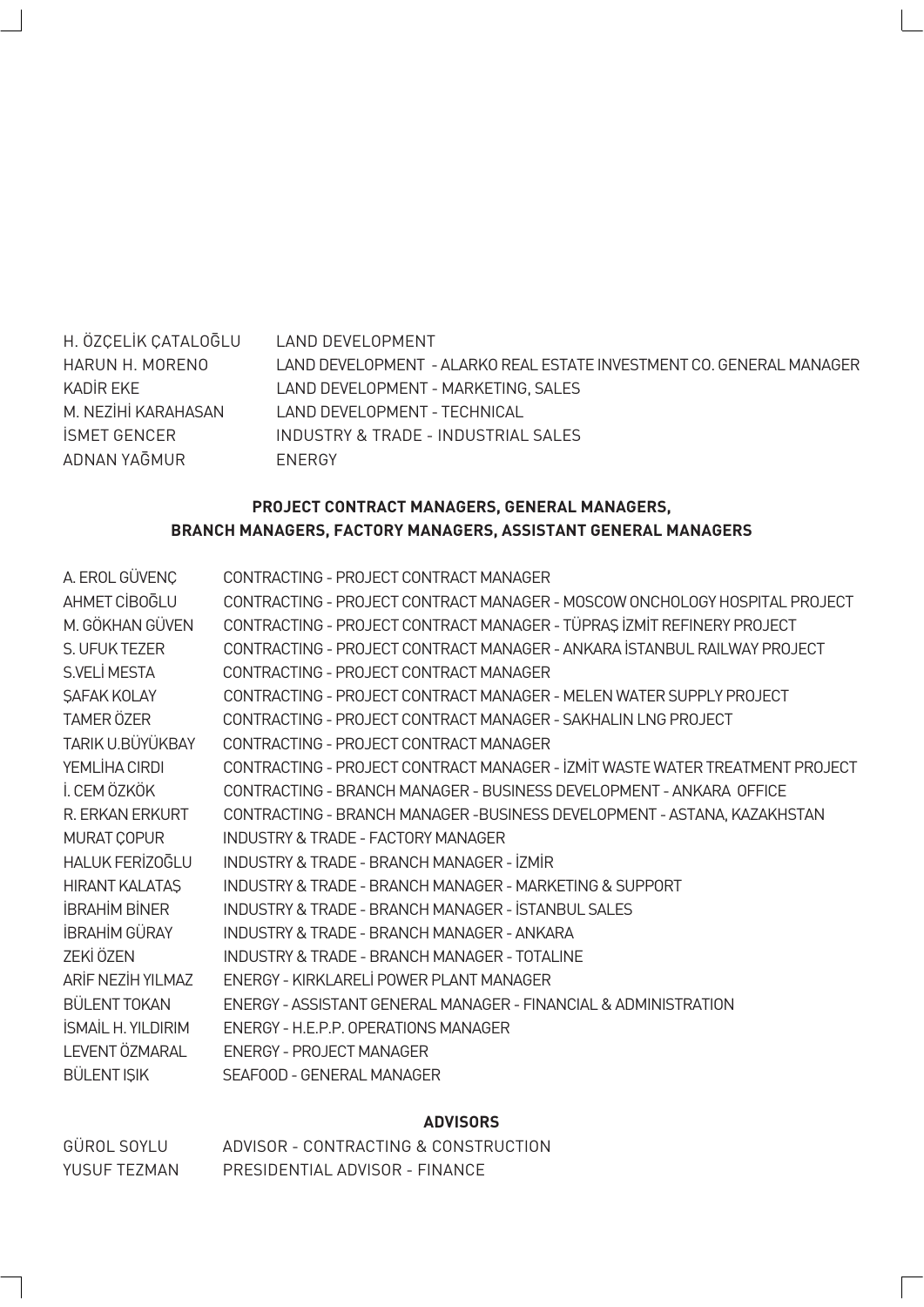### **OF THE ORDI GENERAL ASSEMBLY**

- **1.** Deliberations and decision on the election of the Presiding Committee.
- **2.** Deliberations and decision to authorize the Presiding Committee to sign the minutes of the General Assembly.
- **3. a)** Reading of the Board of Directors' Annual Report of 2005 and the Balance Sheet and Income Statement of 2005.
	- **b)** Reading of the Statutory Auditors' Report.
	- **c)** Reading of the Independent Auditors' Report.
	- **d)** Approval of the 2005 Balance Sheet and Income Statement.

 **e)** Deliberations and decision to acquit the Members of the Board of Directors and the Statutory Auditors' fiduciary responsibilities on account of the company's results in 2005.

- **4.** Giving information about donations made by the Company.
- **5.** Deliberations and decision on the proposal of the Board of Directors concerning the distribution of the profits of 2005.
- **6.** Determining the number of Board members for the next operational term, the election of these members in accordance with the provisions of the articles of corporation and deliberations and decision on the salaries to be paid to them.
- **7.** Re-election of the Statutory Auditors whose terms in office have expired or election of new auditors and deliberations and decision concerning the salaries to be paid to them.
- **8.** Deliberations and decision on granting Board members the authority set forth in Articles 334 and 335 of the Turkish Commercial Code.
- **9.** Deliberations and decision concerning the signing of a contract for the auditing of the company's accounts by an independent auditing company selected by the Board of Directors in accordance with the Capital Market Regulations and approval of the draft of the contract.
- **10.** Reading of and discussing the old and revised versions of the articles of corporation, and acceptance of its final text, in accordance with the approval letters received from the Capital Market Board and the Domestic Trade General Management of the Turkish Republic Industry and Trade Ministry, concerning the amendments of the clauses 8, 18, 24, 26, 31, 51, 54 and 56 of the articles of corporation, and deletion of the clauses 13, 16 and 25 from the articles of corporation. Deliberations and decision concerning the approval of the revised text.

Board of Directors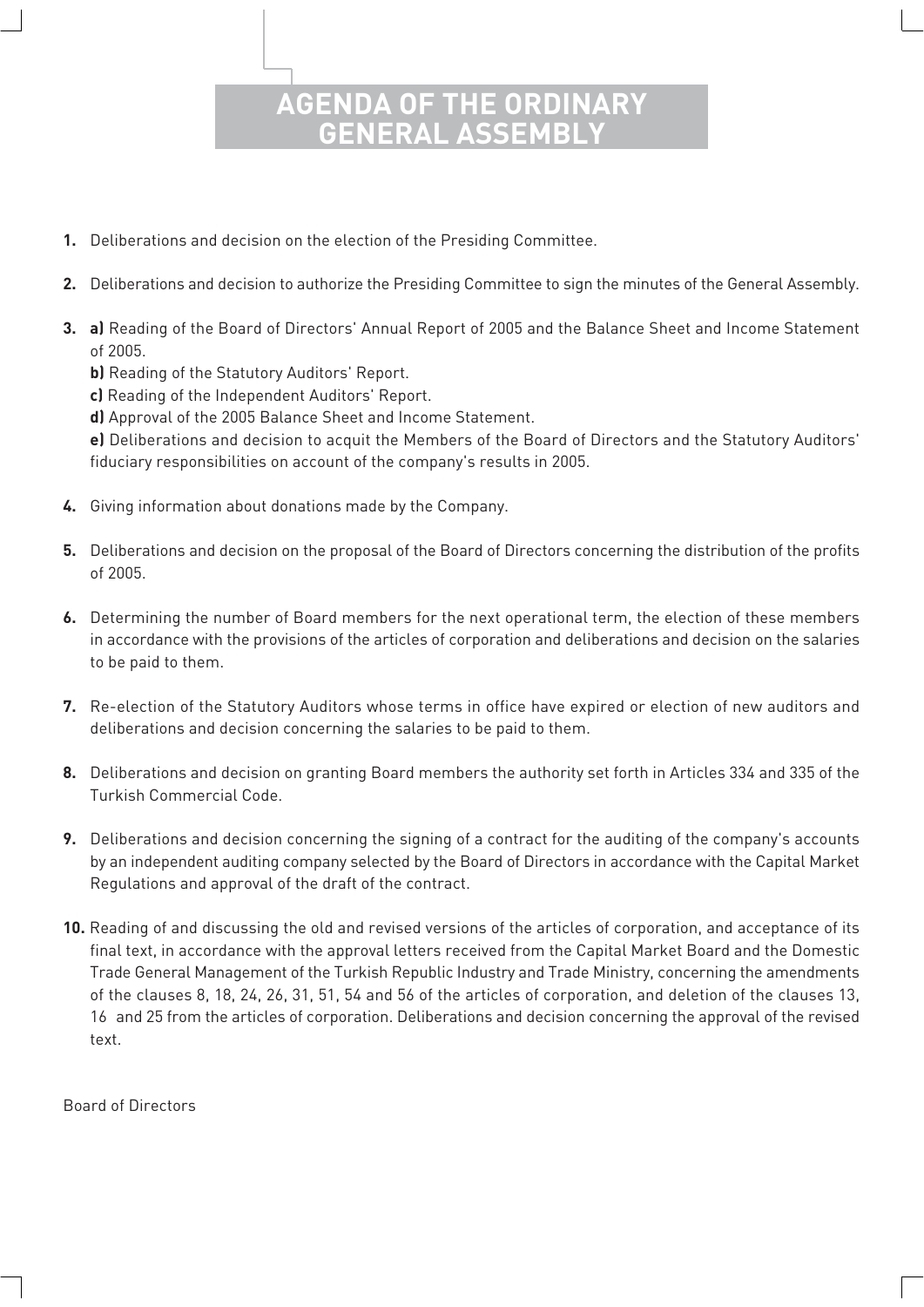### **BOARD OF DIRECTO ANNUAL REPORT**

Esteemed Shareholders,

The year 2005 has been a generally successful one both for our country and our Group.

Following the economic crisis of 2001, our country entered a rapid economic and social transformation process. This process inevitably brings along some problems. We have to solve them with patience and determination. However, this process will enrich and strengthen our economic and social structure as well as our democracy.

A continuous growth trend has been achieved in the last four years. This should be maintained in the future since this is essential in solving the unemployment issue and in increasing prosperity. Establishing a balance in this context is only possible through economic growth and a balanced distribution of income.

Rapid growth inherently brings some problems to the agenda. It is true that an over-valued TRY causes serious disadvantages in our competitive power. However, we have to solve this without ceding to procedures that will endanger the monetary policies. We have not totally overcome the fragility in the economy yet and structural transformations will continue to be the main issues of concern both in the private and public economic strategies.

The important foreign trade deficit is a phenomenon that should be considered seriously. The insufficiency in internal savings, capacity problems in the production of intermediary goods and the escalation in the import of investment goods are the determinant factors in this deficit. These problems can be overcome by encouraging internal savings and making long term efforts towards structural transformations.

Another important problem on the future agenda is social issues. Creating new employment opportunities for the rapidly growing labor force is closely related with how confident foreign capital feels. Evincing that the improvement observed in the area of investments is durable should be an important objective. The life standard of the lower income groups can be improved by transferring savings to be made in public expenditures to the areas of education and public health.

Moreover, the infrastructure investments should be renewed and improved parallel to the country's development rate and structure so as to avoid bottle necks. Energy is a sine qua none for life in general. One of the most important issues of our rapidly growing economy is that of energy though it does not seem to present a problem nowadays. While the increase in gas and petrolium prices is augmenting our foreign deficit, the price policies applied are preparing the background for an energy supply deficit.

None of these are problems that cannot be overcome. We can overcome them in a planned way and with determination and open new horizons for our economy. We have to read globalization and its results correctly. We must realize that our old learnings are foreign to this new world and that we cannot rule out these new trends in the world.

In the light of the above, our main objective is to shape our Group in a way so as to compete with the world.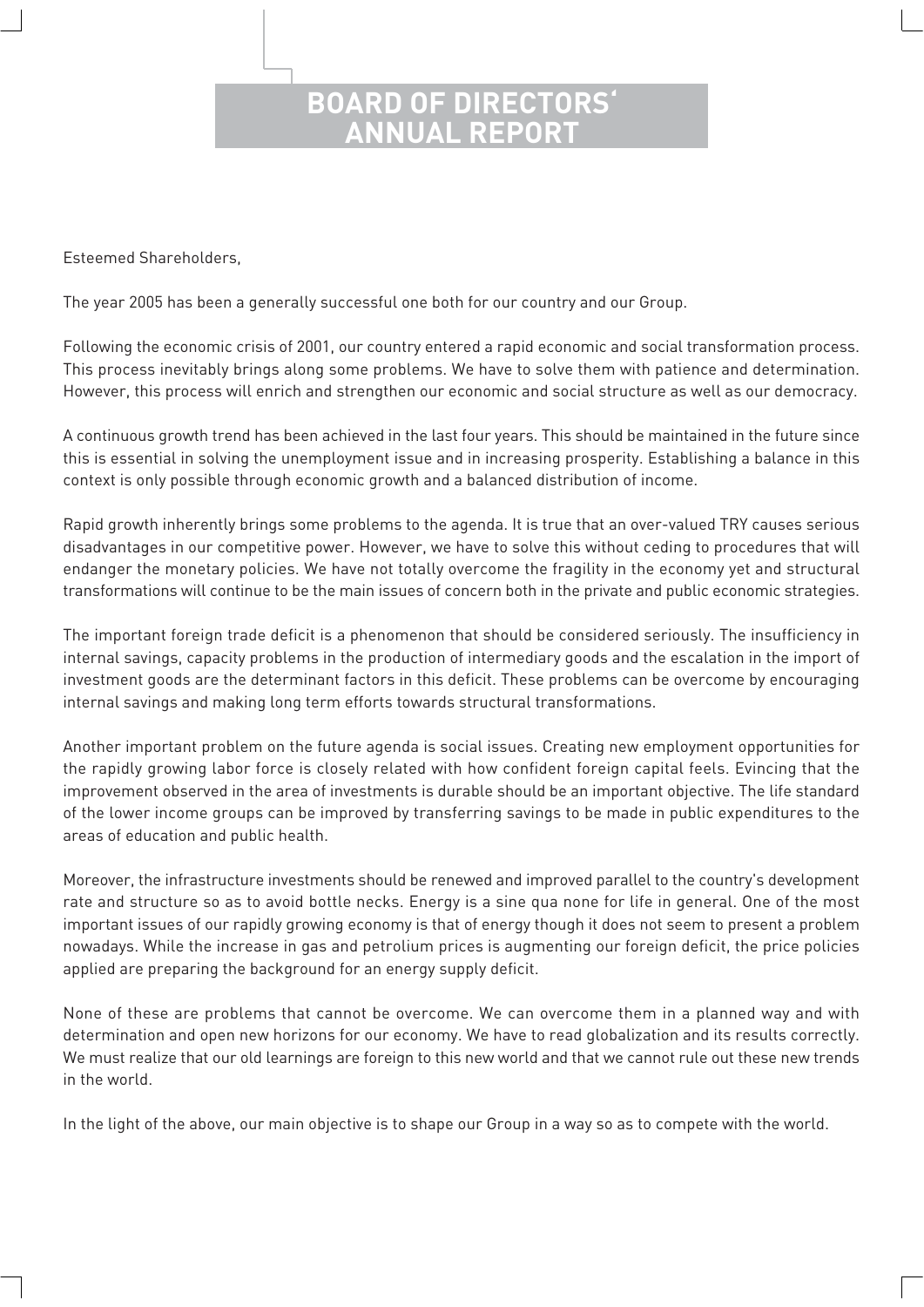### **BOARD OF DIRECTORS' ANNUAL REPORT**

Our Annual Report has been prepared in accordance with the standards set by the Capital Market Regulations and information regarding our Holding company is given below:

- **a)** This Annual Report covers the period between 01.01.2005 and 31.12.2005.
- **b)** The terms in office of members of the Board and Statutory Auditors for the year 2005 are given on pages 8 and 9. The financial statements of the operational results obtained by Alarko Holding A.S. in 2005 were audited independently by Denet Yeminli Mali Müşavirlik A.Ş. (Member firm of BDO International).
- **c)** Our partnership's registered capital ceiling in 2005 was TL 25.000.000.000.000 (TRY 25.000.000).
- **d)** Our paid-in capital is TL 16.080.000.000.000 (TRY 16.080.000). Alarko Holding A.Ş.'s consolidated profit before tax in 2005 was TRY 67.867.271.
- **e)** Our Annual General Assembly held on 18.05.2005 was attended by 24 of our partners. At the time this report was prepared. Anmak Holding A.Ş.. our only partner with more than 10% of our capital, owned 69,40 % of the shares totaling TL 11.160.295.383.500 (TRY 11.160.295,38). Net dividends of 64,9% of the issued capital and 20% of the total capital were paid for the year 2002. Since consolidated financial statements adjusted for inflation indicated loss in 2003 and 2004, no dividends were distributed to shareholders. The proposal for the distribution of the profit for 2005 submitted by our Board of Directors to the approval of the General Assembly is on page 85 of this report. The value of our shares being traded at the Istanbul Stock Exchange at the time this report was prepared was TRY 59.
- **f)** The total amount of donations made by our partnership to various foundations and associations in 2005 was TRY 9.255.
- **g)** The following table includes the subsidiaries of our company with their areas of operation, their capitals and the percentage of shares owned as of 31.12.2005.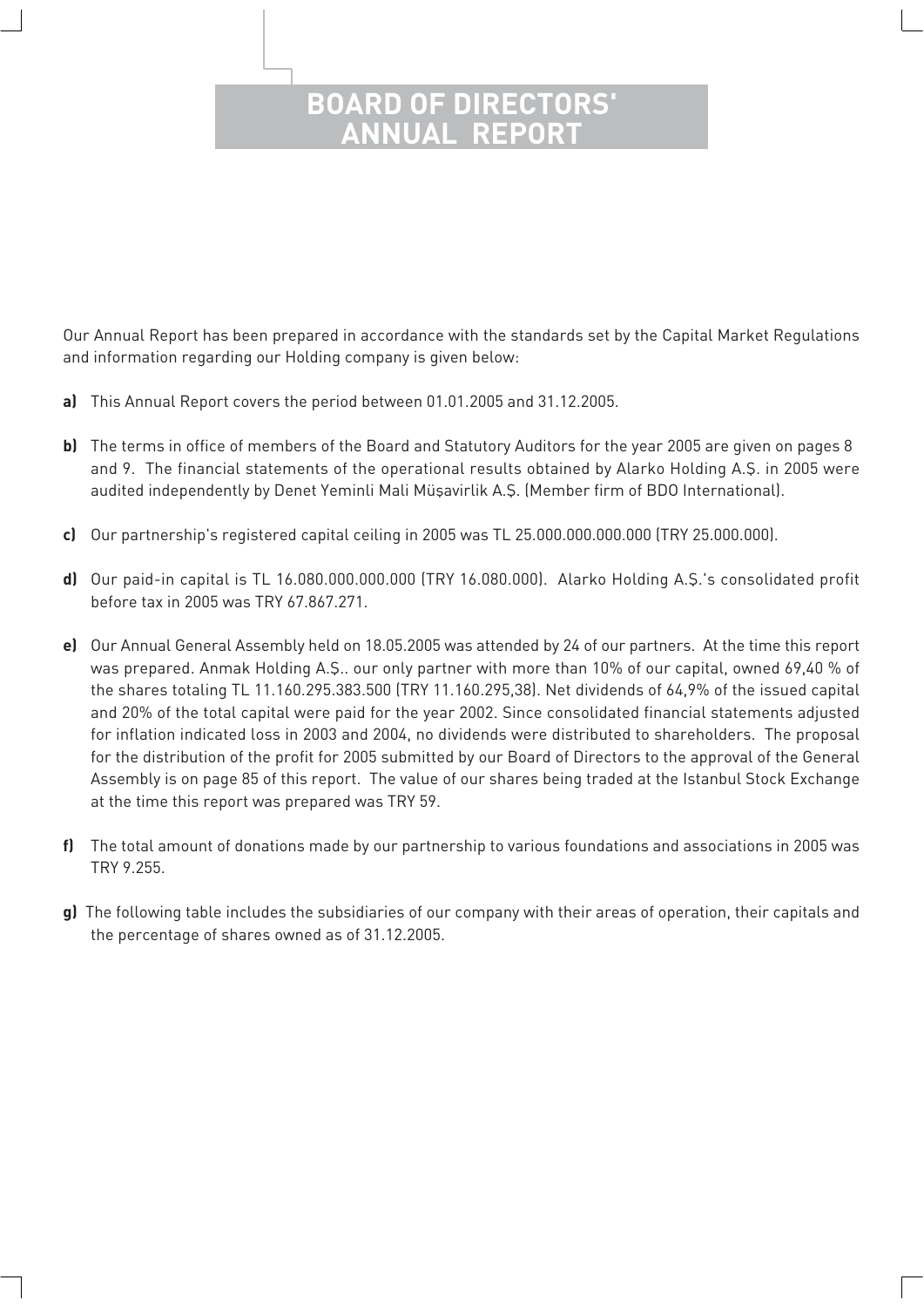### **SUBSIDIARIES AND PARTICIPATIONS**

| <b>COMPANIES</b>                                                                      | <b>SECTOR</b>                                                                          | <b>CAPITAL (TRY)</b> | <b>AUTHORIZED PERCENTAGE</b><br><b>SHARE [%]</b> |  |
|---------------------------------------------------------------------------------------|----------------------------------------------------------------------------------------|----------------------|--------------------------------------------------|--|
| Alarko Carrier Sanayi ve Ticaret A.S.                                                 | Production of heating and cooling<br>equipment, manufacturing, contracting,<br>tourism | 10.800.000           | 42,03                                            |  |
| Alamsaş Alarko Ağır Makina Sanayii A.Ş.                                               | Production of machines and equipment<br>for industrial investments                     | 500.000              | 27,93                                            |  |
| Alsim Alarko Sanayi Tesisleri ve Ticaret A.Ş.                                         | Turnkey contracting construction and<br>tourism                                        | 43.150.000           | 96.76                                            |  |
| Alarko Fenni Malzeme Satış ve İmalat A.Ş.                                             | Marketing of industrial equipment and<br>after sales service                           | 230.000              | 54,59                                            |  |
| Attas Alarko Turistik Tesisler A.Ş.                                                   | Touristic facility management                                                          | 6.500.000            | 0,46                                             |  |
| Alarko Gayrimenkul Yatırım Ortaklığı A.Ş.                                             | Real estate investment                                                                 | 3.565.000            | 15,54                                            |  |
| Almüt Alarko Sınai Gerecler İmalat<br>ve Mümessillik A.Ş.                             | Marketing of technical equipment and<br>representation                                 | 50.000               | 57,00                                            |  |
| Altek Alarko Elektrik Sant. Tes. Isl.<br>ve Tic. A.S.                                 | Electric energy production                                                             | 2.000.000            | 36,87                                            |  |
| Alfarm Alarko Leröy Su Ürünleri San.<br>ve Tic. A.S.                                  | Production and marketing of seafood                                                    | 400.000              | 40,84                                            |  |
| Aldem Alarko Konut İnşaat ve Ticaret A.Ş.                                             | Housing, construction                                                                  | 50.000               | 0,06                                             |  |
| Al-Riva Projesi Arazi Değerlendirme,<br>Konut Insaat ve Tic. A.S.                     | Housing, construction                                                                  | 6.839.064            | 11,55                                            |  |
| Al-Riva Arazi Değerlendirme,<br>Konut Insaat ve Tic. A.S.                             | Housing, construction                                                                  | 3.308.556            | 2,49                                             |  |
| Al-Riva Arazi Değerlendirme, Konut İnşaat,<br>Turistik Tesis., Golf İşl. ve Tic. A.Ş. | Housing, construction and touristic<br>facility management                             | 10.489.765           | 2,16                                             |  |
| Gönen Gıda Sanayi A.Ş.                                                                | Production of canned goods                                                             | 2.000                | 0,84                                             |  |
| Yaşar Dış Ticaret A.Ş.                                                                | Export and import                                                                      | 90.038.867           | 0,0008                                           |  |
| Arı Teknokent Proje Geliştirme Planlama A.Ş. Technologic Development                  |                                                                                        | 50.000               | 1,00                                             |  |
| Mosalarko J.V.                                                                        | Real estate project construction<br>and use                                            | Ruble<br>100.000.000 | 50,00                                            |  |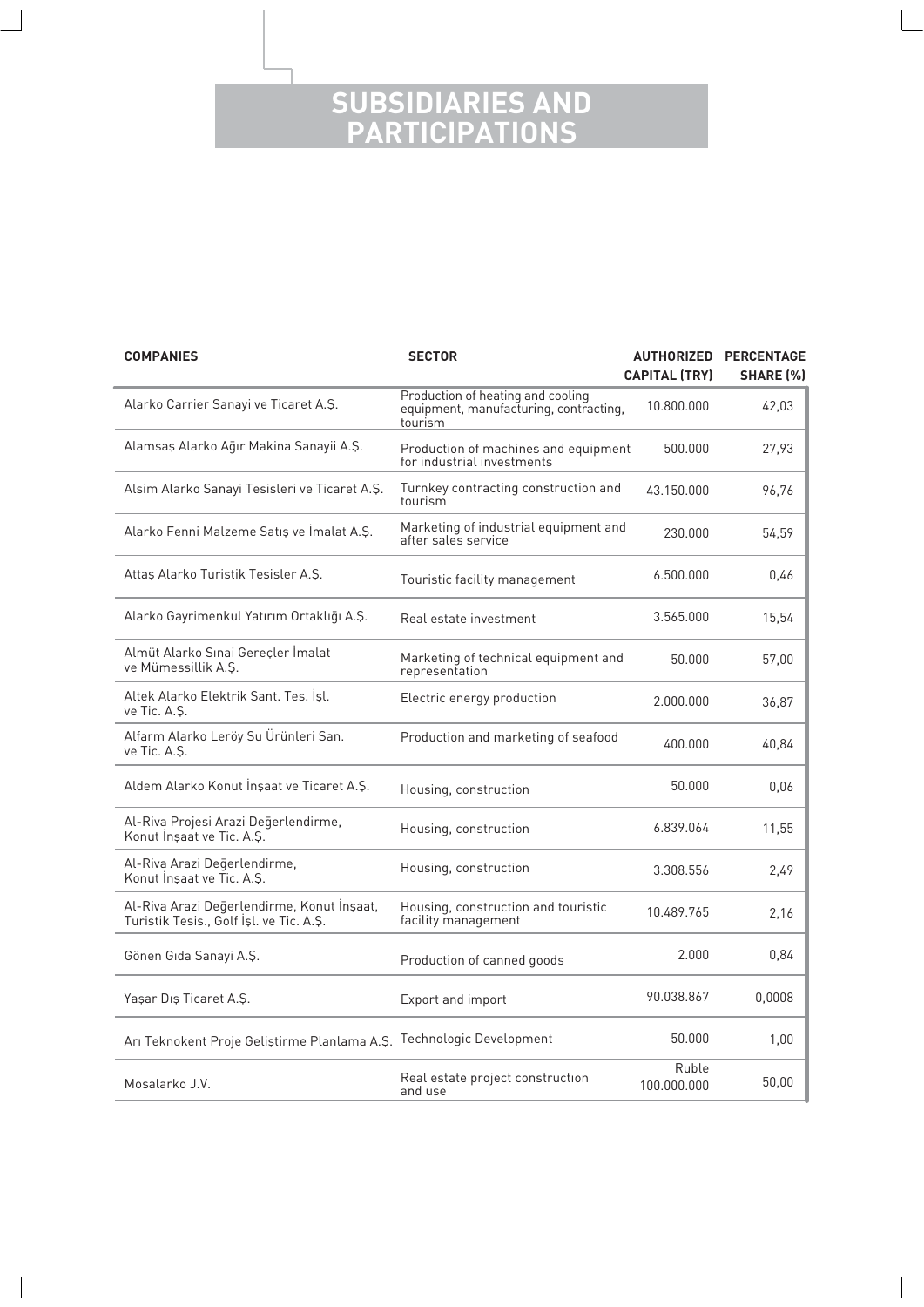**GS FROM SUBSID AND EQUITY PARTICIPATIONS**

**a)** Our corporation's shares in dividends paid out over the last three years by the companies in which it has either minority or majority shareholdings:

|                                               |            | (TRY)     |           |
|-----------------------------------------------|------------|-----------|-----------|
| <b>Company Name</b>                           | 2003       | 2004      | 2005      |
| Alarko Carrier Sanayi ve Ticaret A.S.         | 1.259.609  |           | 998.609   |
| Alsim Alarko Sanayi Tesisleri ve Ticaret A.Ş. | 9.627.195  | 1.451.397 | 3.041.960 |
| Alarko Gayrimenkul Yatırım Ortaklığı A.Ş.     | 110.776    |           |           |
| Alamsaş Alarko Ağır Makina Sanayii A.Ş.       | 6.981      |           |           |
| Almüt Alarko Sınai Ger. İml. ve Müm. A.Ş.     | 20.466     | 23.466    | 23.313    |
| Alarko Fenni Malzeme Satis ve Imlalat A.S.    | 22.066     |           |           |
| Aldem Alarko Konut Ins. ve Tic. A.S.          | 247        |           |           |
| Attas Alarko Turistik Tesisler A.S.           | 1.502      | 2.311     | 3.466     |
| Yaşar Dış Ticaret A.Ş.                        | 3          | 3         |           |
| TOTAL                                         | 11.048.845 | 1.477.177 | 4.067.348 |



**b)** The 2004 profits of the companies within the Alarko Group from which we receive dividends, the distributable profits remaining after tax and legal reserves are set aside and the dividends distributed from the past year's reserves are given in the table below:

|                                           |                                            | (TRY)             |                    |       |
|-------------------------------------------|--------------------------------------------|-------------------|--------------------|-------|
| <b>ALARKO GROUP MANAGED</b>               | $\sf{Profit}$ for the $\sf{Distributable}$ |                   | <b>Distributed</b> | (B/A) |
| <b>COMPANIES</b>                          | <b>Period 2004*</b>                        | <b>Profit (A)</b> | Profit (B)         | %     |
| Alarko Carrier Sanayi ve Ticaret A.Ş.     | 12.185.098                                 | 7.661.305         | 2.376.000          | 31    |
| Almüt Alarko Sınai Ger. İml. ve Müm. A.Ş. | 70.408                                     | 44.740            | 40.900             | 91    |
| Attas Alarko Turistik Tesisler A.S. (**)  | 194.364                                    | 184.646           | 750.000            | 406   |

(\*) The amounts are adjusted to reflect the effects of inflation.

(\*\*) Profit distribution has been made from the extraordinary reserves.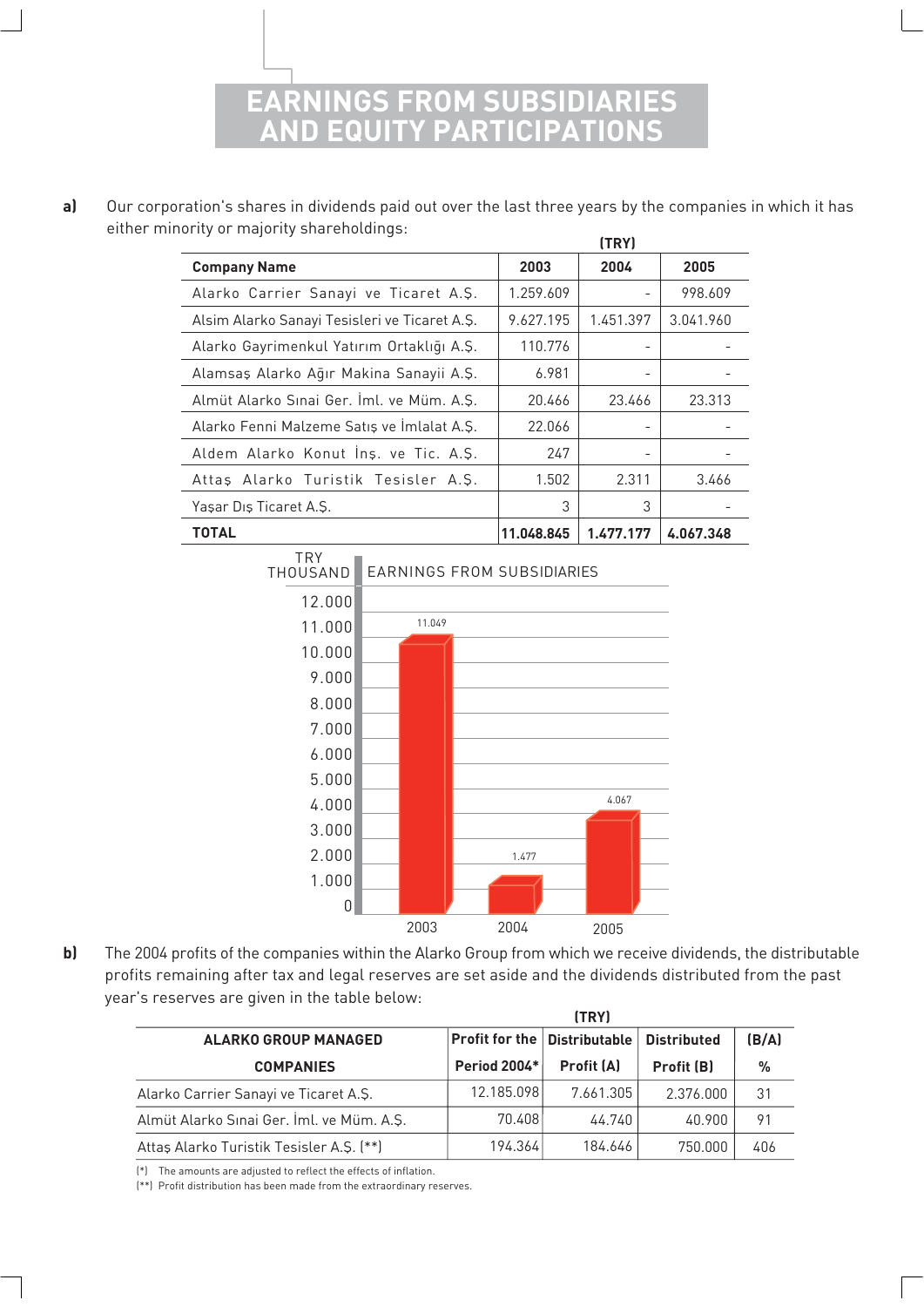### **SUBSIDIARIES OF ALARKO GROUP**

The Alarko Group of Companies consists of a number of companies and entities operating in various sectors grouped within the framework of Alarko Holding A.Ş. established in 1972. Although the companies within the group are autonomous in management, they are directed and audited centrally in terms of financing, fiscal coordination, supervision, legal affairs, management information systems, human resources, promotion, training and organization in accordance with the central coordination and control principle.

The companies of the Alarko Group operate in 6 major fields of activity.

#### **CONTRACTING GROUP**

#### **LAND DEVELOPMENT GROUP**

#### **INDUSTRY AND TRADE GROUP**

#### **TOURISM GROUP**

#### **ENERGY GROUP**

#### **SEAFOOD PRODUCTS GROUP**

We are presenting the 2005 activities of the companies in our group to your comments and evaluation.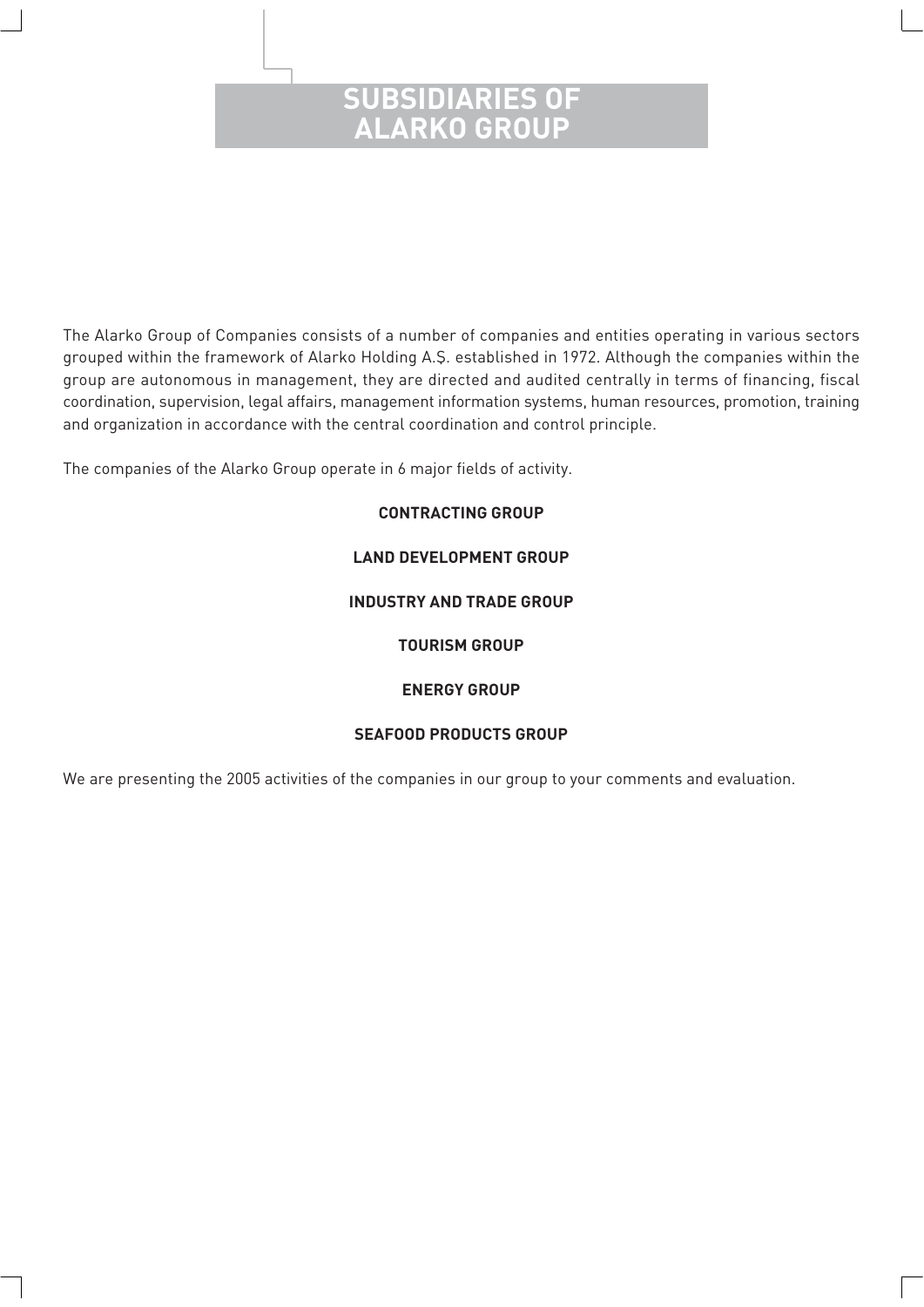# **THE CONTRACTING GROUP**

Our Contracting Group operates as a general contractor and carries out large infrastructure works, construction of buildings and industrial plants both in Turkey and abroad. The areas in which the Contracting Group operates

can be summarized under the following headings:

- Underground and Railway Systems
- Airports
- Water and Waste Water Treatment Plants
- Gas and Oil Pipelines
- Complete Plants on a Turn-key Basis
- Construction of Business Centers, Residences, Hospitals, Hotels and Schools
- Highways and Dams
- Compressor and Pump Stations
- Power Plants
- Petrochemical and Refinery Plants
- Tank Farms

Competition in the contracting sector is getting increasingly tougher and despite the increasing job opportunities in the world, getting contracts is becoming more and more difficult. Therefore, completing started projects rapidly with maximum profit while increasing market and customer variety is becoming a must. Moreover, companies using developed organization and management systems achieve a serious competitive advantage. The markets in which we are presently active extend over a vast area from Algeria in the west to the Sakhalin Island in the east, Yemen-Qatar in the south, and Russia and Kazakhstan in the north. A new office to explore developed market opportunities and follow up projects in the Gulf countries is planned to open in Qatar for early 2006. The increase in oil prices resulted in an increase in investments in this sector and numerous refinery and petrochemical projects have come on the agenda. Major development is also expected in the area of natural gas and oil pipeline projects.

Our organization, management systems and operating methods are constantly being reviewed. In 2005, our existing staff was supplemented and training continued intensively due to the increase in business volume. New sources for the purchase of materials and services were explored and cost savings were obtained. Work-site supervision and effectiveness were improved. Thanks to the Occupational Health and Safety Management Systems applied, there has been a serious drop in occupational accidents and our accident rate is now at the level of developed countries. Moreover, the Environment Management Systems applied has enabled us to lower the possible damage of our operations to the environment to acceptable levels. Our company has the ISO 14001, ISO 9001:2000 and OHSAS 18001 certifications.

The projects in progress and those recently undertaken are summarized below:

#### **TCDD Ankara - İstanbul High Speed Train Project:**

The earthworks of the Ankara-Istanbul High Speed Train project started in May 2004 and are now 90% complete. Construction of engineering works is continuing. Track laying has started. The Ankara-Istanbul route will drop to 3 hours 15 minutes when the project is completed.

#### **Adana Underground Project:**

The laying of tracks with the resources of the Adana Municipality is continuing. Efforts are being made to complete the first phase of the project and putting it into operation. The project is progressing slowly due to the delay in the approval of the foreign credit facility whose approval is expected in the first half of 2006.

#### **istanbul Underground Project:**

The foreign credit facility for this project covering the electromechanical works and fine civil works of the Taksim-Yenikapı section has been obtained by us. The problems related to the Golden Horn crossing were to a great extent resolved in 2005. Delivery of the work-site and commencement of works are planned for early 2006.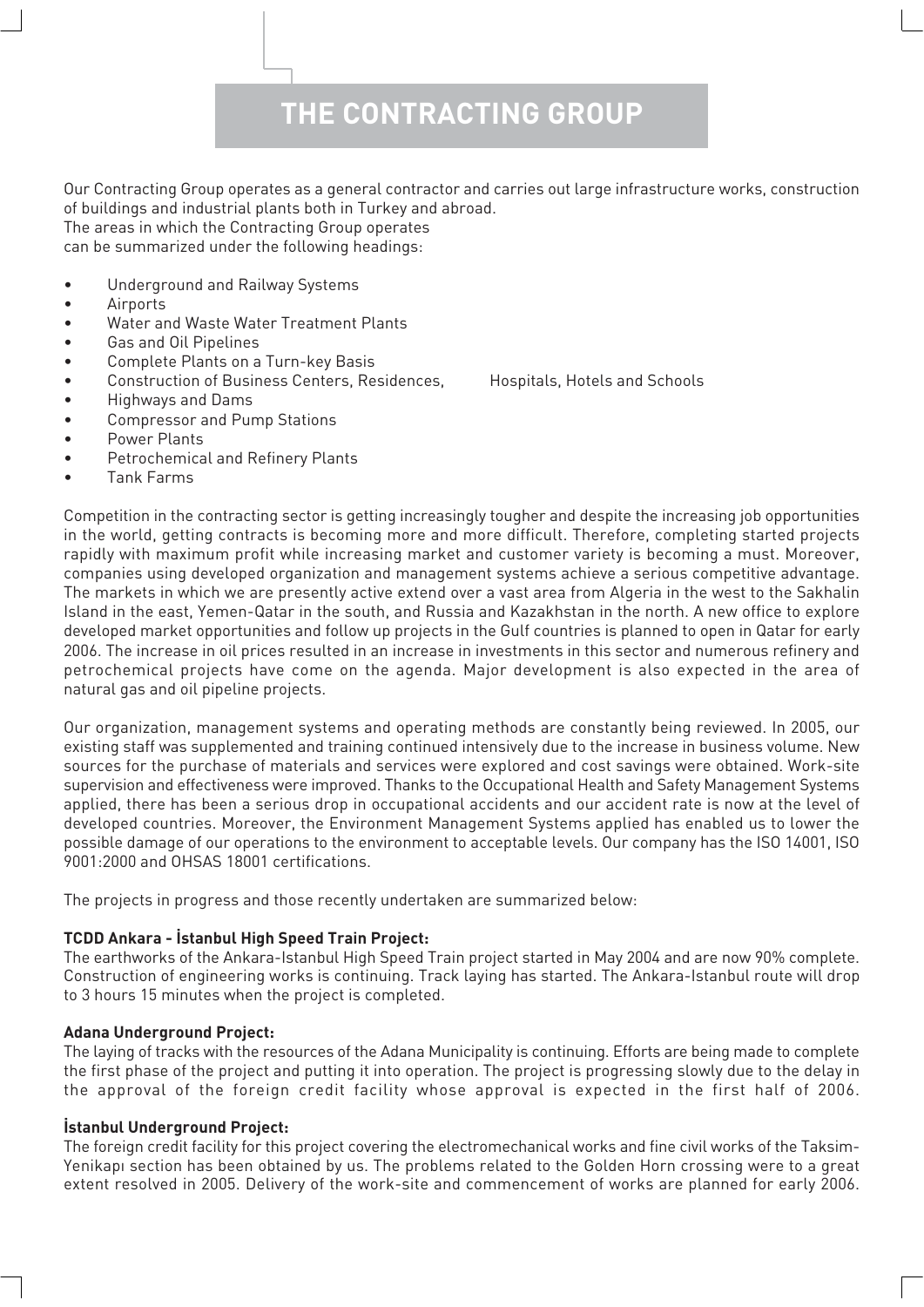#### **Astana International Airport Project:**

Construction of this airport with an annual capacity of 1 million 360 thousand passengers and 2 million 700 thousand tons of cargo was completed and it was inaugurated with a ceremony in early 2005. The airport is being commercially operated since March 2005. The project totally realized by Alarko is among the largest airports of Central Asia.

#### **DSI Melen Water Supply Project:**

No construction work was undertaken in 2005 due to the budget restrictions of DSI. Construction work on the project will restart in early 2006.

#### **Baku - Ceyhan Pipeline Project:**

The 465 km long section of the pipeline project that convey the crude oil produced in Azerbaijan via Georgia to the sea terminal built in Ceyhan and from there to the world markets has been completed. The completion of this critical project allows the safe transport of oil to international markets thus establishing an economically and environmentally sustainable transport system. The project is also of major importance as it will help decrease the accident risks arising from the heavy traffic load at the Bosphorus and Dardanelles crossings.

#### Tüpras - İzmit Refinery DHRP (Diesel - Kerosene) Project:

The project consists of increasing the unleaded petrol production capacity of the Izmit Tüpras Refinery and to bring the upper limit of sulfur in kerosene to the European Union standards. The major portion of the modernization of the refinery and construction of the annex facilities were completed in 2005. Assembly work is continuing and will be completed and delivered within 2006.

#### **DSI Cyprus Water Supply Project:**

The aim of the project is to meet the water needs of Northern Cyprus from the Anamur Dragon Stream

via a pipeline. The engineering services contract for the project that is to start with sea exploration that will last for approximately 27 months has been signed.

#### **West Kazakhstan Highway Project:**

Construction of the rehabilitation project of the existing 460 km highway between Aktobe and Karabutak - Kostanai and 21 bridges was started in 2003 and has been completed at the end of 2005.

#### **Almaty - Bishkek Highway Project:**

The Almaty - Bishkek Highway Rehabilitation Project covers the rehabilitation and partial reconstruction of the existing 60 km highway. 69 % of the project is financed by a loan extended by the Asian Development Bank and the rest by the local budget. Construction of the highway located on the "Silk Road" started in 2003. The project was completed at the end of 2005.

#### **Construction of Algeria Desalination Plant and**

#### **Power Plant:**

Construction of the project whose mobilization works started in 2003 was completed by the end of 2005. The desalination plant and cogeneration power plant with a capacity of 450 kw located in the Arzew Industrial Zone where the largest refinery for the export of Algerian natural gas and liquid gas is located will provide electrical energy and desalinated water to Arzew and its neighborhood.

#### **Istanbul Metropolitan Municipality 4. Levent-Ayazağa Underground Project:**

Tunnel digging of the project whose contract was signed in 2004 commenced in 2005. Tunnel digging is proceeding in five shafts. Construction of stations started and is continuing.

#### **Rostov Cigarette Plant:**

Construction of the plant was started in 2004 and has been completed in 2005. Trial cigarette production has started.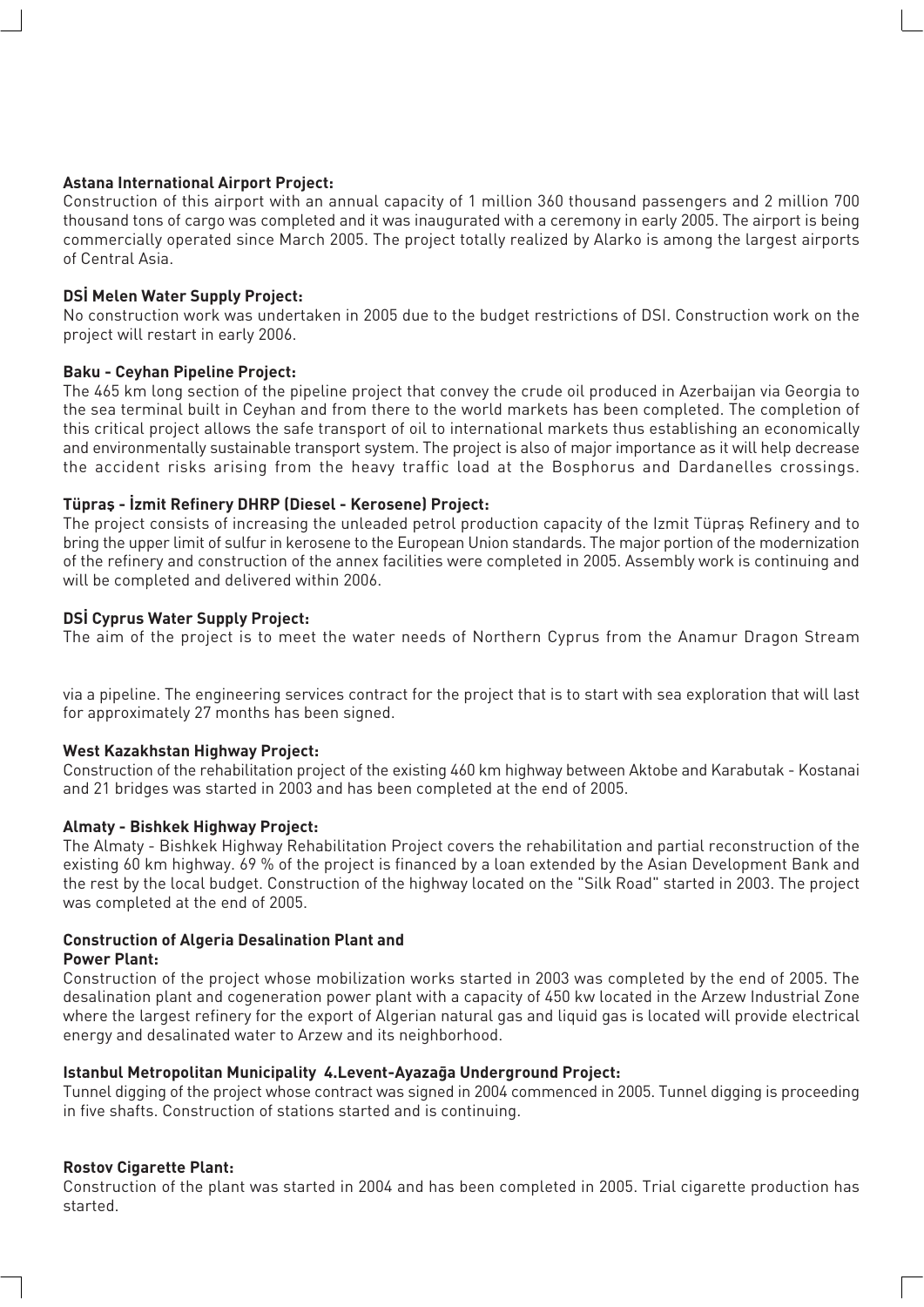#### **Tüpras Kırıkkale Refinery DHRP (Diesel-Kerosene) Project:**

Contract of the project was signed in 2004 and construction started in January 2005. The project will be completed and delivered in 2007.

#### **Sakhalin LNG Project:**

The contract for the construction of the world's largest plant for liquification of natural gas on Sakhalin Island of the Russian Federation was signed in 2004. The construction of the plant is continuing. In addition to construction of the Industrial Building within the scope of the project, the infrastructure pipeline and precast pipe bridge constructions are proceeding.

#### **Moscow Oncology Hospital:**

In 2005, a new contract was signed with the administration to proceed with the project in Moscow whose construction was not completed. The mobilization works of the project whose financing was provided by the Turkish Exim Bank are continuing.

#### **Astana Water Supply Project:**

The project whose contract was signed at the end of 2005 includes supplying water to Astana, a water intake plant, purification plant, waste water purification plant, and the clean water distribution lines within the city. The project will be completed at the end of 2007.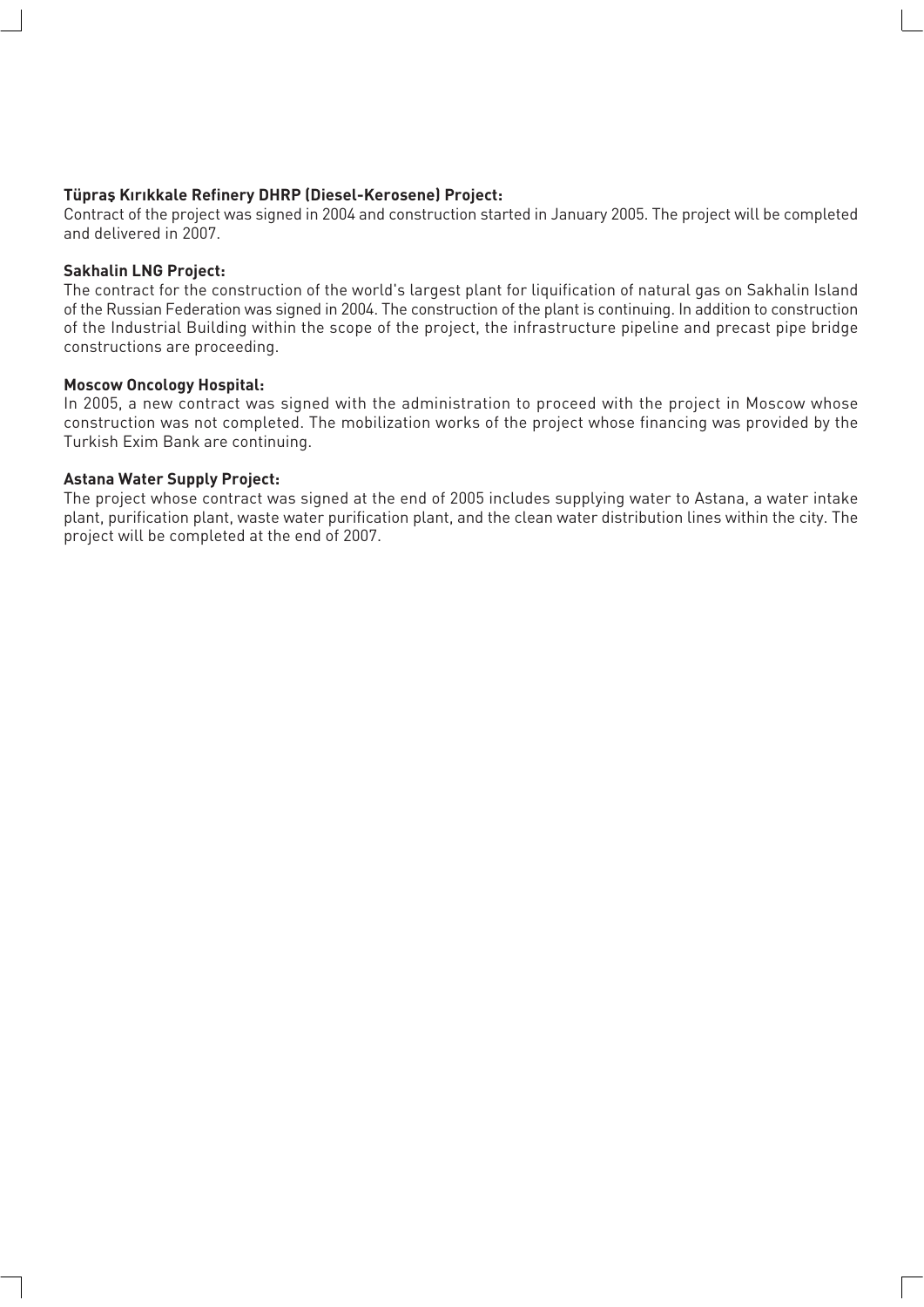### **THE LAND DEVELOPMENT GROUP**

The Land Development Group is proud of and stimulated by its company identity as a reliable company producing high quality buildings which is the result of more than 40 years of know-how and experience accumulation. The group designs satellite towns with full infrastructure, recreation areas, respectful of the environment and operated by modern management methods for its quality conscious clients.

Our Group that creates a difference and offers a new life style in each project it develops has created the most prestigious land development projects in the country. The fact that the value of projects we have realized years ago have exceeded that of more recent projects is proof of the success of our projects.

The 2005 activities and future projects of our Group, a leader as a developer of residence constructions in Turkey and abroad, are summarized below.

#### **ACTIVITIES IN TURKEY Alkent Istanbul 2000**

800 families are enjoying a privileged life at Alkent 2000 Recreation Town, one of the most prestigious settlements of Istanbul with its modern and original concept.The new project to be constructed in this settlement in Büyükçekmece with a view over the lake and surrounded by greenery has been designed as the third phase and named "LAKE MANSIONS". We are aiming at offering the market the most qualified project of Alkent 2000 with these mansion type, large size villas with large gardens of this new phase. The marketing and sales activities of this project have started and the mansions will be delivered to their owners in the fall of 2007. The "Wattabe Nature Sports Club" offering lake and nature sports opportunities and designed as part of the marketing activities of this project has been completed and is in operation.

#### **Alkent Riva**

The Alkent Riva project designed with a completely new approach as is with all our projects to date will be offered to the market in the first half of 2006. The modern satellite town to be built over an area of 6.000 acres in Riva, Istanbul will consist of approximately 5.000 residences and social facilities. The project and plans of the first phase of the project consisting of 1.300 residences are ready and efforts to obtain approval and construction licenses are continuing. We are planning to start construction in May 2006. Location for mobilization has been determined and mobilization will be done in the first half of 2006. Construction of the new road from the Kavacık exit of the TEM highway to Riva was completed at the end of 2005 resulting in easy access to our project site. We expect this project to become very attractive with the completion of the connection road.

Houses with gardens and villas targeting the high and middle income groups will be constructed with this project. The scope of the project also contains social facilities such as shopping centers, schools, hospitals and sports grounds. We think that this project will attract a lot of attention with the mortgage financing system going into effect.

#### **New Satellite Town Projects**

Designing new satellite town projects for earthquake resistant constructions to be built in preferred areas within the limits of Istanbul and meet the high quality residence demand has begun. We plan to start on these projects following meetings with land owners.

#### **ACTIVITIES ABROAD**

Our land development activities abroad and Russia in particular are in progress. In previous years, various projects were realized within the scope of our equal share partnership with the Moscow Municipality. We sold 14 % and leased 73 % of the business center projects developed . As a result of the animation in both the Russian and Turkish markets, we are planning to develop new projects in these countries. We plan to increase our efforts in this area in 2006.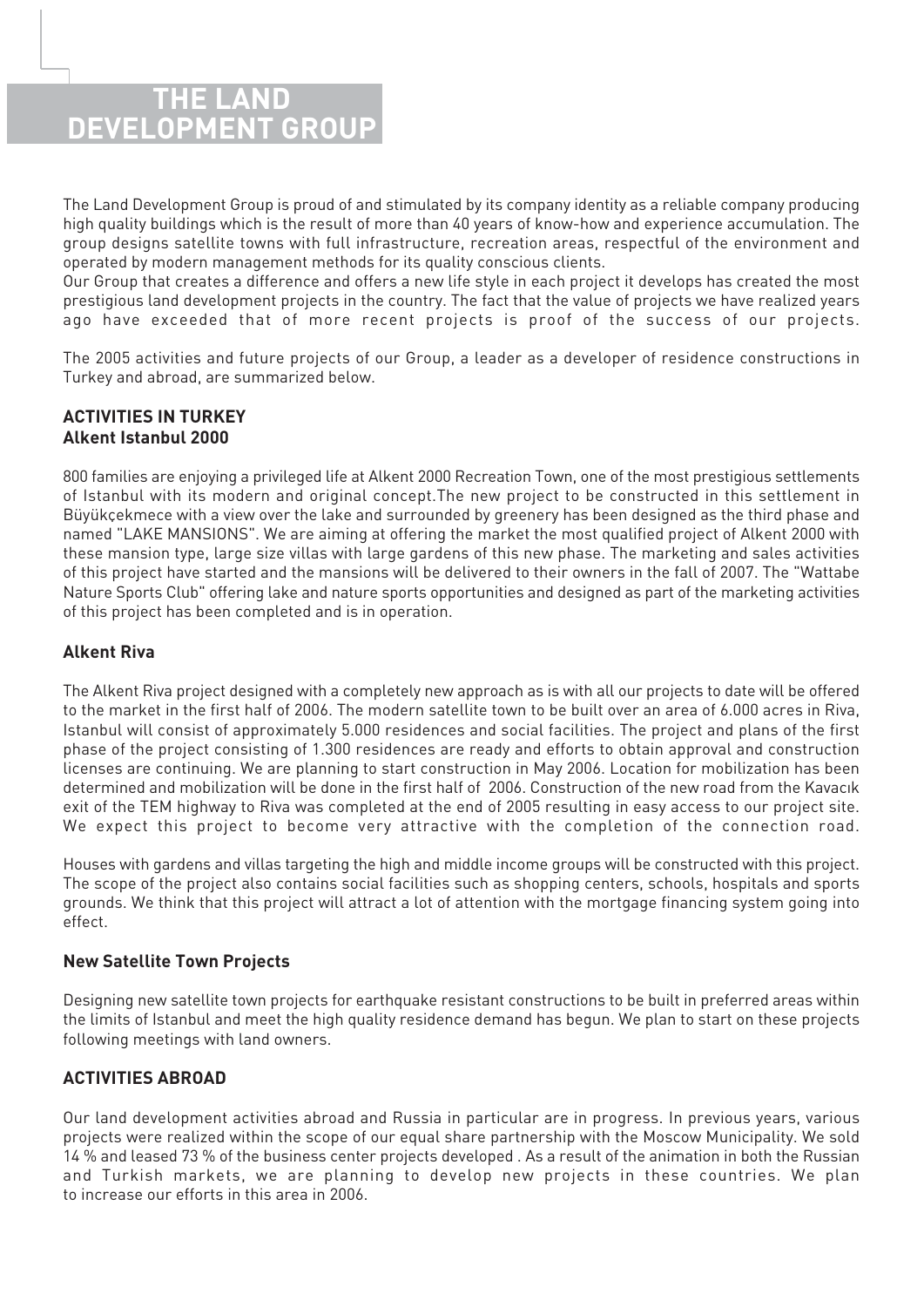#### **ALARKO GAYR‹MENKUL** YATIRIM ORTAKLI**GI A.S.**

Thanks to the atmosphere of stability and confidence attained in the last years, there has been a remarkable animation in our country's economy. As a result of the severe fiscal and monetary policies applied, the decreasing trend in inflation and interest rates was maintained in 2005 while the growth rate reached 7,6 %.

Due to these positive achievements, there has been a significant increase in the demand for real estate in 2005, and a record amount of loans for homes were extended as a result of the increase in demand and convenient loan terms.

As a result of this serious increase in demand for real estate, we have given priority to our construction projects whose preparations were completed to a large extent and started the Lake Mansions project, the 3rd phase of our Alkent Istanbul 2000 project. Construction of this project, whose sales are continuing successfully, will be started in 2006. Moreover, our search for appropriate city center plots suitable for building residences, shopping centers, hipermarkets continues. The large shopping centers and hipermarkets to be built will be leased.

Fethiye Hillside Beach Club Holiday Village, one of the most exclusive holiday villages of Turkey, and Alkent Çarși, located at Alkent Etiler, one of the most prestigious residential projects of Istanbul, were bought in 2004 and included in our assets portfolio. With these two investments, our Company has started to get long-term rent income and they have made a serious contribution to our income in 2005. In addition, the value increase of these real estates has strengthened the assets of our partnership.

On the other hand, the development works of our estate in Maslak, the most developed business and trade center of Istanbul is progressing. The business and shopping center project to be developed on this estate will bring new animation to the Maslak area.



Our Industry and Trade Group produces and markets heating, ventilating, air conditioning units and pumps, and gives after-sales services for these products.

In 2005, the sale of Air Handling Units, Chillers and Fan Coils manufactured using Carrier technology and brand name has continued both in the domestic and international markets. We have started the production and sales of Rooftops, the new product of Carrier, in six sizes for cooling only in the full series and the first four types for the heat-pump. Our company, which is the sole manufacturer of Rooftops (50AZ/UZ016 - 040), is rapidly increasing its sales of these products in the domestic as well as the international markets. The 39 HH Air Handling Units which have been in production for the last six years will gradually be replaced by the newly developed and higher quality level 39 HQ Air Handling Units. The 39 HQ Air Handling Units have been developed in three years by an international team of engineers to which the Alarko

Carrier engineering department is also a member.

As to the panel radiators produced with Alarko technology, in order to meet the continuously increasing local and international market demand, the investments to establish a second line were maintained in 2005 and the premises which will house the line were completed. Production of the Trendy Combi which will replace the Minea Combi with bithermal exchanger imported for the economy segment has started. The entire series is complete with the Trendy, Harmony, Serena, Supercomfort and Condensing Atag and offers alternatives to all client profiles. Thus, the targeted sales figures have been exceeded and our market share increased. As a result of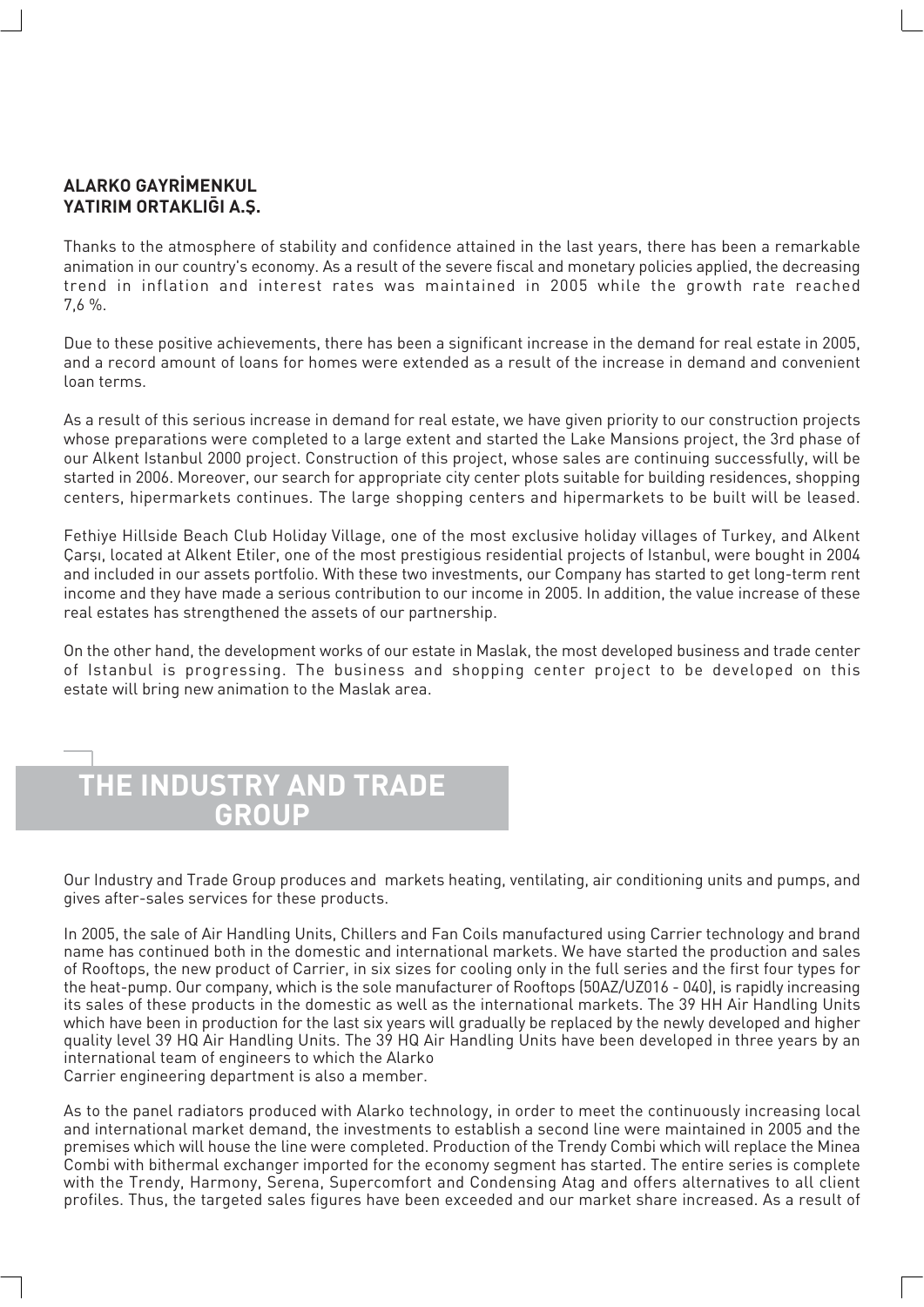years of R&D efforts, we have started production and sales of the new series advanced technology Light Oil Burners (ALF 42, ALF 65, ALF 65/2, ALF 80/2), Heavy Oil Burners (ALM 50, ALM 59, ALM 60/2, ALM 76/2), Natural Gas and LPG Burners (ALG 60/2, ALG 77/2, ALG 94/2) and have obtained the CE certificate for the gas and heavy oil burners. Domestically manufactured cast iron boilers have been added to the product range and the bathroom radiator supplier has been changed enabling sales of more economic bathroom radiators.

In pumps, one of our main products, new intermediate stages were introduced to the 4-inch submer-sible pumps and the number of models was increased to 50. In the 6-inch series, special types 6010, 6015, 6020 and 6031 suitable for functioning in corrosive waters were produced and offered to the market. New stages were also introduced in 8131 type pumps. In addition, types 8090, 10180 and 10216, a new special series with high yield bronze fan, were developed for official tenders and offered to the market. As a result of these developments, the number of models has reached 858. Moreover, a drainage pump with shredder knife and stainless fan was added to the product range.

In individual and light commercial air-conditioners, in addition to a large variety of price, all the requirements of the market are provided with 13 different series. We are addressing a large portion of the market in these products with the Carrier, Toshiba and Alarko brands. Our company also contributes to the development of environmental awareness in Turkey with its products using environment friendly refrigerants.

All design requirements of power saving conscious end-users are met with a choice of five different Toshiba and Airstage brand products using the variable refrigerant flow (VRF) system.

### **PRODUCTION ACTIVITIES**

**The Main Production Plant**

Our main production plant located over an area of 60.000  $\mathsf{m}^{\scriptscriptstyle{2}}$  in the Gebze Organized Industrial Zone is a modern complex consisting of a covered production area of 20.000  $\text{m}^2$ , office area of 2.000  $\text{m}^2$ , test and research building of  $2.000$   $m<sup>2</sup>$  and social and training facilities.

The following products are manufactured in this plant.

#### **In the area of Central Air Handling**

- Air Handling Units
- Fan-Coils
- Chillers
- Roof-top Units
- Cooling Coils

#### **In the area of Heating:**

- Oil Fired Domestic Boilers
- Natural Gas and LPG Fired Combi Boilers
- Light and Heavy Oil and Gas Burners
- Heat Exchangers

#### **In the area of Water Pressurizing:**

- Submersible Pumps and Motors
- Circulation Pumps
- Water Boosters

The ACE (Achieving Competitive Excellence) project used in all the areas of UTC that Carrier is affiliated to is applied in the Gebze complex of Alarko Carrier Sanayi ve Ticaret A.S., the largest company of our Industry and Trade Group. The quality of products manufactured in our plant is documented with the ISO 9000, ISO 14000, OHSAS 18000 and SA 8000 (Social Accountability) certifications.We are working in collaboration with the universities and TÜBİTAK in our Test and R&D department to continuously develop our products. Moreover, develop-ments in our products are pro-vided through technology transfers from Carrier.

#### **Radiator Production Plant**

Our panel radiator production plant is situated in the Istanbul Dudullu Organized Industrial Zone. At this plant, Alarko brand radiators for the domestic market and Carrier brand radiators for export are being manufactured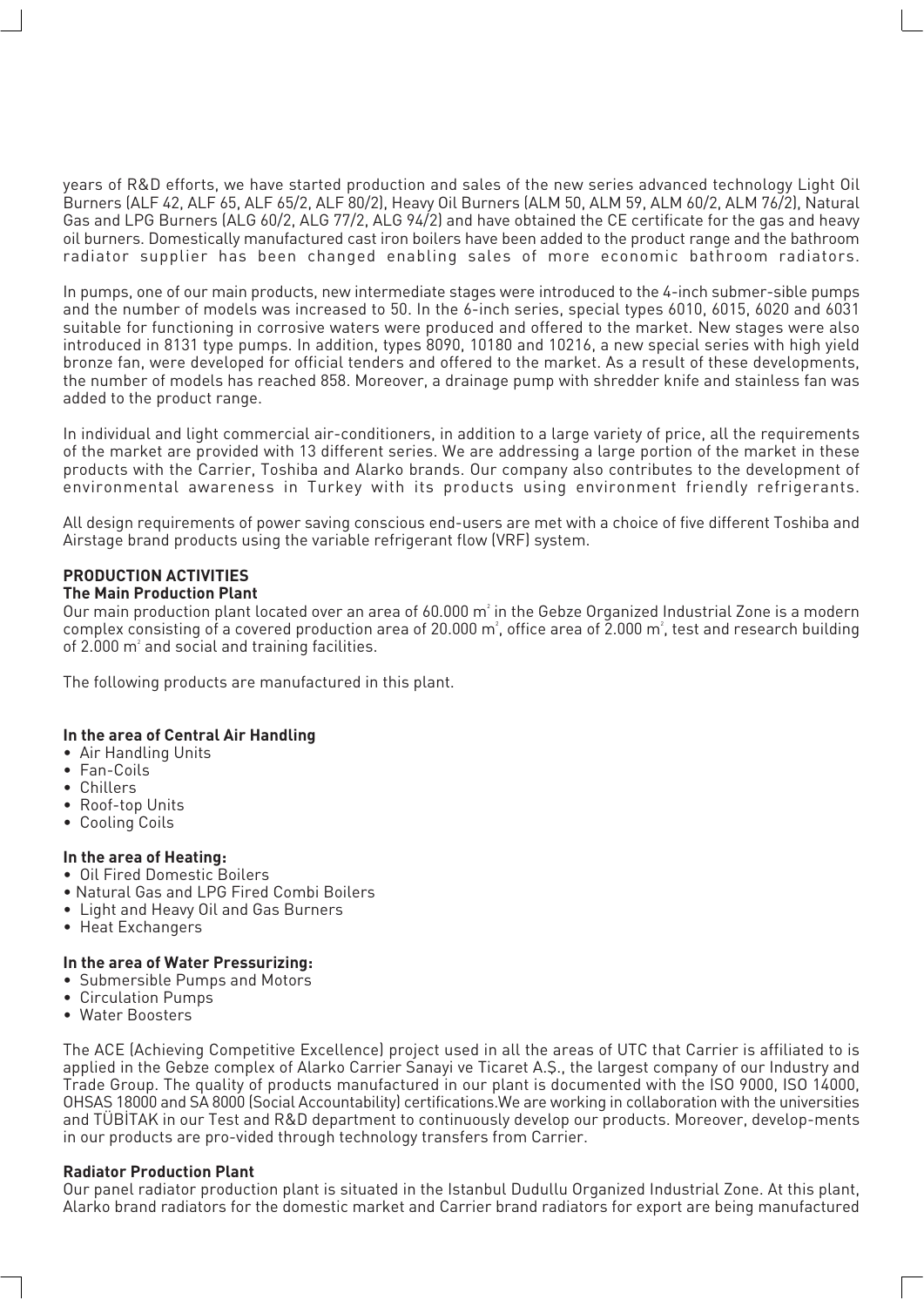in three shifts. The expansion works of our Panel Radiator Plant continued in 2005 and are expected to be completed in 2006.

#### **TRADING AND MARKETING ACTIVITIES**

Our Group, which has an extensive distribution and service network in Turkey, has sales offices in Istanbul, Ankara and Izmir and liaison offices in Antalya and Adana. The Group has a total of 293 dealers and 387 aftersales service units over the country. It has earned itself a special place in the sector with its dealer and service network, showrooms and well trained personnel. Taking into consideration the trends in the market, in addition to products manufactured in our plants, we have included imported products to our product range. Our Group, that gives customer-oriented service, offers dealers a wide variety of products and provides complete solutions to its clients.

Supplementary products sold in addition to those manufactured in our own plants are:

- Automatic Control Equipment
- Duct Equipment and Filters
- Axial Fans
- Cold Rooms
- Air Conditioners for Operating Theater
- Exhaust Fans
- Radiator Valves and Thermostatic Valves

Building automation systems converting complex buildings such as large business centers, hotels, hospitals into "intelligent buildings" for smooth operation create a serious difference as complete solutions. Operating theater air conditioners for hospitals and special solutions for telecommunications are also within the scope of our expertise.

In addition to central system boiler and burner solutions in heating, we offer combi radiator packages in individual heating thus offering a variety of choices for every customer profile. In individual air conditioners, in addition to Carrier and Alarko brands, we are also offering Flair and Allegro brand equipment which provide more economic solutions and we have attained an important sales volume in these brands.

On the other hand, since 2002, the spare parts and technical service equipment for the heating, air conditioning and pressurizing products are being provided by the Totaline spare parts market. With headquarter in Istanbul, Totaline has markets in Istanbul, Ankara and Izmir and a sales point in Bursa.

The training of our dealer and service personnel as well as our own personnel is being carried out in our modern training centers. Training sessions include personal development training in addition to training on technical subjects.

In 2005, our Industry and Trade Group has realized numerous highly prestigious projects in the areas of heating, air conditioning, hygienic air conditioning and building automation.

# **THE TOURISM GROUP**

In recent years, well-being and trying different experiences that contribute to spiritual and physical development have become the number one trend all over the globe. As a result, a new industry is rapidly growing in the world: "Leisure Management". Basically, the objective of this concept, which is rather new in Turkey, is to create concepts that will lead people to manage their leisure time in the best way possible. This phenomenon includes a variety of concepts such as traveling, sports, relaxing, having fun. The Alarko Tourism Group is one of the first companies to have caught up with this management style developing rapidly over the world. The Group is continuing its efforts in this context in accordance with the global trends at **HILLSIDE BEACH CLUB Holiday Village, HILLSIDE SU HOTEL, HILLSIDE CITY CLUB-ETILER and HILLSIDE CITY CLUB-TRIO** sports and recreation centers, the **CINECITY CINEMAS** chain and **SANDA SPA** chain.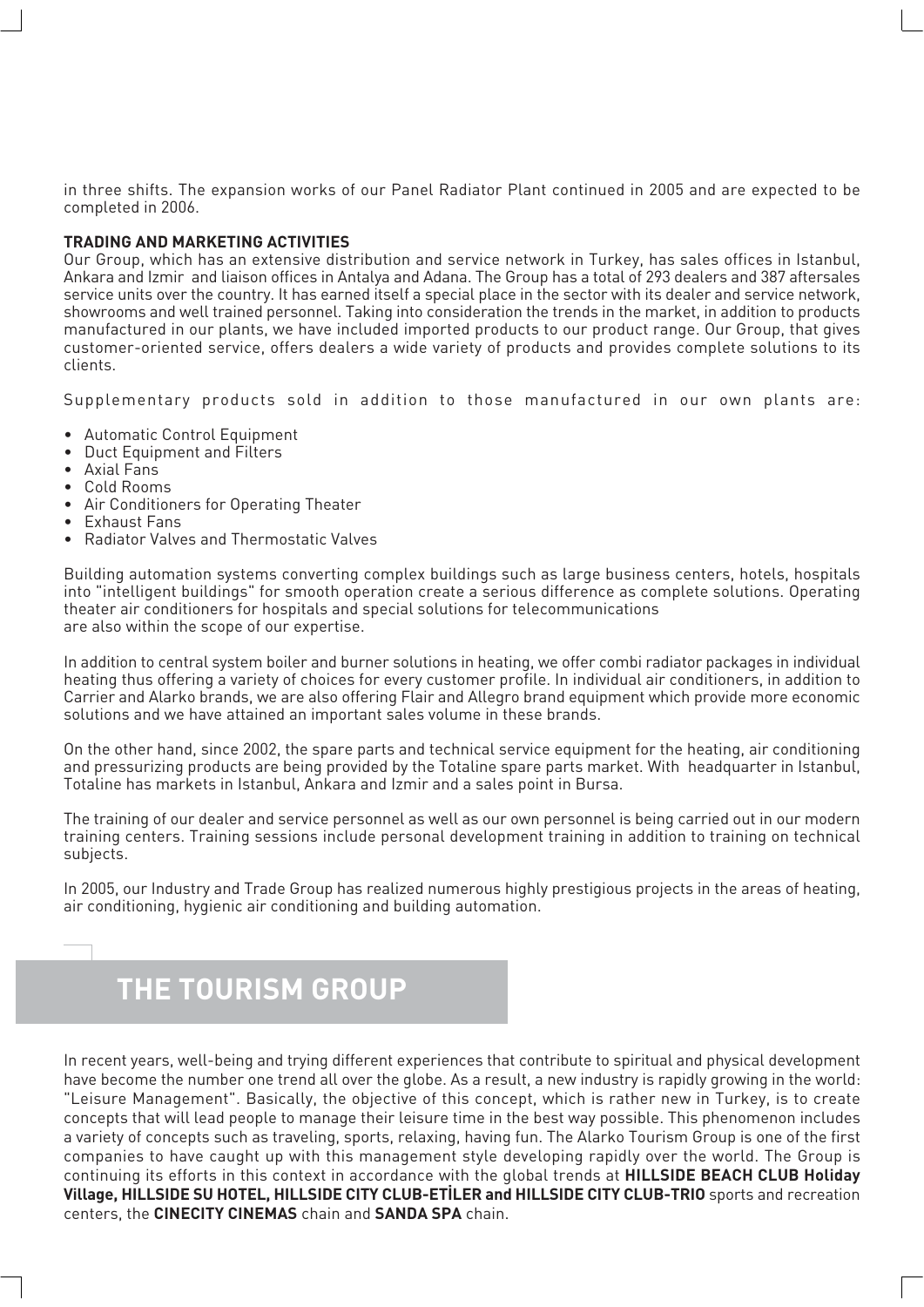The Alarko Tourism Group analyzes the trends in the world and the dynamics behind these trends and then determines the values that appeal to modern people and creates concepts exceeding their expectations and aims at being "above competition" in all sectors just as it is in the sector of hotels, sports, cinemas and spas.

#### **HILLSIDE BEACH CLUB - Fethiye**

Maintaining its tradition of offering its guests the holiday of their dreams with its friendly personnel and service quality exceeding expectations, Hillside Beach Club, located along its own bay in Fethiye and referred to as "paradise on earth" by its guests, was preferred by 26.000 local and foreign guests in 2005. In 2005, Hillside Beach Club, that welcomes its guests with surprise novelties, a different atmosphere and colorful activities every year, opened its doors with decoration changes in the terraces and rooms, all of which overlook the Kalemya Bay where the Mediterranean meets the Aegean. In accordance with the high demand, for the first time this year, Hillside Beach Club stayed open during the Ramadan holiday and closed the season on 9 No-vember. Hillside Beach Club does not base its price policy to the demand but to the principle of giving the guests "their money's worth". In 2005, too, the club has proven its success with customer satisfaction reflected in the questionnaire results as well as with an occupancy rate of approximately 100 %. Also in 2005, Hillside Beach Club was selected to the "Best Hotel" category by the British tour, operator Thomas Cook and awarded the "Holly Award" by the German TUI.

#### **HILLSIDE SU HOTEL - Antalya**

The Hillside Su deluxe hotel of Alke Turizm A.S., one of the major steps in line with our Tourism Group's objective of "expanding through operating agreements" making use of its know-how in the service sector in selected projects, continues to attract attention both at home and abroad. Hillside Su has introduced a new hotel approach both to Turkey and the world with its special design, dynamic life style offered to its guests, simple, original and surprising features and has emerged as the first concept hotel that the world famous Design Hotels Group selected to collaborate with in Turkey. Hillside Su is a holiday hotel open 12 months a year and thanks to its wellequipped conference halls and the successful performance of its sales team, it has hosted the meetings of numerous international companies. Our hotel is often mentioned for its architectural characteristics and continues to be praised in the interna-tional press and plays a major role in the promotion of Turkey.

#### **HILLSIDE CITY CLUB - Etiler**

Hillside City Club-Etiler, the precursor of sports as a life style and the customer oriented recreation center concept in Istanbul, has become a trend setter with its 15 years of experience in the field. The premises, which were renovated and expanded last year in accordance with our continuous renovation principle, maintained their position as the meeting point of our target group with tournaments, cultural tours and other club activities organized in addition to sports activities. Moreover, in 2005, the club continued to enjoy the results of the communication and marketing activities carried out and the number of its members reached record levels despite other new premises established in the vicinity.Operations such as Mezzaluna Restaurant, Starbucks Coffee, D&R, Sanda Day Spa, Mos Hair Saloon, Sun Vital Solarium have contributed to make the club a meeting point and a life style center and continue to be the popular venues of the guests.

#### **HILLSIDE CITY CLUB - TRIO**

Hillside City Club - Trio, a Tekser-Baytur investment operated by the Alarko Tourism Group and opened in 2003, reached a record number of 4.500 members in its first year and in a short time became a giant "recreation center" on the Asian side of Istanbul.

Hillside City Club - Trio, one of the largest complexes of its kind in Europe, contains sports halls, indoor-outdoor swimming pools, indoor basketball court, squash, racquetball and tennis courts, as well as many alternatives such as 7 cinema theaters, restaurants, cafés, children's club and Sanda Day Spa extending over an area of  $23.500$  m $^{\circ}$  and has reached a record number of members making important contributions to group synergy.

#### **CINECITY CINEMAS**

Our Tourism Group that has been active in cinema operations since 1993, continued its activities in this area in 2005 with 3 cinema theaters at Alkent-Etiler, 6 at Zeytinburnu Olivium Outlet Center, 7 at Hillside-Trio and 9 at Izmir Kipa Shopping Center. In addition to the pleasures of cinema, the Cinecity Cinemas, that creates a different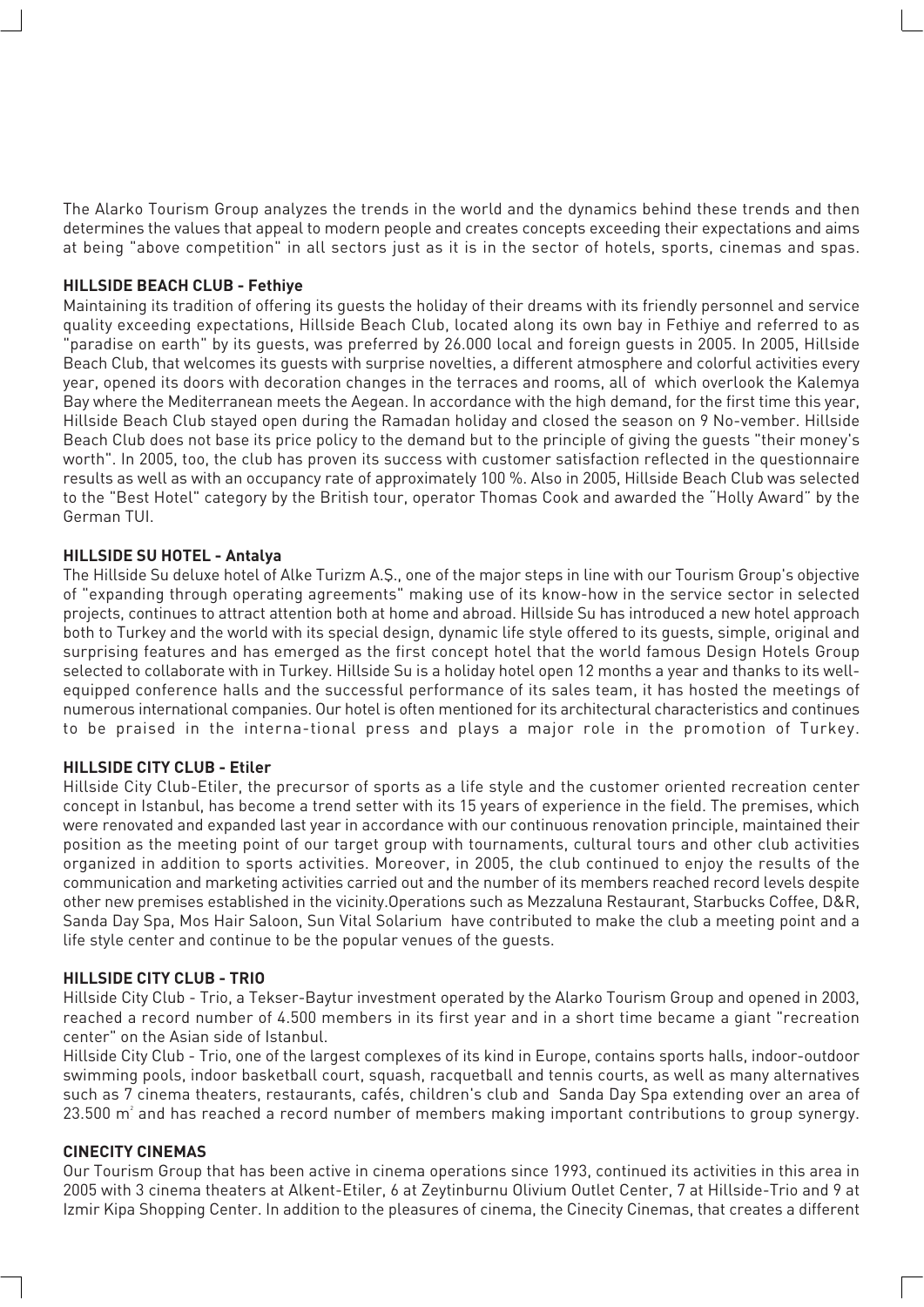synergy with the restaurants and cafés in its operation, emerges from the traditional cinema concept with the original services it offers and develops by continuous innovations.

Our Tourism Group acknowledged as a "quality" operator for its design, concept, technology and perfectionist management approach aims at progressing in the field of cinema operation by increasing its number of theaters in large cities.

#### **SANDA DAY SPA**

Four years ago, the Tourism Group introduced the natural SPA culture that created great interest in the world to the Turkish people at Fethiye Hillside Beach Club. The Sanda Spas designed according to a synthesis of Far Eastern, Mediterranean and local influences are offering their services with Turkish and Far Eastern therapists as Turkey's first and largest chain of spas in 6 locations at the Hillside Hotels, Hillside Sports Centers and buzYAZ.

Recently, the Group is progressing by expanding its Sanda Day Spas that are met with interest particularly in large city centers.

#### **HILLSIDER MAGAZINE**

Hillsider Magazine, an Alarko Tourism Group publication, celebrated its 10th anniversary in 2005 and continues its "exemplary" role as a unique business model based only on advertising revenues.

# **THE ENERGY GROUP**

#### **ALTEK A.fi.**

One of the most important sectors that has emerged as a result of the increasing animation in the Turkish economy in recent years is the energy sector. As the growth rate increases with the stability achieved in recent years, the demand for energy will grow as a result of the increasing interest of foreign capital in direct investments in Turkey. Within the scope of this perspective, Altek A.S., a company of our group active in the energy sector, is continuing its growth with new investments in this field.

Energy production is continuing at the **Düzce-Hasanlar, Tarsus-Berdan** and **Malatya-Tohma Hydroelectric Power Plants** that are among the first examples of the Build-Operate-Transfer model in Turkey. Our Kırklareli Natural Gas Power Plant is now in operation.

**Our K›rklareli Natural Gas Combined Cycle Power Plant** with an installed capacity of 80 MW built on the Build-Operate-Transfer model and whose construction started in 2002 was completed and put in operation in 2005. Although construction started on the Build-Operate-Transfer model, with the enforcement of the new Energy Market Act, our project was excluded from the scope of the BOT model. As a result, the power sales guarantees in our privileged contract were relinquished and the model based on selling the electrical power generated at the plant to consumers according to free market conditions was adopted as the new Act suggests.

Following the completion of the power transmission lines connecting the plant to the national power system, the temporary acceptance of the gas turbines was done in October 2005 and sales of power from our plant were started. The annual production potential of this plant is 600 million kwh.

#### **New Power Plant Projects**

Our company has won the license tender of the Electricity Market Board for the construction of the **Karakuz Hydroelectric Power Plant**. The construction of this project with a capacity of 87 MW on the Körkün River in Adana will be started following the acquisition of a production license from the Electricity Market Board after the signing of the Water Usage Contract with DSI (State Waterworks Administration). The total investment for the Karakuz Hydroelectric Power Plant is approximately US \$ 100 million and its annual production potential is 305 million kwh.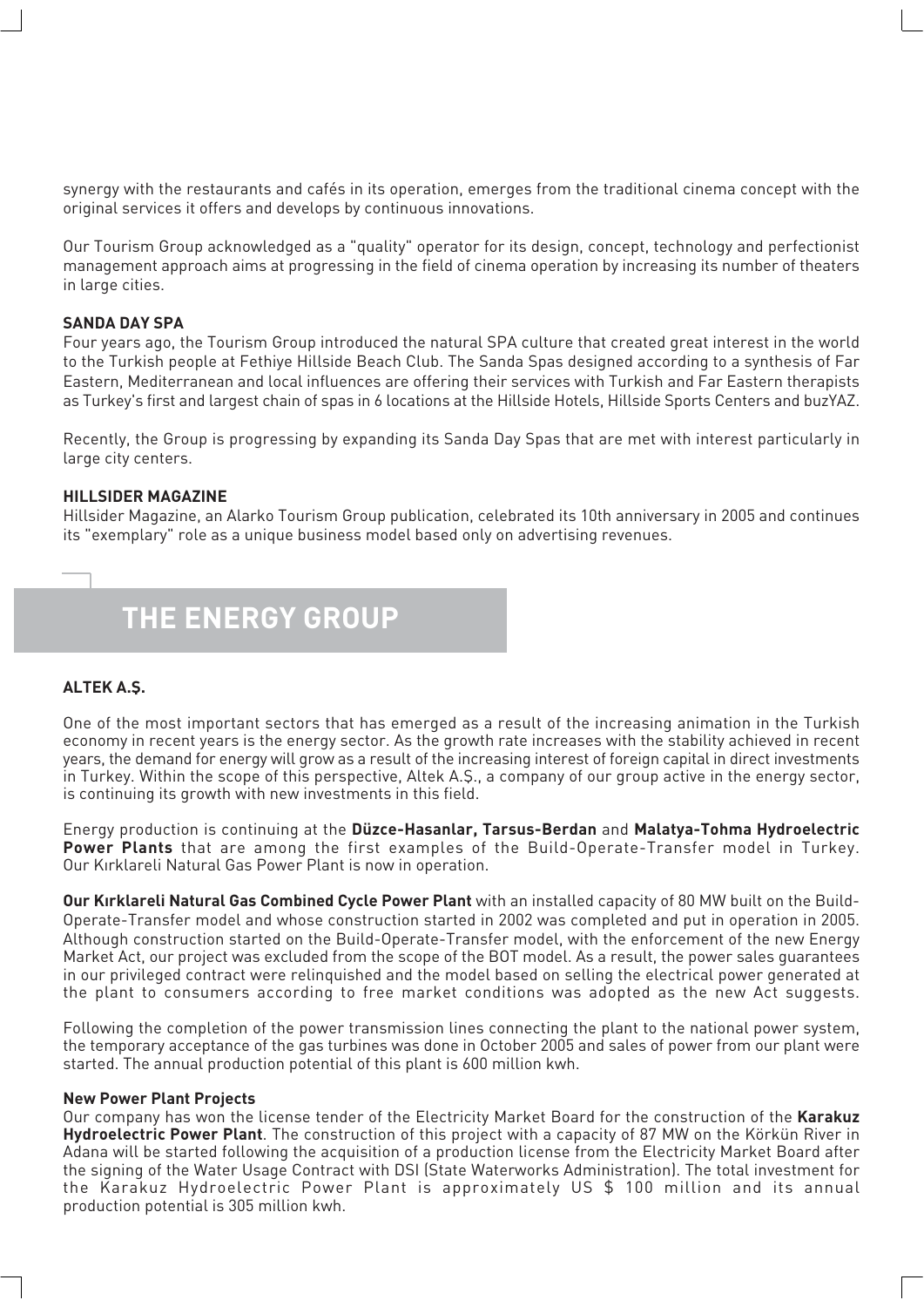Applications have been made to the DSI and Electricity Market Board for the construction of the Beskonak and **Sinanhoca Hydroelectric Power Plants**. Our company has applied for the capacity certificate for the construction and operation of the Beskonak Dam and Hydroelectric Power Plant with a capacity of 76 MW and the Sinanhoca Regulator and Hydroelectric Power Plant projects with a capacity of 50 MW opened to investors by DSI within the framework of new regulations and the free market model.

Feasibility studies to participate in the redevance bids opened for the transfer of operating right of the lignite production areas of TKI for the construction of **lignite power plants** have started. Initially, we will participate in the tender for the operation rights of the Bolu-Göynük coal administration that is suitable for the construction of a power plant with a capacity of 160 MW for which a tender announcement has been made.

#### **Preparations for Public Offering**

If market conditions allow, we are aiming at offering 20 % of our shares to the public in 2006.

# **THE SEAFOOD PRODUCTS GROUP**

#### Alfarm A.Ş., established in 1991 for breeding and

processing salmon, caught the trend of healthy eating habits developing in the world in time and made great strides in a short time. Our company is also processing sea trout and other kinds of fish in its plant and offering them to the market. Our first salmon processing plant was established in Dudullu, Istanbul in 1993 and moved to the modern production plant in Suadiye, Izmit in 2001 in order to be able to answer the increasing demand. Our product range and market share have been increased with our new plant.

#### **2005 Has Been a Year of New Endeavors.**

In 2005, our Company has made major strides in the areas of product promotion, marketing efforts and expansion of the distribution organization. In 2005, a strategic partnership was established between Alfarm A.Ş. and the Leröy Group ASA of Norway, one of the leading companies in the world on salmon breeding and processing. Within this framework, 50 % of the Alfarm A.Ş. shares were sold to Leröy and our company name was changed to Alfarm Alarko Leröy Su Ürünleri San. ve Tic. A.Ş. A great synergy was reached thanks to this strategic partnership. A larger number of consumers were reached in 2005 by increasing the sales volume of fresh salmon at Carrefour, Metro, Real, Migros, Tansas and Kipa supermarkets, the sea products wholesalemarket and fish markets. As a result of our promotion efforts to introduce fresh salmon, this product is now being sold in many areas of our country. Thus, our budget objectives have, to a great extent, been exceeded.

#### **New Projects and Newly Developed Products:**

Developed by our engineers at our plant, our smoked salmon with 4 different spices whose production started in 2005, has taken its place on market shelves and tables. Moreover, an important sales volume was attained with the sales of mackerel and Saithe fish. All investments planned for 2005 were accomplished, new storage areas were put to use increasing the coldroom capacity to 600 tons. Our promotion efforts have been increased and we opened a stand at the Anfas Fair with our partner Leröy in February 2005. In addition, our brand and product promotion was continued by our participation at the III. Turkish Gastronomy Competition held in October 2005.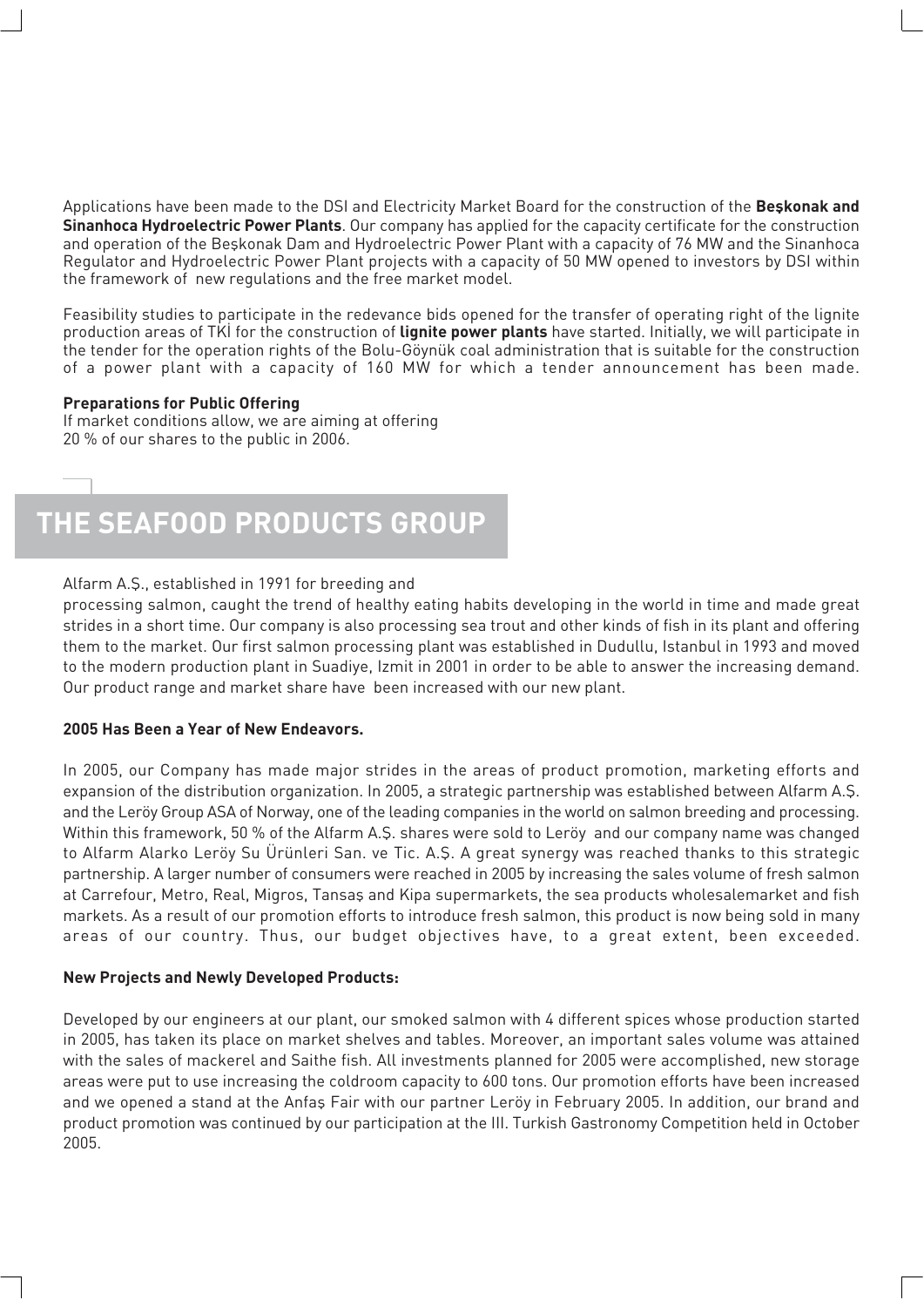#### **Envisioned Investments and New Targets:**

We are planning to make new investments in 2006 so as to increase capacity and product variety. New investments in smoking, vacuuming and deboning will continue, a new laboratory and a bar-code automation system will be established.

With new investments to be made in 2006, we expect to increase our capacity and quality, and as a result, our share in the market and our sales volume. New machinery to be bought will enable us to develop products with a longer shelf life. Using the vast experience of our foreign partner, we intend to offer the market products that will address a large portion of the population.

Moreover, thanks to these new products, our brand will be promoted in supermarkets and catalogues. Further promotion of our products is expected by participating in fairs and organizing seminars. We are also aiming at introducing our brand and distributing our products all over Turkey by tasting activities. We are also planning to export a large portion of our products to Europe.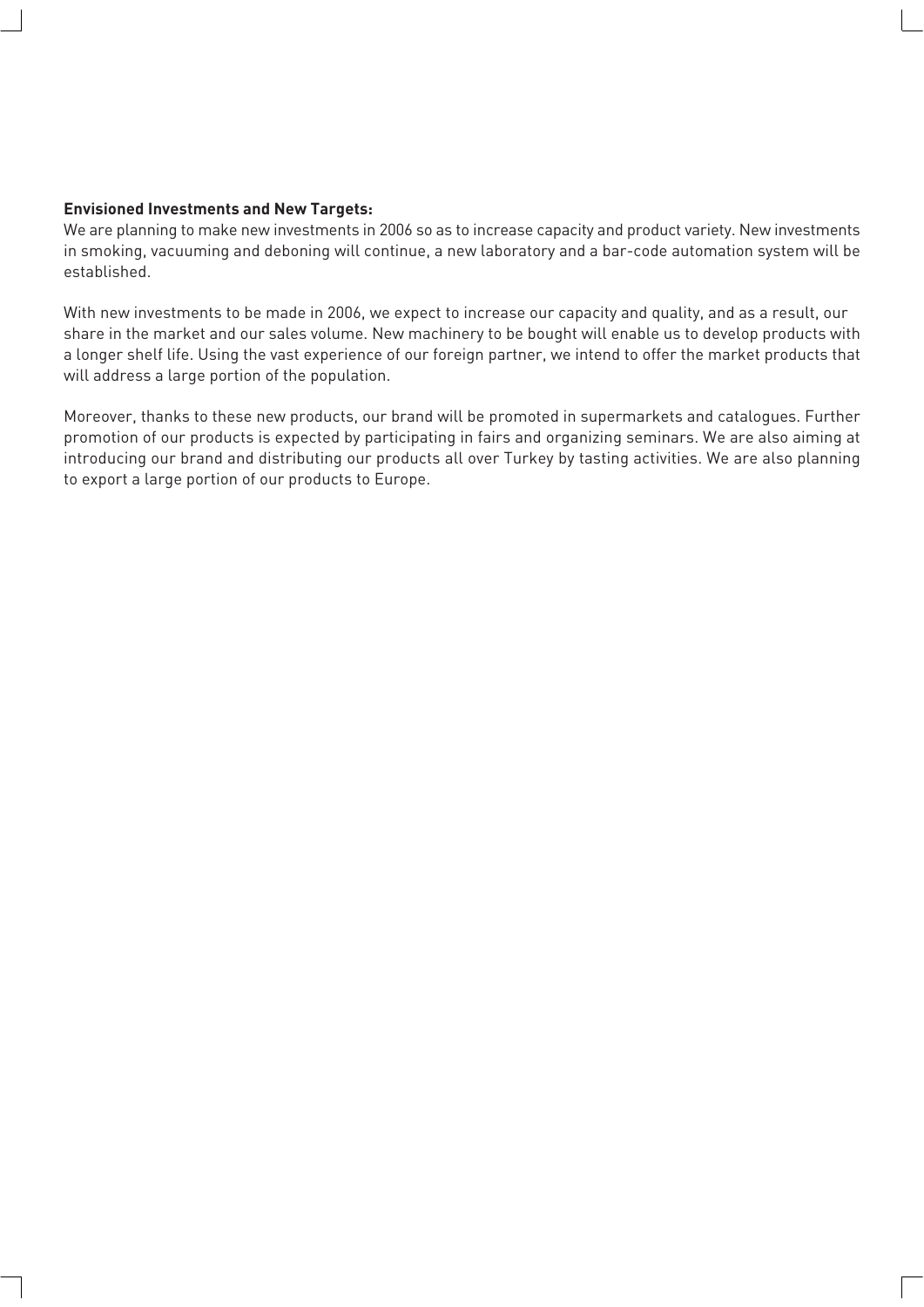### **BUSINESS VOLUME**

We present to the wiew of our shareholders the following table which shows the consolidated results of the last five years in figures and the volume we have reached as a result of the activities which we described in earlier sections of the report.

| <b>Companies and Businesses</b> | <b>Consolidated Results</b> |                |         |             | <b>Consolidated</b> | <b>Total</b>   |
|---------------------------------|-----------------------------|----------------|---------|-------------|---------------------|----------------|
| <b>According to Activities</b>  |                             | (Thousand TRY) |         |             |                     | (Thousand TRY) |
|                                 | 2001                        | 2002           | $2003*$ | 2004*       | 2005                |                |
| Contracting & Land Development  | 122.274                     | 42.202         | 31.099  | 55.306      | 432.447             | 441.091        |
| Industry & Trade                | 105.944                     | 144.103        | 155.870 | $203.092**$ | $227.066$ **        | 231.329        |
| Tourism                         | 19.477                      | 25.959         | 31.100  | 36.416      | 37.637              | 37.739         |
| Energy                          | 6.317                       | 12.188         | 9.178   | $13.786**$  | $7.957**$           | 7.959          |
| <b>TOTAL</b>                    | 254.012                     | 224.452        | 227.247 | 308,600     | 705.107             | 718.118        |

Amounts adjusted for inflation.

The total of the turnovers is taken in order to be in accordance with the previous years.

#### **Perspectives for 2006**

Our company has adopted the principle of working according to a plan and it has made it a tradition to reflect this in its annual reports. Our aim is to contribute to the comparison of the results of 2005 with the volumes which we foresee for 2006 and to their evaluation.

Starting from this point, the turnovers planned for 2006 are as follows according to groups of activities :

| <b>Companies and Businesses</b> |                                    |                             |  |  |
|---------------------------------|------------------------------------|-----------------------------|--|--|
| <b>According to Activities</b>  | 2006                               |                             |  |  |
|                                 | <b>Consolidated</b> (Thousand TRY) | <b>Total</b> (Thousand TRY) |  |  |
| Contracting & Land Development  | 475.573                            | 475.573                     |  |  |
| Industry & Trade                | 281.640                            | 291.033                     |  |  |
| Tourism                         | 40.027                             | 40.027                      |  |  |
| Energy                          | 53.852                             | 53.852                      |  |  |
| <b>TOTAL</b>                    | 851.092                            | 860,485                     |  |  |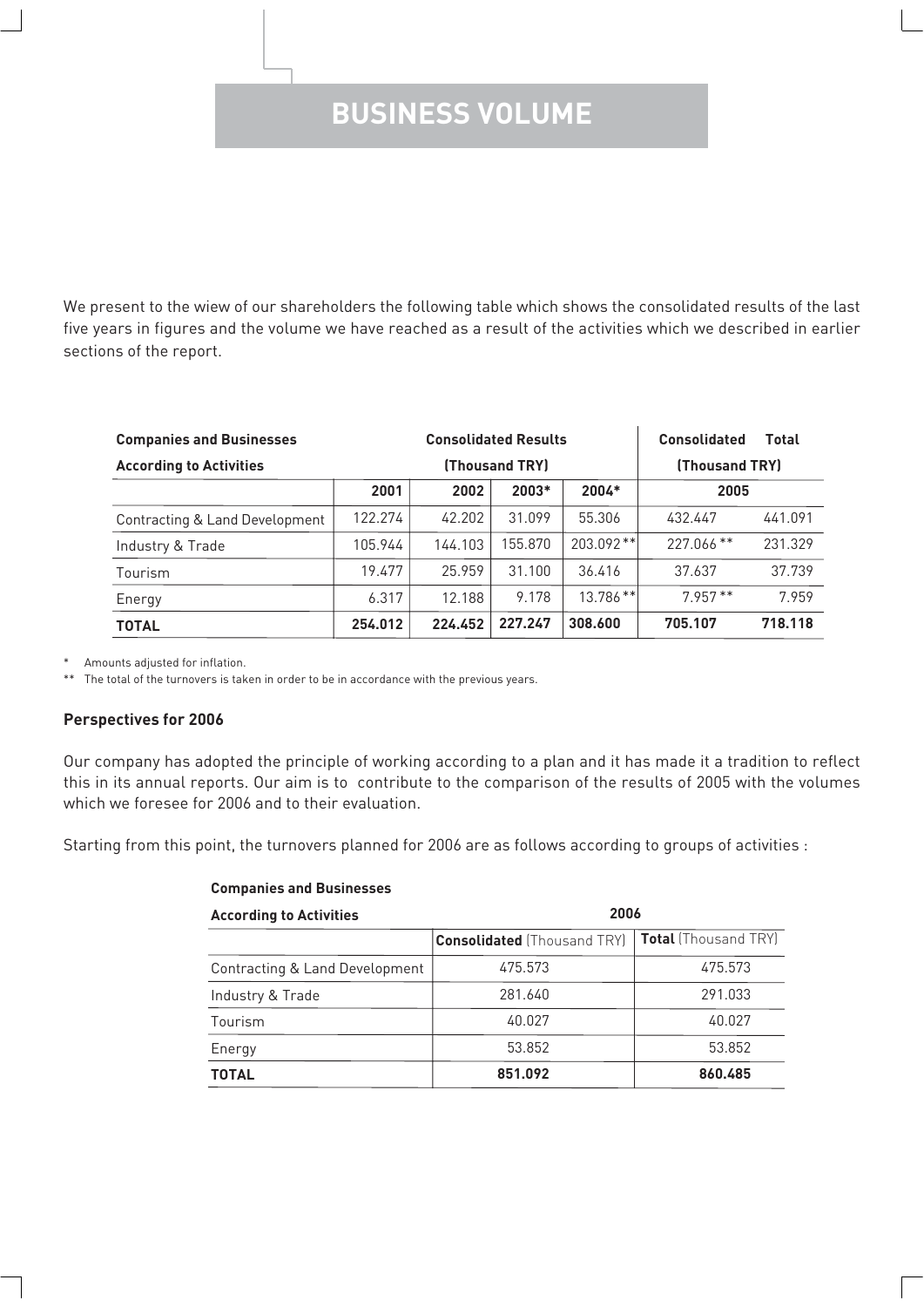### ES PAID AND<br>INEL EXPENSES **PERSO**



**TAXES PAID**



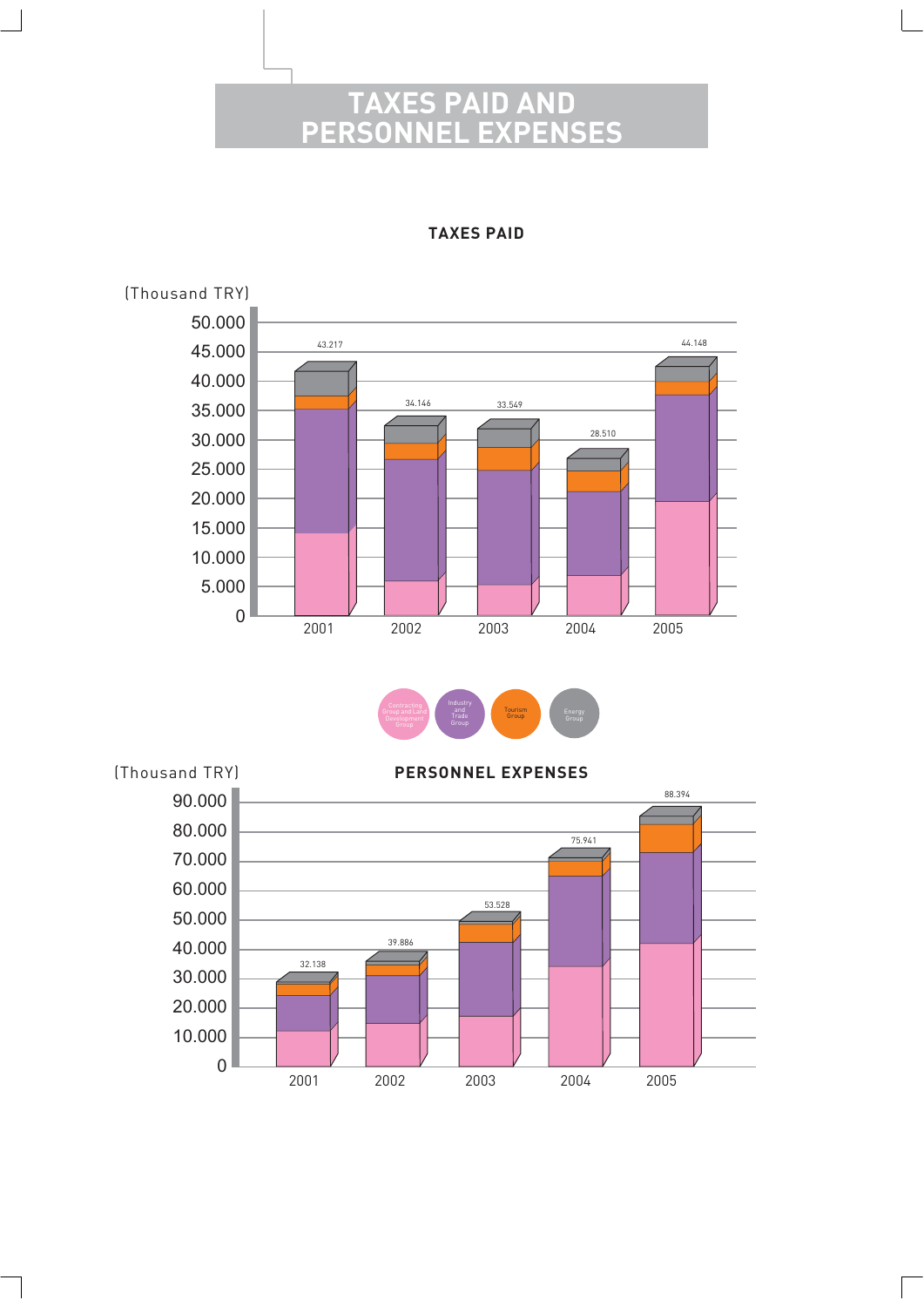### **SOCIAL AND INDUSTRIAL ACTIVITIES**

#### **EMPLOYMENT**

A total of 5582 people consisting of 1803 white collar employees, mainly engineers and architects, 3779 technicians and workers were employed by the companies and enterprises within the body of Alarko Holding A.Ş. in 2005. In addition, an average of 5000 people were employed by the sub-contractors and external work-shops. The severance pay burden of Alarko Holding A.S.(excluding affiliates) as of 31 December 2005 was TRY 499.261,25.

#### **TRAINING**

In 2005, the personnel received a total of 54.312 man/hour of training given within the group and a grand total of 62.957 man/hour of training including training given by outside groups. Technical, financial, administrative and computer training seminars were organized within the group and our personnel was given the opportunity to attend seminars in their related areas organized by well-known training institutions. In addition, on the job training sessions on welding, assembly and other production techniques, construction, ISO 9000 and Occupational Security were organized in our plants. Training given to Alarko Carrier Sanayi ve Ticaret A.S. dealers and service units continued.

#### **EMPLOYEE-EMPLOYER RELATIONS AND RIGHTS GRANTED**

Keeping in mind the economic situation in Turkey, efforts were made to establish a realistic equilibrium between employees and employer and find solutions that would not disadvantage employees under present economic conditions. A collective labor agreement covering the period 01.09.2005 - 31.08.2006 was signed and put in effect between the companies in our group and MESS - Türk Metal.

#### **ALARKO EDUCATION - CULTURE FOUNDATION**

In the 2005 - 2006 school year, the Alarko Education - Culture Foundation, founded in 1986, gave scholarships to 47 students in their last year of university or in graduate programs in the engineering, civil engineering, economy, finance, business administration departments of various universities, 27 students studying in technical or vocational high-schools and 26 successful children of our employees in need of financial support. Thus, more than 1000 university students and more than 500 high school students have so far been granted gratis scholarships from our Foundation.

On the other hand, our Foundation continued to sponsor various cultural and artistic events this year, too. Our Foundation continues to cooperate with outstanding scientific and cultural foundations.

#### **ALARKO FUTURE'S CLUB**

The future of the Alarko Group of Companies lays with young generations who are university graduates, dynamic, hard-working, clever, creative, knowledgeable, have the ambition and desire to move up, and expect a future at Alarko.

In 2005, the Alarko Future's Club maintained its activities aiming at the professional and personal development of qualified young people to give them the opportunity to understand the benefits of team spirit and cooperation and become the well-trained experts or managers that will lead Alarko to the future.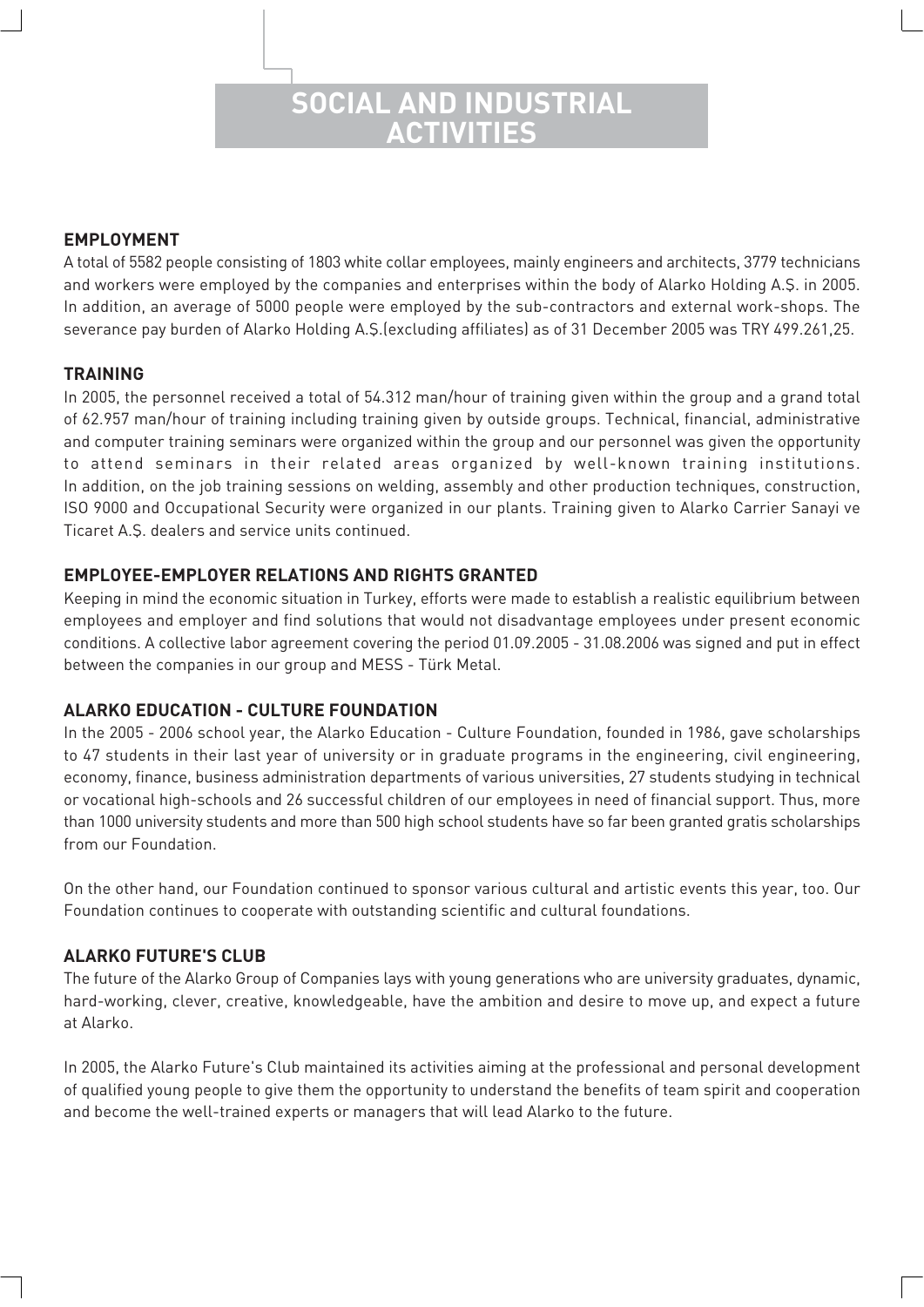### **DEVELOPMENTS DURING THE LAST FIVE YEARS**

The development trend of our holding company in profit/loss, participations and dividends distributed in the last five years is given below:

|                                                                             | 2001       | 2002       | 2003       | 2004                 | 2005              |
|-----------------------------------------------------------------------------|------------|------------|------------|----------------------|-------------------|
| Profit / Loss before Tax (TRY)                                              | 34.260.308 | 40.245.618 | 15.918.082 | $* *$<br>[2.446.328] | ***<br>67.867.271 |
| <b>Equity Participations (TRY)*</b>                                         | 10.261.261 | 32.062.698 | 46.131.045 | 15.479.298           | 15.644.952        |
| Capital (TRY)                                                               |            |            |            |                      |                   |
| Issued                                                                      |            |            |            |                      |                   |
| - As free shares                                                            | 11.127.284 | 11.127.284 | 11.127.284 | 11.127.284           | 11.127.284        |
| - Against cash                                                              | 4.952.716  | 4.952.716  | 4.952.716  | 4.952.716            | 4.952.716         |
| Total                                                                       | 16.080.000 | 16.080.000 | 16.080.000 | 16.080.000           | 16.080.000        |
| Registered                                                                  | 25.000.000 | 25.000.000 | 25.000.000 | 25.000.000           | 25.000.000        |
| <b>Dividends</b>                                                            |            |            |            |                      |                   |
| Net dividends<br>$\bullet$<br>(Per share a par value of TRY 1)              |            |            |            |                      |                   |
| - According to paid-in capital                                              | 0,49       | 0,65       |            |                      | 0,20              |
| - According to total capitalization<br>(Including distributed bonus shares) | 0,15       | 0,20       |            |                      | 0,06              |
| Net dividend rates<br>$\bullet$                                             |            |            |            |                      |                   |
| - According to paid-in capital                                              | 48,7%      | 64,9%      |            |                      | 20,4%             |
| - According to total capitalization<br>(Including distributed bonus shares) | 15%        | 20%        |            |                      | 6,3%              |

\* Amounts indicated at the Equity Participations covers affiliates and subsidiaries for the years 2001, 2002 and 2003, and covers only the affiliates for the years 2004 and 2005.

\*\* Amounts consolidated and adjusted for inflation.

\*\*\* Amounts consolidated.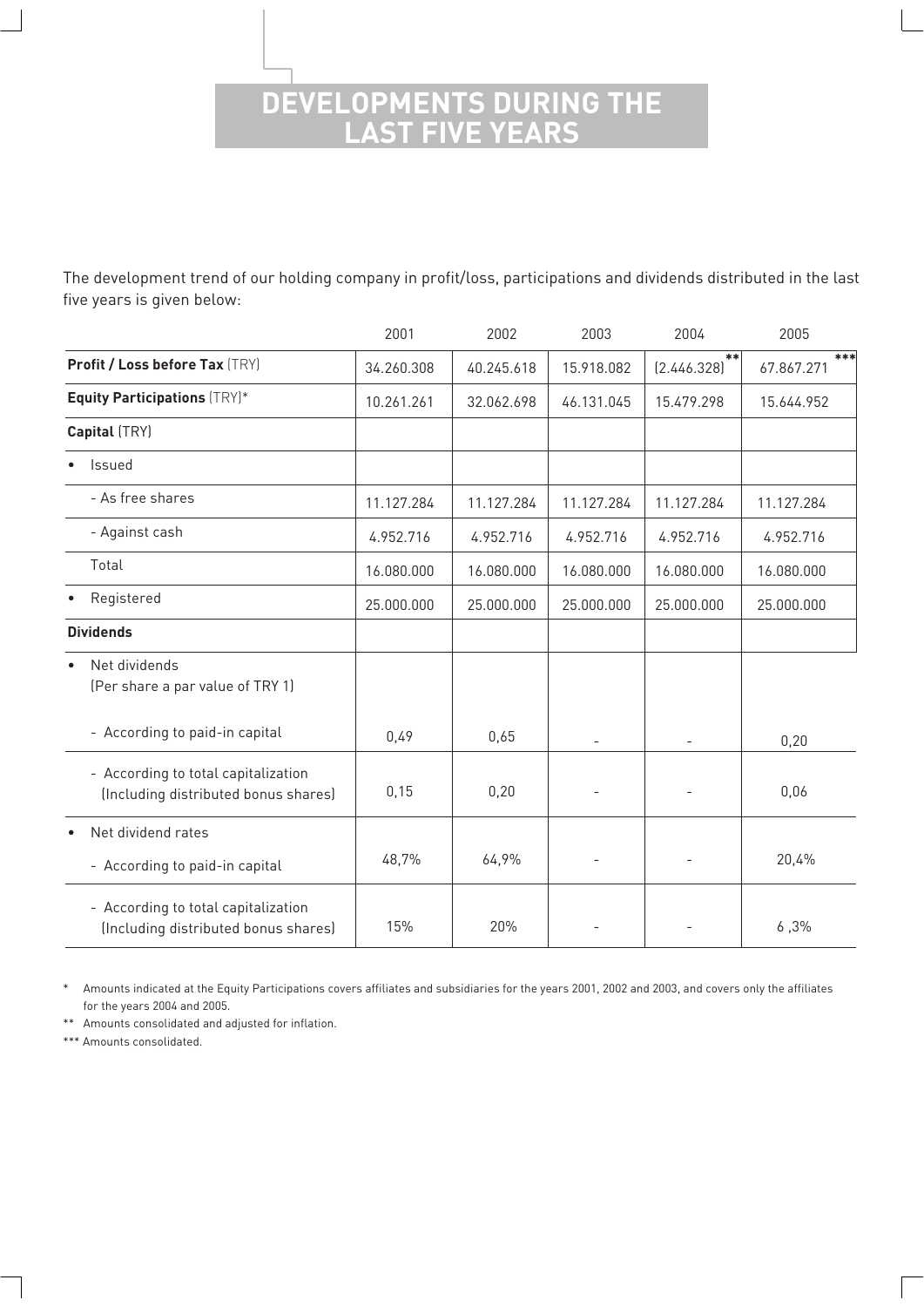### **ÜZEYİR GARİH'S VIEW**



A quality team member is one who fulfills the customer's requirements and desires. This is a prerequisite of the definition of quality.

Though it may seem paradoxical, the company is the customer of the employee and the employee of the company.

It is evident that there is mutual interaction here. In this case, to ensure the required quality, the employee must determine what the company expects of him/her, the company must determine the needs of the employee and satisfy them.

This issue must be discussed between the team and the administration, the head of the team and the members to find a solution and the solution must be applied.

To ensure the required quality, the employee must determine what the company expects of him/her, the company must determine the needs of the employee and satisfy them.

The head of the team is the customer of his team. He/She must be able to clearly state his/her requirements while the team must be able to state how the training is be developed so as to be able to satisfy those requirements.

In addition, since the head of the team is in a sense accepted as the customer of the team, the requirements of the team should be taken to the company administration by him/her.

To achieve this, collective and individual to individual meeting methods must be developed to create a quality company, a quality pair, and thus facilitate production of quality goods.

(\*) Quoted from the 1998 edition of the book "My Experiences V".

#### **COMPANY EMPLOYEE RELATIONS IN IMPROVING QUALITY\***

In my opinion, in the years 2000 quality will be the main logo in manufacturing, marketing and sales.

Quality can be described as meeting the customers' requirements in every respect.

Developing technology is soaring competition and the understanding of acquiring that which is better, or in other words, that which is of better quality is leading to survival in the free enterprise environment.

Customer requirements are continuously changing with the prospects offered by competition.

Quality is meeting customer requirements in every respect.

In order to satisfy the customers, we must watch their changing requirements at all times and met them at once. Taking a further step and directing the customer and determining their possible requirements before competition takes action can facilitate becoming a precursor in quality.

Quality in an enterprise can be attained by team work.

Team work is a must for quality and on time delivery of goods.

Whether goods or services, all the pieces of products are produced by the different members of the team.

The synchronized and harmonious work of these individuals depends on their motivation, their ability to share.

Team work is a must for quality and on time delivery of goods.

Educated people are not motivated by taking orders and executing them but by making decisions, if need be discussing them with their superiors, getting their approval and then executing them.

A quality article can only be produced with the efforts of a team consisting of quality members.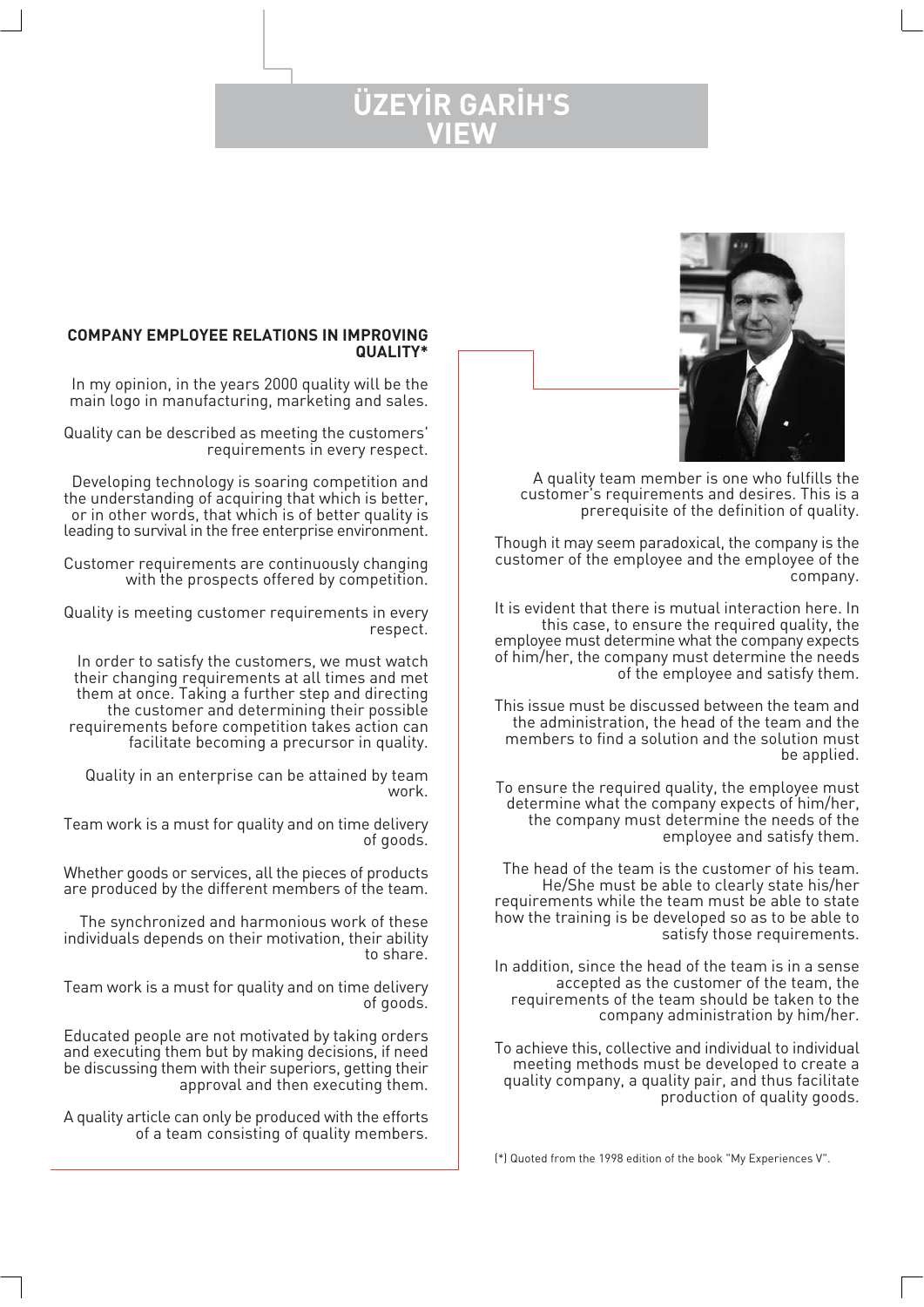# **ALARKO HOLD‹NG A.fi. REPORT ON COMPLIANCE WITH CORPORATE MANAGEMENT PRINCIPLES**

#### **1. Statement Of Compliance With Corporate Management Principles**

Our Company takes due care to implement the rules mentioned in Corporate Management Principles published by the Capital Markets Board. Explanations on this issue are herebelow.

#### **PART I - SHAREHOLDERS**

#### **2. Unit in Charge of Relations with Shareholders**

The duties of the unit in charge of relations with shareholders are carried out by the shareholders department formed within the Alarko Group of Companies.

The director and staff of the department are; Lawyer Aysel Yürür and Emel Ecevit.

For communication: Tel : 90 212 310 33 00 - 0212 227 52 00 Fax : 90 212 236 42 08 e-mail: aysel.yurur@alarko.com.tr

The general assembly meeting of the Company was held, documents to be referred by the shareholders at the meeting were prepared and outcomes of the meeting were communicated to the Istanbul Stock Exchange and Capital Markets Board for publishing during the year. Questions of about 110 investors have been answered during this period.

#### **3. Exercise of Right to Obtain Information by the Shareholders**

Questions of the shareholders commonly relate to investments, turnover, capital increase and dividend payments of the company. Some 110 questions were asked within the year. Questions and answers given were communicated to the Board of Directors.Company's articles of association contain no provision regarding appointment of an independent auditor. No request was made during the year for the appointment of an independent auditor.

#### **4. Information About the General Assembly**

The Ordinary annual general assembly meeting of the company was held with a quorum of 69,55 %. The meeting was attended by the representatives of media. Invitation to the meeting was made by way of public announcement, letters sent to shareholders and notifying the Istanbul Stock Exchange. The activity report, auditors' report, financial statements, articles of association, meeting agenda and profit distribution proposal by the Board of Directors were presented to the shareholders at the company's headquarters prior to the general assembly meeting. The İstanbul Stock Exchange and Capital Markets Board were notified of the profit distribution proposal prior to the general assembly meeting. At the general assembly meetings, the shareholders exercise their right to ask questions and such questions are duly answered. No proposal was made other than by major shareholders.The Company's articles of association contain no provision regarding vesting the authority for making decisions on splitting, sale, purchasing and letting of assets in the general assembly. The minutes of the general assembly meeting are maintained at the Company's headquarters open to the shareholders for review.

#### **5. Voting Rights and Minority Rights**

Voting rights bear no concession. Minority shares are not represented at the management. No cumulative voting is applicable.

#### **6. Policy and Time of Profit Distribution**

No concession is granted in connection with participation in company's profits. Profit distribution is carried out within the period set forth in applicable laws.The amount of profit available for distribution will be determined taking into account the new investments to be made and liquidity status if the Capital Markets Board terminates profit distribution obligation in 2006 and the following years.

#### **7. Transfer of Shares**

There is no specific provision in the company's articles of association limiting the hand over of shares.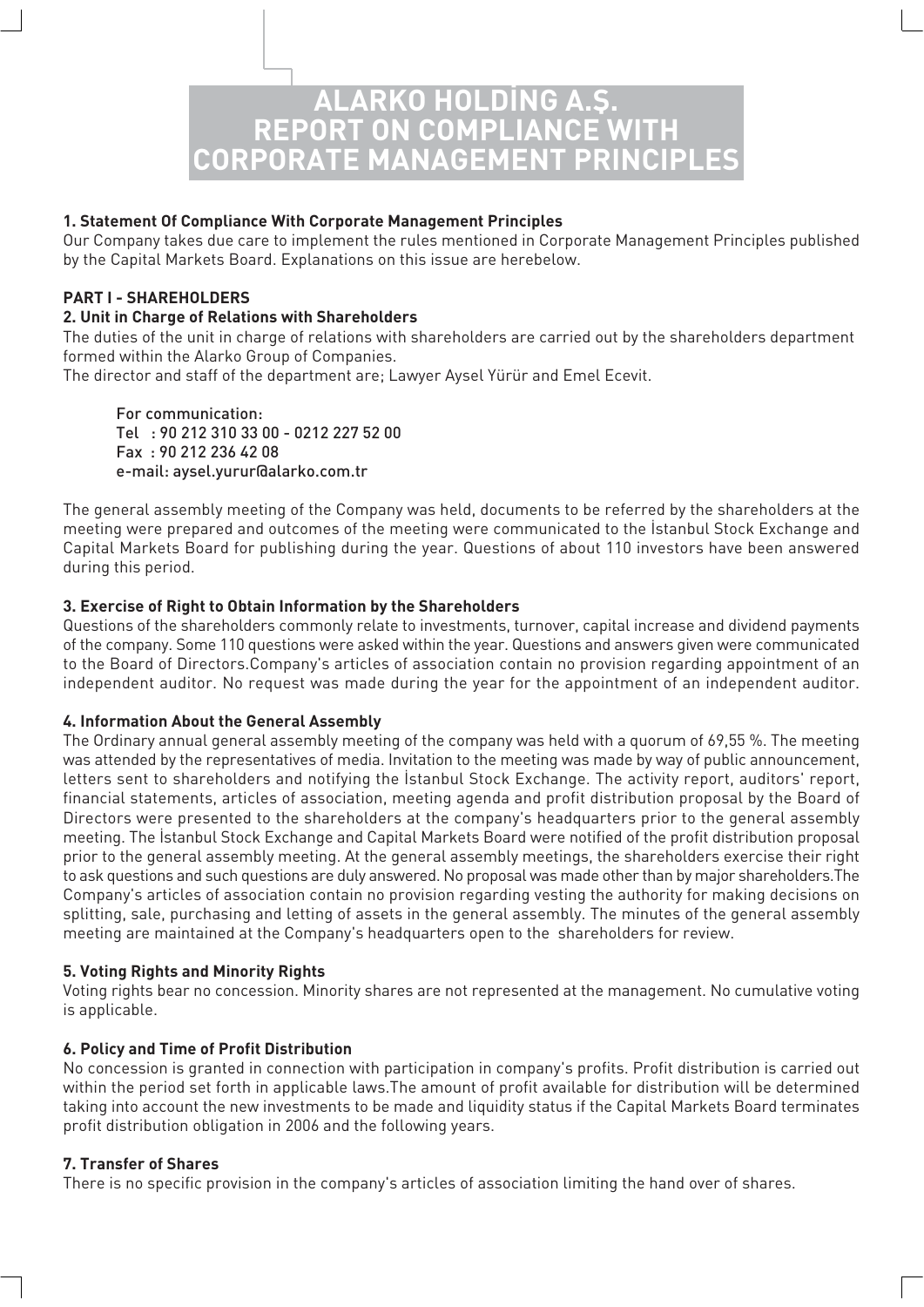#### **PART II - PUBLIC INFORMATION AND TRANSPARENCY 8. Company's Informing Policy**

Annual information and future expectations of the company are announced to the public by the Chief Executive Officer through the printed and visual media upon closing of the annual ordinary general assembly meeting. During the year, the necessary information is given to the public by the President of the Board of Directors and the Chief Executive Officer.Any material situation which evolves during the year is announced to the public in a timely manner.

Responsibility for observing any and all matters which may require announcement exclusively to the public and answering the question asked to the company rests with the Directorate of Shareholders Service. Questions asked to the company during the year verbally or in writing are answered by this department and the Board of Directors is informed accordingly.The staff in charge of implementing the company's informing policy is Chief Executive Officer Ayhan Yavrucu.

#### **9. Announcement of Special Cases**

During the year 2005, announcements in connection with 9 special cases were made. No additional explanation was requested.

#### **10. Company's Web-Site and Content**

Alarko Holding A.Ş. has a web-site. The company's web address is www.alarko.com.tr "Report on Compliance with Corporate Management Principles of Capital Markets Board" which contains a number of links for the following headings may be accessed from the "Investor Relations" link of the web-site. Information provided in Corporate Management Principles, Part II, Article 1.11.5 as mentioned in Article 10 of this report is accessible via the following links as well.

#### **LIST OF LINKS 1) STATEMENT OF COMPLIANCE WITH CORPORATE MANAGEMENT PRINCIPLES**

#### **PART I - SHAREHOLDERS**

- **2)** Shareholders Relations Department
- **3)** Exercise of Right to Demand Information by the Shareholders
- **4)** Information on General Assembly
- **5)** Voting Rights and Minority Rights
- **6)** Policy and Time of Profit Distribution
- **7)** Transfer of Shares

#### **PART II - PUBLIC INFORMATION AND TRANSPARENCY**

- **8)** Company's Informing Policy
- **9)** Announcement of Special Cases
- **10)** Company's Web-site and Content
	- Trade Register Information
	- Recent Partnership and Management Structure
	- Detailed Information on Preference Stocks
	- Current Text of Company's Articles of Association Including Date and Issue Number of Trade Register Gazettes where Amendments thereto Are Published.
	- Announcement of Special Cases
	- Annual Reports
	- Periodical Financial Statements and Reports
	- Registration Statements and Public Offering Circulars
	- Agendas of General Assembly Meetings
	- Lists of Attendance and Minutes of General Assembly Meetings
	- Specimen Form for Voting by Proxy
	- Specimen Form for Compulsory Information Prepared in Collection of Share Certificates or Proxy by Way of Invitation.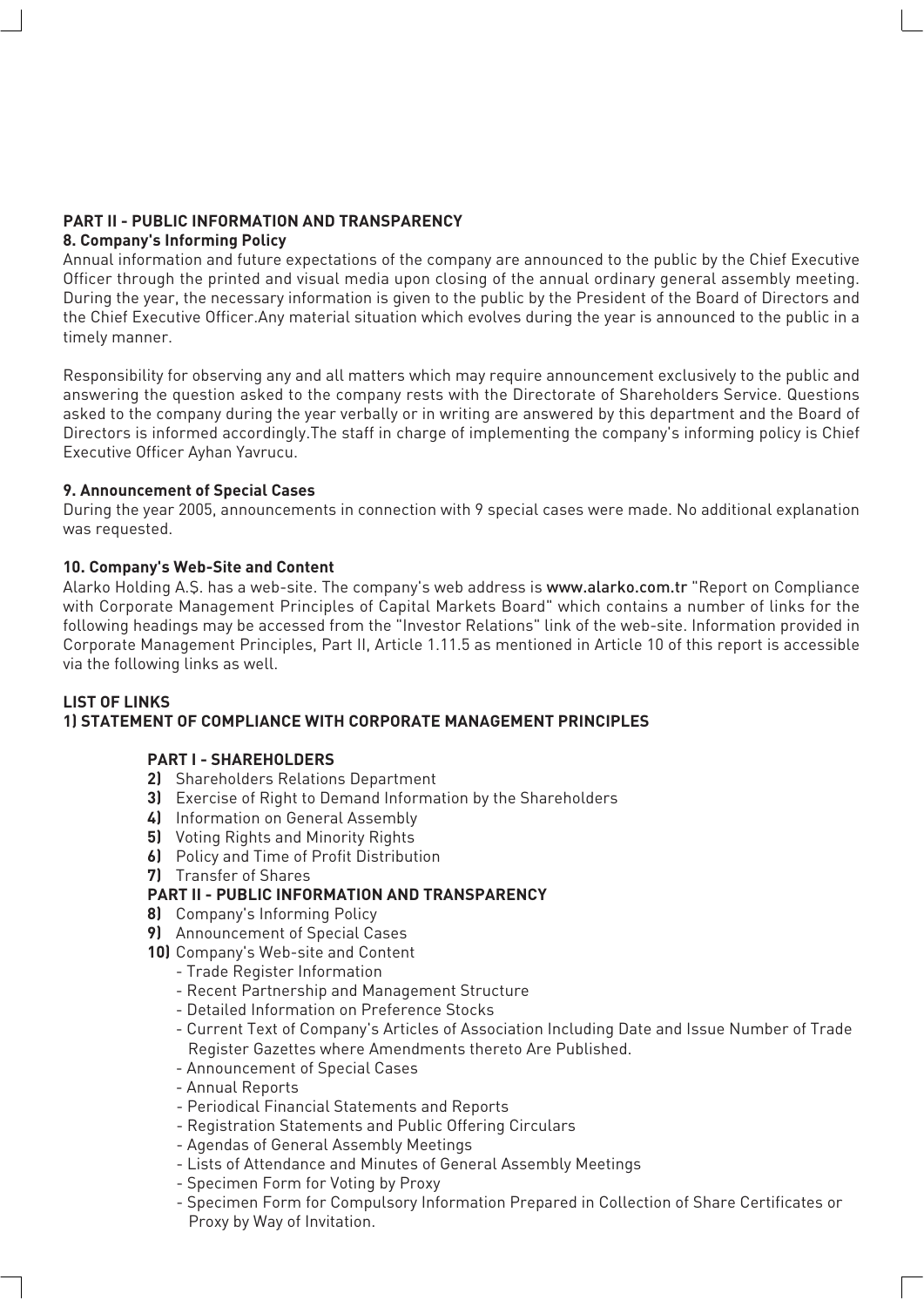- Minutes of Board Meetings where Important Decisions Are Taken which May Affect the Value of Capital Market Tools.
- Frequently Asked Questions (demands for information, questions and denunciations to the Company and their answers)
- **11)** Announcement of Real Person Plenary Shareholder (s)
- **12)** Publication of Insiders

#### **PART III - OWNERS OF INTEREST**

- **13)** Informing the Owners of Interest
- **14)** Participation of Owners of Interest in Management
- **15)** Human Resources Policy
- **16)** Information on Relations with Customers and Suppliers
- **17)** Social Accountability

#### **PART IV - BOARD OF DIRECTORS**

- **18)** Structure, Composition of Board of Directors and Independent Members of Board of Directors
- **19)** Qualifications of Board of Directors
- **20)** Mission, Vision and Strategical Objectives of the Company
- **21)** Risk Management and Internal Control Mechanism
- **22)** Powers and Responsibilities of Board Members and Managers
- **23)** Operational Principles of Board of Directors
- **24)** No Business or Competition with the Company
- **25)** Rules of Ethics
- **26)** Number, Composition and Independence of Board of Directors' sub-committees
- **27)** Financial Rights Granted to Board of Directors

#### **11. Announcement of Real Person Plenary Shareholder (s)**

Real person plenary shareholders of the Company are announced by the Company upon request.

#### **12. Announcement of Insiders**

List of insiders has been announced to public in the Annual Report of 2004 and the names of insiders are as follows:

- İshak Alaton
- İzzet Garih
- Vedat Aksel Alaton
- Ayhan Yavrucu
- Güner Koçel
- Dalia Garih
- Leyla Alaton Günyeli
- Isık Biren
- Ahmet Vural Akışık
- Mesut Zaloqlu
- Mustafa Filiz
- Ümit Nuri Yıldız
- Ömer Çelik
- Aysel Yürür
- Ahmet Yüksel Varol
- Oktay Altınak
- Burcu Özsoy
- Fatma Acar

#### **PART III - OWNERS OF INTEREST 13. Informing Owners of Interest**

Owners of interest of the company are regularly informed on matters of interest to them.

Employees of the company are informed through annual meetings held regularly. In addition, developments within the company are announced on a continuous basis through the periodical "Bizim Dünyamız" and "News" published biannually.On the other hand, a comprehensive information effort is carried out through our web-site,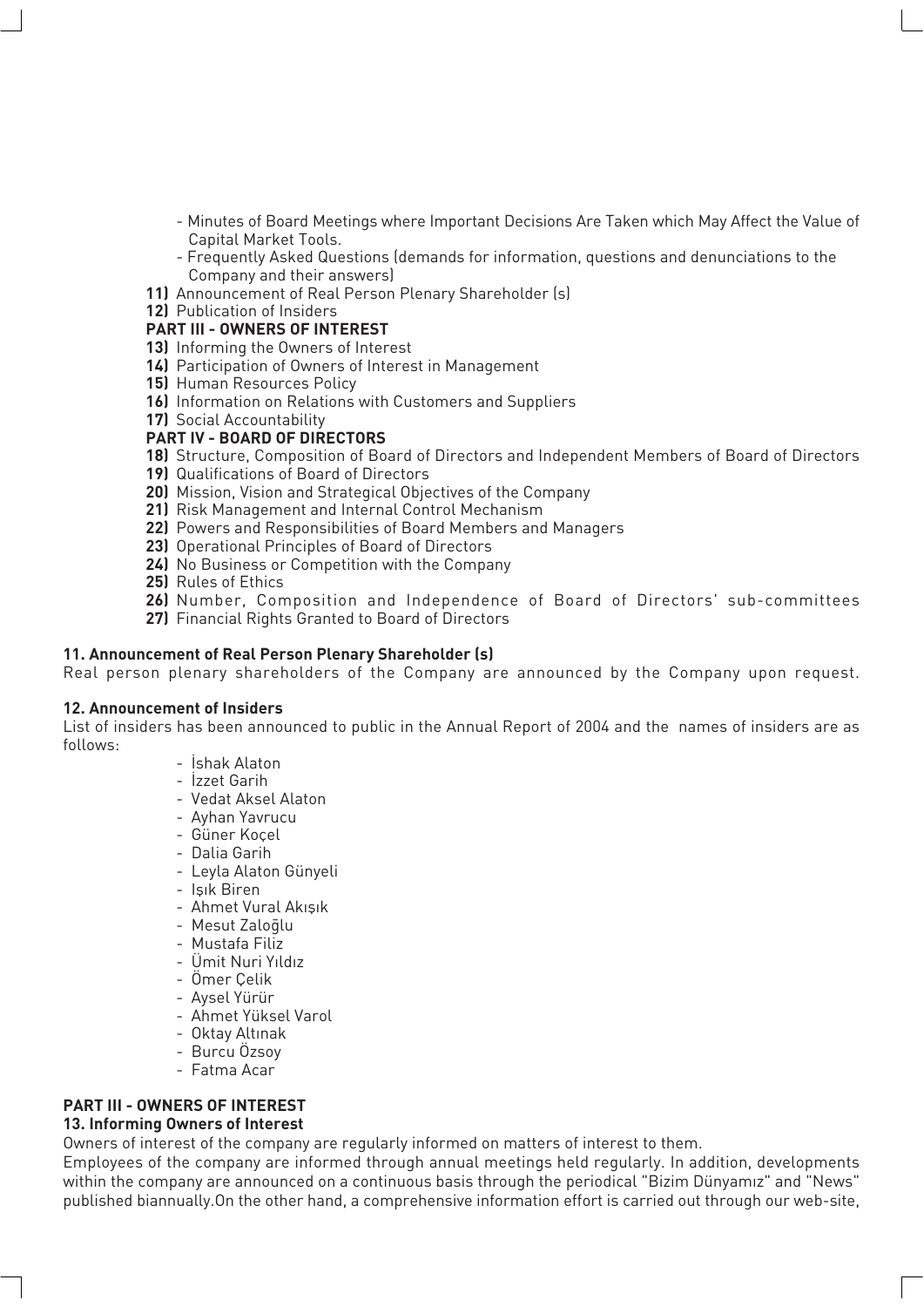e-bulletins and annual reports.

#### **14. Participation of Owners of Interest in Management**

No particular model has been developed regarding participation of owners of interest in the company's management. Rights of owners of interest are protected by virtue of applicable legislation.

#### **15. Human Resources Policy**

The human resources policy of the company is defined in the manual "Our Policy" issued annually and announced to the employees in annual meetings.

Recruitment criteria to be strictly complied with by the staff in charge of recruitment are defined in writing. The physiological, psychological, and intellectual characteristics required by each job are taken into consideration in the recruitment process. These characteristics are measured and evaluated by a written test. Following the initial evaluation by the human resources department, the candidate is also interviewed by manager of the particular unit to employ the candidate.All employees are treated fairly and equally in terms of training and promotion opportunities, training plans and policies aiming at improving the knowledge, skills and experience of the employees are developed. The employees receive regular training every year.

Job descriptions are developed for every position. Performance and reward criteria are determined on a yearly basis and are implemented upon agreement with the employees. The performance and evaluation system used in measuring and evaluating the individual performance is taken into account during wage and career planning. On the other hand, a certain number of personnel are granted "Golden Badge" as a result of their outstanding performance. And employees winning the "Invention Prize" competition are also awarded. Thus, the creative personnel are motivated. A safe working environment is provided for the personnel and it is improved continuously.

#### **16. Information on Relations with Customers and Suppliers**

Alarko Holding A.Ş. is a holding company providing services to companies in the group. Alarko Holding A.Ş. and the Group Companies within this framework have a customer oriented mission and are constantly measuring and evaluating customer satisfaction. Our personnel are subject to continuous training in order to enhance customer satisfaction.

Quality standards for goods and services are strictly adhered to and maximum care is taken to comply with those standards. Therefore, quality warranty is provided and any goods or services found to be below the quality standards are compensated immediately.

#### **17. Social Accountability**

Alarko Holding A.fi. is extremely sensitive to social responsibility issues and therefore, acts in accordance with the regulations and ethical rules regarding the environment, consumers and public health. Alarko Holding A.Ş. and the Group Companies operating within its framework and the personnel, experts and subsidiary industries have adopted and apply the principles below in order to protect nature and the environment in all their operations.

- To follow and apply the stipulations of acts, statutes, bylaws and standards regarding the environment.
- To take the necessary measures to prevent air, water, soil and noise pollution in all their operations.
- To protect plant and animal life and ensure the recycling of wastes.
- To cooperate with official and private associations and enterprises to develop policies and systems for environmental protection.
- To maintain research to improve the environment friendly properties of our products and production methods.
- To reduce consumption of natural resources and energy to optimum levels.
- To provide continuous training programs to contribute to and increase the environmental protection awareness of our members. To use the most advanced technology available to attain these objectives.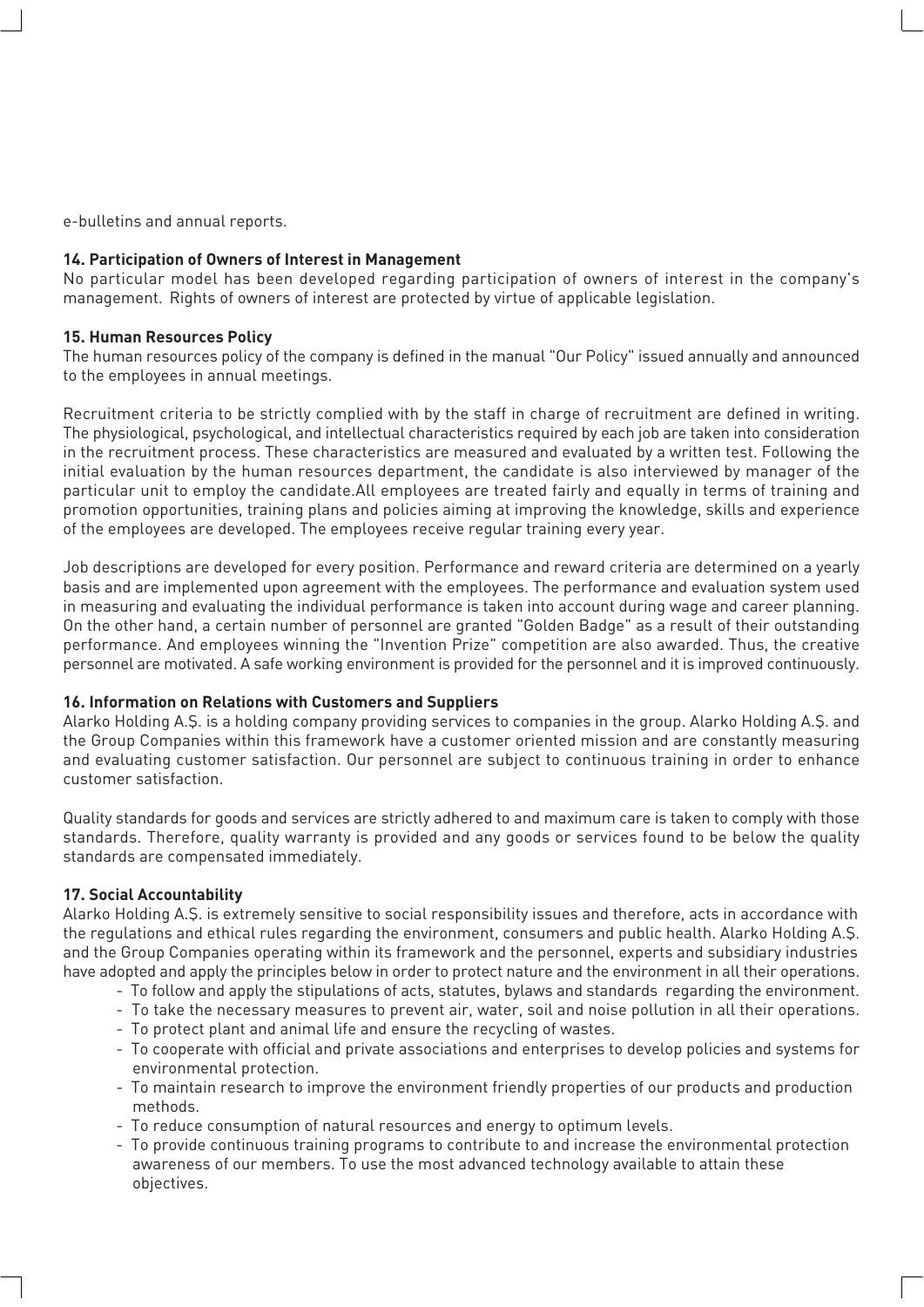There is no litigation or warning filed against our company either during the current year or in the past for damages to the environment.The Alarko Education-Culture Foundation established in 1986 to work in the area of education and culture has granted scholarship to a large number of students. Since its establishment, the foundation has granted scholarships to more than 1000 university students and more than 500 high-school students. The Foundations' scholarships are not to be refunded. A total of 100 students were granted scholarships in the 2005-2006 school year.

#### **PART IV - BOARD OF DIRECTORS 18. Structure, Composition and Independent Members of Board of Directors**

| <b>Board of Directors</b> |                      |
|---------------------------|----------------------|
| İshak Alaton              | Chairman             |
| Izzet Garih               | Vice Chairman        |
| Vedat Aksel Alaton        | Vice Chairman        |
| Ayhan Yavrucu             | Member               |
| Dalia Garih               | Member               |
| Leyla Alaton Günyeli      | Member               |
| Güner Koçel               | Member (Independent) |
| Işık Biren                | Member (Independent) |
| Ahmet Vural Akışık        | Member (Independent) |
|                           |                      |

Three independent members take office in the Board of Directors. Board members are in no way restricted in assuming positions in other organizations or entities not related to the Company.

#### **19. Qualifications of Board Members**

Minimum qualifications required in election of Board members comply with the Corporate Management Principles of Capital Markets Board. Articles of Association of the Company contains no such principles as due care is taken in the election of Board members in accordance with the said principles.

#### **20. Mission, Vision and Strategical Objectives of the Company**

Rather than being the largest, the main vision of the company is to become one of the strongest, most reliable and respected companies worldwide supplying goods and services of global quality by being honest to the state, the customers, shareholders and employees in all its operations. The company's main mission is to offer goods and services meeting the expectations of its customers and to satisfy its clients, shareholders and employees by integrating information, technology and the human factor in a creative organization.Strategical objectives are developed by the Chief Executive Officer, evaluated by the Audit Consultation and Approval Committee and submitted to the Board of Directors for approval. The realization level of the approved objectives is communicated to the Board and the Audit Consultation and Approval Committee and their realization level is evaluated.

#### **21. Risk Management and Internal Control Mechanism**

A risk management and internal control mechanism is set by the Board of Directors. Managerial risks are reviewed periodically by the Audit Consultation and Approval Committee constituted by the members of the Holding's Board of Directors. The said Committee has decided to establish, develop and update an internal control mechanism within the Group in general. In accordance with this decision, the Auditing Group of the Group of Companies has been given the responsibility to supervise the establishment of the internal control mechanism and check its functioning. The Auditing Group inspects the internal control mechanism regularly against the approved annual audit plans and submits its opinion and findings to top management. Furthermore, the Auditing Committee established reviews the said matters and advises the Audit Consultation and Approval Committee accordingly. The Audit Consultation and Approval Committee and the Committee in charge of Auditing determine the measures to be taken and instruct the company's managers via the Chief Executive Officer.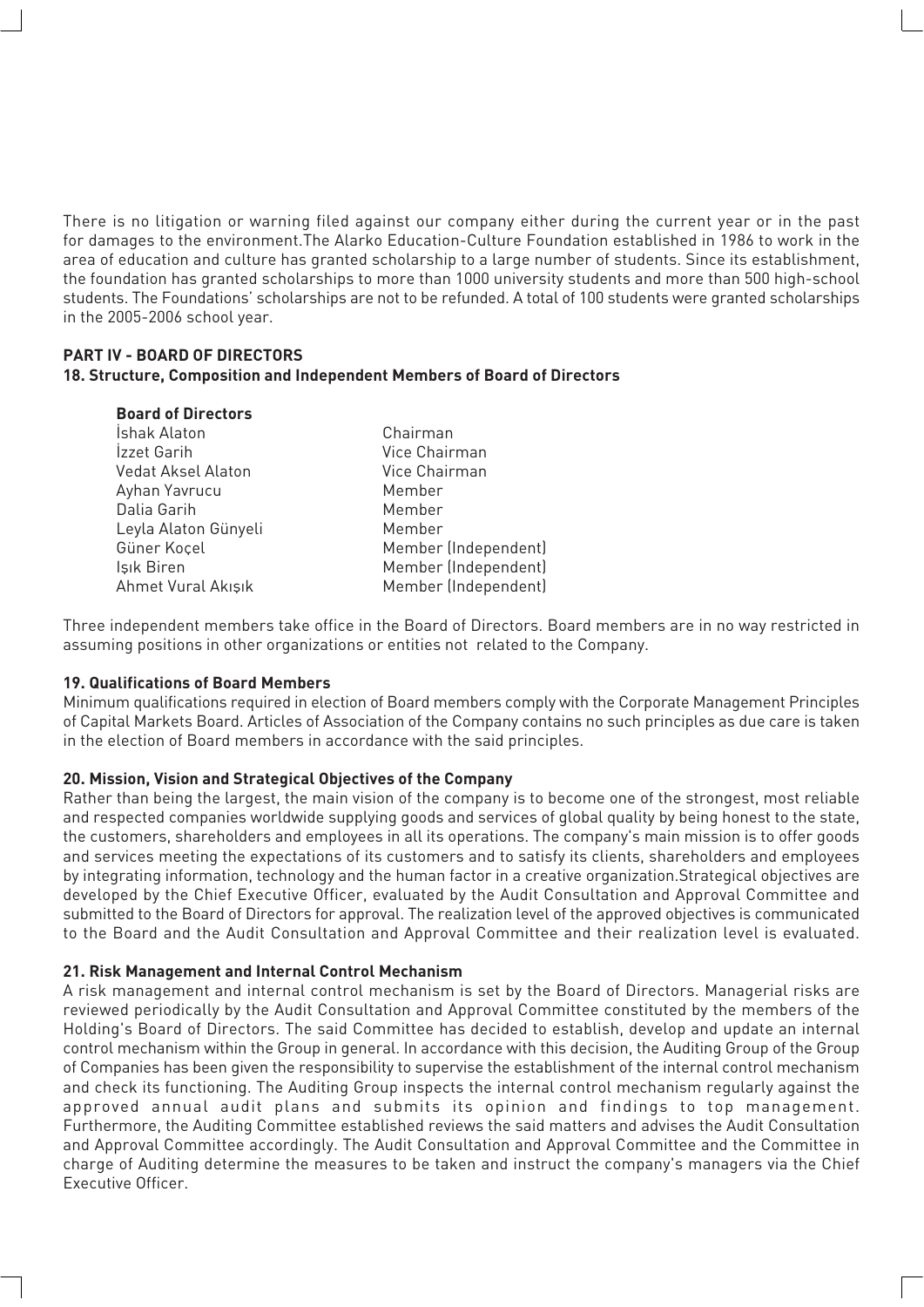#### **22. Powers and Responsibilities of Board Members and Managers**

Powers and responsibilities of Board members and managers are set forth in the company's articles of association.

#### **23. Operational Principles of Board of Directors**

The Board has convened 15 times within the year. Actual participation to the meetings was established. Board decisions are taken unanimously. No weighed voting right or negative veto right is granted to the Board members.

#### **24. No Business or Competition with the Company**

As per the decision taken at the general assembly, the Board members are not banned to do business or compete with the company within the year.

#### **25. Rules of Ethics**

Rules of ethics approved by the Company's Board of Directors and the Audit Consultation and Approval Committee and agreed upon by all Alarko Holding A.Ş. personnel and managers and defined in the ALARKO Group of Companies' Philosophy are summarized herebelow. These rules are concordance with the policies, objectives, procedures and principles of Alarko.

- Acting honestly in all business activities towards the Government, Clients, Shareholders, Personnel, Partners, and Sub- and By- Industries.
- Protecting the environment and maintain the inter-company social balance.
- Orienting the customers without forcing and giving priority to their needs.
- Maintaining high quality at all times, trying to supply the best at the lowest price even when the customers are satisfied and contented with what is already given.
- Achieving the profits deserved by the shareholders under the current conditions.
- Giving priority to teamwork as a corporation performing systematically on the basis of pre-defined procedures, share profit, loss, success and failure.

Our policies are shaped by this philosophy, and this philosophy is affixed at easily visible points in various units of our company and subsidiaries. In addition, all employees are informed through the annual Policy Meeting and Our Policy Book. Our existing and newly recruited personnel are regularly trained on this philosophy and related rules. Our philosophy including the rules of ethics is accessible via the intranet and our web-site www.alarko.com.tr. All Alarko Holding A.Ş. personnel are obliged to act in compliance with these rules. Rules of ethics are followed-up by the superiors of all employees in hierarchical order. Employees are responsible of notifying the management of any act or behavior contrary to the rules of ethics immediately. Any contrary act or behavior noticed, notified or suspected by the Board of Auditors, the Auditing Committee, the Chief Executive Officer or other managers are reviewed by the Board of Directors or instructed to be reviewed by the Auditing Committee to ensure compliance therewith.Disciplinary sanctions are applied to doers of actually proven contrary acts by the Chief Executive Officer authorized by the Board of Directors.

#### **26. Number, Composition and Independence of Board of Directors' Sub-committees**

The auditing committee is established within the legal term and performs the duties set forth in the communiqué of the Capital Markets Board. The members of this committee are Izzet Garih and Vedat Aksel Alaton.

#### **27. Financial Rights Granted to Board of Directors**

No rights or interests are granted to the Board members including remuneration as per the decision of the General Assembly. No money is lent to the company's Board members or managers including credit utilization or suretyship.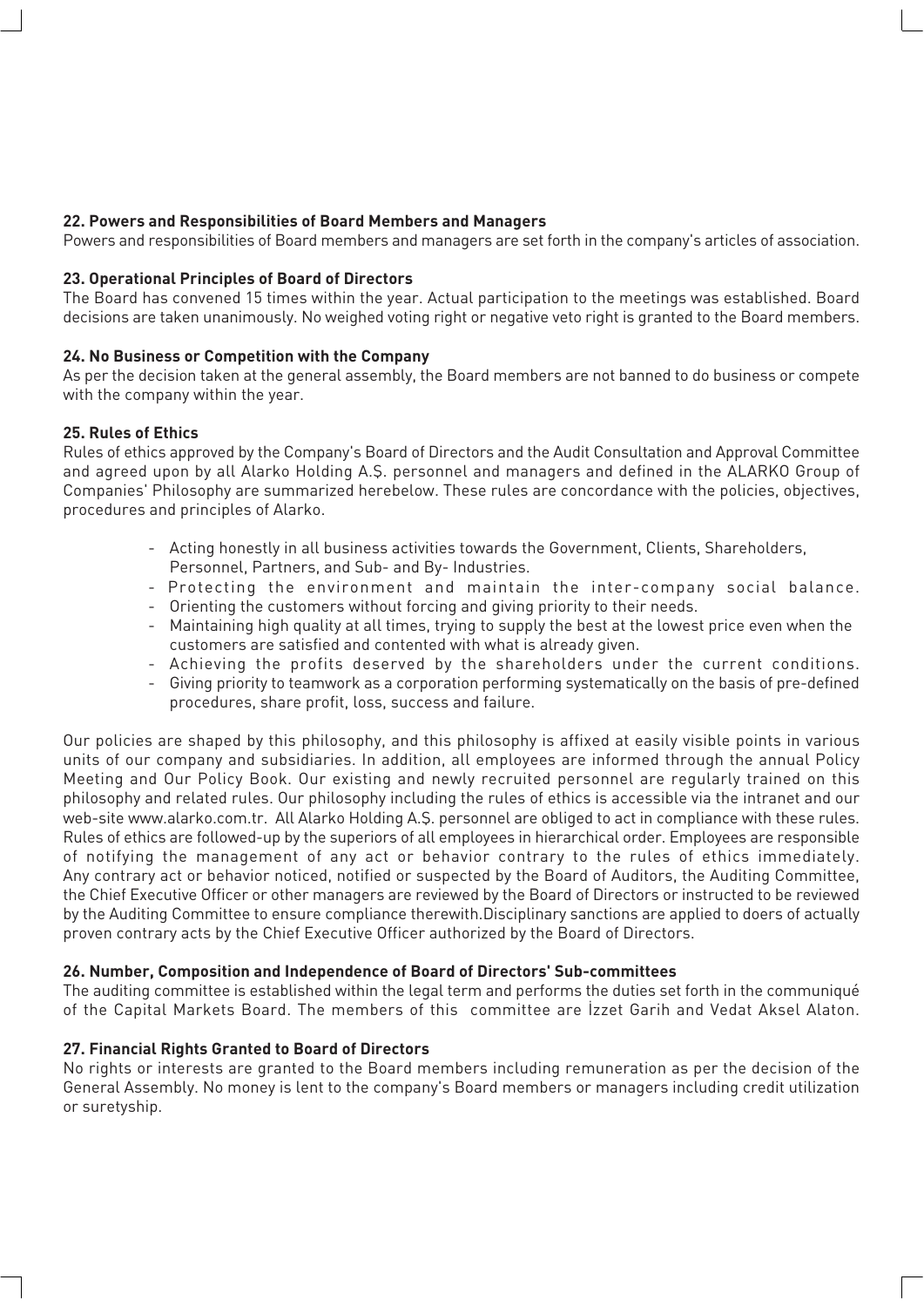## **ALARKO HOLDING A.S. INDEPENDENT AUDITORS' REPORT RELATED TO THE CONSOLIDATED FINANCIAL STATEMENTS FOR THE 2005 ACCOUNTING PERIOD**

We have examined the consolidated balance sheet of Alarko Holding A.S. (the Parent Company) as of 31 December 2005 and the consolidated statements of income, shareholders' equity and cash flows for the year then ended. Our examination was made in accordance with generally accepted auditing standards in Turkey issued by the Capital Markets Board and, accordingly, included such tests of the accounting records and such other auditing procedures, as we considered necessary in the circumstances.

As of 31 December 2005 and 2004, Temzet Üretim İletim A.Ş. and Alarko S.A., subsidiaries in which the Parent Company has 50% and 41,25% interest respectively, and Nevsky Investment Limited, an affiliate in which the Parent Company has 29,60% interest, are excluded from the scope of consolidation as they have low operating volumes and do not materially affect the consolidated financial statements. It has been determined by the resolution of the Board of Directors dated 16 September 2005 that the liquidation process of Ado Insaat ve Taahhüt Ticaret A.Ş. in which the Parent Company has 50% interest and which was excluded from the scope of consolidation as of 31 December 2004 due to its low operating volume not materially affecting the consolidated financial statements, has been completed and the said resolution has been announced at the Trade Register Gazette Nr. 6403 dated 4 October 2005. Rostov Donsky Dabak Cigarette Plant and Garanti-Koza-Alsim Joint Venture in which the Parent Company has 96,78% and 48,39% interest, respectively, have been included in the consolidation as of 31 December 2005.

As explained in Note 2/(a), the financial statements for the 2005 accounting period are the initial financial statements prepared in accordance with the Capital Markets Board Communiqué Nr. XI/25, hence they are not presented comparatively with the prior year.

As stated in Note 2/(e), foreign exchange gains and interest income stated among the ongoing construction contracts' progress income related to prior years are recognized in the balance sheet as of 31 December 2004 in accordance with the CMB Communiqué Nr. XI/25.

In our opinion, the consolidated financial statements referred to above present fairly the financial position of Alarko Holding A.S. as at 31 December 2005 and the results of its operations for the year then ended, in conformity with the accounting principles issued by the Capital Markets Board in Communiqué Nr. XI/25.

As stated in Note 43 to the Financial Statements, the Company Management has declared that the profit to be distributed as per the accompanying financial statements is lower than the profit in legal books and for that reason, they have considered the profit distribution based on the accompanying statements.

Istanbul, 24 March 2006

**Denet Yeminli Mali Müsavirlik A.S.** 

DENET<br>Yemînli Malî Mûşavirilk A.Ş.

Ömür Günel Partner in charge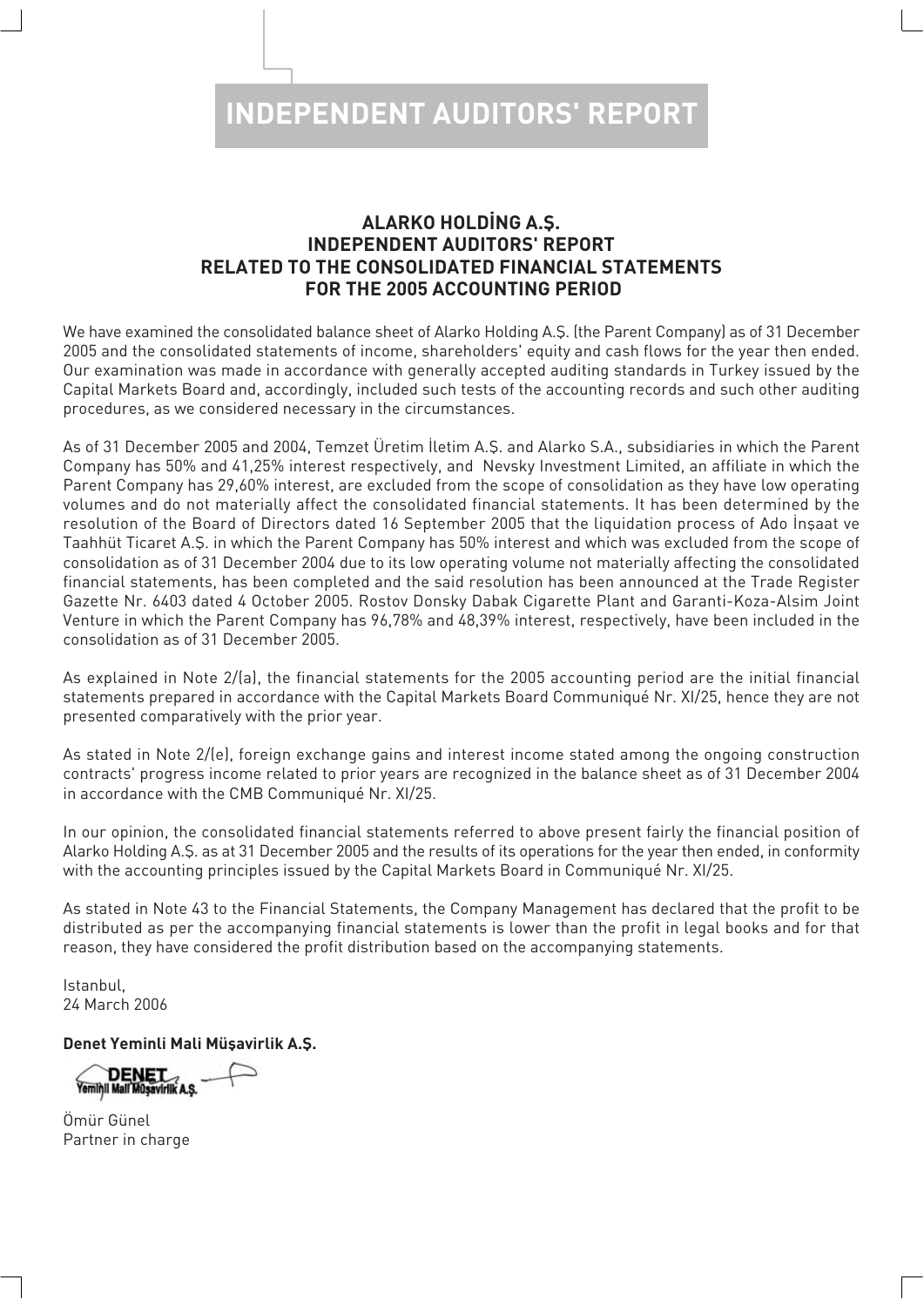# **ALARKO HOLDING A.Ş.**

# **CONSOLIDATED BALANCE SHEETS AS OF 31 DECEMBER 2005 AND 2004**

(TRY)

| <b>ASSETS</b>                                                                                                                                                                                                                                                                                                                                            | <b>Note</b>                                                                         | <b>31 December 2005</b>                                                                                      | 31 December 2004 *                                                                                             |
|----------------------------------------------------------------------------------------------------------------------------------------------------------------------------------------------------------------------------------------------------------------------------------------------------------------------------------------------------------|-------------------------------------------------------------------------------------|--------------------------------------------------------------------------------------------------------------|----------------------------------------------------------------------------------------------------------------|
| <b>Current Assets</b>                                                                                                                                                                                                                                                                                                                                    |                                                                                     | 769.150.643                                                                                                  | 668.170.455                                                                                                    |
| Liquid Assets<br>Marketable Securities (net)<br>Trade Receivables (net)<br>Receivables from Financial Leasings (net)<br>Due from Related Parties (net)<br>Other Receivables (net)<br><b>Biological Assets (net)</b><br>Inventories (net)<br>Receivables from Deferred Project<br>Contracts (net)<br>Deferred Tax Assets<br>Other Current Assets          | 3.4<br>3,5<br>3.7<br>8<br>3,9<br>10<br>11<br>3,12<br>3.13<br>3.14<br>15             | 185.681.920<br>118.135.026<br>196.327.694<br>3.106.956<br>827.379<br>89.183.812<br>155.852.673<br>20.035.183 | 232.184.775<br>81.816.689<br>121.881.758<br>1.450.750<br>350.152<br>99.613.123<br>111.509.505<br>19.363.703    |
| <b>Long Term Assets</b>                                                                                                                                                                                                                                                                                                                                  |                                                                                     | 266.608.321                                                                                                  | 237.003.834                                                                                                    |
| Trade Receivables (net)<br>Receivables from Financial Leasings (net)<br>Due from Related Parties (net)<br>Other Receivables (net)<br>Financial Assets (net)<br>Goodwill (net)<br>Investment Properties (net)<br>Real Estates Held for Trading (net)<br>Tangible Assets (net)<br>Intangible Assets (net)<br>Deferred Tax Assets<br>Other Long Term Assets | 3.7<br>8<br>3.9<br>10<br>3.16<br>3,17<br>3.18<br>3,12<br>3.19<br>3,20<br>3.14<br>15 | 734.514<br>15.644.952<br>[881.339]<br>2.154.349<br>223.105.688<br>5.624.872<br>5.314.546<br>14.910.739       | 584.549<br>2.230<br>15.479.298<br>[941.365]<br>2.109.400<br>198.801.624<br>6.356.057<br>5.411.381<br>9.200.660 |
| <b>Total Assets</b>                                                                                                                                                                                                                                                                                                                                      |                                                                                     | 1.035.758.964                                                                                                | 905.174.289                                                                                                    |

\* Expressed in terms of the purchasing power of the Turkish Lira as at 31 December 2004. The accompanying notes form an integral part of these consolidated financial statements.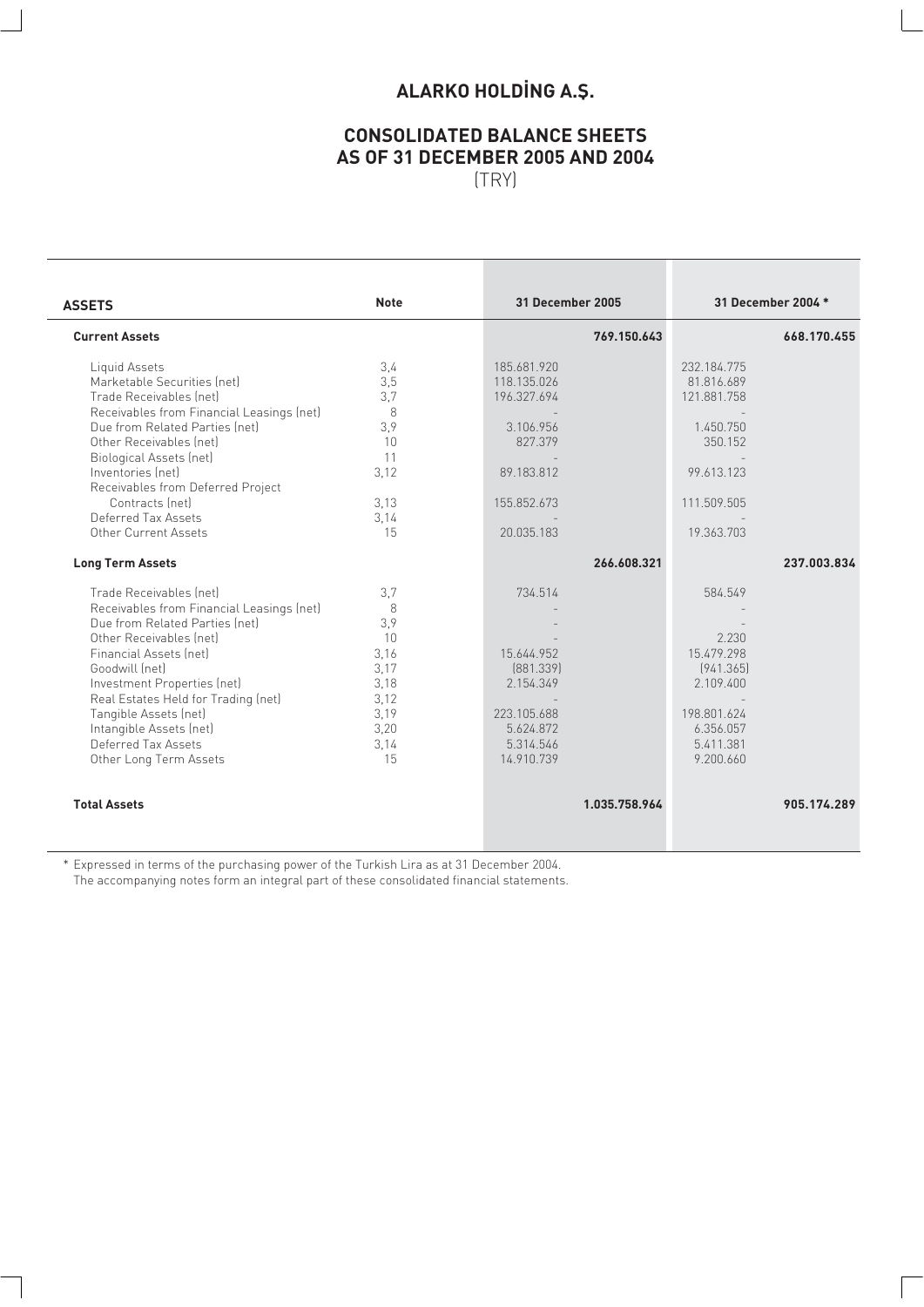# **ALARKO HOLDING A.Ş.**

# **CONSOLIDATED BALANCE SHEETS AS OF 31 DECEMBER 2005 AND 2004**

(TRY)

| <b>LIABILITIES AND SHAREHOLDERS' EQUITY</b>                                              | <b>Note</b>  |             | <b>31 December 2005</b>   |               |             | 31 December 2004 *      |             |
|------------------------------------------------------------------------------------------|--------------|-------------|---------------------------|---------------|-------------|-------------------------|-------------|
| <b>Short Term Liabilities</b>                                                            |              |             |                           | 397.837.619   |             |                         | 324.498.925 |
| Financial Liabilities (net)                                                              | 3,6          |             | 57.047.592                |               |             | 29.122.502              |             |
| Current Portion of<br>Long Term Liabilities (net)                                        | 3,6          |             | 6.279.311                 |               |             | 6.090.769               |             |
| Liabilities from Financial Leasings (net)                                                | 3,8          |             | 475.657                   |               |             |                         |             |
| Other Financial Liabilities (net)                                                        | 3,6          |             | 524.473                   |               |             | 85.836                  |             |
| Trade Payables (net)                                                                     | 3.7          |             | 129.768.342               |               |             | 83.895.937              |             |
| Due to Related Parties (net)                                                             | 3,9          |             | 178.085                   |               |             | 1.207.185               |             |
| Advances Received                                                                        | 3,21         |             | 59.927.342                |               |             | 99.098.723              |             |
| <b>Ongoing Construction</b>                                                              |              |             |                           |               |             |                         |             |
| Contract Income (net)<br>Debt Provisions                                                 | 13<br>3,23   |             | 112.700.197<br>15.601.583 |               |             | 91.297.608<br>5.939.665 |             |
| Deferred Tax Liabilities                                                                 | 3.14         |             |                           |               |             |                         |             |
| Other Liabilities (net)                                                                  | 10           |             | 15.335.037                |               |             | 7.760.700               |             |
|                                                                                          |              |             |                           |               |             |                         |             |
| <b>Long Term Liabilities</b>                                                             |              |             |                           | 43.175.656    |             |                         | 35.644.767  |
| Financial Liabilities (net)                                                              | 3,6          |             | 23.915.212                |               |             | 21.065.648              |             |
| Liabilities from Financial Leasings (net)                                                | 3,8          |             | 586.634                   |               |             |                         |             |
| Other Financial Liabilities (net)                                                        | 3,6          |             | 642.605                   |               |             | 772.523                 |             |
| Trade Payables (net)                                                                     | 3,7          |             |                           |               |             |                         |             |
| Due to Related Parties (net)                                                             | 3,9          |             | 5.936.644                 |               |             | 5.937.965               |             |
| Advances Received<br>Debt Provisions                                                     | 3,21<br>3,23 |             | 12.062.208                |               |             | 7.824.385               |             |
| Deferred Tax Liabilities                                                                 | 3.14         |             |                           |               |             |                         |             |
| Other Liabilities (net)                                                                  | 10           |             | 32.353                    |               |             | 44.246                  |             |
| <b>MINORITY INTEREST</b>                                                                 | 2,24         |             |                           | 93.704.762    |             |                         | 85.999.554  |
|                                                                                          |              |             |                           |               |             |                         |             |
| <b>SHAREHOLDERS' EQUITY</b>                                                              |              |             |                           | 501.040.927   |             |                         | 459.031.043 |
| Share Capital                                                                            | 25,26        |             | 16.080.000                |               |             | 16.080.000              |             |
| Adjustment on Cross Shareholding                                                         | 25,26        |             | [983.605]                 |               |             | (983.605)               |             |
| Capital Reserves                                                                         |              |             | 290.415.604               |               |             | 290.747.156             |             |
| Share Premium                                                                            |              |             |                           |               |             |                         |             |
| Share Premium of Cancelled Shares                                                        |              |             |                           |               |             |                         |             |
| <b>Revaluation Fund</b>                                                                  |              |             |                           |               |             |                         |             |
| Revaluation Fund of Financial Assets<br>Differences Arising from Inflation Adjustment in |              | (107.250)   |                           |               | [193.678]   |                         |             |
| Shareholders' Equity                                                                     | 27           | 290.522.854 |                           |               | 290.940.834 |                         |             |
| Profit Reserves<br>Legal Reserves                                                        | 29           | 820.935     | 18.536.850                |               | 452.478     | 12.886.172              |             |
| <b>Statutory Reserves</b>                                                                |              |             |                           |               |             |                         |             |
| Extraordinary Reserves                                                                   |              | 18.457.091  |                           |               | 12.433.694  |                         |             |
| <b>Special Reserves</b>                                                                  |              |             |                           |               |             |                         |             |
| Profit on Disposal of Tangible Assets and                                                |              |             |                           |               |             |                         |             |
| Investments to Be Added to Share Capital                                                 |              |             |                           |               |             |                         |             |
| Foreign Currency Translation Differences<br>Net Profit/(Loss) for the Period             |              | [741.176]   | 60.238.872                |               |             |                         |             |
| Retained Earnings / (Accumulated Losses)                                                 | 30           |             | 116.753.206               |               |             | 140.301.320             |             |
|                                                                                          |              |             |                           |               |             |                         |             |
| <b>Total Liabilities and Shareholders' Equity</b>                                        |              |             |                           | 1.035.758.964 |             |                         | 905.174.289 |

\* Expressed in terms of the purchasing power of the Turkish Lira as at 31 December 2004.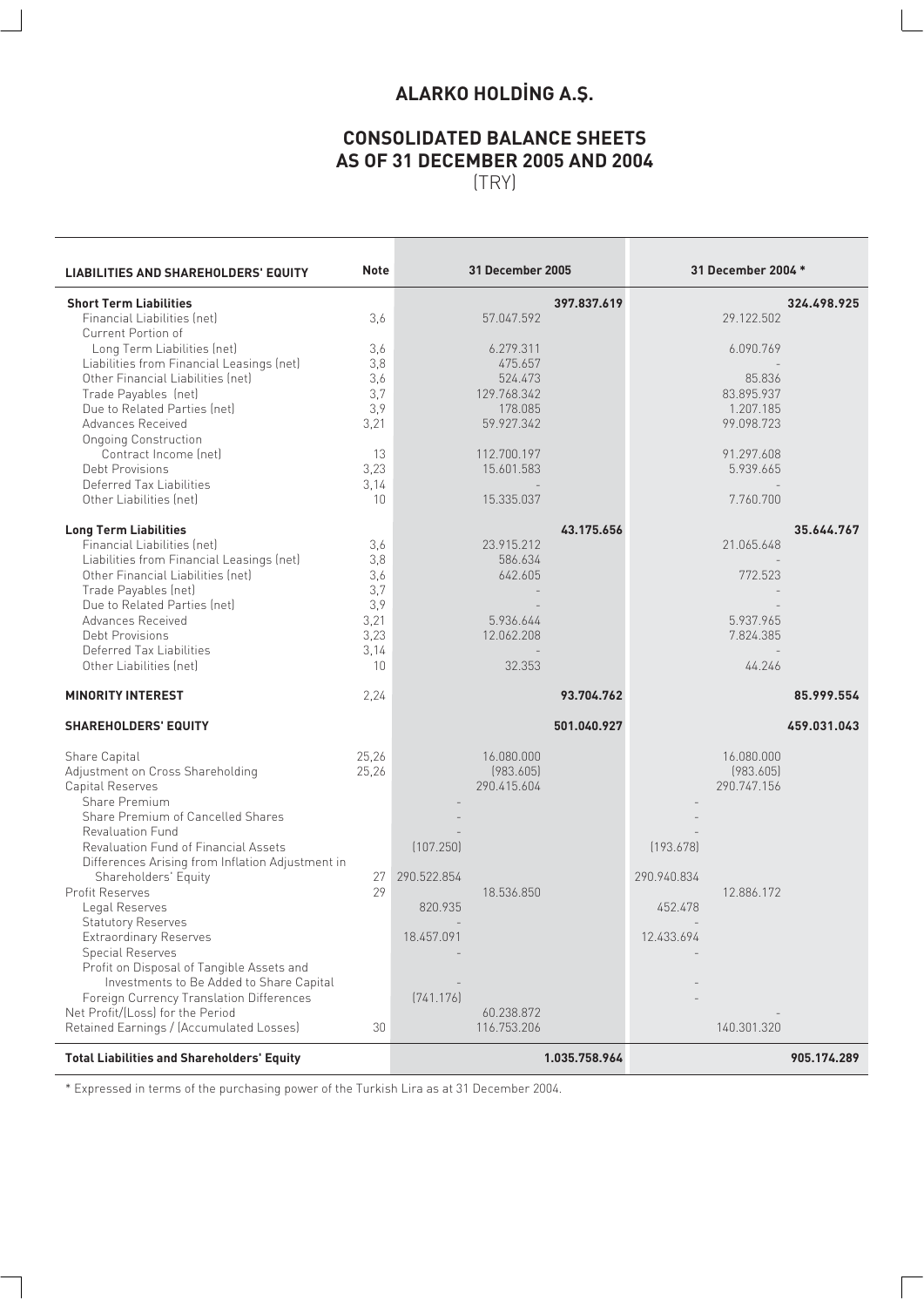# **ALARKO HOLDING A.Ş.**

### **CONSOLIDATED STATEMENT OF INCOME FOR THE YEAR ENDED 31 DECEMBER 2005** (TRY)

| <b>INCOME FROM PRINCIPAL ACTIVITIES</b>                                                                                                        | <b>Note</b>          | <b>31 December 2005</b>                   |
|------------------------------------------------------------------------------------------------------------------------------------------------|----------------------|-------------------------------------------|
| Income From Sales (net)<br>Cost of Sales [-]<br>Service Income (net)<br>Other Income From Principle<br>Activities/interest+dividend+rent (net) | 37<br>37<br>37       | 569.751.637<br>[495.864.676]              |
| <b>GROSS PROFIT FROM PRINCIPAL ACTIVITIES</b>                                                                                                  |                      | 73.886.961                                |
| Operating Expenses (-)                                                                                                                         | 38                   | [49.616.896]                              |
| NET PROFIT FROM PRINCIPAL ACTIVITIES                                                                                                           |                      | 24.270.065                                |
| Other Income and Profits<br>Other Expense and Losses (-)<br>Financial Expenses (-)                                                             | 39<br>39<br>$40^{1}$ | 99.540.513<br>[46.136.197]<br>[4.184.351] |
| <b>OPERATING PROFIT</b>                                                                                                                        |                      | 73.490.030                                |
| Net Monetary Profit/(Loss)                                                                                                                     | 41                   |                                           |
| <b>MINORITY INTEREST</b>                                                                                                                       | 2,24                 | [5.622.759]                               |
| <b>PROFIT BEFORE TAX</b>                                                                                                                       |                      | 67.867.271                                |
| Taxes                                                                                                                                          | 3,42                 | [7.628.399]                               |
| NET PROFIT FOR THE PERIOD                                                                                                                      |                      | 60.238.872                                |
| <b>EARNINGS PER SHARE</b>                                                                                                                      | 3,43                 | 3,990                                     |

The accompanying notes form an integral part of these consolidated financial statements.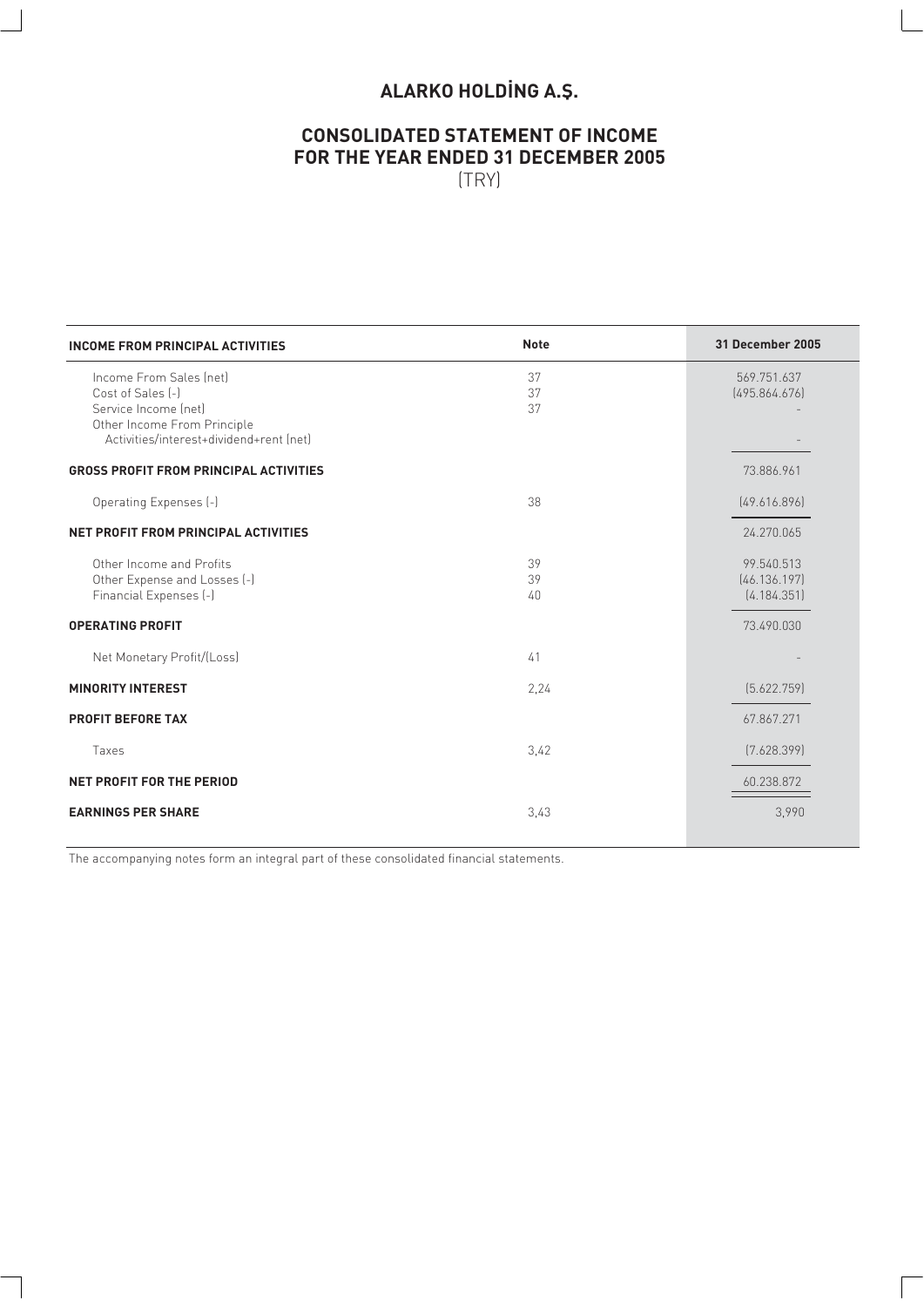# **ALARKO HOLDING A.S.**

# **CONSOLIDATED STATEMENT OF CASH FLOWS FOR THE YEAR ENDED 31 DECEMBER 2005**

(TRY)

 $\sqrt{ }$ 

|                                                                                                   | <b>Note</b> | <b>31 December 2005</b>    |
|---------------------------------------------------------------------------------------------------|-------------|----------------------------|
| A. CASH FLOWS FROM PRINCIPAL ACTIVITIES                                                           |             |                            |
| Net Profit Before Tax [+]                                                                         |             | 67.867.271                 |
| Adjustments:                                                                                      |             |                            |
| Amortization (+)<br><b>Termination Indemnity</b>                                                  |             | 19.496.260<br>1.679.409    |
| <b>Provision for Debts</b>                                                                        |             | 8.525.088                  |
| Profit from Foreign Currency Exchange [-]                                                         |             |                            |
| Profit from Marketable Securities or Long Term Investment [-]                                     |             | [61.116]                   |
| Goodwill Amortization [-]                                                                         |             | [60.026]                   |
| Income on Disposal of Tangible Assets                                                             |             |                            |
| Interest Income [-]                                                                               |             | (9.544.626)                |
| Interest Expense (+)                                                                              |             |                            |
| Net Income Before Working Capital Changes (+)                                                     |             | 87.902.260                 |
| Increase in Trade Operations and Other Receivables [-]                                            |             | (74.595.901)               |
| Increase in Balances due from Related Parties and Shareholders [-]                                |             | (1.656.206)                |
| Decrease in Inventories [+]                                                                       |             | 10.429.311                 |
| Increase in Other Receivables [-]                                                                 |             | [474.997]                  |
| Increase in Other Current Assets [-]                                                              |             | [6.381.559]                |
| Increase in Balances due from Ongoing Construction Contracts [-]                                  |             | [44.343.168]<br>45.872.405 |
| Increase in Trade Payables(+)<br>Decrease in Balances due to Related Parties and Shareholders [-] |             | (1.029.100)                |
| Decrease in Advances Received [-]                                                                 |             | [39.172.702]               |
| Increase in Ongoing Construction Contract Income [+]                                              |             | 21.402.589                 |
| Increase in Other Liabilities [+]                                                                 |             | 7.562.443                  |
| Net Cash Related to Principal Activities [+]                                                      |             |                            |
| Interest Payments [-]                                                                             |             |                            |
| Tax Payments (-)                                                                                  |             | [3.836.319]                |
| Net Cash Provided From/Used in Principal Activities                                               | 44          | 1.679.056                  |
| <b>B. CASH FLOWS FROM INVESTMENT ACTIVITIES</b>                                                   |             |                            |
| Acquisition of Financial Assets, net[-]                                                           |             | (165.654)                  |
| Acquisition of Marketable Securities [-]                                                          |             | (36.318.337)               |
| Acquisition of Tangible Assets, net [-]                                                           |             | (41.877.322)               |
| Acquisition of Investment Properties (-)                                                          |             | (143.993)                  |
| Acquisition of Real Estates to be Held for Trading (-)                                            |             |                            |
| Cash Inflows Related to Disposal of Tangible Assets [+]                                           |             |                            |
| Increase in Intangible Assets, net [-]                                                            |             | (1.092.773)                |
| Interest Received [+]                                                                             |             | 9.544.626                  |
| Dividend Received [+]<br>Net Cash Provided From/Used in Investing Activities                      | 44          | 61.116<br>(69.992.337)     |
|                                                                                                   |             |                            |
| <b>C.CASH FLOWS FROM FINANCIAL ACTIVITIES</b>                                                     |             |                            |
| Cash Inflows Related to Issuance of Capital Stock [+]                                             |             |                            |
| Cash Inflows Related to Short and Long Term Liabilities (+)                                       |             |                            |
| Increase in Leasing Liabilities (+)                                                               |             | 1.062.291                  |
| Increase in Financial Liabilities [+]                                                             |             | 31.271.915                 |
| Value Decrease in Financial Assets [-]                                                            |             | [2.035.985]                |
| Effect of Companies Included in the Consolidation<br>Effect of Consolidation Rate Change          |             | 214.650<br>(15.379.089)    |
| Foreign Currency Translation Differences                                                          |             | [741.176]                  |
| Effect of Consolidation by Equity Method                                                          |             | [287.388]                  |
| Dividends Paid [-]                                                                                |             |                            |
| Increase in Minority Interest [+]                                                                 |             | 7.705.208                  |
| <b>Net Cash Provided From/Used in Financial Activities</b>                                        | 44          | 21.810.426                 |
| Decrease in Liquid Assets (-)                                                                     | 3           | [46.502.855]               |
| Liquid Assets at the Beginning of the Period                                                      | 4           | 232.184.775                |
| Liquid Assets at the End of the Period                                                            | 4           | 185.681.920                |
|                                                                                                   |             |                            |

The accompanying notes form an integral part of these consolidated financial statements.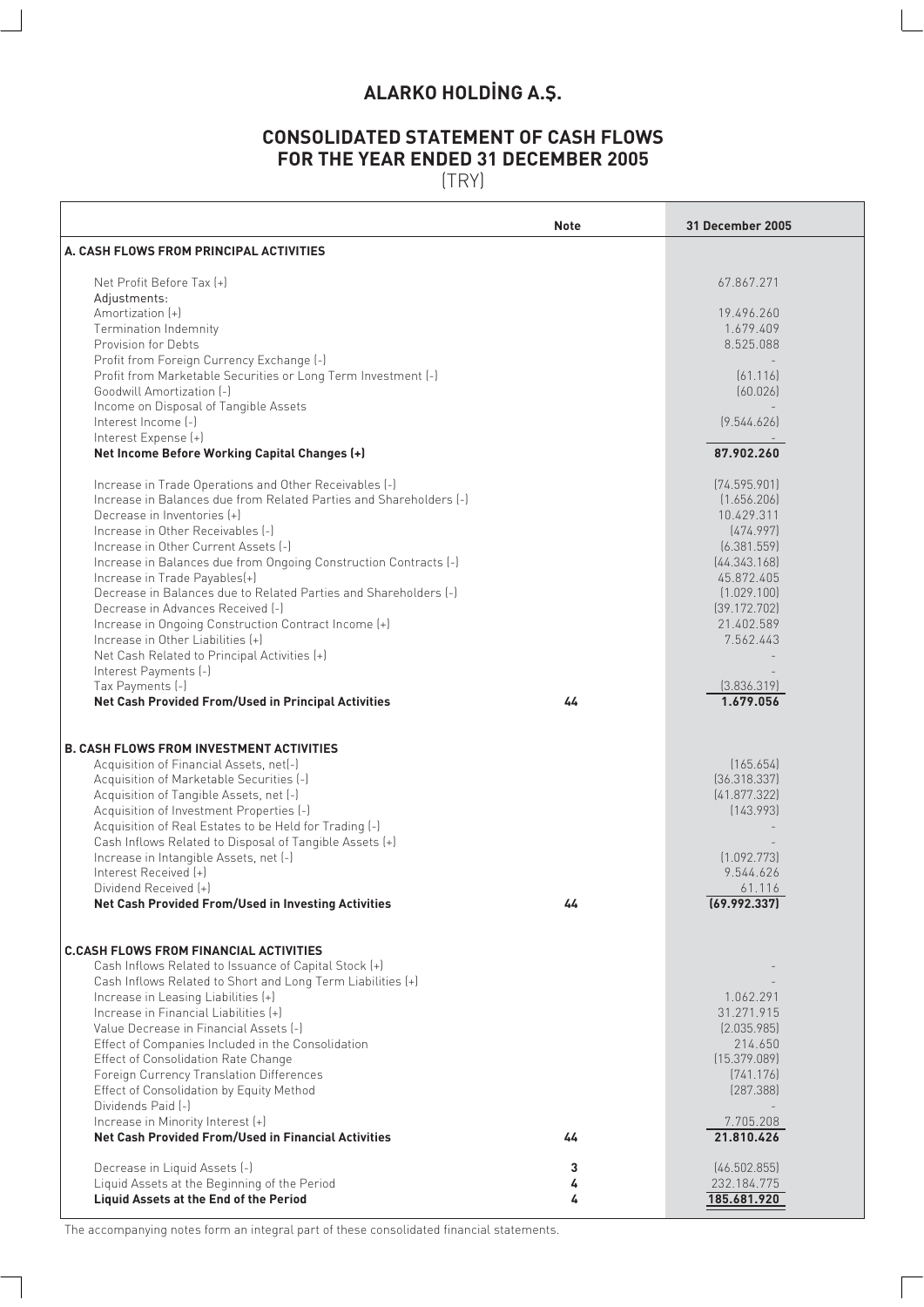# ALARKO HOLDING A.S. **ALARKO HOLD‹NG A.fi.**

# **CONSOLIDATED STATEMENT OF SHAREHOLDERS' EQUITY FOR THE YEAR ENDED 31 DECEMBER 2005** CONSOLIDATED STATEMENT OF SHAREHOLDERS' EQUITY<br>FOR THE YEAR ENDED 31 DECEMBER 2005<br> $(\top \mathsf{R})$

|                                                   | <b>Share Capital</b> | Adjustment on<br>Cross | Shareholding Shareholders' Equity<br>Differences Arising<br>Adjustment on<br>om Inflation | <b>Revaluation Fund</b><br>of Financial<br>Assets | <b>Reserves</b><br>Legal | Extraordinary<br><b>Reserves</b> | <b>Prior Year</b><br>Profit | Translation<br><b>Differences</b><br>Currency<br>Foreign | the Period<br>Profit for | <b>Total</b> |
|---------------------------------------------------|----------------------|------------------------|-------------------------------------------------------------------------------------------|---------------------------------------------------|--------------------------|----------------------------------|-----------------------------|----------------------------------------------------------|--------------------------|--------------|
| Balance as at 31 December 2004 *                  | 16.080.000           | (983.605)              | 290.940.834                                                                               | (193.678)                                         | 452.478                  | 12.433.694                       | 140.301.320                 |                                                          |                          | 459.031.043  |
| Effect of consolidation by equity method          |                      |                        |                                                                                           |                                                   |                          | 248.023                          | [535.411]                   |                                                          |                          | (287.388)    |
| Value increase/decrease in financial assets       |                      |                        |                                                                                           | 86.428                                            |                          |                                  | (2.122.413)                 |                                                          |                          | (2.035.985)  |
| Transfer to reserves                              |                      |                        | (417.980)                                                                                 |                                                   | 368.457                  | 5.775.374                        | [5.725.851]                 |                                                          |                          |              |
| Effect of companies included in the consolidation |                      |                        |                                                                                           |                                                   |                          |                                  | 214.650                     |                                                          |                          | 214.650      |
| Effect of consolidation rate change               |                      |                        |                                                                                           |                                                   |                          |                                  | (15.379.089)                |                                                          |                          | (15.379.089) |
| Foreign currency translation differences          |                      |                        |                                                                                           |                                                   |                          |                                  |                             | [741.176]                                                |                          | [741.176]    |
| Net profit                                        |                      |                        |                                                                                           |                                                   |                          |                                  |                             |                                                          | 60.238.872               | 60.238.872   |
| Balance as at 31 December 2005                    | 16.080.000           | (983.605)              | 290.522.854                                                                               | (107.250)                                         | 820.935                  | 18.457.091                       | 116.753.206                 | [741.176]                                                | 60.238.872               | 501.040.927  |

\* Expressed in terms of the purchasing power of the Turkish Lira as at 31 December 2004.<br>The accompanying notes form an integral part of these consolidated financial statements. \* Expressed in terms of the purchasing power of the Turkish Lira as at 31 December 2004. The accompanying notes form an integral part of these consolidated financial statements.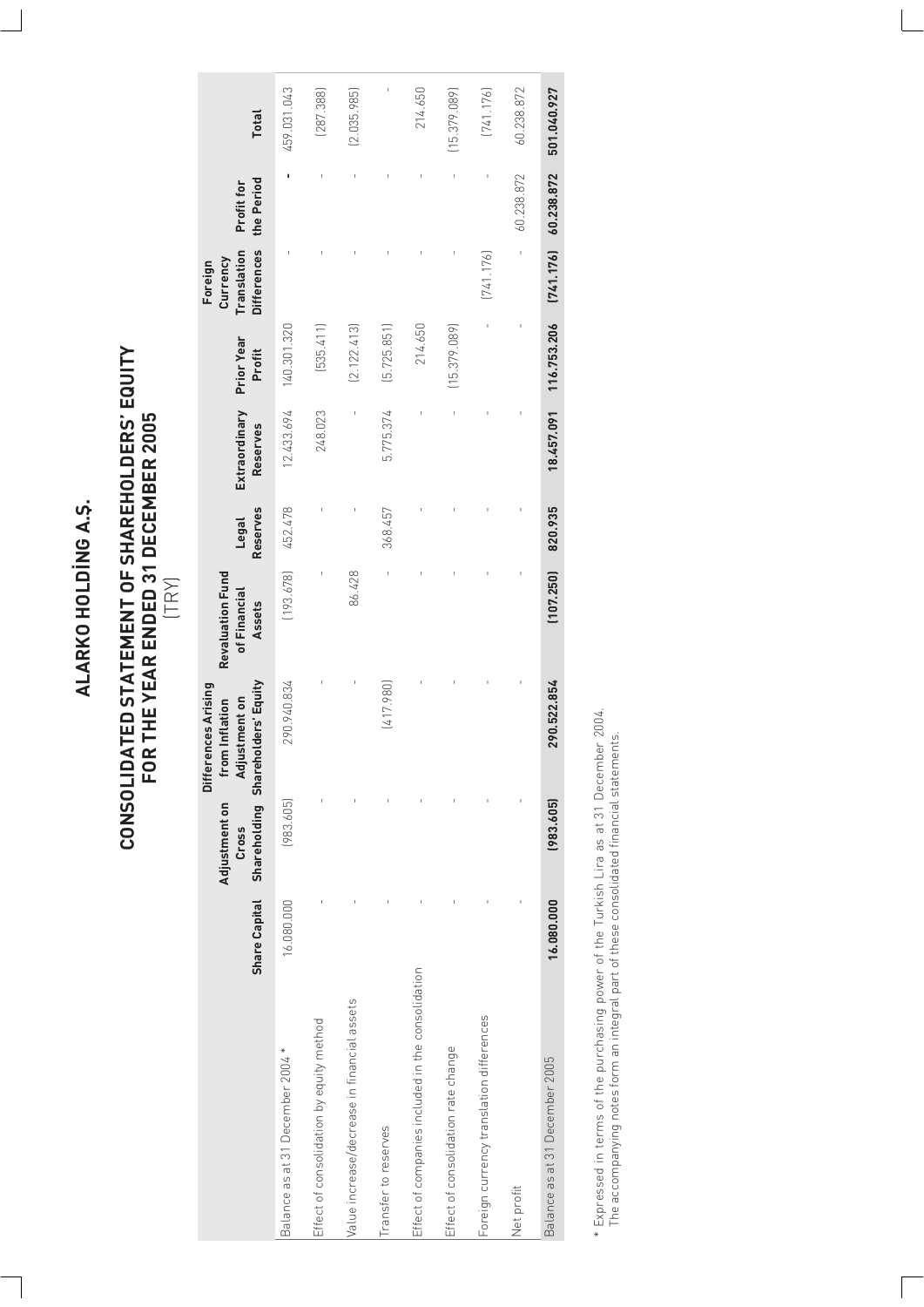# **ALARKO HOLDING A.S.**

#### **Notes to the Consolidated Financial Statements for the year ended 31 December 2005**

#### **1. Organization and Principal Activities**

Alarko Holding A.fi. (the Parent Company) has been established in 1972 and its subsidiaries, affiliates, and jointly controlled entities operate in different fields such as contracting, construction, land development, industry, commerce, tourism, energy, and production and trading of fishery products. In the following sections, Alarko Holding A.fi. and its subsidiaries, affiliates and jointly controlled entities whose financial statements are subject to consolidation will be referred to as "Alarko Group/the Group".

The names, principal activities and the direct/indirect shareholdings of subsidiaries, affiliates and jointly controlled entities which are subject to consolidation are as follows:

| <b>Name of the Company</b>                                                 | <b>Principle Activity</b>                                                                | Shareholding<br>of the Group<br>(% ) |
|----------------------------------------------------------------------------|------------------------------------------------------------------------------------------|--------------------------------------|
| Alsim Alarko San. Tes. ve Tic. A.S. (Turkey)                               | Contracting and Construction                                                             | 96.78                                |
| Aldem Alarko Konut İnşaat ve Tic. A.Ş. (Turkey)                            | Building, Construction                                                                   | 96,68                                |
| Attas Alarko Turistik Tesisler A.S. (Turkey)                               | <b>Touristic Facility Management</b>                                                     | 95,01                                |
| Yıltaş Yıldız Turistik Tesisler ve Ticaret A.Ş. (Turkey)                   | Building, Construction                                                                   | 67.12                                |
| Alarko Fenni Malzeme Satış ve İmalat A.Ş. (Turkey)                         | Marketing of Industrial Products<br>and After-Sales Services                             | 65,55                                |
| Almüt Alarko Sınai Gerecler<br>İmalat ve Müm. A.Ş. (Turkey)                | Production, Marketing and<br>Dealership of Technical Equipment                           | 65,45                                |
| Alamsaş Alarko Ağır Makina Sanayii A.Ş. (Turkey)                           | Production of Machinery<br>and Equipment<br>for Industrial Investments                   | 52,97                                |
| Alarko Gayrimenkul Yatırım Ort. A.Ş.** (Turkey)                            | Purchase and Sales of Real Estates<br>and Market Tools Related to<br><b>Real Estates</b> | 49,32                                |
| Construction of Alsim-Moscow Pediatric Hospital (Russia)                   | Construction of Oncology Hospital<br>for Children in Moscow-Russia                       | 96.78                                |
| Alsim-Kazakhstan - Astana Branch (Kazakhstan)                              | Construction Project of<br>Kazakhstan-Astana Airport                                     | 96,78                                |
| Alsim-Aktobe Branch (Kazakhstan) ***                                       | Rehabilitation Project of Roads between<br>Kazakhstan - Western Kazakhstan               | 96,78                                |
| Construction Project of Alsim-Bishkek Almaty Road (Kazakhstan)             | Road Construction Project                                                                | 96,78                                |
| Alsim-Algeria Arzew Desalination and<br>Power Plant Construction (Algeria) | Algeria-Arzew Desalination<br>Project                                                    | 96,78                                |
| Rostov Donsky Dabak Cigarette Plant Project (Russia)                       | Cigarette Plant Construction                                                             | 96,78                                |
| Alsim - TCDD (Turkey)                                                      | TCDD Ankara-Eskişehir Railway<br>Rehabilitation Project                                  | 96,78                                |

\* Included in the consolidation by Full Consolidation method.<br>\*\* Public company listed in the Istanbul Steek Exchange

\*\* Public company listed in the Istanbul Stock Exchange.<br>\*\*\* Indirect shareholding which was formerly 72.58% has

Indirect shareholding which was formerly 72,58% has been changed to 96,78%.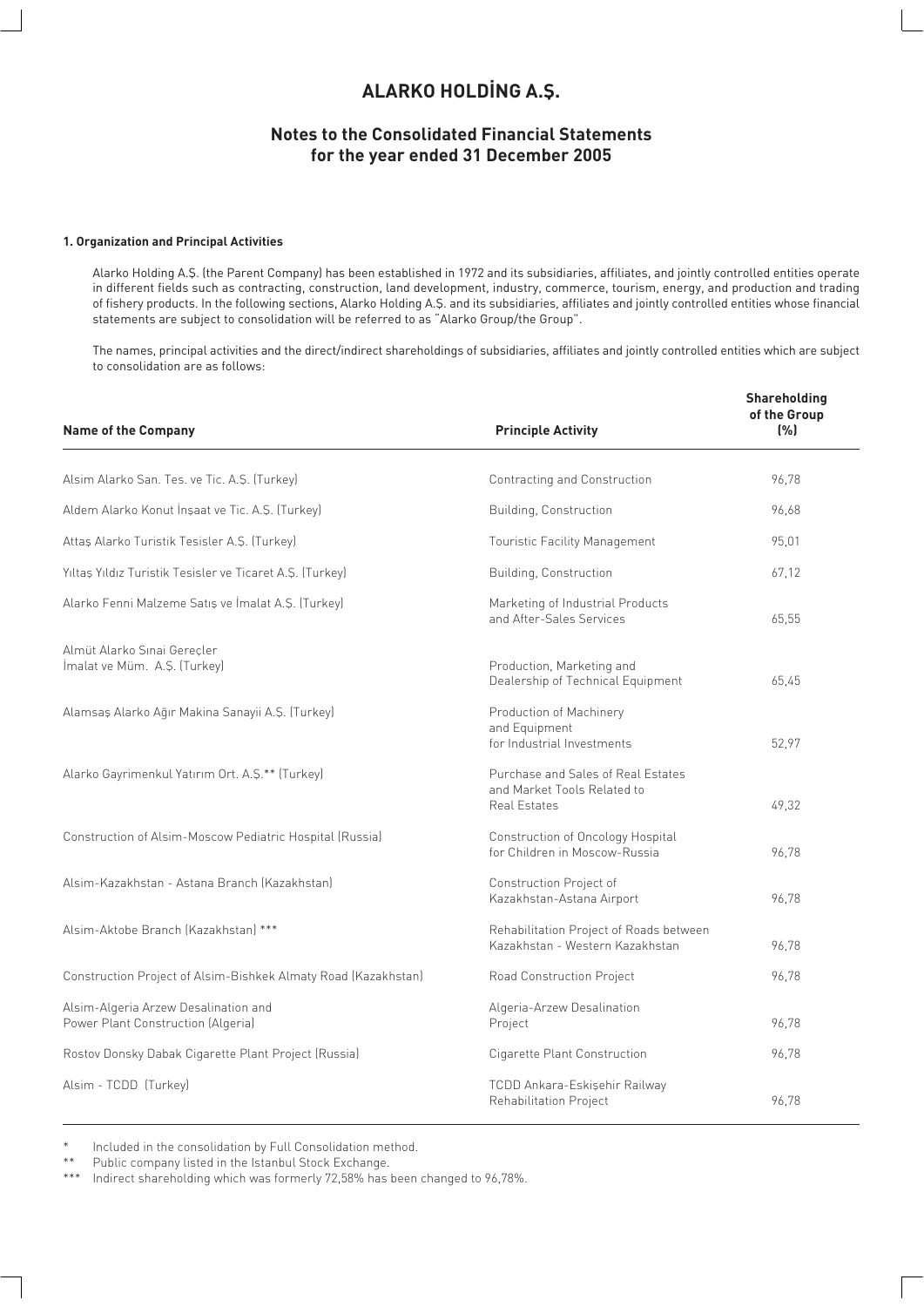**Name of the Company** *Principle Activity**Principle Activity* 

| Jointly Controlled Entities*:                                                    |                                                                      |       |
|----------------------------------------------------------------------------------|----------------------------------------------------------------------|-------|
| Alarko Carrier Sanayi ve Ticaret A.S.**(Turkey)                                  | Heating, Cooling, Air conditioning<br><b>Equipment Manufacturing</b> | 42,09 |
| Altek Alarko Elektrik Sant. Tes. İşl. ve Tic. A.Ş. (Turkey)                      | Power Generation                                                     | 38,44 |
| <b>OAO MosalarkolRussial</b>                                                     | Russia-Real Estate Project, Construction<br>and Usage                | 50,00 |
| Alsim-Rosneftegastroy JSC İş Ort. (Turkey)                                       | DSİ Melen Water Supply Project<br>Construction                       | 77,42 |
| Alsim-E.M.İ.T. SpA İş Ort. (Turkey)                                              | İzmit Bay Waste Water Distillation<br><b>Plant Construction</b>      | 38,71 |
| Alsim-Akfen İnşaat Tur. ve Tic. A.Ş. İşl. Ort. (Turkey)                          | Tüpraş İzmit Refinery Sulphur<br>Reduction Project Construction      | 48,39 |
| Streicher-Haustad & Timmermann<br>Günsayıl-Alsim A.Ş. (Turkey)                   | Bakü-Tiflis- Ceyhan Crude Oil<br>Pipe Line Project                   | 48,39 |
| Garanti Koza Alsim Joint Venture (Turkey)                                        | <b>Underground Construction</b>                                      | 48,39 |
| Obrascon Huarte Alsim SA - Alsim Alarko San. Tes. ve Tic. A.S<br>(Spain)         | TCDD Ankara - Eskisehir<br>Railway Rehabilitation Project            | 43,55 |
| Affiliates ***                                                                   |                                                                      |       |
| Alfarm Alarko Leröy Su Ürünleri San. ve Tic. A.Ş. (Turkey)                       | Production and Marketing of<br><b>Fishery Products</b>               | 40,96 |
| Al-Riva Projesi Arazi Değ. Konut İnş. ve Tic. A.Ş.**** (Turkey)                  | Residence, Construction                                              | 12,12 |
| Al-Riva Arazi Değ. Konut<br>Ins. ve Tic. A.S.**** (Turkey)                       | Residence, Construction                                              | 2,62  |
| Al-Riva Arazi Değ. Konut İnş., Tur.<br>Tes. Golf İşl. ve Tic. A.Ş. **** (Turkey) | Residence, Construction and Touristic<br>Facility Management         | 2,28  |

\* Included in the consolidation by joint control method.

Public company listed in the Istanbul Stock Exchange.

\*\*\* Included in the consolidation by equity method.

\*\*\*\* The Parent Company has 40% interest in these affiliates.

The address of the Parent Company's head office is as follows: Muallim Naci Cad. No : 69 Ortaköy/ İSTANBUL

As of 31 December 2005 and 2004, the shareholding structure of the Parent Company is as follows (TRY):

| <b>Name</b>        | 31 December 2005<br>Shareholding | 31 December 2004<br>Shareholding |
|--------------------|----------------------------------|----------------------------------|
| Anmak Holding A.Ş. | %69.40                           | %73.88                           |
| Other              | % 30,60                          | % 26.12                          |
|                    | 100.00                           | 100,00                           |

Represents shareholdings of less than 10%.

The shares of Alarko Holding A.S. are traded at the Istanbul Stock Exchange since 24 May 1989 and 30,50% of the Company shares are offered to public as of 31 December 2005.

Alarko Carrier Sanayi ve Ticaret A.S., a jointly controlled entity, is registered at the Capital Markets Board (CMB) and 15,94% of its shares are offered to public. The shares are traded at the Istanbul Stock Exchange since 27 January 1992.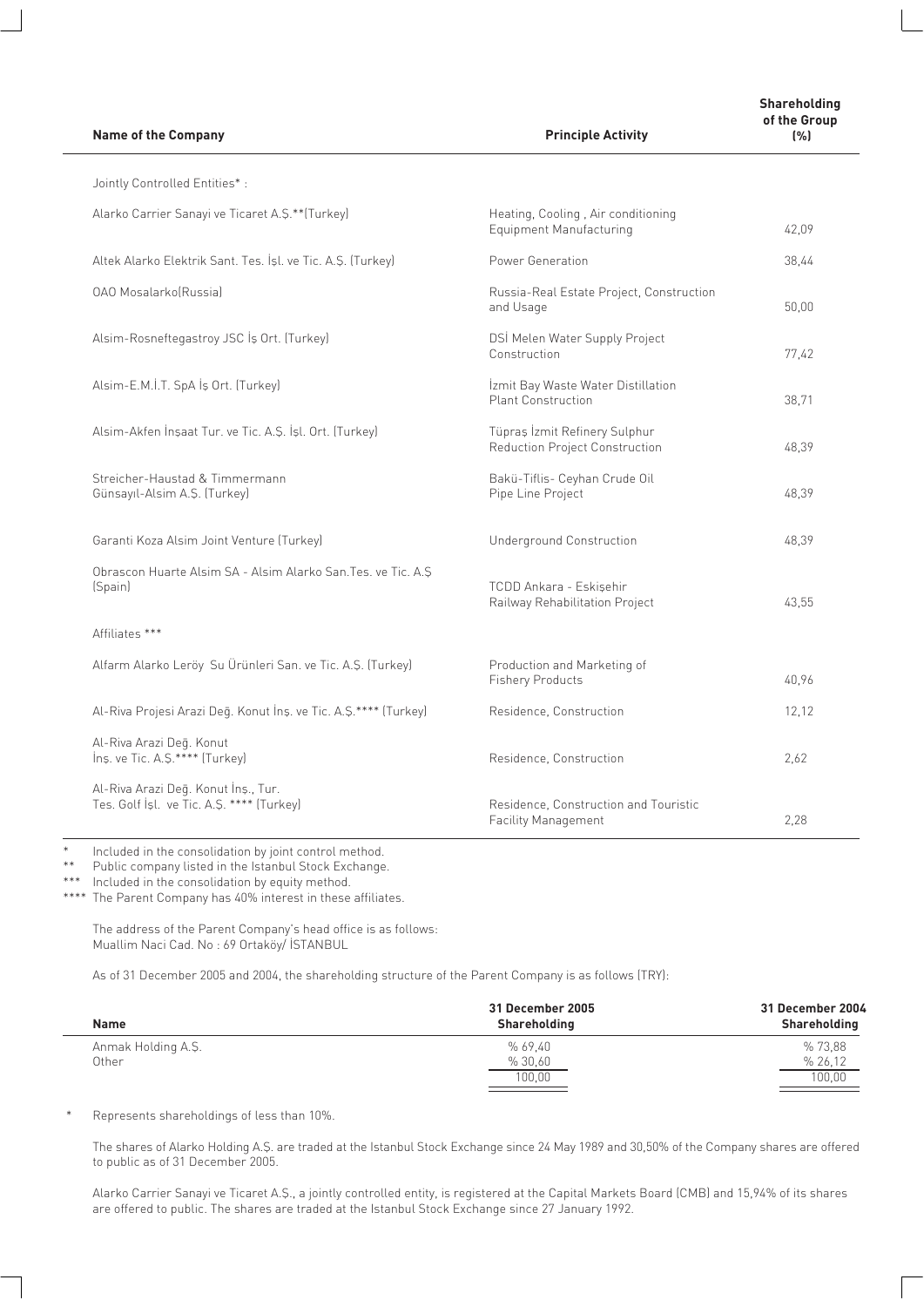The subsidiary, Alarko Gayrimenkul Yatırım Ortaklığı A.Ş., is registered at the Capital Markets Board (CMB) and 49% of its shares are offered to public. The shares are traded at the Istanbul Stock Exchange since 1996.

The average number of employees during the period with respect to categories is as follows:

|                | 31 December 2005 | 31 December 2004   |
|----------------|------------------|--------------------|
| Salary earners | .456             | 2.136              |
| Wage earners   | .429             | 2.680              |
|                | .885             | $^{\circ}$<br>.OIC |

#### **2. Presentation of the Financial Statements**

#### **(a) Basis of Presentation:**

"The Communiqué Related to the Accounting Standards in Capital Markets" Nr. XI/25 issued by the Capital Markets Board dated 15 November 2003 has come into force effective from the financial statements for the first interim period ended subsequent to 1 January 2005. As the financial statements relating to the year ended 31 December 2005 are the initial financial statements prepared by the Company in accordance with the Communiqué Nr. XI/25, the accompanying financial statements may not be presented comparatively with the financial statements for the same period of the previous year per the ruling of the Capital Markets Board dated 27 April 2004 /MSD-10/303-9009. For this reason, the accompanying financial statements related to the accounting period 1 January 2005 - 31 December 2005 are not presented comparatively with the accounting period 1 January 2004 - 31 December 2004, whereas the balance sheet as of 31 December 2005 has been prepared comparatively with the balance sheet as of 31 December 2004. On the other hand, as per the resolution of the CMB dated 17 March 2005 Nr. 11/367, the application of inflation adjustment on financial statements has ended in 2005. For this reason, the financial statements have been expressed in terms of the purchasing power of the Turkish Lira as at 31 December 2004. The accompanying financial statements and notes have been presented with the formats held mandatory by the announcement made by the CMB on 10 December 2004.

The Company maintains its books of account and prepares its statutory financial statements in accordance with the prevailing commercial and financial legislation. As stated below, certain adjustments and reclassifications have been made during the preparation of the accompanying financial statements in order to comply with the Communiqué Nr. XI/25. The adjustments reflected to the accompanying financial statements are summarized in Note 2 (b) and 2 (d).

The functional currencies of the subsidiaries and jointly controlled entities of the Company operating in Russia, Algeria, and Kazakhstan are Ruble, Dinar and Tenge, respectively. With respect to the CMB Communiqué Nr. XI/25, the balance sheet items are translated into TRY at the foreign exchange rate at the balance sheet date, and income and expenses are translated at the yearly average rate. Profits or losses arising from translation are stated in the "foreign currency translation differences" account under the shareholders' equity.

#### **(b) Adjustment of Financial Statements During Hyper-Inflationary Periods:**

Section 15 of the Communiqué Nr. XI/25 deals with the effects of inflation on financial statements and requires that financial statements prepared in the currency of a high inflation economy be stated in terms of the measuring unit current at the balance sheet date and that corresponding figures for previous periods be restated in the same terms. With respect to the same directive, in case where the price index at the balance sheet date is 100% or more than the index valid at the beginning of the third previous accounting period, and where the price index at the balance sheet date is 10% or more than the index at the beginning of the current period, hyper-inflationary period starts from the current period onwards. The last three years cumulative inflation rate in Turkey (31 December 2005 - 31 December 2002) are announced by the State Institute of Statistics (SIS) (whose title has changed as Turkish Statistical Institution (TSI) as of 10 November 2005) as 35,6% on the basis of price indices published for the whole country and as 4,54% as at the beginning of the accounting period (31 December 2005 - 31 December 2004), and as per the resolution of the CMB dated 17 March 2005 Nr. 11/367 the application of inflation adjustment of the financial statements has ended in 2005, hence the accompanying consolidated financial statements are restated at the purchasing value of the Turkish Lira as at 31 December 2004.

The restatement of the accompanying consolidated financial statements in Turkish Lira as at 31 December 2004 is calculated by means of conversion factors derived from the countrywide wholesale price index published by the SIS. Such indices and conversion factors are as follows:

| Date             | Index   | <b>Conversion Factor</b> |  |
|------------------|---------|--------------------------|--|
| 31 December 2001 | 4.951.7 | .70                      |  |
| 31 December 2002 | 6.478,8 | ,30                      |  |
| 31 December 2003 | 7.382,1 | .14                      |  |
| 31 December 2004 | 8.403,8 | .00                      |  |

The following principles have been applied in the preparation of the restated financial statements as of 31 December 2004:

- Financial statements are stated in terms of the measuring unit current at 31 December 2004 and the corresponding figures for the previous periods are restated in the same terms.
- Monetary assets and liabilities are not restated because they are already expressed in terms of the monetary unit current at the balance sheet date.
- Non-monetary assets and liabilities are restated by applying the relevant conversion factors.
- The effect of general inflation is included in the statement of income as "Net Monetary Gain / (Loss)".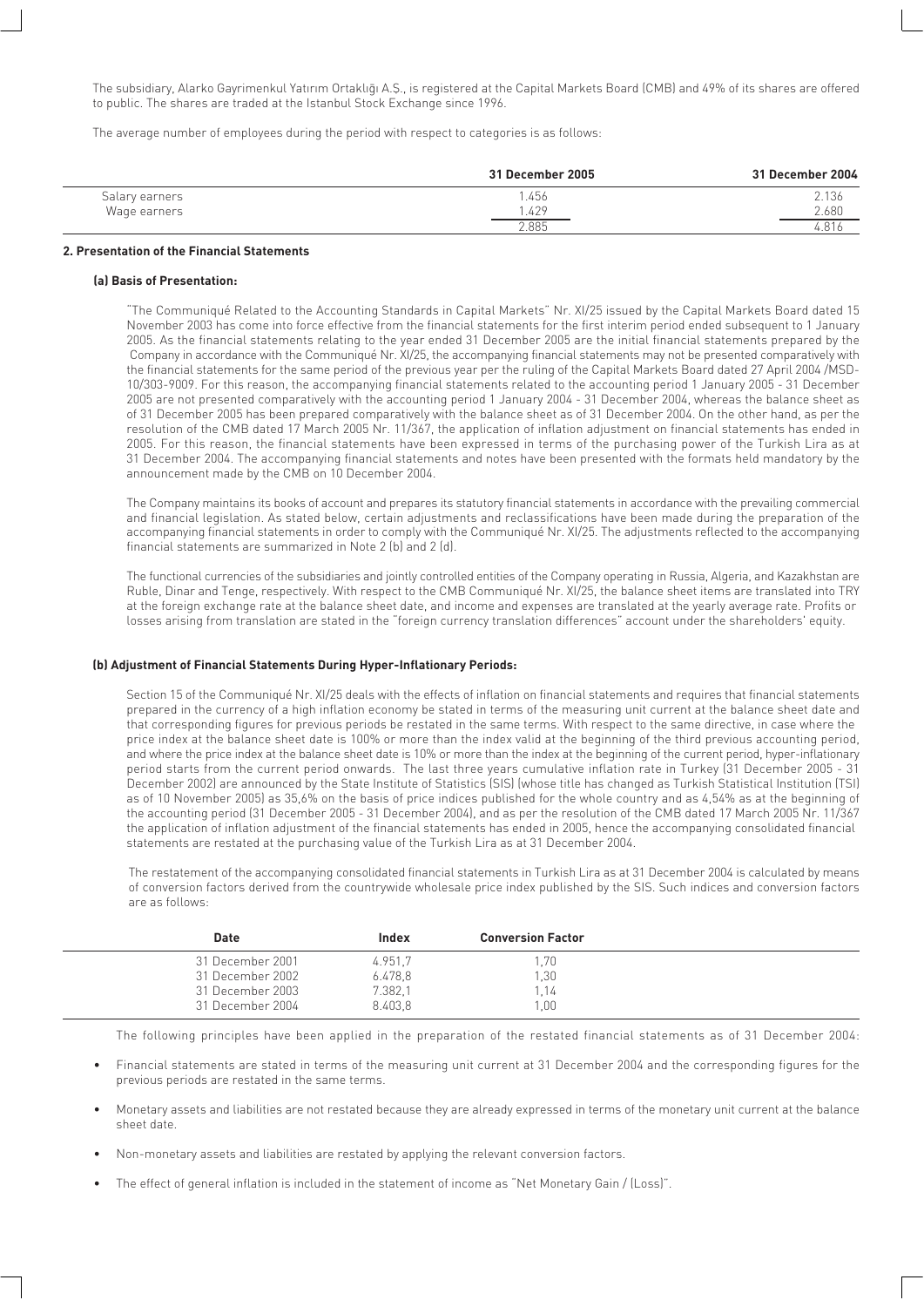#### **(c) Consolidation Principles:**

Consolidation is realized within the Parent Company, Alarko Holding A.fi. and the direct and indirect shareholdings of the Parent Company within its affiliates, subsidiaries, and jointly controlled entities are as follows:

|                                                                | 2005    | 2004    |
|----------------------------------------------------------------|---------|---------|
| Subsidiaries*                                                  |         |         |
|                                                                |         |         |
| Alsim Alarko San. Tes. ve Tic. A.S.                            | 96,78 % | 96,78 % |
| Aldem Alarko Konut İnşaat ve Tic. A.Ş.                         | 96,68%  | 96,68%  |
| Attas Alarko Turistik Tesisler A.S.                            | 95,01 % | 95,01 % |
| Yıltaş Yıldız Turistik Tesisler ve Tic. A.Ş.                   | 67,12 % | 67,12 % |
| Alarko Fenni Malzeme Satış ve İmalat A.Ş.                      | 65,55 % | 65,55 % |
| Alarko Sınai Gereçler İmalat ve Müm. A.Ş.                      | 65,45 % | 65,45 % |
| Alamsaş Alarko Ağır Makina Sanayii A.Ş.                        | 52,97 % | 52,97 % |
| Alarko Gayrimenkul Yatırım Ort. A.Ş.                           | 49,32 % | 49,32 % |
| Alsim-Moskova Pediatric Hospital Construction                  | 96,78 % | 96,78 % |
| Alsim-Kazakhstan-Astana Branch                                 | 96,78 % | 96,78 % |
| Alsim-Aktobe Branch                                            | 96,78 % | 72,58 % |
| Alsim-Bishkek Almaty Road Construction Project                 | 96,78 % | 96,78 % |
| Alsim-Algeria-Arzew Desalination and                           |         |         |
| Power Plant Construction                                       | 96,78 % | 96,78 % |
| Rostov Donsky Dabak Cigarette Plant                            | 96,78 % |         |
| Alsim TCDD Turkey                                              | 96,78 % | 43,55 % |
| <b>Jointly Controlled Entities**</b>                           |         |         |
|                                                                |         |         |
| Alarko Carrier Sanayi ve Ticaret A.S.                          | 42,09 % | 42,09 % |
| Altek Alarko Elektrik Sant. Tes. İşl. ve Tic. A.Ş.             | 38,44 % | 38,44 % |
| 0A0 Mosalarko                                                  | 50,00 % | 50,00 % |
| Alsim-Rosneftegastroy JSC. İş Ort.                             | 77,42 % | 77,42 % |
| Alsim-E.M.İ.T. SpA İş Ort.                                     | 38,71 % | 38,71 % |
| Alsim-Akfen Insaat Tur. ve Tic. A.S. Is Ort.                   | 48,39 % | 48,39 % |
| Obrascon Huarte Lain SA - Alsim                                |         |         |
| Alarko San. Tes. ve Tic. A.Ş. (Spain)                          | 43,55 % | 43,55 % |
| Streicher-Haustad & Timmermann                                 |         |         |
| Günsayıl-Alsim A.S.                                            | 48,39 % | 19,36 % |
| Garanti - Koza - Alsim Joint Venture                           | 48,39 % |         |
|                                                                |         |         |
| Affiliates***                                                  |         |         |
| Alfarm Alarko Leröy Su Ürünleri San. ve Tic. A.Ş.              | 40,96 % | 40,96 % |
| Al-Riva Projesi Arazi Deq. Konut İnş.ve Tic. A.Ş.              | 12,12 % | 12,15 % |
| Al-Riva Arazi Değ. Konut İnş. ve Tic. A.Ş.                     | 2,62 %  | 2,63 %  |
| Al-Riva Arazi Değ. Konut İnş. Tur. Tes. Golf İşl. ve Tic. A.Ş. | 2,28 %  | 2,28 %  |
|                                                                |         |         |

Included in the accompanying consolidated financial statements by full consolidation method.

Included in the accompanying consolidated financial statements by joint control method.

\*\*\* Included in the consolidated financial statements as per the equity method.

Consolidated financial statements have been prepared on the basis of principles stated below:

#### **Full Consolidation Method:**

- All balance sheet items except for the paid in capital of the Parent Company and the subsidiaries as well as their equities at the acquisition date are added, and inter-company balances are eliminated.
- The Parent Company's interest in the subsidiaries is reciprocally set off from The Long Term Financial Assets account of the Parent Company and the Share Capital accounts of the Subsidiaries.
- As of the acquisition date, the acquisition cost of the Parent Company's shareholding in its subsidiaries is net off against the portion of share capital it owns in the subsidiary's equity for once. The equity of the subsidiary at the acquisition date should be drawn up according to the market value of the subsidiary's net assets at that date. If the cost value of the Parent Company's shareholding in its subsidiary is more than the nominal value of the part of the share capital in the subsidiary's equity, the difference is recorded as positive goodwill in the asset side of the consolidated balance sheet as a separate item and it is amortized over the useful life of the future economic benefits that are expected to flow to the Parent Company. The amortization period cannot exceed 20 years. If the cost value of the investment is less than the nominal value of the share capital of the subsidiary, the difference is recorded as negative goodwill in the assets as a negative item and is also amortized over 20 years at maximum.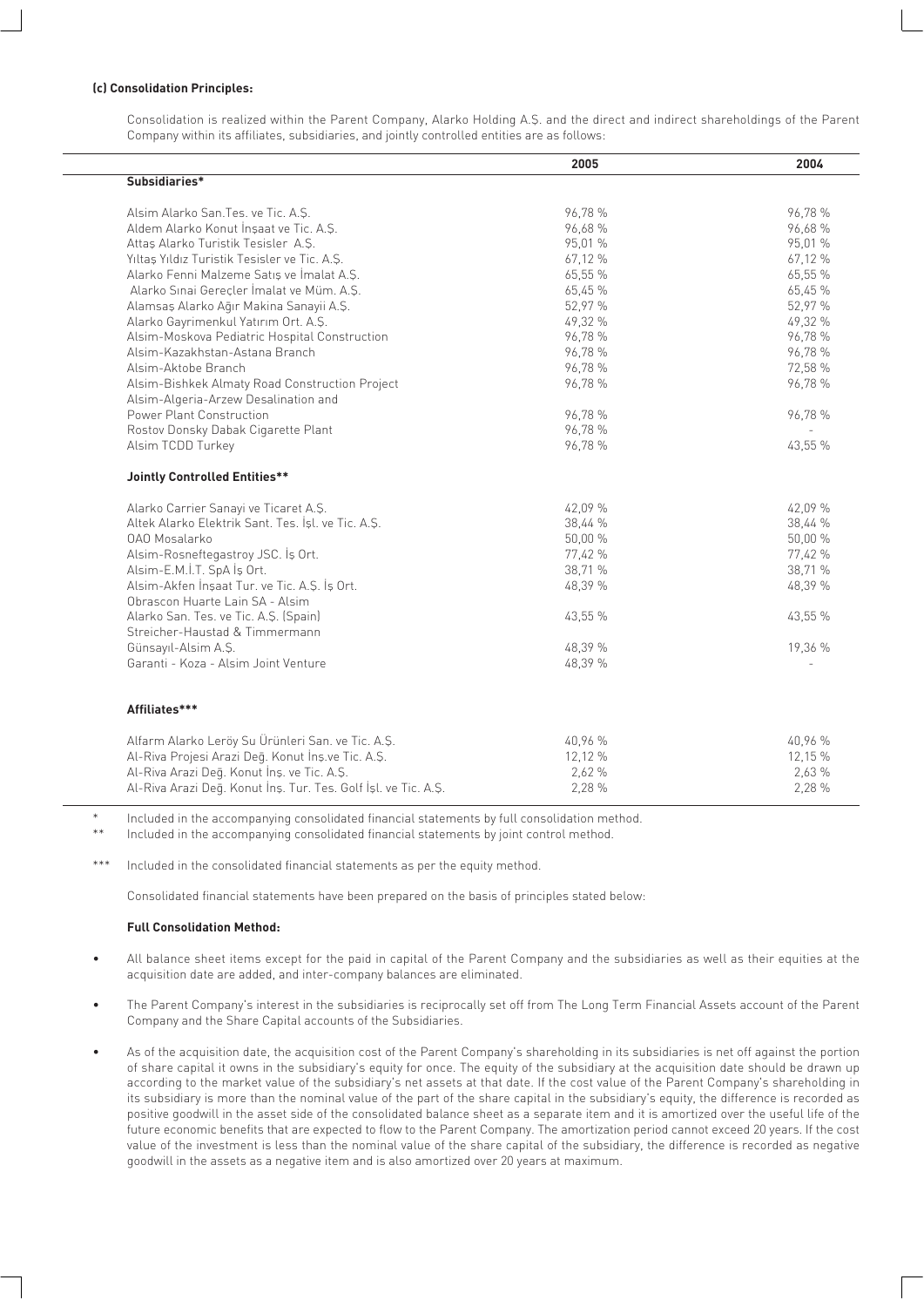- Minority interests are deducted from all equity account group items including the paid in/issued share capital of subsidiaries included in the consolidation and are recognized as "Minority Interests" in the consolidated balance sheet before the equity account group and in the statement of income.
- The purchases and sales among the Parent Company and its Subsidiaries and the profit and losses arising from these transactions are eliminated in the Consolidated Income Statement. Further, profit and losses arising from the purchase or sale of marketable securities, stocks, tangible and intangible assets, long term financial assets and other assets among the consolidated group companies are also eliminated.

#### **Joint Control Method**

- Assets, liabilities, and shareholders' equity as well as income and expenses stated in the financial statements of jointly controlled entities within the scope of consolidation are subject to consolidation in respect of the rate of interest of the Parent Company within these entities and the consolidated financial statements are prepared upon consolidation adjustments made accordingly.
- The Parent Company's shareholding within these entities is set off from Long Term Financial Assets of the Parent Company and the Share Capital account in the jointly controlled entities.

#### **Equity Method:**

- Affiliates are stated at the acquisition cost.
- For the period starting as of the date the affiliate is acquired by the Parent Company until the balance sheet date, the Parent Company's share of the increases and decreases in the affiliate's equity are either added to or deducted from the acquisition cost of the affiliate. The increases and decreases corresponding to the equity share in comparison with the acquisition cost are stated in the income statement as profit and loss, respectively. In case where the differences arise from equity items other than profit and loss, adjustments in the relevant items need also to be made in the shareholders' equity of the Parent Company. The dividends received from affiliates are deducted from the related investments.
- As of the acquisition date and the subsequent acquisitions of shares, the positive or negative difference between the acquisition value of the affiliate's shares owned by the Parent Company and the value stated in the shareholders' equity account of the affiliate's balance sheet prepared on the basis of the fair values of such shares is recorded as goodwill for once in the consolidated balance sheet as separate items and amortised as defined in the full consolidation method. Goodwill and amortisation calculations for the affiliates acquiredin the prior periods are made, and the results are reflected in the profit and loss of the prior periods.

#### **(d) Adjustments :**

The accompanying consolidated financial statements have been prepared in accordance with the Communiqué Nr. XI/25 with the below mentioned adjustments which are not stated in the statutory records:

- Provision for doubtful receivables
- Provision for trademark and royalty
- Inventory provision
- Rediscount calculation on maturity cheques, notes receivable, customers, and suppliers
- Discount on loans as per the effective interest method
- Depreciation adjustment
- Termination indemnity adjustment
- Deferred tax adjustment
- Evaluation of listed financial assets as per the market value
- Recognition of contract income as income and expense as per the percentage of completion method
- Elimination of inter group balances and transactions as per the consolidation procedure
- Leasing adjustment

#### **(e) Comparative Information and Adjustment of Financial Statements for the Prior Period:**

Balance sheets as of 31 December 2005 and 2004 and notes to these balance sheets have been presented comparatively. In order to comply with the presentation of the current period financial statements, the comparative information is reclassified when deemed necessary. Prior year foreign exchange differences and interest income included in the contract prices have been adjusted in the balance sheet dated 31 December 2004 as per the Section 24 of the CMB Communiqué Nr. XI/25. The effect of the said adjustment entries in the balance sheet dated 31 December 2004 is reflected in the receivables from ongoing construction contracts and in the ongoing construction contract prices as TRY 644.537 and TRY 44.411.460 of decrease, respectively, and in the deferred tax assets, minority interest and retained earnings as TRY 301.572, TRY 1.283.988, and TRY 42.095.009 of increase, respectively.

In Article 141 of the CMB Communiqué Nr. XI/25, it is stated that the inventories include assets held for sale during the normal sequence of activities or those within the manufacturing process and in Article 587 of the Communiqué, it is stated that real estates held for sale or constructed and restored for sale during the normal sequence of activities, real estates acquired or restored exclusively for sale in the near future and real estates constructed or restored on behalf of third parties should be recognized as inventories. Similarly, in Article 159 of the Communiqué, it is stated that "Assets constructed by the Company are subject to the same provisions with the acquired assets. In the event that the Company produces and 'constructs' similar assets within the scope of the 'Inventories' section due to the necessities originating from its usual activities, the acquisition cost of these assets is generally equivalent to the acquisition cost of the assets produced and 'constructed' for sale". Furthermore, as stated in the CMB ruling dated 01.02.2006 / Nr. B.02.1.SPK.0.15-49, if the real estates or real estate projects are included in the portfolio for the purpose of trading, they should be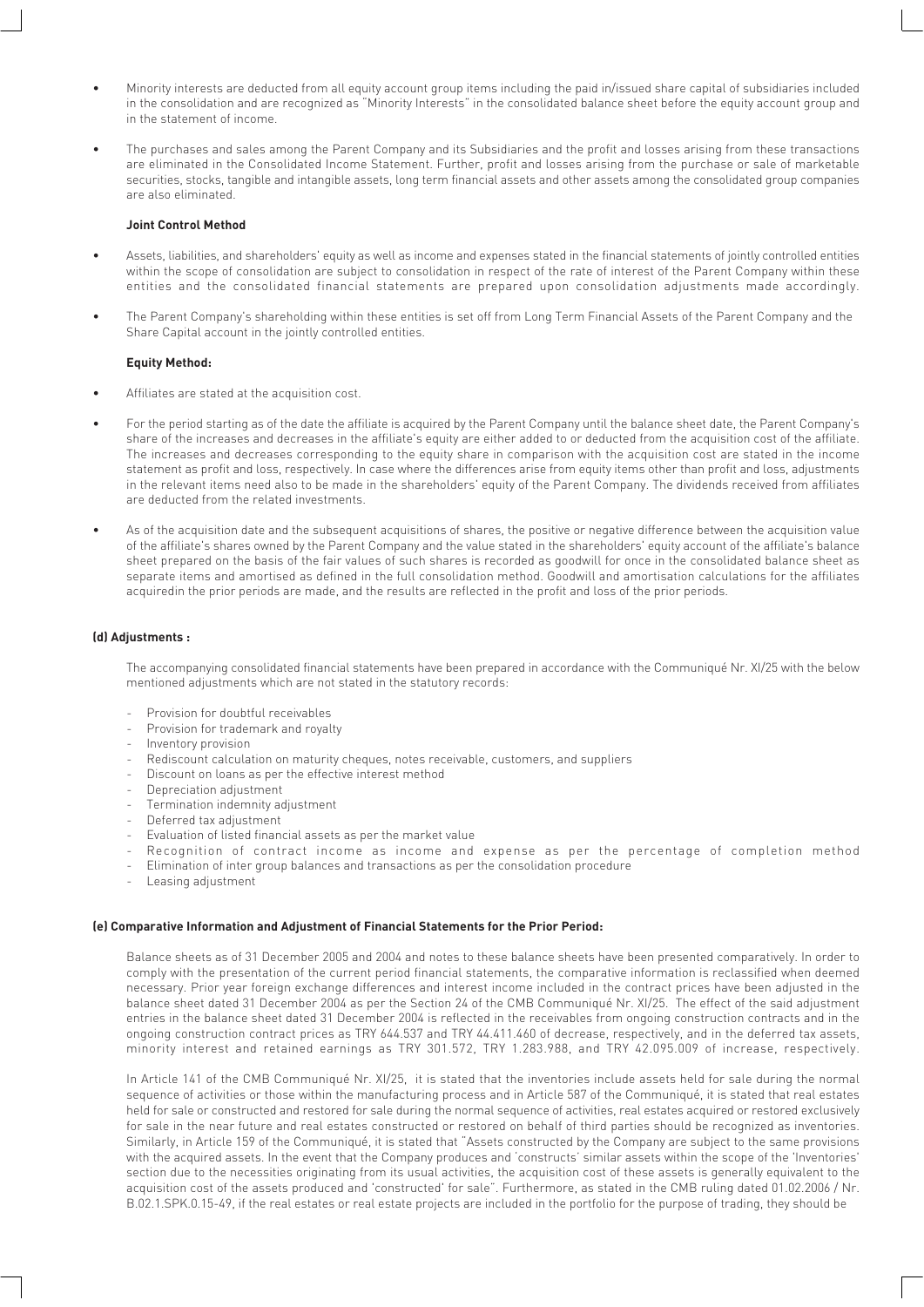recognized as stocks and stated in the "Current Assets" of the financial statements. Accordingly, the real estates and real estate projects classified under the heading "Real Estates Held for Trading" included in the "Long Term Assets" account group in 2005 interim accounting periods and the financial statements as of 31 December 2004 presented for comparison purposes have been classified by the Alarko Group under the "Inventories" account stated under the "Current Assets" account group in the financial statements as of 31 December 2005 and the financial statements and notes to the financial statements for the period ended 31 December 2004 .

Within this frame, real estate and real estate projects held for trading will be followed up under the "Inventories" account, and the assets subject to new classification are subject to evaluation as per the "Inventories" section of the Communiqué.

Accordingly, inventories are stated at cost adjusted as per the inflationary effects. However, the expertise value, which constitutes the basis of fair value of inventories, is compared with the adjusted acquisition costs, and in the event that the expertise value is lower than the adjusted value, provision is made for value decrease as per the provisions stated in the "Impairment of Assets" section. Such impairment is determined and applied for all stocks separately.

As the valuation of assets classified under "Real Estates held for Trading" in prior periods is made by using the same method within the frame of the above definition, there was no variance between the valuation of assets in "Inventories" account and the valuation made as per the prior accounting policy, hence this classification has not created any monetary effect.

#### **(f) Netting Off:**

Netting off of financial assets and liabilities can only be made under the conditions where the netting transaction is legally allowed and the company has an intention in this respect or where the acquisition of assets and fulfillment of liabilities are realized simultaneously

#### **3. Accounting Techniques and Valuation Procedures Applied**

#### **(a) Financial Instruments :**

#### i. Liquid Assets

Liquid assets consist of cash, bank accounts, cheques received, and other liquid assets.

Cash is composed of New Turkish Lira and foreign currency balances. The New Turkish Lira balances are stated at face values, and the foreign currency balances are translated into New Turkish Lira at the foreign currency purchasing rate issued by the Central Bank as at the balance sheet date.

Bank accounts consist of demand and time deposit accounts and the related interest accrued. New Turkish Lira deposit accounts are stated at face values and foreign currency accounts are translated into New Turkish Lira at the foreign currency purchasing rate issued by the Central Bank as at the balance sheet date.

The cheques received with maturity dates exceeding the balance sheet date are stated in trade receivables and are rediscounted at a rate equivalent to the interest rate of government bonds constituted in stock markets or other organized markets. Cheques denominated in foreign currency are subject to rediscount at Libor, Euribor and Tibor rates.

#### Fair Value

.

Fair value is the amount for which a financial instrument could be exchanged between two willing parties in an arm's length transaction. It is primarily considered the same as the quoted value of the financial instrument; however in case there is no quoted value, the purchase or sales value of an instrument is deemed to be the fair value of the financial instrument.

As the foreign currency cash and cash equivalents are translated into New Turkish Lira at the foreign exchange rates valid at the balance sheet date, it is assumed that the fair values of these assets approximate to their book values.

As the deposit accounts, cash and cheques received are converted into cash in very short terms, and as there is no risk of value decrease, their book values are deemed to approximate to their fair values.

#### ii. Trade Receivables

Trade receivables are financial assets created by the Alarko Group through selling goods and services directly to the customers. Trade receivables are subject to rediscount.

#### Fair Value

Rediscounted trade receivables and doubtful receivables for which provisions are accrued are assumed to approximate to the fair values of these assets.

#### iii. Related Parties

Receivables from and payables to related parties are the balances with the Alarko Group shareholders and the parties known to be controlled by or related to the Alarko Group shareholders.

#### iv. Short and Long Term Bank Loans and Trade Payables

Short and long term bank loans are stated at the value computed through addition of the principal amount and the interest expenses accrued as of the balance sheet date, discounted as per the effective interest method. Trade payables are financial liabilities created by the Alarko Group through purchasing goods and services directly from the suppliers and are stated at their discounted values.

#### Fair Value

The fair value of the short and long term bank loans are assumed to be equivalent to the recorded values computed by adding the accrued interest liabilities calculated over the prevailing interest rate as of the balance sheet dates on the cost of the mentioned financial debts. Similarly, discounted values of trade payables are considered to be equivalent to their fair values.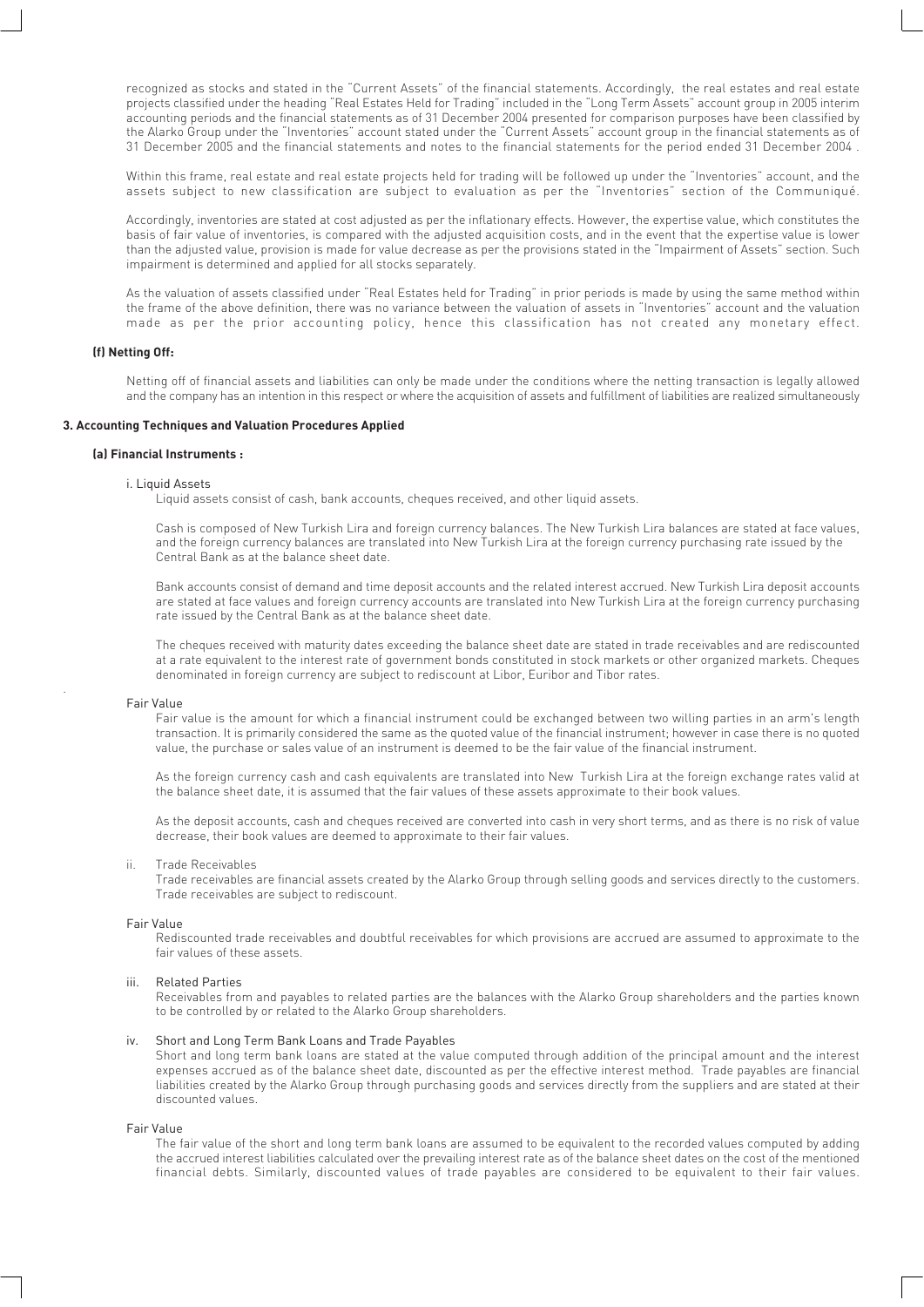#### **(b) Financial Derivatives and Preventive Instruments:**

Alarko Group uses financial derivatives within the frame of risk management and recognizes preventive instruments as cash flow hedging. Cash flow hedging can be used against specific risks in relation to an asset, a liability or a forecast transaction and represents a hedging instrument against variances in cash flows that may affect the reported profit/loss. However, conditions for hedge accounting are not fulfilled. The contract price for one of the ongoing projects of the Alarko Group is denominated in USD, however, the costs arising from majority of the related activities will be incurred on EURO basis. In order to provide hedging against any potential change in USD/EURO cross rate, USD/EURO American Type Option is bought.

#### **(c) Financial Risk Management:**

#### i.Interest Risk

The financial loan agreements of Alarko Group are based on USD, Euro and JPY and the interest rate is fixed. It is assumed that the reference interest rate will not change substantially as the payments are made in foreign currency and for that reason, the interest rate risk is presumed to stay at a negligible level.

#### ii.Foreign Currency Risk

Balances of foreign currency transactions of Alarko Group arising from the operations, investment and financial activities as of the reporting date are stated in note 28. Alarko Group may be exposed to foreign currency risk in relation to the receivables and payables in foreign currency upon changes in foreign currency exchange rates. The said foreign currency risk is followed up and kept under controlled limits through continuous analysis of foreign currency position and by hedging method.

#### iii. Doubtful Receivables Risk

Alarko Group has made provisions for doubtful receivables occurred until the reporting date.

#### iv. Liquidity Risk

The excess portion of the liquid assets (current assets - stocks) over the short term payables is stated below in relation to the corresponding periods (TRY):

| 2005<br>$\sim$ $\sim$<br>,December " | 0.000018<br>282<br>79.<br>. <i>. .</i> . <i>.</i> . <i>.</i> |  |
|--------------------------------------|--------------------------------------------------------------|--|
| 2004<br>$^{\circ}$ 1<br>llecember    | 244.058.407                                                  |  |

#### **(d) Inventories:**

Inventories are stated at the lower of cost and net realizable value. Cost is determined by using the weighted average cost method for the raw material, supplies, semi - finished products, finished products, merchandise and other stocks.

As stated in Note 2(e), the real estates and real estate projects classified under the heading "Real Estates Held for Trading" included in the "Long Term Assets" account group in 2005 interim accounting periods and the financial statements as of 31 December 2004 presented for comparison purposes have been classified by the Alarko Group under the "Inventories" account stated under the "Current Assets" account group in the financial statements as of 31 December 2005 and the financial statements and notes to the financial statements for the period ended 31 December 2004. Within this frame, real estate and real estate projects held for trading will be followed up under the "Inventories" account, and the assets subject to new classification are subject to evaluation as per the "Inventories" section of the Communiqué.

Accordingly, real estates held for trading are stated at cost adjusted as per the inflationary effects. However, the expertise value, which constitutes the basis of fair value of real estates held for trading, is compared with the adjusted acquisition costs, and in the event that the expertise value is lower than the adjusted value, provision is made for value decrease as per the provisions stated in the "Impairmentof Assets" section. Such impairment is determined and applied for all real estates held for trading separately.

#### **(e) Marketable Securities**

Alarko Group has classified its marketable securities as financial assets held for trading and held until the maturity date. Financial assets held for trading are those that are acquired for the purpose of generating profit through fluctuations in price or similar elements created in the market within short term, or those that are a part of a portfolio aimed to generate profit in short term, regardless of any reason for acquisition. Financial assets held for trading are initially reflected to the balance sheet at their cost values including the transaction costs and evaluated at their market value in the succeeding periods. In the event that the prices providing basis for the market value are not realized under the prevailing market conditions, it is affirmed that the market value cannot be determined reliably, and the values calculated by using the determinant prices issued by the Turkish Central Bank are considered as the market values. Therealized and unrealized gains and losses are recognized in the statement of income.

Financial assets held for trading consist of private sector marketable securities investment fund participation documents and they are valued over the acquisition price issued by the related investment fund at the balance sheet date.

Government bonds with fixed or predetermined payment conditions and fixed maturities which are meant to be held until the maturity date for which the necessary conditions including the funding capacity are fulfilled in order to be held until the maturity date are classified as financial assets to be retained until the maturity date. The initial recording of the investments to be retained until maturity is stated at cost. Investments to be held until the maturity are stated at their values discounted by using the effective interest rate method.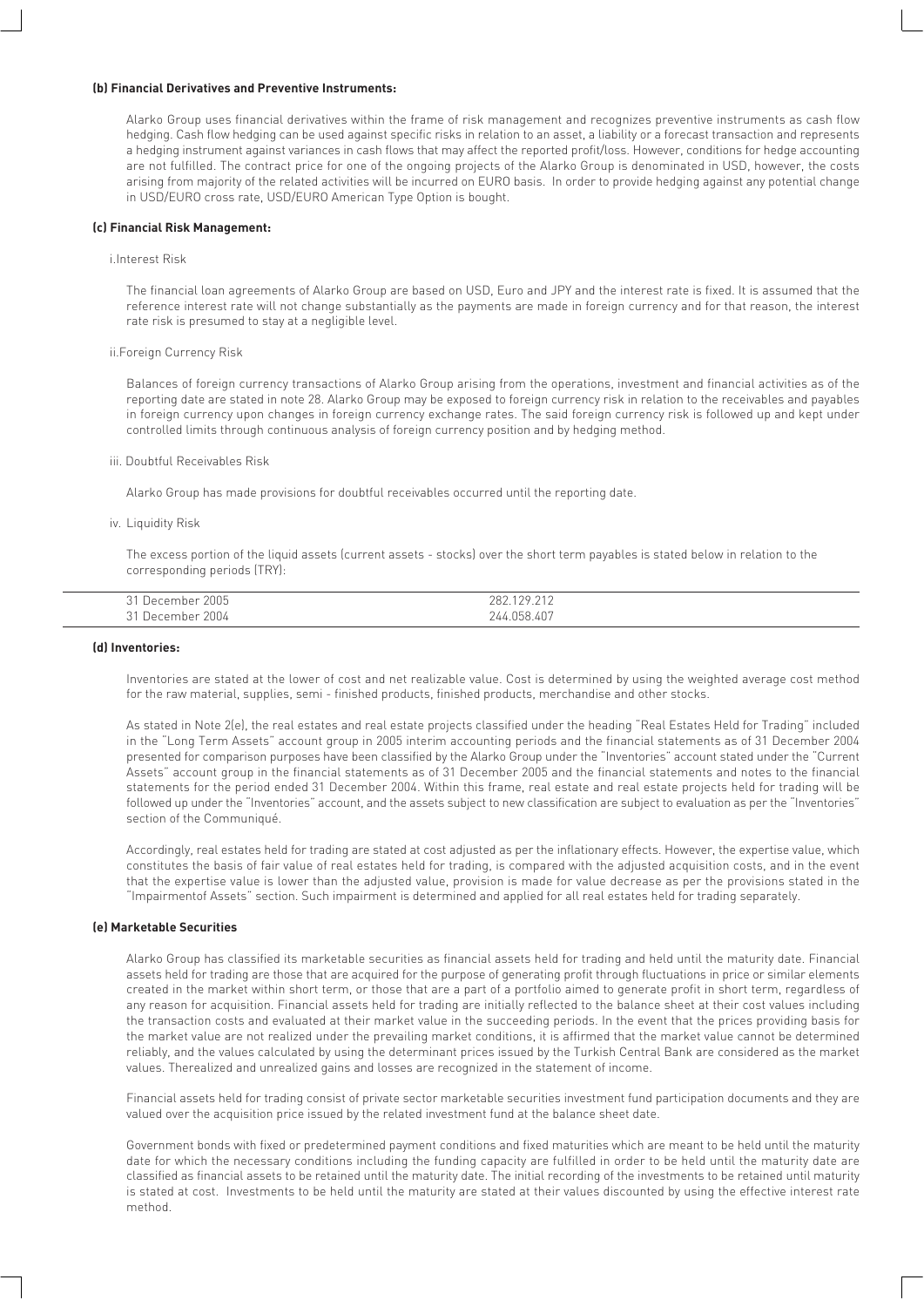#### **(f) Financial Assets** :

Alarko Group has classified its financial assets as financial assets available for sale.

Financial assets available for sale are those assets other than the loans and receivables, held-to-maturity investments and held for trading investments. Financial assets available for sale are valued at their fair value in the periods subsequent to the initial recognition.

Financial assets available for sale representing shareholdings in which the direct and indirect votes of the Group is below 20% or with insignificant influence even if above 20%, or those that do not have material effect on consolidated financial statements, or are not traded in the consolidated active markets or whose fair values cannot be determined reliably, are reflected in the consolidated financial statements as of 31 December 2004 at their restated cost values, less provision for value decrease, if any (except for those stated by the equity method). Financial assets available for sale which are traded at stock markets and whose fair values can be calculated reliably are recognized in the consolidated financial statements at their fair values.

Profits and losses originating from changes in the fair value of financial assets available for sale are stated in the financial assets value increase fund account within the consolidated statement of shareholders' equity.

#### **(g) Tangible Assets :**

Tangible assets are stated at cost less their accumulated depreciation. Tangible assets have been restated using the measuring unit current at 31 December 2004 based on the dates of acquisition. Depreciation of tangible assets is made over the inflation-adjusted amounts on a straight-line basis based on the estimated useful lives of these assets. The depreciation periods, which approximate to the economic useful lives of the assets are as follows:

| 3-50 years |
|------------|
| 4-50 years |
| 2-40 years |
| 2-40 years |
| 2-33 years |
| 2-33 years |
|            |

#### **(h) Intangible Assets :**

Intangible assets are stated at cost less their accumulated amortization. Intangible assets have been restated using the measuring unit current at 31 December 2004 based on the dates of acquisition. Amortization of intangible assets is made over the totals adjusted with respect to inflation accounting, considering the approximate useful lives of the assets as stated in the following:

| Rights                  | 2-21 years |  |
|-------------------------|------------|--|
| Special costs           | 2-19 years |  |
| Other intangible assets | 5 years    |  |

#### **(i) Leased Assets and Leasing Liabilities :**

The Alarko Group recognizes assets acquired through financial leasing in the consolidated balance sheet at the lower of the fair value of the related assets and the current value of the minimum lease payments as at the balance sheet date. In the calculation of the current value of the minimum lease payments as at the balance sheet date, the valid interest rate in the financial leasing transaction is used in discounting the lease payments related to future periods. As of the balance sheet date, leasing liabilities related to the principal amount are stated in the balance sheet as short and long term with respect to their maturities and the interest expenses related to the current period are attributed to the statement of income.

Assets acquired through financial leasing are included in the related tangible assets account in the consolidated balance sheet and are subject to depreciation as per the lower of their economical life and the leasing period.

#### **(j) Assets and Liabilities in Foreign Currency :**

Assets and liabilities in foreign currency are translated into New Turkish Lira at foreign currency purchasing rates and selling rates respectively as announced by the Turkish Central Bank as at the balance sheet dates. Transactions in foreign currencies during the period are translated into New Turkish Lira at the actual rates applicable on the transaction date. Exchange gains and losses resulting from such translations are included in the statement of income. The Central Bank foreign exchange rates used by the Alarko Group in translating foreign exchange balances into New Turkish Lira as at the balance sheet dates are as follows:

|             |        | 31 December 2005<br><b>Purchasing Selling</b> |        | 31 December 2004<br><b>Purchasing Selling</b> |
|-------------|--------|-----------------------------------------------|--------|-----------------------------------------------|
| USD.        | 1.3418 | 1.3483                                        | 1,3421 | 1,3486                                        |
| <b>EURO</b> | 1.5875 | 1.5952                                        | 1,8268 | 1,8356                                        |
| CHF         | 1.0188 | 1,0254                                        | 1,1806 | 1,1882                                        |
| GBP         | 2.3121 | 2,3242                                        | 2,5765 | 2.5900                                        |
| JPY.        | 0.0114 | 0.0115                                        | 0,0129 | 0.0129                                        |
| <b>SEK</b>  | 0.1678 | 0.1696                                        | 0,2018 | 0,2039                                        |
| <b>AUD</b>  | 0,9823 | 0.9887                                        | 1,0384 | 1,0452                                        |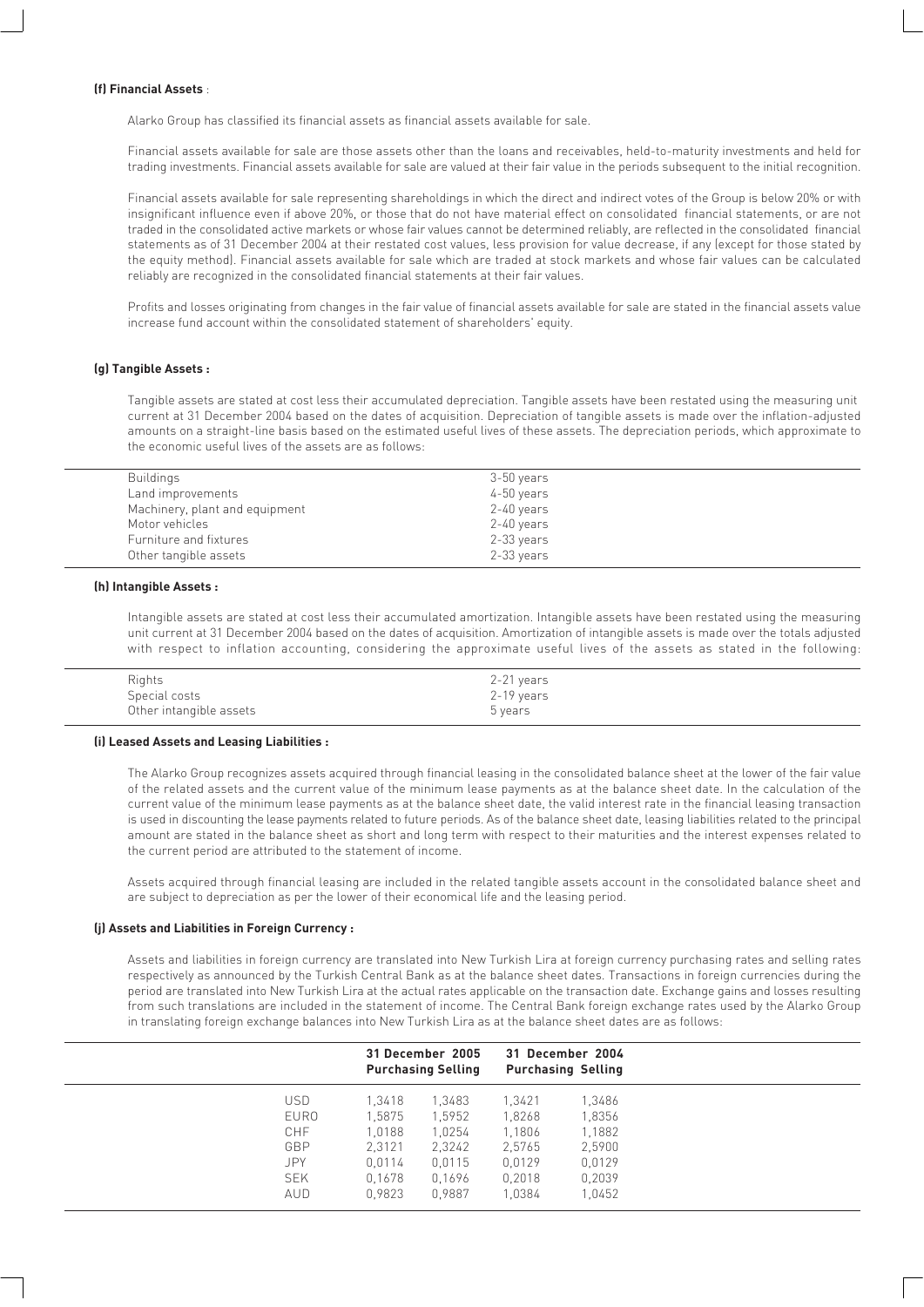#### **(k) Impairment of Assets :**

In case where the book value of an asset exceeds its recoverable value, a provision for impairment loss is taken so as to bring the book value of the asset down to the level of its fair value and the amount of the provision is recorded in the income statement as an expense.

On the other hand, the recoverable value of cash generating assets is deemed to be the higher of net selling price and the value in use. The value in use of those assets represents the net present value of net cash inflows to be acquired through continuous usage and sales of the assets, discounted at a reasonable discount rate.

#### **(l) Investment Properties :**

Investment properties are recognized in the financial statements after the accumulated depreciation and value decrease are deducted from the adjusted acquisition cost.

The expertise values taken as the basis for the fair value of investment properties are compared with the adjusted acquisition costs and in the event that the expertise value is lower than the adjusted acquisition cost, provision is made as per the conditions stated in the section on impairment. Such impairment is determined and applied separately for each investment property.

Depreciation is calculated as per the economical lives of investment properties by straight-line method on pro rata basis. The depreciation rates determined and applied as per the economical lives of the investment properties are as follows:

| . .<br>illaina | --<br>∽<br><b>U</b> / U |
|----------------|-------------------------|
|                |                         |

#### **(m) Construction Contracts :**

The construction contracts related to the deferred construction works undertaken as contractor are accounted by the percentage of completion method. The contract income and expenses are recognized as income and expense items in the event that a reliable assumption is made for the value of returns on the construction contract. The comparison of the total contract expenses incurred at the end of the related accounting period with respect to the total forecast contract costs represents the percentage of completion. This rate is utilized in the recognition of contract income for the current period in the financial statements.

If a reliable forecast cannot be made on the outcome of the construction contracts, the total contract costs undertaken for the period are recognized in the financial statements, whereas in regard to the construction proceeds, only the portion corresponding to the recoverable volume of the undertaken contract costs are recognized.

If the total contract costs are likely to exceed the total contract proceeds, the expected loss is recognized as expense in the financial statements.

#### **(n) Borrowing Costs:**

Borrowing costs are recognized as expense. Borrowing costs related to the qualifying assets are included directly in the cost of the related qualifying asset. Upon completion of the necessary operations to make the qualifying asset ready for use or sale, the capitalization of the borrowing costs is discontinued. The net balance of TRY 904.979 remaining after the deduction of foreign exchange differences from the interest expenses directly related to the investments in progress is included in the cost of the related asset.

#### **(o) Deferred Taxes :**

Deferred taxes are calculated on the temporary differences that arise between the deductible tax base and the book values of assets and liabilities, by using the liability method. The primary temporary differences arise from the income and expense items that are reported in different periods with respect to the Communiqué Nr. XI/25 and the tax legislation. While deferred tax liabilities are calculated for all taxable temporary differences, deferred tax assets consisting of deductible temporary differences are calculated with the assumption that the Alarko Group will have taxable income during the future periods.

An enterprise should offset current tax assets and current tax liabilities if the enterprise has a legally enforceable right to set off the recognized amounts, provided that the tax assets and tax liabilities are subject to the tax legislation of the same jurisdiction.

#### **(p) Income Taxes :**

#### **2005**

Corporate earnings are subject to corporation tax at a rate of 30%. In case investment allowance is deducted in the calculation of taxable income, same as with other profits exempted from corporation tax, no withholding calculation is required in cases where such earnings are not distributed. However in case the investment allowance used is based on the supplementary articles 1 and 6 of the Income Tax Law (ITL) which have been annulled by Law nr 4842, income tax withholding, whether distributed or not, is calculated at a rate of 19,8% according to the Provisional Article 61 of ITL. Whether exempted or not, dividends paid in cash to real persons with full liability and real persons and entities with limited liability (non-residents) are subject to income tax withholding at a rate of 10%. However, income tax withholding is not applicable to the dividends arising from 1998 and prior years' profits and from the exempt profits relating to the years 1999, 2000, 2001 and 2002 as well as income and profits corresponding to the above mentioned investment allowance taxed at the rate of 19,8%. Addition of current year and prior year profits (retained earnings) to share capital has not been regarded as distribution of profits and therefore no withholding tax is applicable to these earnings. On the other hand, no withholding tax is applicable to entities with full liability in profit distributions. Further, provisional corporation tax is paid at a rate of 30% on the profits declared for interim periods to be deducted from the corporation tax.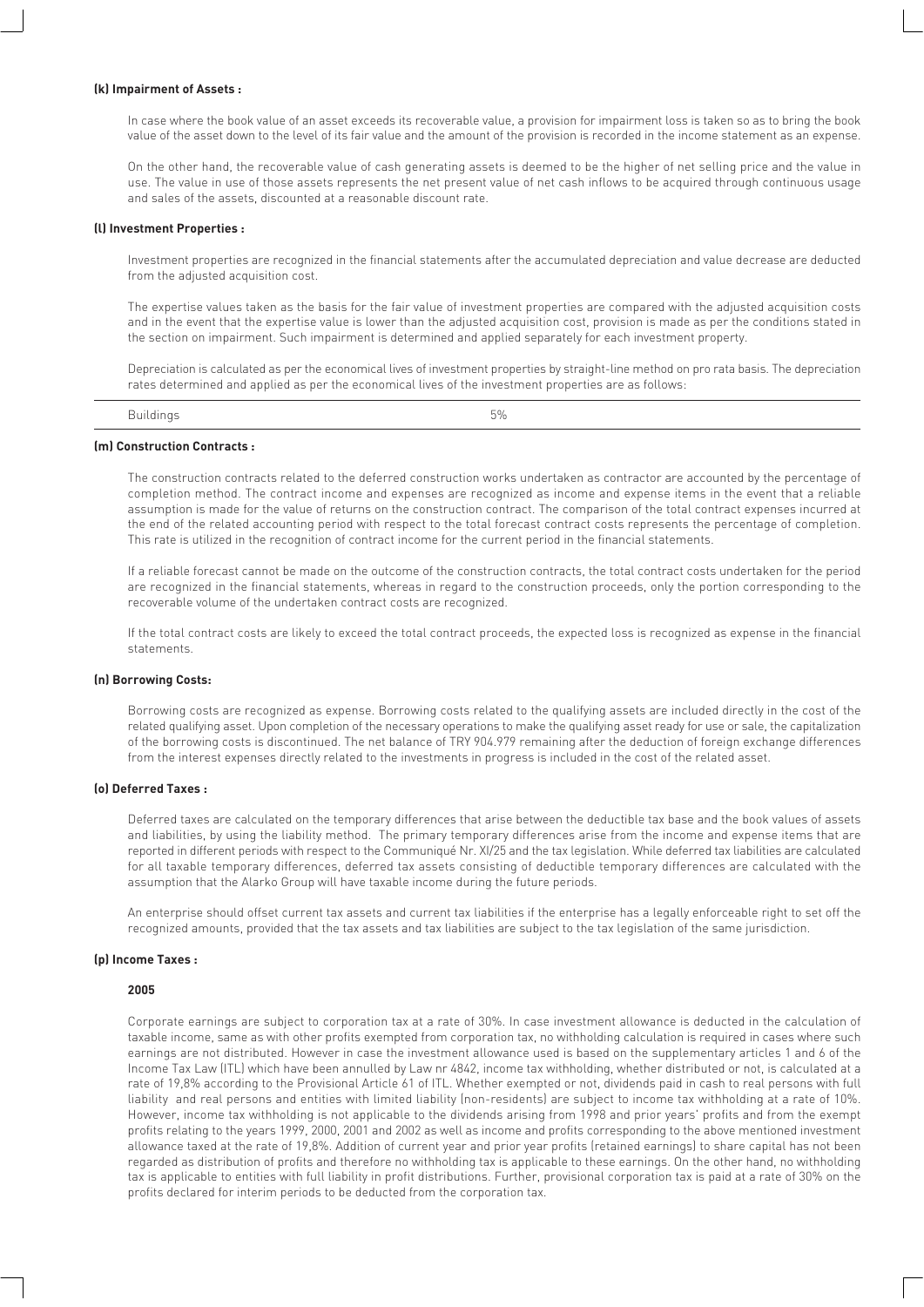With respect to the article 298 (bis) of the Tax Law amended by Law 5024, the inflation adjustment application which started in 2004 has ended as the increase in the wholesale price indices for the last 36 months and the last 12 months ended March 2005 are below 100% and 10%, respectively. As the criteria of 100% and 10% has not been realized simultaneously in the June, September and December 2005 accounting periods, inflation accounting application has not been started. For that reason no inflation adjustment is made in relation to 2005.

#### **2004**

Corporate earnings are subject to corporation tax at a rate of 33%. In case investment allowance is deducted in the calculation of taxable income, same as with other profits exempted from corporation tax, no withholding calculation is required in cases where such earnings are not distributed. However in case the investment allowance used is based on the supplementary articles 1 and 6 of the Income Tax Law (ITL) which have been annulled by Law nr 4842, income tax withholding, whether distributed or not, is calculated at a rate of 19,8% according to the Provisional Article 61 of ITL and no separate calculation will be made for funds levy. Whether exempted or not, dividends paid in cash to real persons with full liability and real persons and entities with limited liability (non-residents) are subject to income tax withholding at a rate of 10%. However, income tax withholding is not applicable to the dividends arising from 1998 and prior years' profits and from the exempt profits relating to the years 1999, 2000, 2001 and 2002 as well as income and profits corresponding to the above mentioned investment allowance taxed at the rate of 19,8%.

Addition of current year and prior year profits (retained earnings) to share capital has not been regarded as distribution of profits and therefore no withholding tax is applicable to these earnings. On the other hand, no withholding tax is applicable to entities with full liability in profit distributions.

Further, provisional corporation tax is paid at a rate of 33% on the profits declared for interim periods to be deducted from the corporation tax.

Starting from 2005, corporation tax and provisional corporation tax rate will be 30%.

40% of the investment expenditures of companies related to tangible assets realized subsequent to 24 April 2003 are exempt from corporation tax through benefiting from investment allowance, except for certain cases. The exempt amounts are not subject to withholding. In the event that the corporate income is not sufficient, the investment allowance right is deferred to future years. In order to benefit from investment allowance, "Investment Allowance Document" is not required.

With respect to the article 298 (bis) of the Tax Law amended by Law 5024, the financial statements of tax payers that keep their accounting records on balance sheet basis are subject to inflation adjustment under the conditions that the increase in TEFE (wholesale price indices) exceeds 100% for the last three years and 10% for the current year. As the second criterion of 10% has not been realized in the first provisional tax period of 2004, no inflation adjustment is made for the first three months. However, inflation adjustment is made in the second provisional tax period of 2004 as the second criterion is realized and the same application is carried on at the year end with the succeeding provisional tax periods. As per the Turkish tax system, financial losses can be offset against the financial profits (tax base) within the following five years, however they cannot be offset against the prior year profits. As of 31 December 2005 and 2004, income tax provisions have been made in accordance with the prevailing tax legislation.

#### **(r) Provision for Termination Indemnity :**

Under Turkish Labour Law, the Company is required to pay termination indemnities to each employee who completes one year of service and whose employment is terminated without due cause, is called up for military service, leaves within one year after marriage (women only), and to those employees who retire or die. The amount payable consists of one month's salary for each year of service. This entitlement is limited to TRY 1.727,15 for each year of service as of 31 December 2005 (31 December 2004 - TRY 1.574,74).

The Company has determined the termination indemnity liability stated in the accompanying financial statements as per the recognition and valuation principles stated in "Employee Benefits" section 29 of the Communiqué Nr. XI/25. As the characteristics of the termination indemnity liabilities are similar to the "Post Employment Benefit Plans" stated in this section, these liabilities are calculated and stated in the financial statements on the basis of below mentioned "Proposed Unit Loan Method" and other various assumptions.

- The dates that the employees will gain their pension rights are determined with respect to the prevailing social security laws with consideration to their past employment durations.
- In calculating the current value of future liabilities that may arise due to the retirement or contract termination of an employee, the lower of the current salaries and wages or the value of the termination indemnity upper limit determined by the Labour Law for 31 December 2005 and 2004 to remain constant for restatement purposes is taken, and later on, this value is reduced by the actual discount rate of 5,45% calculated upon the assumption that the expected annual inflation rate will be 10% and the expected discount rate will be 16% which represents the proposed average interest rate per annum of the government bonds, in order to determine the current net value of the termination indemnity liability at the balance sheet date.

#### **(s) Revenues and Expenses :**

The accrual basis of accounting is applied for the recognition of revenues and expenses. The accrual concept requires that revenue, income and profits should be matched with costs, expenses and losses belonging to the same period.

#### **(t) Earnings / (Loss) per Share :**

Earnings/(loss) per share are calculated by dividing the net profit or loss for the period attributable to ordinary shareholders by the weighted average number of ordinary shares outstanding during the period.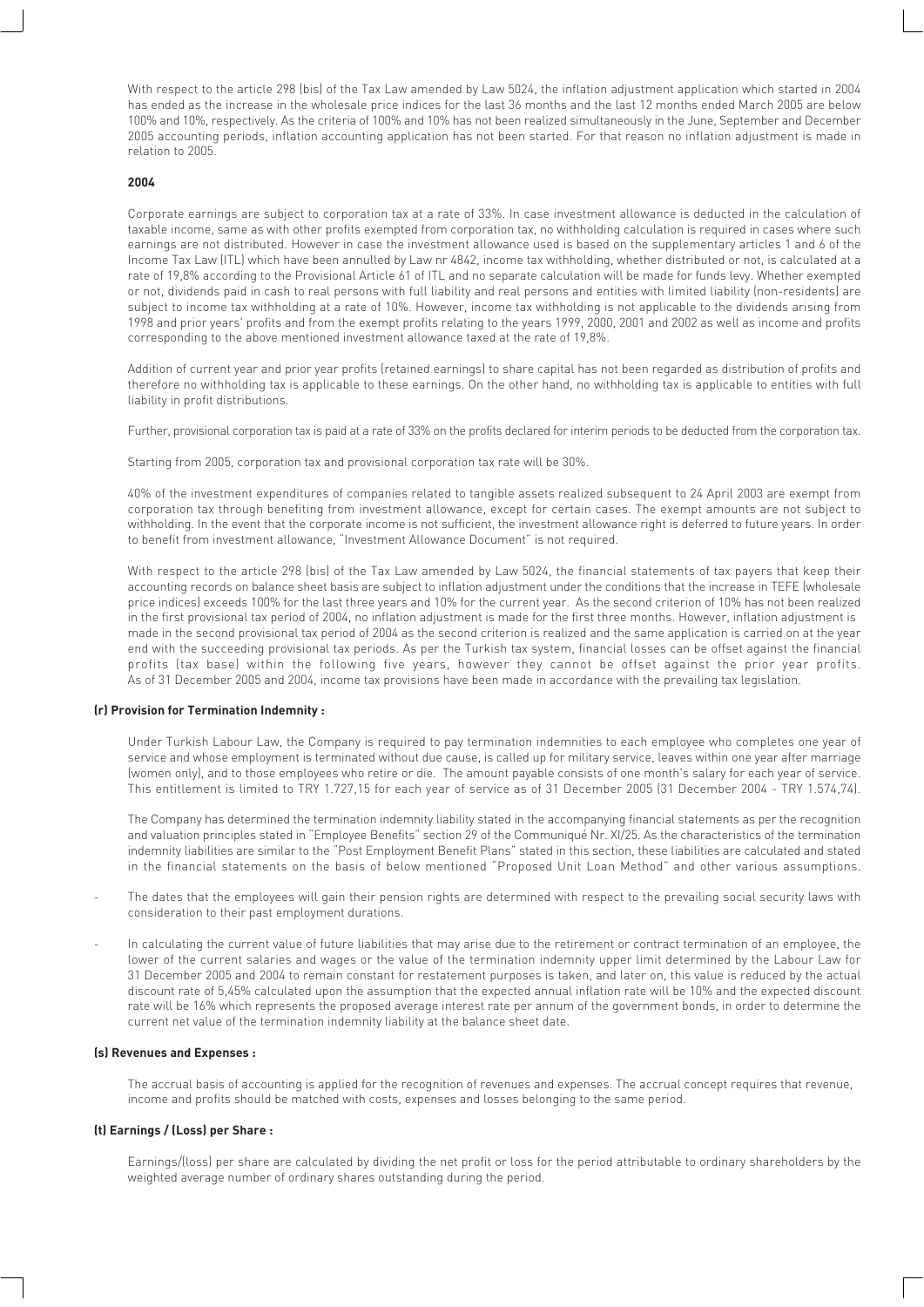#### **(u) Accounting Estimates :**

During the preparation of financial statements in accordance with the Communiqué Nr. XI/25, the Management is required to disclose the balance sheet value of the assets and liabilities stated in the financial statements as of the balance sheet date and explanations regarding off balance sheet liabilities, and to provide assumptions that might affect the totals of income and expense realized during the period. However, actual results may vary from these results.

#### **(v) Subsequent Events:**

If the Company receives information after the balance sheet date about conditions that existed at the balance sheet date, it updates the financial statements that relate to those conditions, in the light of the new information. If non-adjusting events after the balance sheet date are material, the Company discloses them during the related period.

#### **(y) Conditional Assets and Liabilities:**

Assets and liabilities that originate from past incidents and whose presence is not fully under the company management control as it can only be confirmed through the realization of one or more indefinite incidents to take place in the future are not included in the financial statements and are deemed as conditional liabilities and assets.

#### **(z) Segment Reporting :**

The activities of Alarko Group are classified under seven sectors, namely, holding, tourism, industry and commerce, energy, contracting, land development and fishery products(\*).

(\*)Fishery products group is included in the consolidation as per the equity method.

#### **4. Liquid Assets**

Liquid assets consist of the following (TRY) :

|                                 | 31 December 2005 | 31 December 2004 |  |
|---------------------------------|------------------|------------------|--|
| Cash                            | 186.301          | 173.365          |  |
| <b>Banks</b>                    | 184.053.959      | 231.400.739      |  |
| TRY demand deposit              | 722.461          | 2.795.750        |  |
| Foreign currency demand deposit | 2.613.003        | 9.153.896        |  |
| TRY time deposit                | 23.783.183       | 11.657.495       |  |
| Foreign currency time deposit   | 155.788.841      | 207.243.627      |  |
| Blocked time deposit accounts   | 1.146.471        | 549.971          |  |
| Cheques Received                | 1.397.335        | 572.748          |  |
| Other Liquid Assets             | 44.325           | 37.923           |  |
|                                 | 185.681.920      | 232.184.775      |  |

#### **5. Marketable Securities**

Marketable securities consist of the following (TRY) :

|                                                                                            | 31 December 2005 | 31 December 2004 |  |
|--------------------------------------------------------------------------------------------|------------------|------------------|--|
| Financial Assets Held for Trading<br>- Investment Funds<br>Financial Assets to be Retained | 107.489.796      | 74.735.267       |  |
| Until Maturity<br>- Public Sector Notes and Bonds                                          | 10.645.230       | 7 081 422        |  |
|                                                                                            | 118.135.026      | 81.816.689       |  |

The interest rates of financial assets to be retained until maturity vary between 2,13 %- 4,25 %.

#### **6. Financial Liabilities**

Financial liabilities consist of the following (TRY) :

|                                        | 31 December 2005 | 31 December 2004 |  |
|----------------------------------------|------------------|------------------|--|
| Short Term Bank Loans                  | 57.047.592       | 29.122.502       |  |
| Principal and Interest Payments of     |                  |                  |  |
| Long Term Loans                        | 6.279.311        | 6.090.769        |  |
| Long Term Bank Loans                   | 23.915.212       | 21.065.648       |  |
| Short Term Other Financial Liabilities | 524.473          | 85.836           |  |
| Long Term Other Financial Liabilities  | 642.605          | 772.523          |  |
|                                        | 88.409.193       | 57.137.278       |  |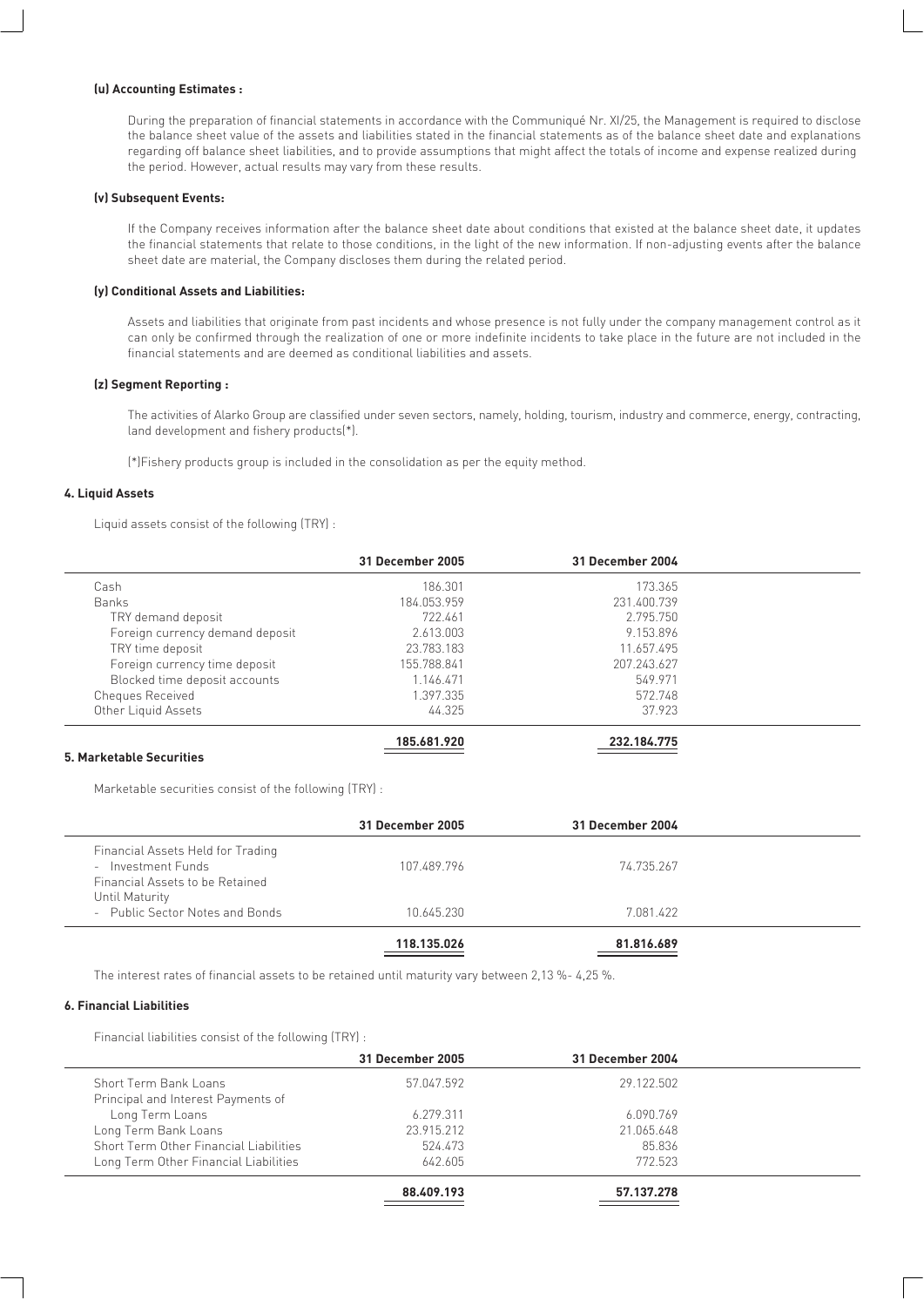The maturities of short and long term loans vary between 12.01.2006 and 14.12.2012.

#### **7. Trade Receivables and Payables**

Short term trade receivables consist of the following (TRY) :

|                                             | 31 December 2005 | <b>31 December 2004</b> |  |
|---------------------------------------------|------------------|-------------------------|--|
| Customers                                   | 106.789.306      | 45.276.727              |  |
| Due from related parties                    | 23.376.539       | 25.456.453              |  |
| Rediscount on due from related parties [-]  | [18.508]         | [10.342]                |  |
| Notes receivable                            | 29.886.093       | 22.394.961              |  |
| Rediscount on receivables [-]               |                  |                         |  |
| Notes receivable                            | [416.373]        | [279.138]               |  |
| Post dated cheques                          | [349.833]        | [409.157]               |  |
| Customers                                   | [317.855]        | [57.816]                |  |
| Deposits and quarantees given               | 35.831.173       | 25.555.249              |  |
| Other short term receivables                | 1.547.152        | 3.954.821               |  |
| Doubtful trade receivables                  | 2.252.412        | 2.152.053               |  |
| Provision for doubtful trade receivables[-] | [2.252.412]      | [2.152.053]             |  |
|                                             |                  |                         |  |

| 196.327.694 | 121.881.758 |
|-------------|-------------|
|             |             |
|             |             |

Long term trade receivables consist of the following (TRY) :

| 31 December 2005 | 31 December 2004 |  |
|------------------|------------------|--|
| 16.952           | 9.160            |  |
| 192.664          | 539              |  |
|                  |                  |  |
| [33.725]         | (113)            |  |
| (1.340)          | -                |  |
| 559.963          | 574.963          |  |
| 734.514          | 584.549          |  |
|                  |                  |  |

Trade payables consist of the following (TRY) :

|                                  | 31 December 2005         | 31 December 2004 |  |
|----------------------------------|--------------------------|------------------|--|
| Suppliers                        | 84.909.866               | 71.887.193       |  |
| Notes payable                    | $\overline{\phantom{a}}$ | 2.386.280        |  |
| Due to related parties           | 3.509.886                | 343.240          |  |
| Rediscount on payables(-)        |                          |                  |  |
| Suppliers                        | [800.472]                | [68]             |  |
| Notes payable                    |                          | [17.320]         |  |
| Deposits and guarantees received | 15.390.005               | 8.507.968        |  |
| Other trade payables             | 26.759.057               | 788.644          |  |
|                                  | 129.768.342              | 83.895.937       |  |
|                                  |                          |                  |  |

#### **8. Financial Lease Assets and Liabilities**

Liabilities arising from short and long term financial lease transactions consist of the following (TRY):

|                                                                    | 31 December 2005 | 31 December 2004         |  |
|--------------------------------------------------------------------|------------------|--------------------------|--|
| Total financial lease liabilities                                  | 1.237.935        |                          |  |
| Interest payable(-)                                                | (175.644)        | $\overline{\phantom{0}}$ |  |
|                                                                    | 1.062.291        |                          |  |
| Financial lease liabilities with maturities<br>extending to 1 year | 475.657          |                          |  |
| Financial lease liabilities with maturities<br>exceeding 1 year    | 586.634          | $\overline{\phantom{0}}$ |  |
|                                                                    | 1.062.291        |                          |  |

#### **9. Due From and To Related Parties and Transactions**

Balances due from related parties consist of the following (TRY):

|                                             | 31 December 2005         | 31 December 2004 |  |
|---------------------------------------------|--------------------------|------------------|--|
| E.M.I.T. S.p.A.                             | 75.317                   | -                |  |
| Max Streicher GmbH Co                       | 2.796.872                | -                |  |
| Obrascon Huarte Lain SA-Günsayıl-Alsim A.Ş. | $\overline{\phantom{0}}$ | 1.264.834        |  |
| OHL-Alsim Alarko GYO Ortak Girişim Projesi  | 234.767                  | 185.916          |  |
|                                             |                          |                  |  |
|                                             | 3.106.956                | 1.450.750        |  |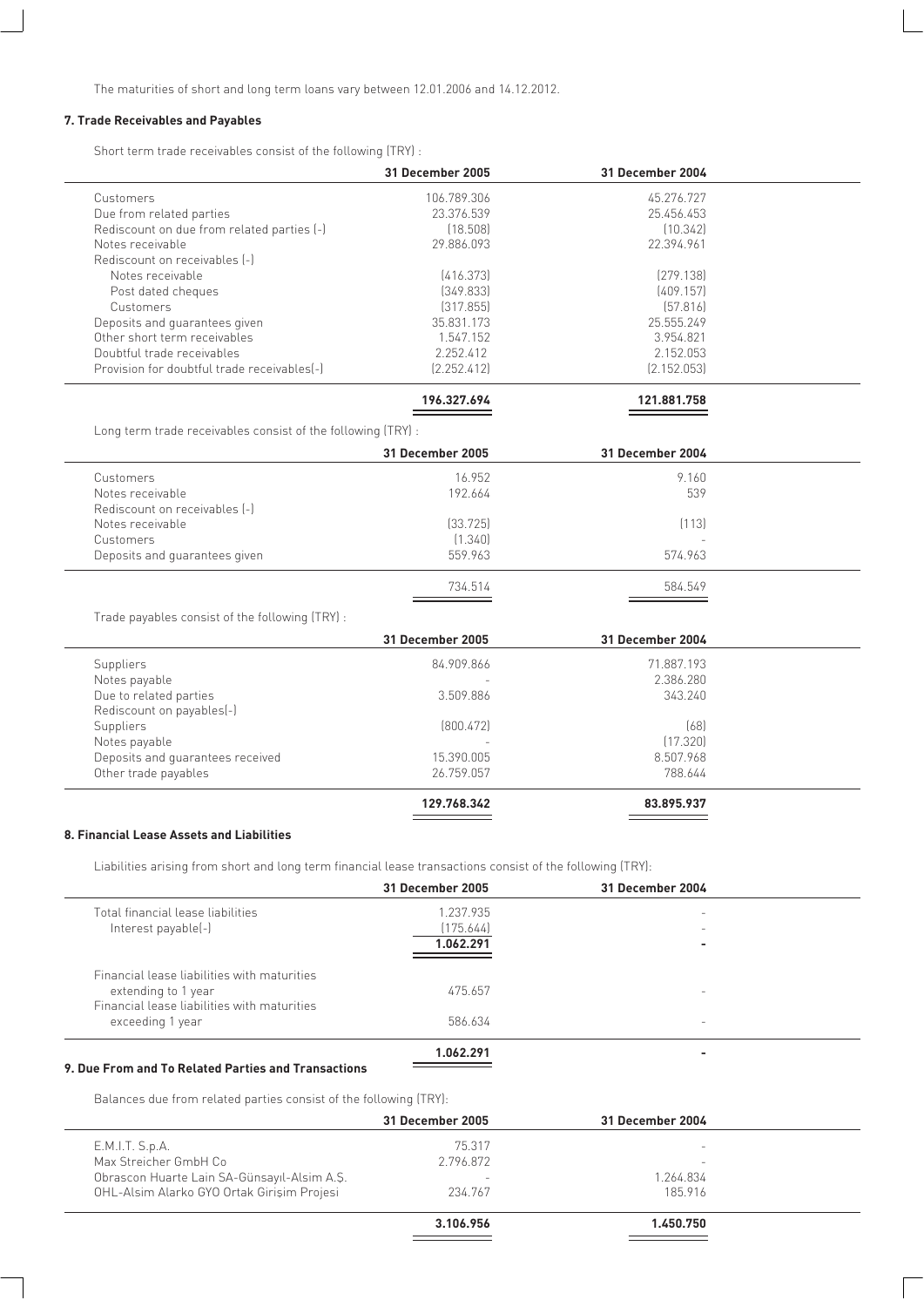Balances due to related parties consist of the following (TRY):

|                                                          | 31 December 2005 | <b>31 December 2004</b> |  |
|----------------------------------------------------------|------------------|-------------------------|--|
| Günsayıl - Alsim A.Ş.                                    |                  | 879.947                 |  |
| Haustadt & Timmermann                                    |                  | 46.068                  |  |
| Alsim Alarko San. Tes. ve Tic. A.S.-TCDD Projesi         |                  | 274.582                 |  |
| Dividends payable to shareholders                        | 5.814            | 6.588                   |  |
| Obrascon Huarte Lain SA-Günsayıl-Alsim A.Ş.              | 172.271          |                         |  |
|                                                          | 178.085          | 1.207.185               |  |
| Sales to related parties consist of the following (TRY): |                  |                         |  |
|                                                          | 31 December 2005 |                         |  |
| Anmak Holding A.S.                                       | 23.006           |                         |  |
| Alsim A.S.-Wacon Hillwater Terrasan                      | 9.648            |                         |  |
| Saret Sanayi Taah. ve Tic. A.Ş.                          | 247              |                         |  |
| Sansal İnşaat Tesisat San. ve Tic. A.Ş.                  | 360              |                         |  |
| Al-Riva Proje Ar. Değ. Konut İnş. Tic. A.Ş.              | 4.841            |                         |  |
| Al-Riva Arazi Deq. Konut Ins. ve Tic. A.S.               | 2.732            |                         |  |
| Al-Riva Ar. Değ. Kon. İnş. Tur. Tes. Golf A.Ş.           | 7.843            |                         |  |
| Tüm Tesisat ve İnsaat A.S.                               | 1.692            |                         |  |
| Alfarm Alarko Leröy Su Ürünleri San. ve Tic. A.Ş.        | 64.373           |                         |  |
| Alsim A.Ş.-Akfen A.Ş. Çarşamba Havaalanı                 | 2.430            |                         |  |
| Total                                                    | 117.172          |                         |  |

Purchases from related parties consist of the following (TRY):

|                                                | 31 December 2005 |  |
|------------------------------------------------|------------------|--|
| Alfarm Alarko Leröy Su Ürün. San. ve Tic. A.Ş. | 3979             |  |
| <b>Total</b>                                   | 3.979            |  |

#### **10. Other Receivables and Liabilities**

Short term other receivables consist of the following (TRY):

|                                              | 31 December 2005 | 31 December 2004 |  |
|----------------------------------------------|------------------|------------------|--|
| Other miscellaneous receivables              | 822.135          | 348.235          |  |
| Due from personnel                           | 5.244            | 1917             |  |
| Other doubtful receivables                   | 6.099            | 6 0 9 9          |  |
| Provision for other doubtful receivables [-] | [6.099]          | [6.099]          |  |
|                                              | 827.379          | 350.152          |  |

Long term other receivables consist of the following (TRY):

|                                                              | 31 December 2005 | <b>31 December 2004</b> |  |
|--------------------------------------------------------------|------------------|-------------------------|--|
| Other receivables                                            |                  | 2.230                   |  |
|                                                              |                  | 2.230                   |  |
| Short term other liabilities consist of the following (TRY): |                  |                         |  |
|                                                              | 31 December 2005 | <b>31 December 2004</b> |  |
| Due to personnel                                             | 17.424           | 5.906                   |  |
| Other miscellaneous liabilities                              | 262.750          | 103.162                 |  |
| Premium accrual related to                                   |                  |                         |  |
| Hedge contract                                               | 7.011.809        |                         |  |
| Expense accruals                                             | 430.570          | 776.257                 |  |
| Income related to future months                              | 701.137          | 720.659                 |  |
| Taxes, duties, and other withholdings payable                | 4.246.963        | 4.243.729               |  |
| Social security premiums payable                             | 1.246.548        | 1.053.693               |  |
| Other Special Consumption Tax                                | 226.249          | 128.503                 |  |
| VAT calculated                                               | 383.646          | 6.136                   |  |
| Other VAT                                                    | 807.941          | 722.655                 |  |
|                                                              | 15.335.037       | 7.760.700               |  |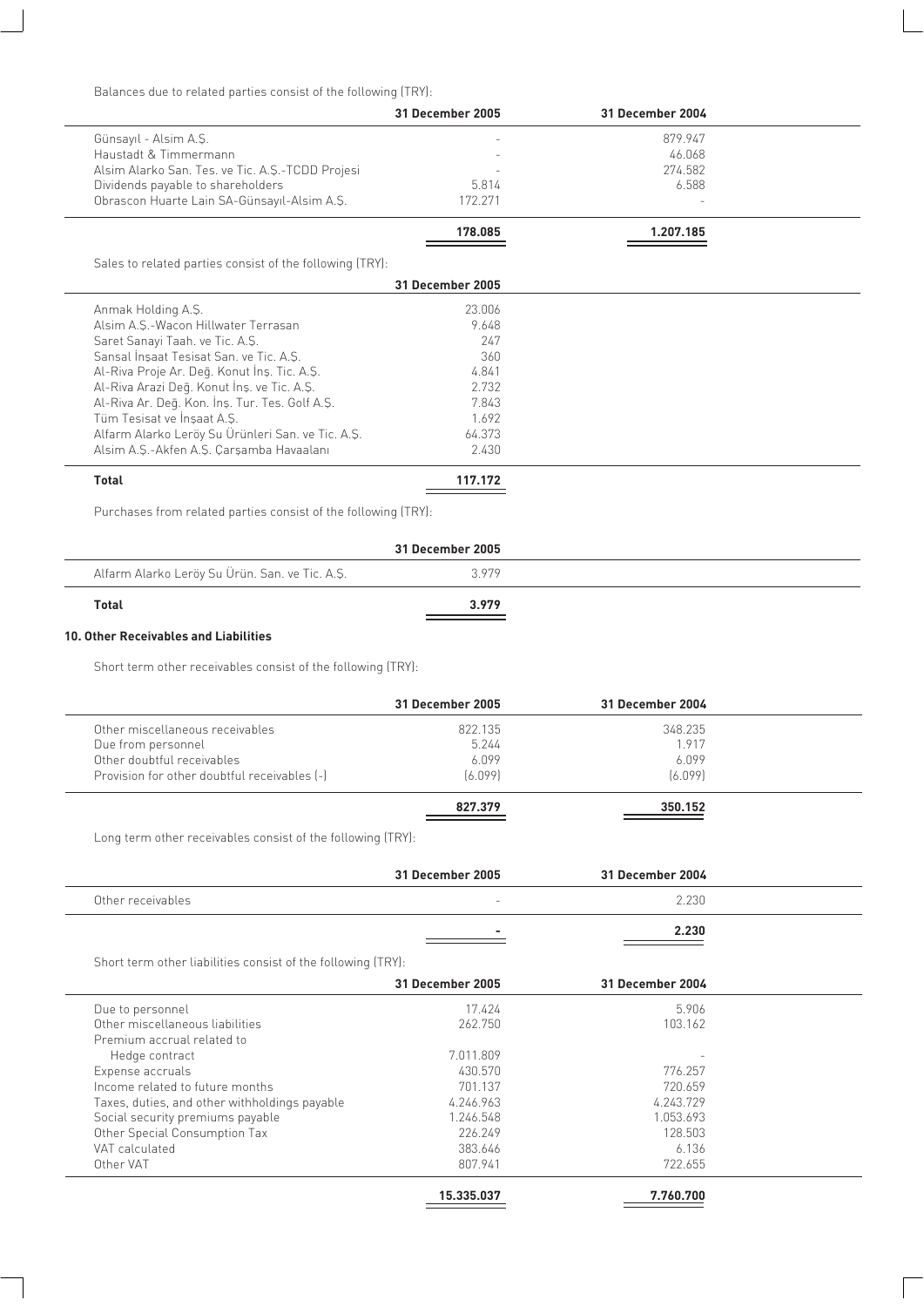Long term other liabilities consist of the following (TRY):

|                                | 31 December 2005 | 31 December 2004 |  |
|--------------------------------|------------------|------------------|--|
| Income related to future years | 32.353           | 44 246           |  |
|                                | 32.353           | 44.246           |  |

#### **11. Biological Assets**

None (2004 : None).

#### **12. Inventories**

Inventories consist of the following (TRY):

|                            | 31 December 2005 | 31 December 2004 |  |
|----------------------------|------------------|------------------|--|
| Raw materials and supplies | 41.060.200       | 47.812.842       |  |
| Semi finished products     | 1.480.660        | 1.088.125        |  |
| Finished products          | 2.888.956        | 2.343.023        |  |
| Merchandise [*]            | 33.102.161       | 32.803.894       |  |
| Inventory provision (-)    | [844.686]        | [286.475]        |  |
| Order advances given       | 11.496.521       | 15.851.714       |  |
|                            | 89.183.812       | 99.613.123       |  |

(\*) As of 31 December 2005, a portion of the merchandise inventory corresponding to a net amount of TRY 27.811.187 consists of real estates held for trading. As of 31 December 2004, a portion of the merchandise inventory corresponding to a net amount of TRY 28.791.310 consists of real estates held for trading. Details as of 31 December 2005 and 2004 are presented below.

As of 31 December 2005 and 2004, details of real estates held for trading consist of the following (TRY):

|                                                               |                               | <b>31 December 2005</b>   |                                 |                               | <b>31 December 2004</b>   |                          |  |
|---------------------------------------------------------------|-------------------------------|---------------------------|---------------------------------|-------------------------------|---------------------------|--------------------------|--|
| <b>Real Estate Project</b>                                    | Adjusted<br><b>Book Value</b> | <b>Expertise</b><br>Value | <b>Expertise</b><br><b>Date</b> | Adjusted<br><b>Book Value</b> | <b>Expertise</b><br>Value | <b>Expertise</b><br>Date |  |
| Land share (1 Parcel)<br>Project cost                         | 1.167.215<br>6.226.525        | 6.024.000<br>53.245.000   | 19.10.2005<br>19.10.2005        | 1.263.167<br>4.355.361        | 5.508.000<br>27.712.000   | 11.01.2005<br>11.01.2005 |  |
| <b>Total</b>                                                  | 7.393.740                     | 59.269.000                |                                 | 5.618.528                     | 33.220.000                |                          |  |
| Land in Büyükçekmece<br>Cost of land [5 Parcels]              | 4.321.594                     | 6.646.500                 | 15.12.2005                      | 4.321.594                     | 5.802.505                 | 11.01.2005               |  |
| Land in İzmir Güzelbahçe<br>Cost of land                      |                               |                           |                                 | 3.040.856                     | 4.220.000                 | 11.01.2005               |  |
| Alkent İstanbul 2000 - 1 Villa<br>Cost<br>Impairment loss (-) | 1.342.861<br>(352.861)        | 990.000                   | 15.12.2005                      | 1.339.861<br>[499.861]        | 840,000                   | 11.01.2005               |  |
| Land in Maslak<br>Cost of land                                | 990.000<br>15.105.853         | 990.000<br>23,700,000     | 15.12.2005                      | 840.000<br>14.970.332         | 840.000<br>23.040.000     | 11.01.2005               |  |
| Total                                                         | 27.811.187                    | 90.605.500                |                                 | 28.791.310                    | 67.122.505                |                          |  |

Real Estate Project: The construction license of 63 villas and 1 social facility constructed on an area of 239.466 m<sup>2</sup> on section 106, parcel 18 in Büyükçekmece Eskice District included in the investment properties portfolio is received on 21 October 2005 and the sales transactions have started. As of 31 December 2005, sales contracts are made for 7 villas.

Land in Büyükçekmece: There are 5 parcels of land with a total area of 819.272 m<sup>2</sup>.

Land in Maslak: It is planned to construct a mall on an area of 18.962 m<sup>2</sup> in Maslak, Istanbul.

Land in Güzelbahçe, İzmir is sold on 22 December 2005 at a price of TRY 5.205.972 without VAT.

As of 31 December 2005 and 2004, insurance totals on investment properties held for trading amount to TRY 769.318 and TRY 671.050, respectively.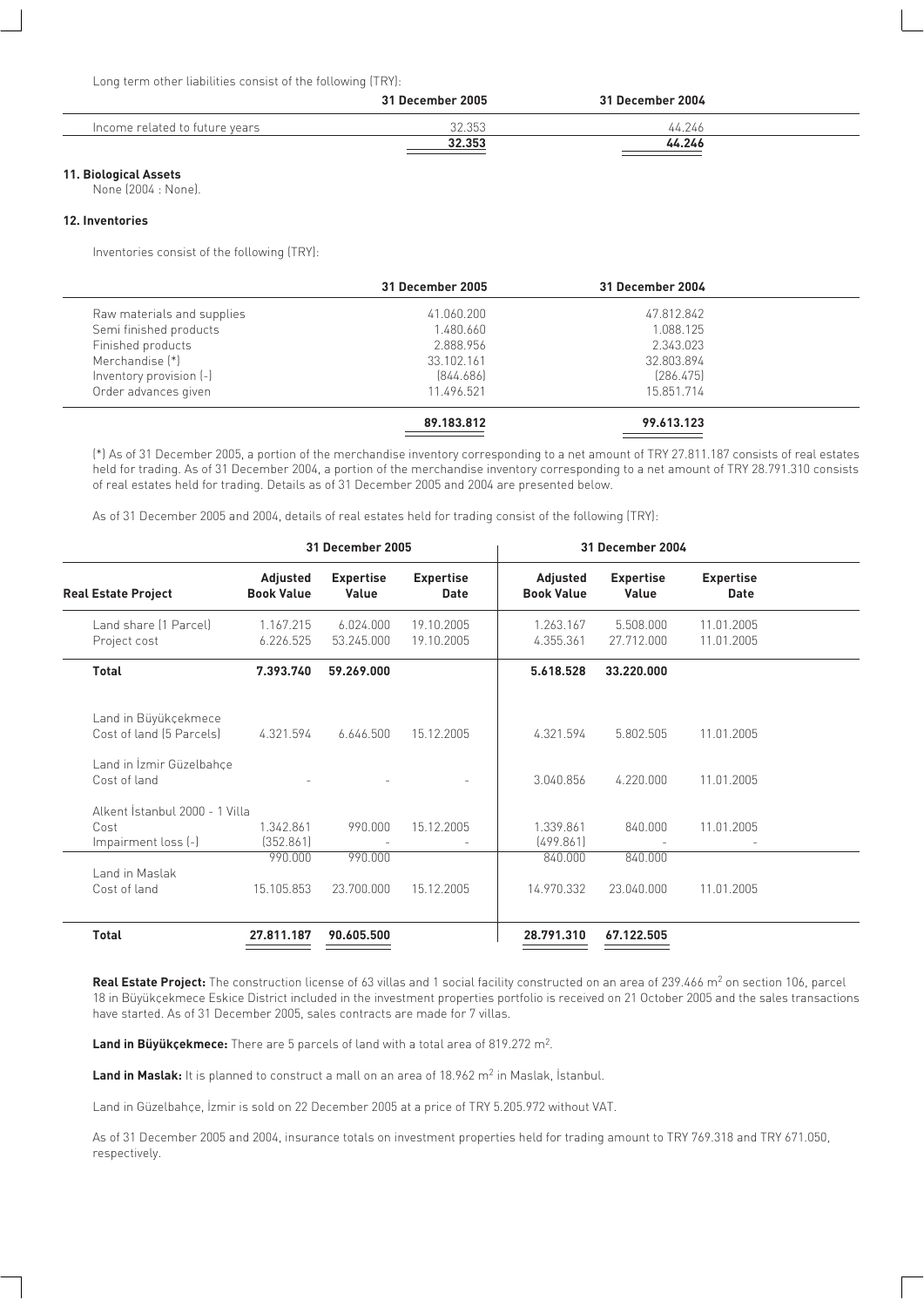#### **13. Balances Due From Ongoing Construction Contract and Contract Income**

Costs and forecast earnings related to the ongoing construction contracts are as follows (TRY):

|                              | 31 December 2005 | 31 December 2004 |  |
|------------------------------|------------------|------------------|--|
| Costs related to the ongoing |                  |                  |  |
| construction contracts       | 1 225 424 913    | 773.820.329      |  |
| Forecast earnings            | 205.778.405      | 173.621.223      |  |
| Less: Total contract income  |                  |                  |  |
| billed as of the period end  | [1.388.050.842]  | [927.229.655]    |  |
|                              | 43.152.476       | 20.211.897       |  |

The net balance stated above is classified in the accompanying consolidated balance sheets as follows (TRY):

|                               | 31 December 2005 | 31 December 2004 |  |
|-------------------------------|------------------|------------------|--|
| Due from Ongoing Construction |                  |                  |  |
| Contracts (net)               | 155.852.673      | 111.509.505      |  |
| <b>Ongoing Construction</b>   |                  |                  |  |
| Contract Income               | [112.700.197]    | [91.297.608]     |  |
|                               | 43.152.476       | 20.211.897       |  |

#### **14. Deferred Tax Assets and Liabilities**

Temporary differences creating a basis for deferred tax calculations and deferred tax assets/liabilities and deferred tax income/expenses are as follows (TRY):

Temporary Income / (Expense) Differences

|                                                  | <b>31 December 2005</b> | <b>31 December 2004</b> |  |
|--------------------------------------------------|-------------------------|-------------------------|--|
| Difference between the book value of inventories |                         |                         |  |
| and their tax bases, net                         | [157.864]               | [21.874]                |  |
| Prior year losses                                | 147.969                 | 4.863.209               |  |
| Valuation difference in deferred                 |                         |                         |  |
| construction costs                               | 112.083.198             | 64.378.815              |  |
| Valuation difference in deferred                 |                         |                         |  |
| construction contract income                     | [114.722.567]           | [66.804.246]            |  |
| Financial expense not subject to depreciation    | 84.479                  | 112.639                 |  |
| Inventory provision                              | 491.825                 | 286.475                 |  |
| Provision for other doubtful receivables         | 198.666                 | 306.580                 |  |
| Royalty provision                                | 65.367                  | 203.204                 |  |
| Adjustment of rediscount on customers            |                         |                         |  |
| and notes receivable                             | [494.864]               | [654.998]               |  |
| Adjustment related to rediscount on suppliers    |                         |                         |  |
| and notes payable                                | [60.574]                | 66                      |  |
| Valuation difference in financial instruments    | 487.201                 | 221.491                 |  |
| Termination indemnity                            | 4.769.825               | 3.362.275               |  |
| Valuation difference related to                  |                         |                         |  |
| non-monetary accounts                            | [3.845.680]             | [2.099.881]             |  |
| Net difference between the book values           |                         |                         |  |
| of tangible and intangible assets                |                         |                         |  |
| and their tax bases                              | [11.202.626]            | [7.310.884]             |  |
| Investment allowance                             | 31.254.331              | 26.832.652              |  |
|                                                  |                         |                         |  |
| Total Temporary Income/(Expense) Differences     | 19.098.686              | 23.675.523              |  |
|                                                  |                         |                         |  |
| Deferred Tax Assets                              | 5.314.546               | 5.411.381               |  |

The tax rate for companies using investment allowance is taken as 19,8% and that for the other companies as 30%. Additionally, deferred tax is calculated at a rate of 10,2% over the investment allowance with incentive and 30% over the investment allowance without incentive.

| Deferred tax income /(expense) (Note 42 )                   | (96.835)    |  |
|-------------------------------------------------------------|-------------|--|
| Reversal of prior period deferred tax<br>liabilities/assets | [5.411.381] |  |
| Current period deferred tax<br>assets / (liabilities)       | 5.314.546   |  |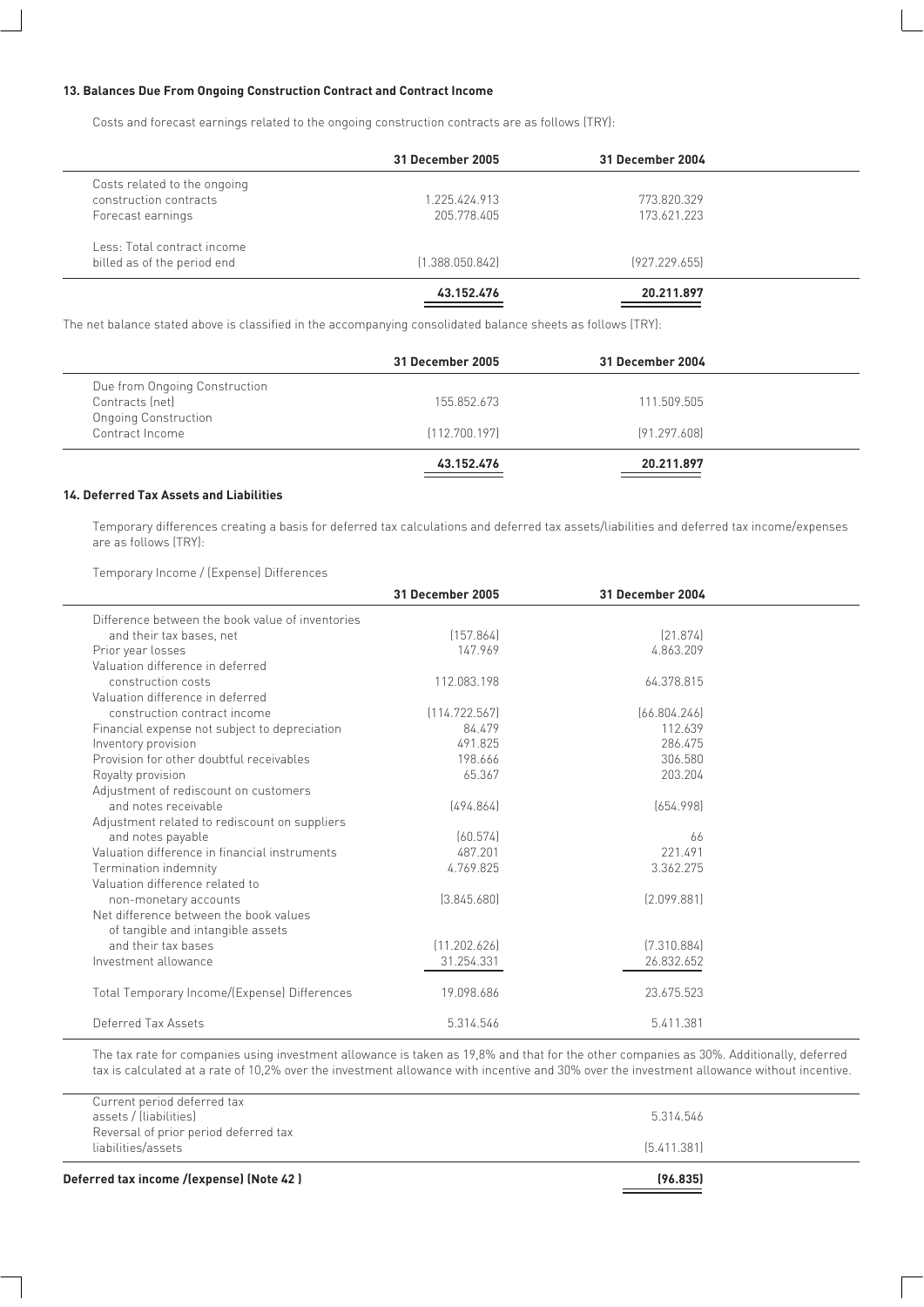#### **15. Other Current/Non-current Assets and Short/Long Term Liabilities**

Other current/short term assets consist of the following (TRY):

|                                    | 31 December 2005 | 31 December 2004         |  |
|------------------------------------|------------------|--------------------------|--|
| Expenses related to future months  | 2.731.733        | 3.964.007                |  |
| Accrual of Hedge contract          | 3.363.842        | $\overline{\phantom{a}}$ |  |
| Income accruals                    | 2.950.479        | 2.725.328                |  |
| Deferred VAT                       | 5.293.753        | 8.362.197                |  |
| Other VAT                          | 807.729          | 722.654                  |  |
| Job advances                       | 13.764           | 7.121                    |  |
| Personnel advances                 | 217              | 4.071                    |  |
| VAT deductible                     | 576              | 64.431                   |  |
| Prepaid taxes and funds            | 4.471.936        | 3.317.363                |  |
| Special consumption tax            | 226.249          | 128.503                  |  |
| Other miscellaneous current assets | 174.905          | 68.028                   |  |
|                                    | 20.035.183       | 19.363.703               |  |

| Other non-current/long term assets consist of the following (TRY): |  |  |
|--------------------------------------------------------------------|--|--|

|                                      | 31 December 2005 | 31 December 2004         |  |
|--------------------------------------|------------------|--------------------------|--|
| Other miscellaneous long term assets | 180              | 14.132                   |  |
| Expenses related to future years     | 349.122          | 1.580.571                |  |
| Accrual of Hedge contract            | 1.681.921        | $\overline{\phantom{a}}$ |  |
| Prepaid taxes and funds              | 12.879.516       | 7.605.957                |  |
|                                      |                  |                          |  |
|                                      | 14.910.739       | 9.200.660                |  |

| Affiliates;                                                          | <b>31 December 2005</b> |            |                      | 31 December 2004 |
|----------------------------------------------------------------------|-------------------------|------------|----------------------|------------------|
|                                                                      | Participation           |            | <b>Participation</b> |                  |
|                                                                      | Rate %                  | Amount     | Rate %               | Amount           |
| Al-Riva Proje Ar. Değ. Konut İnş. ve Tic. A.Ş.<br>Al-Riva Arazi Deq. | 12,12                   | 4.965.252  | 12,15                | 4.943.316        |
| Konut Ins. ve Tic. A.S.<br>Al-Riva Arazi Deq. Konut İnş. Turistik    | 2.62                    | 436.964    | 2.63                 | 440.229          |
| Tes.Golf Isl. ve Tic. A.S.                                           | 2,28                    | 1.256.956  | 2,28                 | 1.266.630        |
| Nevsky Investment Ltd. *                                             | 29,60                   | 1.034.870  | 29,60                | 1.034.870        |
| İzocam Ticaret ve Sanayi A.Ş. ***<br>Tek-İz Teknik İzolasyon ve      |                         |            |                      |                  |
| Yapı Elemanları San. A.Ş. ***                                        |                         |            | 8,33                 | 400.344          |
| Isi Sanayi Araştırma ve Geliştirme A.Ş.                              | 2.65                    | 7.348      | 2.65                 | 7.348            |
| San-Bir San, Hiz, İsl. ve Tic, A.S.                                  | 1,18                    | 2.643      | 1.18                 | 2.643            |
| Alfarm Alarko Leröy Su Ürün. San. ve Tic. A.Ş.                       | 40,96                   | 2.011.645  | 40,96                | 1.550.913        |
| Other **                                                             |                         | 306.281    | $\overline{a}$       | 207.380          |
|                                                                      |                         | 10.021.959 |                      | 9.853.673        |
| Subsidiaries :                                                       |                         |            |                      |                  |
| Tüm Tesisat ve İnsaat A.S.*                                          | 1.38                    | 12.565     | 1,38                 | 12.565           |
| Temzet Elektrik Üretim İletim A.Ş. *                                 | 50,00                   | 5.561.576  | 50,00                | 5.561.576        |
| Ado İnşaat ve Taah. ve Tic. A.Ş. ****                                |                         |            | 50.00                | 2.632            |
| Alarko SA*                                                           | 41,25                   | 48.852     | 41,25                | 48.852           |
|                                                                      |                         | 5.622.993  |                      | 5.625.625        |
| <b>Total</b>                                                         |                         | 15.644.952 |                      | 15.479.298       |

(\*) The related companies are not included in the consolidation as the volume of their activities is low and they do not have a significant effect on the consolidated financial statements.

 $(**)$  Less than 1%.<br> $(***)$  As of 31 Dece As of 31 December 2004, the assets and liabilities of the affiliate Tek-<sup>1</sup>z *Izolasyon ve Yapı Elemanları Sanayi A.*Ş. have been transferred as a whole to *izocam Ticaret ve Sanayi A.S. The case related to the transfer operation is issued in the Trade Registry Gazette dated 4 July* 2005 nr. 6338. Alarko Group has sold the *zocam Ticaret ve Sanayi A.Ş.* shares acquired through this transfer operation on 2 December 2005 at the Istanbul Stock Exchange and the profit made thereon amounts to TRY 1.757.690.

(\*\*\*\*) As determined by the board resolution dated 16 September 2005, the liquidation operations of Ado Insaat ve Taahhüt Ticaret A.S. have been completed and the said resolution is issued in the Trade Registry Gazette dated 4 October 2005 nr. 6403.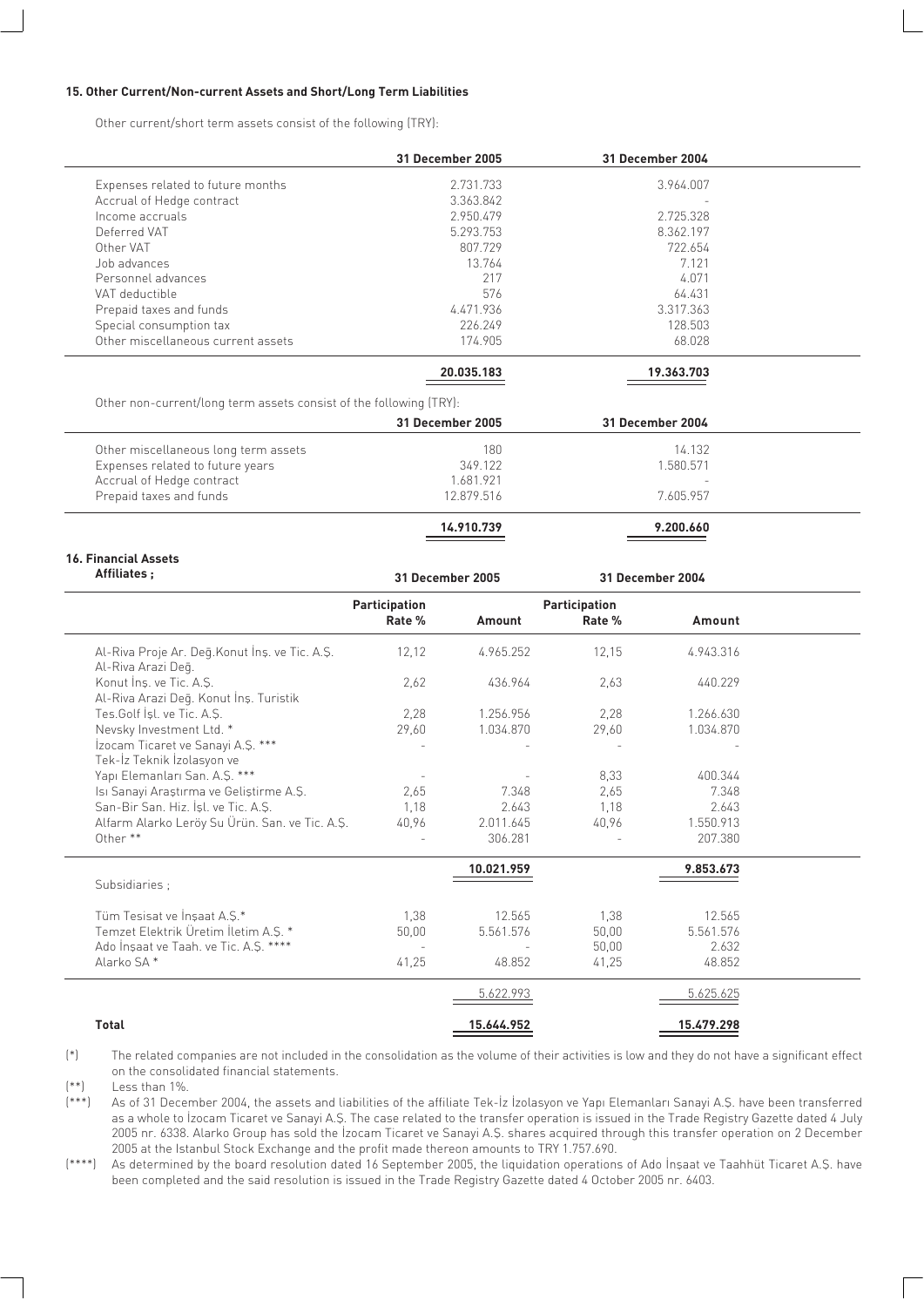#### **17. Goodwill**

As of 31 December 2005, the negative goodwill amounting to TRY 881.339 as stated in the consolidated financial statements (31 December 2004 - TRY 941.365) originates from the acquisition of the Aldem Alarko Konut Insaat ve Tic. A.S. shares by Alsim Alarko San. Tes. ve Tic. A.S., and the goodwill calculated as of the transaction date and the accumulated amortisation as of the balance sheet date are as follows (TRY):

#### **As of 31 December 2005;**

| Date of transaction              | <b>Goodwill (Gross)</b> | Accumulated<br>Amortization | <b>Negative Goodwill, net</b> |  |
|----------------------------------|-------------------------|-----------------------------|-------------------------------|--|
| 31 January 2002<br>11 March 2002 | 855.251<br>345.277      | [252.965]<br>[66.224]       | 602.286<br>279.053            |  |
|                                  | 1.200.528               | (319.189)                   | 881.339                       |  |
| $\overline{\phantom{a}}$         |                         |                             |                               |  |

#### **As of 31 December 2004;**

| Date of transaction              | <b>Goodwill (Gross)</b> | Accumulated<br>Amortization | <b>Negative Goodwill, net</b> |  |
|----------------------------------|-------------------------|-----------------------------|-------------------------------|--|
| 31 January 2002<br>11 March 2002 | 855.251<br>345.277      | [210.202]<br>[48.961]       | 645.049<br>296.316            |  |
|                                  | 1.200.528               | [259.163]                   | 941.365                       |  |

#### **18. Investment Property**

|                            | 31 December 2005 | 31 December 2004 |
|----------------------------|------------------|------------------|
| January 2005               | 2.681.000        | 2.625.842        |
| Acquisitions               | 36.600           | 40.422           |
| Accumulated depreciation   | [670.644]        | [571.600]        |
| Before value increase, net | 2.046.956        | 2.094.664        |
| Value increase             | 107.393          | 14.736           |
| After value increase, net  | 2.154.349        | 2.109.400        |

As of 31 December 2005 and 2004, the insurance totals on investment properties are TRY 36.353.345 and TRY 33.308.870, respectively.

As of 31 December 2005, comparison between the restated cost values of investment properties and their market values is as follows (TRY):

| 31 December 2005            |                         |                     |                    |  |  |  |  |
|-----------------------------|-------------------------|---------------------|--------------------|--|--|--|--|
|                             | <b>Expertise Report</b> |                     | <b>Cost Value,</b> |  |  |  |  |
|                             | <b>Date</b>             | <b>Market Value</b> | <b>Net</b>         |  |  |  |  |
| Name of Property            |                         |                     |                    |  |  |  |  |
| İstanbul Sishane İs Merkezi | 15.12.2005              | 1.065.000           | 1.341              |  |  |  |  |
| İstanbul Karaköy İş Merkezi | 15.12.2005              | 860.000             | 860,000            |  |  |  |  |
| Ankara Çankaya İş Merkezi   | 15.12.2005              | 2.015.000           | 1.293.008          |  |  |  |  |
|                             |                         | 3.940.000           | 2.154.349          |  |  |  |  |

As of 31 December 2004, the comparison of restated cost values of investment properties with their market values is as follows (TRY):

| 31 December 2004            |                         |                     |                    |  |  |
|-----------------------------|-------------------------|---------------------|--------------------|--|--|
|                             | <b>Expertise Report</b> |                     | <b>Cost Value,</b> |  |  |
|                             | <b>Date</b>             | <b>Market Value</b> | <b>Net</b>         |  |  |
| Name of Property            |                         |                     |                    |  |  |
| İstanbul Sishane İs Merkezi | 11.01.2005              | 850,000             | 1.381              |  |  |
| İstanbul Karaköy İş Merkezi | 11.01.2005              | 785.000             | 785.000            |  |  |
| Ankara Çankaya İş Merkezi   | 11.01.2005              | 1.800.000           | 1.323.019          |  |  |
|                             |                         | 3.435.000           | 2.109.400          |  |  |

As of 31 December 2005, provision that should be made for impairment of Istanbul Karaköy İs Merkezi amounts to TRY 73.418. As of 31 December 2004, provision is made for an amount of TRY 180.811 through deduction from cost value as stated in the accompanying financial statements, and for that reason, as of 31 December 2005, the impairment is reversed through deduction of TRY 107.393 from the general administration expenses for Istanbul Karaköy İş Merkezi.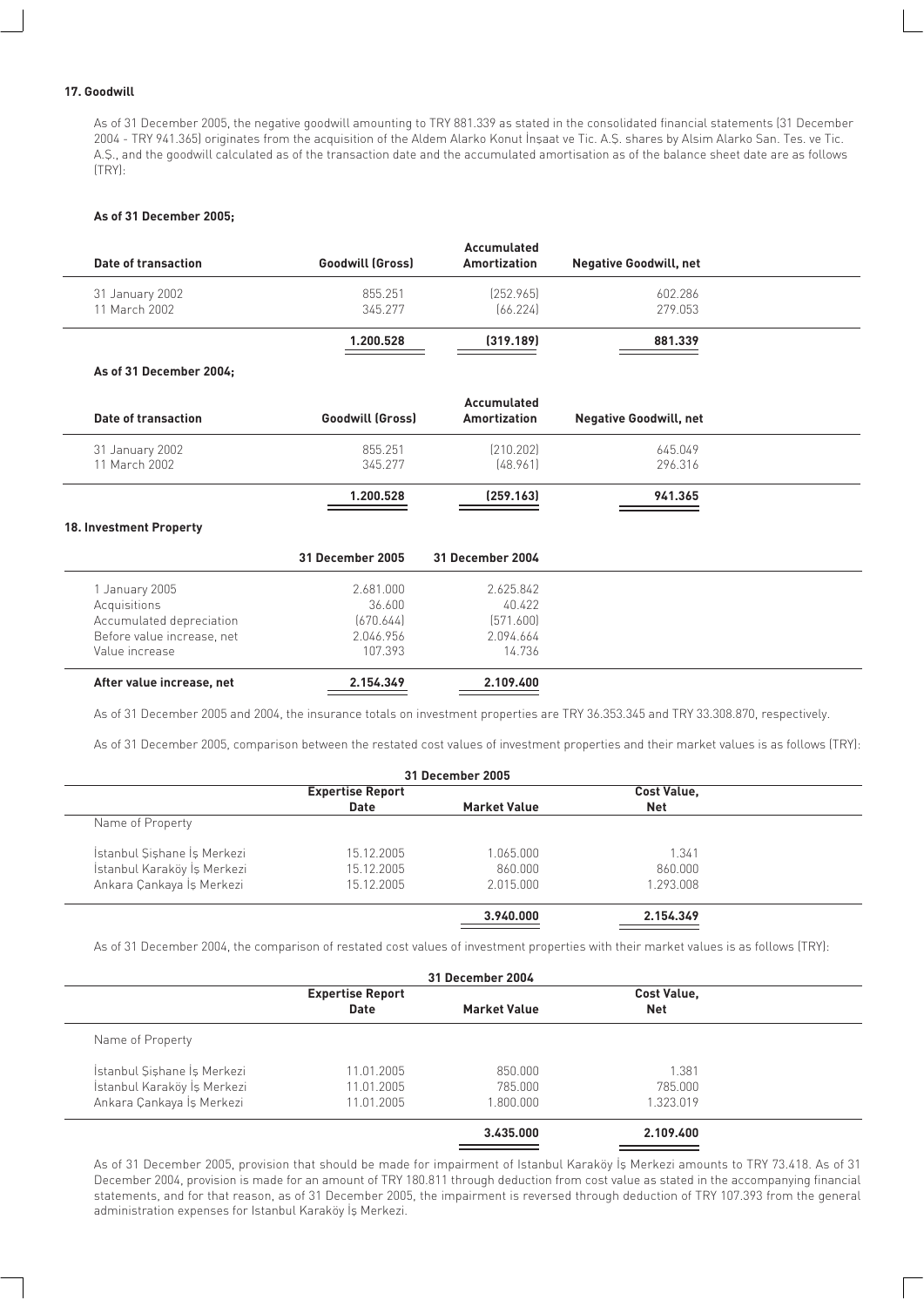#### **19. Tangible Assets**

Tangible assets consist of the following (TRY):

| Tangible assets consist of the following (TRY): |                                  | <b>Capitalized</b><br><b>Borrowing Costs and</b> |                  | After<br><b>Elimination</b><br><b>Entries</b> |                                          |                                      |                     |
|-------------------------------------------------|----------------------------------|--------------------------------------------------|------------------|-----------------------------------------------|------------------------------------------|--------------------------------------|---------------------|
|                                                 | <b>Opening</b><br>1 January 2005 | <b>Efect of</b><br><b>Rate Change</b>            | <b>Additions</b> | <b>Foreing Exchange</b><br><b>Difference</b>  | <b>Transfers and</b><br><b>Disposals</b> | <b>Elimination</b><br><b>Entries</b> | 31 December<br>2005 |
| Land<br>Land                                    | 7.004.211                        |                                                  | 12.005           | $\overline{\phantom{0}}$                      |                                          | (11)                                 | 7.016.205           |
| improvements                                    | 28.452.728                       |                                                  | 4.299            |                                               | 222.431                                  | $\overline{\phantom{a}}$             | 28.679.458          |
| <b>Buildings</b>                                | 145.994.997                      | 1.333.923                                        | 2.916.578        | [95.115]                                      | 1.173.738                                |                                      | 151.324.121         |
| Plant, machinery, and                           |                                  |                                                  |                  |                                               |                                          |                                      |                     |
| equipment                                       | 117.722.239                      | 1.041.461                                        | 19.775.118       | [729.143]                                     | 44.435.917                               | [333.369]                            | 181.912.223         |
| Motor vehicles<br>Furniture and                 | 6.556.286                        | 2.169.693                                        | 5.993.812        | (119.234)                                     | [675.919]                                | [1.886]                              | 13.922.752          |
| fixtures                                        | 46.842.626                       | 2.341.769                                        | 6.819.824        | (188.239)                                     | [5.126.445]                              | (100.958)                            | 50.588.577          |
| Other tangible assets<br>Investments in         | 6.019.796                        | 87.558                                           | 127.059          | [2.040]                                       | 1.166.487                                |                                      | 7.398.860           |
| progress<br>Order advances                      | 55.119.619                       | $\overline{a}$                                   | 7.590.158        | 904.979                                       | [53.370.326]                             | [2.170.024]                          | 8.074.406           |
| qiven                                           | 2.333.632                        | $\overline{\phantom{0}}$                         | 2.856.402        | $\overline{\phantom{0}}$                      | [2.881.733]                              |                                      | 2.308.301           |
| <b>Total</b>                                    | 416.046.134                      | 6.974.404                                        | 46.095.255       | (228.792)                                     | (15.055.850)                             | (2.606.248)                          | 451.224.903         |

|                          | <b>Opening</b><br>1 January 2005 Rate Change | Efect of                 | <b>Depreciation</b><br><b>Expense</b><br>for the<br>Period | Foreign<br><b>Exchange</b><br><b>Difference</b> | <b>Sales</b><br><b>Depreciation</b> | 31 December<br>2005 | <b>Elimination</b><br><b>Entries</b> | After<br><b>Elimination</b><br><b>Entries</b><br>31 December<br>2005 |
|--------------------------|----------------------------------------------|--------------------------|------------------------------------------------------------|-------------------------------------------------|-------------------------------------|---------------------|--------------------------------------|----------------------------------------------------------------------|
| Accumulated depreciation |                                              |                          |                                                            |                                                 |                                     |                     |                                      |                                                                      |
| Land                     |                                              |                          |                                                            |                                                 |                                     |                     |                                      |                                                                      |
| <i>improvements</i>      | 27.592.467                                   | $\overline{\phantom{a}}$ | 108.700                                                    |                                                 |                                     | 27.701.167          |                                      | 27.701.167                                                           |
| <b>Buildings</b>         | 52.657.361                                   | 125.788                  | 2.219.692                                                  | [22.105]                                        | (352.555)                           | 54.628.181          | 1.221.666                            | 55.849.847                                                           |
| Plant, machinery and     |                                              |                          |                                                            |                                                 |                                     |                     |                                      |                                                                      |
| equipment                | 89.646.031                                   | 116.220                  | 8.381.404                                                  | [86.785]                                        | [3.527.763]                         | 94.529.107          | 4.432                                | 94.533.539                                                           |
| Motor vehicles           | 2.237.405                                    | 373.308                  | 1.373.287                                                  | [20.835]                                        | [229.206]                           | 3.733.959           | $\overline{\phantom{a}}$             | 3.733.959                                                            |
| Furniture and fixtures   | 39.967.691                                   | 343.785                  | 3.795.083                                                  | [33.841]                                        | [3.437.092]                         | 40.635.626          | 74.305                               | 40.709.931                                                           |
| Otner tangible assets    | 5.143.555                                    | 17.570                   | 438.722                                                    | [409]                                           | [8.666]                             | 5.590.772           | $\overline{\phantom{a}}$             | 5.590.772                                                            |
| <b>Total Accumulated</b> |                                              |                          |                                                            |                                                 |                                     |                     |                                      |                                                                      |
| <b>Depreciation</b>      | 217.244.510                                  | 976.671                  | 16.316.888                                                 | (163.975)                                       | (7.555.282)                         | 226.818.812         | 1.300.403                            | 228.119.215                                                          |
| Tangible Assets, net     | 198.801.624                                  |                          |                                                            |                                                 |                                     |                     |                                      | 223.105.688                                                          |

Fixed assets acquired by financial leasing are included in the plant, machinery and equipment and consist of the following (TRY):

|                                 | 31 December 2005      | 31 December 2004 |  |
|---------------------------------|-----------------------|------------------|--|
| Plant, machinery, and equipment | 2.134.374             |                  |  |
| Accumulated depreciation (-)    | [91.001]<br>2.043.373 | ۰                |  |
|                                 |                       | ____             |  |

Tangible assets consist of the following (TRY) (continued):

|                                   | <b>Opening</b><br>1 January 2004 | <b>Additions</b> | <b>Capitalized</b><br><b>Borrowing Costs and</b><br><b>Foreing Exchange</b><br><b>Difference</b> | <b>Transfers</b><br>and<br><b>Disposals</b> | 31 December<br>2004 | <b>Elimination</b><br><b>Entries</b> | <b>After Elimination</b><br><b>Entries</b><br>31 December 2004 |
|-----------------------------------|----------------------------------|------------------|--------------------------------------------------------------------------------------------------|---------------------------------------------|---------------------|--------------------------------------|----------------------------------------------------------------|
| Land                              | 7.001.085                        | 3.206            | $\overline{\phantom{0}}$                                                                         | $\overline{\phantom{0}}$                    | 7.004.291           | (80)                                 | 7.004.211                                                      |
| Land improvements                 | 28.452.009                       | 719              | $\overline{\phantom{a}}$                                                                         | $\overline{\phantom{a}}$                    | 28.452.728          |                                      | 28.452.728                                                     |
| <b>Buildings</b>                  | 96.817.778                       | 2.224.569        | 22.187                                                                                           | [6.595.005]                                 | 92.469.529          | 53.525.468                           | 145.994.997                                                    |
| Plant, machinery and<br>equipment | 96.831.669                       | 24.093.461       | 242.523                                                                                          | [3.191.882]                                 | 117.975.771         | [253.532]                            | 117.722.239                                                    |
| Motor vehicles                    | 5.298.272                        | 1.695.004        | 118,820                                                                                          | [555.810]                                   | 6.556.286           |                                      | 6.556.286                                                      |
| Furniture and fixtures            | 34.888.458                       | 4.974.023        | 165.030                                                                                          | [1.043.705]                                 | 38.983.806          | 7.858.820                            | 46.842.626                                                     |
| Other tangible assets             | 5.883.015                        | 237.883          |                                                                                                  | (101.086)                                   | 6.019.812           | [16]                                 | 6.019.796                                                      |
| Investments in progress           | 49.684.180                       | 3.516.470        | 573.659                                                                                          | [811.674]                                   | 52.962.635          | 2.156.984                            | 55.119.619                                                     |
| Order advances given              | 2.386.604                        | 135.182          |                                                                                                  | [188.154]                                   | 2.333.632           |                                      | 2.333.632                                                      |
| <b>Total</b>                      | 327.243.070                      | 36.880.517       | 1.122.219                                                                                        | [12.487.316]                                | 352.758.490         | 63.287.644                           | 416.046.134                                                    |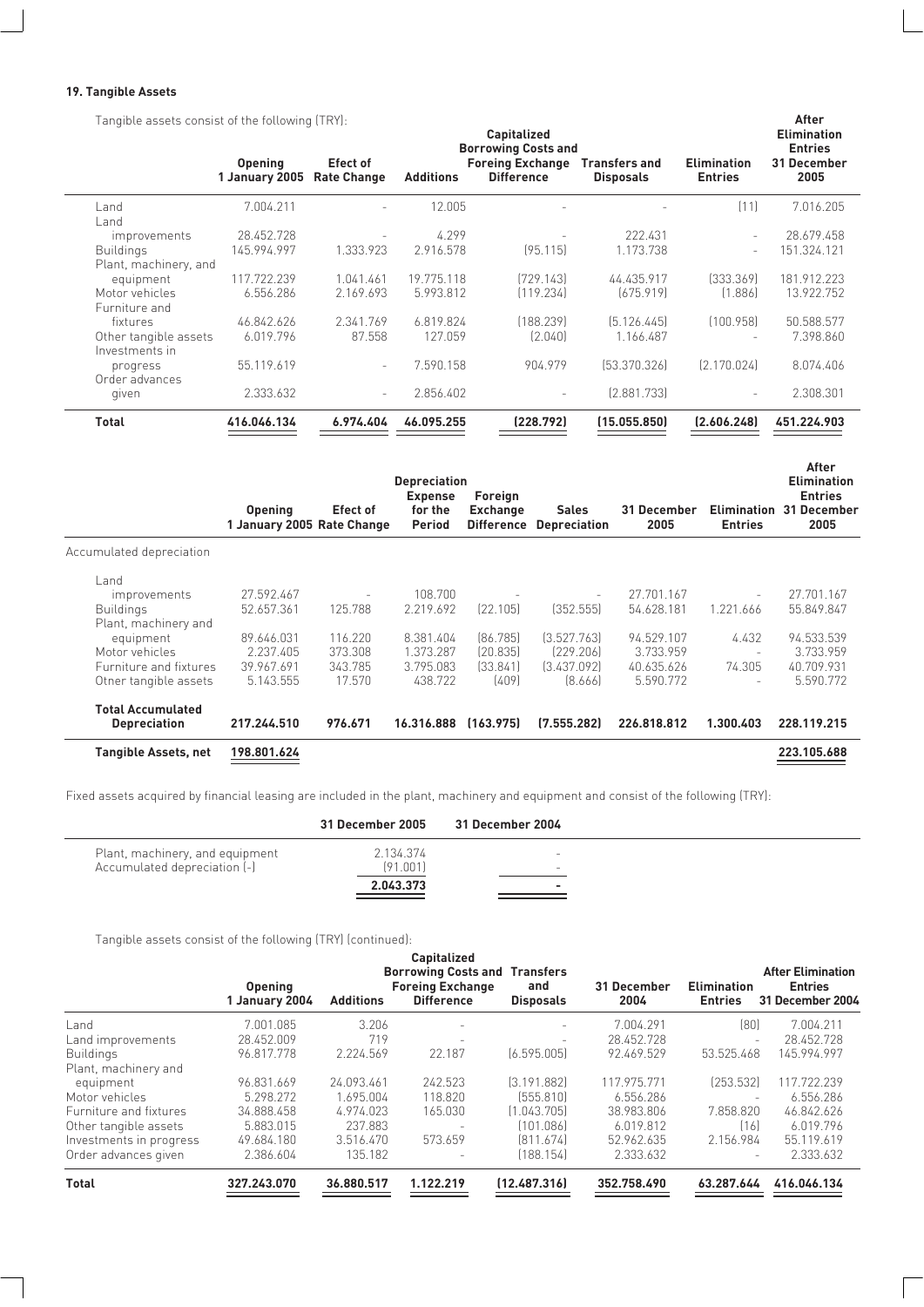|                             | <b>Opening</b><br>1 January 2004 | <b>Depreciation</b><br><b>Expense for the</b><br><b>Period</b> | Foreign<br><b>Exchange</b><br><b>Difference</b> | <b>Sales</b><br><b>Depreciation</b> | 31<br><b>December</b><br>2004 | <b>Elimination</b><br><b>Entries</b> | After<br><b>Elimination</b><br><b>Entries</b><br>31 December 2004 |
|-----------------------------|----------------------------------|----------------------------------------------------------------|-------------------------------------------------|-------------------------------------|-------------------------------|--------------------------------------|-------------------------------------------------------------------|
| Accumulated Depreciation    |                                  |                                                                |                                                 |                                     |                               |                                      |                                                                   |
| Land improvements           | 27.485.318                       | 107.149                                                        |                                                 | $\overline{\phantom{a}}$            | 27.592.467                    | $\overline{\phantom{a}}$             | 27.592.467                                                        |
| <b>Buildings</b>            | 52.235.120                       | 1.938.446                                                      | 9.896                                           | [1.694.861]                         | 52.488.601                    | 168.760                              | 52.657.361                                                        |
| Plant, machinery and        |                                  |                                                                |                                                 |                                     |                               |                                      |                                                                   |
| equipment                   | 76.580.028                       | 5.374.899                                                      | [22.607]                                        | [789.434]                           | 81.142.886                    | 8.503.145                            | 89.646.031                                                        |
| Motor vehicles              | 1.787.815                        | 585.195                                                        | 17.312                                          | [152.917]                           | 2.237.405                     | $\overline{\phantom{a}}$             | 2.237.405                                                         |
| Furniture and fixtures      | 22.377.937                       | 2.937.593                                                      | 25.517                                          | [336.046]                           | 25.005.001                    | 14.962.690                           | 39.967.691                                                        |
| Other tangible assets       | 4.748.280                        | 461.675                                                        |                                                 | [66.400]                            | 5.143.555                     | $\overline{\phantom{a}}$             | 5.143.555                                                         |
| <b>Total accumulated</b>    |                                  |                                                                |                                                 |                                     |                               |                                      |                                                                   |
| depreciation                | 185.214.498                      | 11.404.957                                                     | 30.118                                          | (3.039.658)                         | 193.609.915                   | 23.634.595                           | 217.244.510                                                       |
| <b>Tangible Assets, Net</b> |                                  |                                                                |                                                 |                                     |                               |                                      | 198.801.624                                                       |

**20. Intangible Assets**

 $\overline{\phantom{0}}$ 

 $\frac{1}{2}$ 

 $\overline{\phantom{a}}$ 

Intangible assets consist of the following:

|                                                                                                                   | <b>Rights</b>                                    | <b>Special</b><br><b>Costs</b>    | Other<br>Intangible<br><b>Assets</b>   | <b>Order Advances</b><br>Given                    | Total                                                |  |
|-------------------------------------------------------------------------------------------------------------------|--------------------------------------------------|-----------------------------------|----------------------------------------|---------------------------------------------------|------------------------------------------------------|--|
| As of 1 January 2004                                                                                              | 3.120.769                                        | 9.762.633                         | 183                                    |                                                   | 12.883.585                                           |  |
| Additions<br>Transfers<br>Disposals                                                                               | 204.332<br>1.218<br>(10.801)                     | 976.860<br>[534.986]              | 141                                    |                                                   | 1.181.333<br>1.218<br>[545.787]                      |  |
| Exchange rate differences                                                                                         | 506                                              |                                   |                                        |                                                   | 506                                                  |  |
| As of 31 December 2004                                                                                            | 3.316.024                                        | 10.204.507                        | 324                                    |                                                   | 13.520.855                                           |  |
| Elimination                                                                                                       |                                                  | 955.376                           | $\overline{a}$                         |                                                   | 955.376                                              |  |
| <b>Total after Elimination</b><br><b>31 December 2004</b>                                                         | 3.316.024                                        | 11.159.883                        | 324                                    |                                                   | 14.476.231                                           |  |
| Effect of rate change<br>Additions<br>Transfers<br><b>Disposals</b><br>Exchange rate differences                  | 61.135<br>75.188<br>25.161<br>(5.390)<br>(3.193) | 929.884<br>(16.354)               | [23]                                   | 6.547<br>7.926<br>(12.158)                        | 61.135<br>1.011.619<br>33.087<br>(33.925)<br>(3.193) |  |
| As of 31 December 2005                                                                                            | 3.468.925                                        | 12.073.413                        | 301                                    | 2.315                                             | 15.544.954                                           |  |
| Elimination                                                                                                       |                                                  |                                   | $\overline{a}$                         |                                                   |                                                      |  |
| <b>Total after Elimination</b><br><b>31 December 2005</b>                                                         | 3.468.925                                        | 12.073.413                        | 301                                    | 2.315                                             | 15.544.954                                           |  |
| Accumulated<br><b>Amortization</b>                                                                                | <b>Rights</b>                                    | <b>Special</b><br><b>Costs</b>    | <b>Other</b><br>Intangible<br>Assets   | Total                                             |                                                      |  |
| As of 1 January 2004                                                                                              | 1.917.932                                        | 4.340.255                         | 74                                     | 6.258.261                                         |                                                      |  |
| Charged for current year<br>Disposal<br>Exchange rate differences<br>Elimination                                  | 407.718<br>(2.895)<br>46                         | 1.227.941<br>(334.312)<br>563.401 | 14<br>$\overline{a}$<br>$\overline{a}$ | 1.635.673<br>(337.207)<br>46<br>563.401           |                                                      |  |
| <b>Total after Elimination</b><br><b>31 December 2004</b>                                                         | 2.322.801                                        | 5.797.285                         | 88                                     | 8.120.174                                         |                                                      |  |
| Effect of rate change<br>Charged for current year<br><b>Disposals</b><br>Exchange rate differences<br>Elimination | 22.517<br>350.837<br>(1.944)<br>(590)            | 1.333.626<br>95.386               | $\overline{a}$<br>76                   | 22.517<br>1.684.539<br>(1.944)<br>(590)<br>95.386 |                                                      |  |
| <b>Total after Elimination</b><br><b>31 December 2004</b>                                                         | 2.693.621                                        | 7.226.297                         | 164                                    | 9.920.082                                         |                                                      |  |
| <b>Net Book Value</b><br>As of 31 December 2004                                                                   |                                                  |                                   |                                        | 6.356.057                                         |                                                      |  |
| As of 31 December 2005                                                                                            |                                                  |                                   |                                        | 5.624.872                                         |                                                      |  |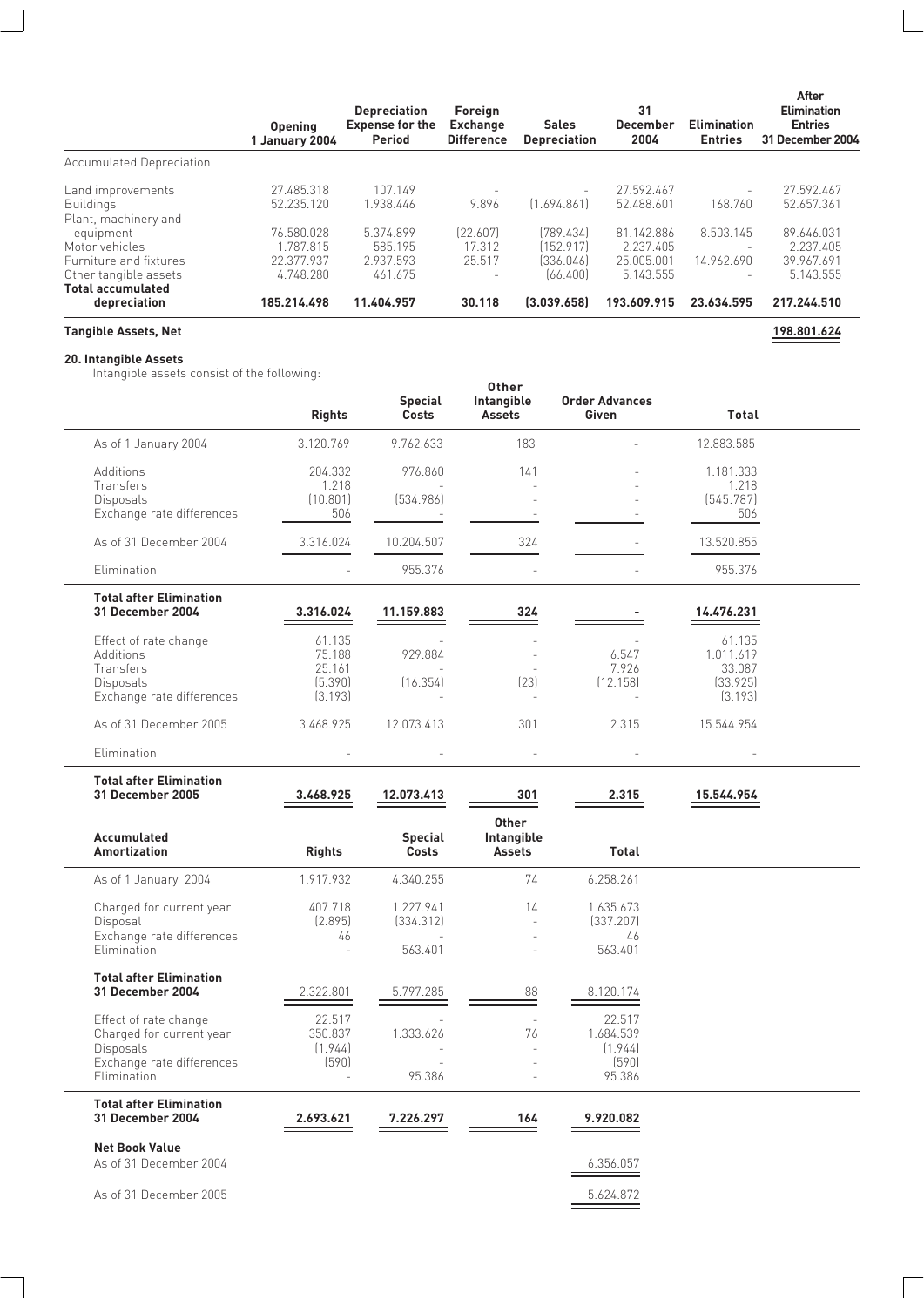#### **21. Advances Received**

Advances received consist of the following (TRY):

|                                                                         | 31 December 2005        | 31 December 2004        |  |
|-------------------------------------------------------------------------|-------------------------|-------------------------|--|
| Short term order advances received<br>Long term order advances received | 59 927 342<br>5.936.644 | 99.098.723<br>5.937.965 |  |
| <b>22. Pension Plans</b>                                                | 65.863.986              | 105.036.688             |  |

As of 31 December 2005 and 2004, there are no pension plans.

#### **23. Provisions for Debts**

Provisions for short term debts consist of the following (TRY):

|                                                                                                                                                                          | <b>31 December 2005</b>                            | 31 December 2004                                 |  |
|--------------------------------------------------------------------------------------------------------------------------------------------------------------------------|----------------------------------------------------|--------------------------------------------------|--|
| 2004 tax provision<br>2005 current period tax provision (Note 42)<br>Prepaid taxes and funds<br>Provision for cost expenses (Note 32)<br>Other debt provisions (Note 32) | 7.531.564<br>[2.183.717]<br>2.024.230<br>8.229.506 | 3.035.975<br>[1.383.372]<br>516.501<br>3.770.561 |  |
|                                                                                                                                                                          | 15.601.583                                         | 5.939.665                                        |  |
| Long term debt provisions consist of the following (TRY):                                                                                                                |                                                    |                                                  |  |
| Provision for termination indemnity<br>Other debt provisions (Note 32)                                                                                                   | 7.797.553<br>4.264.655                             | 6.118.144<br>1.706.241                           |  |
|                                                                                                                                                                          | 12.062.208                                         | 7.824.385                                        |  |
| Provision for termination indemnity as of 31 December 2004                                                                                                               | 6.118.144                                          |                                                  |  |
| Current period effect                                                                                                                                                    | 1.679.409                                          |                                                  |  |
| Provision for termination indemnity as of 31 December 2005                                                                                                               | 7.797.553                                          |                                                  |  |

#### **24. Minority Interest**

Minority interest consists of the following (TRY):

| <b>31 December 2005</b> | 31 December 2004 |  |
|-------------------------|------------------|--|
| 51.874.875              | 51.713.327       |  |
| 545.569                 | 545.569          |  |
| 3.011.267               | 885.977          |  |
| 2.099.929               | 2.093.558        |  |
| 41.219.009              | 41.250.987       |  |
| 1.443                   | [56.745]         |  |
| [10.670.089]            | [10.433.119]     |  |
| 5.622.759               |                  |  |
| 93.704.762              | 85.999.554       |  |
|                         |                  |  |

#### **25. Share Capital / Adjustment For Cross-Shareholding**

The capital adjustment made in relation to the subsidiaries bearing interest in the Parent Company's share capital is as follows (TRY):

|                                                                                                     | 31 December 2005 | 31 December 2004 |  |
|-----------------------------------------------------------------------------------------------------|------------------|------------------|--|
| Parent Company's share capital<br>Parent Company's nominal shares acquired<br>by the Subsidiary [-] | 16.080.000       | 16.080.000       |  |
|                                                                                                     | [983.605]        | [983.605]        |  |
| <b>Total Share Capital</b>                                                                          | 15.096.395       | 15.096.395       |  |

#### **26. Share Capital**

As of 31 December 2005 and 2004, the Parent Company's share capital consists of the following (TRY):

As of 31 December 2005,

| Shareholding | <b>Book Value</b> | Capital<br>Adjustment | <b>Total</b><br>Adjusted<br><b>Capital</b> |  |
|--------------|-------------------|-----------------------|--------------------------------------------|--|
| 69.40%       | 11.160.295        | 111.127.605           | 122.287.900                                |  |
| 30.60%       | 4.919.705         | 48.999.744            | 53.919.449                                 |  |
| 100,00%      | 16.080.000        | 160.127.349           | 176.207.349                                |  |
|              |                   |                       |                                            |  |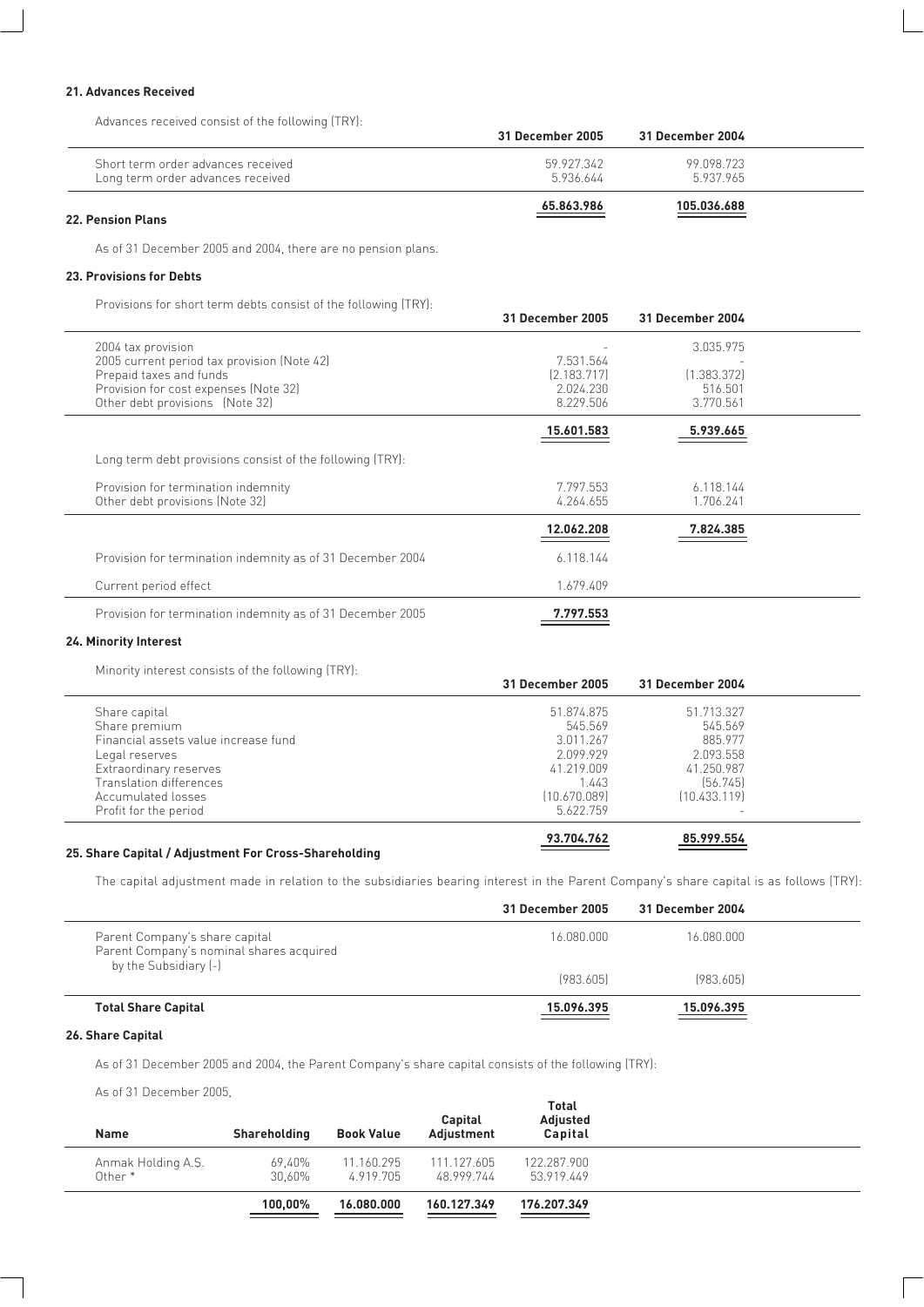As of 31 December 2004,

| <b>Name</b>        | Shareholding | <b>Book Value</b> | Capital<br>Adiustment | <b>Total</b><br>Adjusted<br><b>Capital</b> |  |
|--------------------|--------------|-------------------|-----------------------|--------------------------------------------|--|
| Anmak Holding A.Ş. | 73,88%       | 11.880.679        | 118.301.310           | 130.181.989                                |  |
| Other*             | 26.12%       | 4.199.321         | 41.826.039            | 46.025.360                                 |  |
|                    | 100.00%      | 16,080,000        | 160.127.349           | 176.207.349                                |  |

Represents shareholdings of less than 10%. Parent Company shares of TRY 983.605 nominal value (Adjusted value as per the purchasing power of the Turkish Lira as at 31 December 2004- TRY 1.208.359) acquired in 2003 by Alarko Gayrimenkul Yatırım Ortaklığı A.S. are accounted by deduction from the share capital account in the consolidated balance sheets as of 31 December 2005 and 2004.

#### **27. Capital Reserves**

"Capital, Share Premium, Legal Reserves, Statutory Reserves, Special Reserves and Extraordinary Reserves" recognized among shareholders' equity items in the financial statements prepared subsequent to the first-time inflation adjustment are stated at their book values. The differences arising from the inflation adjustment of the related shareholders' equity items are stated in the "Differences Arising from Inflation Adjustment in Shareholders' Equity" account. The "Differences Arising from Inflation Adjustment in Shareholders' Equity" will only be used in offsetting bonus share increase or in offsetting losses.

The differences arising from inflation adjustment in shareholders' equity originating from restatement of share capital, legal and extraordinary reserves as of 31 December 2005 and 2004 are as follows (TRY):

| Inflation adjustment related to share capital*<br>Inflation adjustment related to reserves | 159 902 595<br>130 620 259 | 159.902.595<br>131.038.239 |  |
|--------------------------------------------------------------------------------------------|----------------------------|----------------------------|--|
| Differences arising from inflation adjustment in Shareholders' Equity                      | 290.522.854                | 290.940.834                |  |

\* Inflation adjustment related to the share capital is recognized after deduction of inflation adjustment related to the Subsidiary's share in the Parent Company amounting to TRY 224.754.

#### **28. Foreign Currency Position**

As of 31 December 2005, the assets and liabilities denominated in foreign currencies, which do not bear guaranteed rates of exchange, and, foreign currency amounts stated in the assets, are as follows:

**31 December 2005**

|                                          | Foreign<br>Currency | <b>Currency</b><br>Amount |  |
|------------------------------------------|---------------------|---------------------------|--|
| Liquid Assets                            | <b>USD</b>          | 67.806.575                |  |
|                                          | Euro                | 40.555.766                |  |
|                                          | GBP                 | 944.969                   |  |
|                                          | <b>JPY</b>          | 761.148                   |  |
|                                          | KZT                 | 74.490.550                |  |
|                                          | <b>DNR</b>          | 4.968.447                 |  |
|                                          | RBL                 | 2.302.539                 |  |
| Marketable Securities                    | <b>USD</b>          | 3.082.486                 |  |
|                                          | Euro                | 4.100.252                 |  |
| Short Term Trade Receivables             | <b>USD</b>          | 58.118.642                |  |
|                                          | Euro                | 26.221.988                |  |
|                                          | GBP                 | 162.828                   |  |
|                                          | CHF                 | 113.388                   |  |
|                                          | KZT                 | 576.035.116               |  |
|                                          | <b>DNR</b>          | 24.673.725                |  |
|                                          | <b>RBL</b>          | 1.637.526                 |  |
| Short Term Deposits and Guarantees Given | <b>USD</b>          | 12.762.249                |  |
|                                          | Euro                | 9.910.694                 |  |
|                                          | KZT                 | 246.299.806               |  |
| Other Short Term Receivables             | <b>USD</b>          | 379.637                   |  |
|                                          | Euro                | 1.627.222                 |  |
| Advances Given to Sub-Contractors        | <b>USD</b>          | 2.939.369                 |  |
|                                          | Euro                | 5.625.187                 |  |
|                                          | KZT                 | 607.717.434               |  |
| <b>Contract Expenditures</b>             | Euro                | 1.358.929                 |  |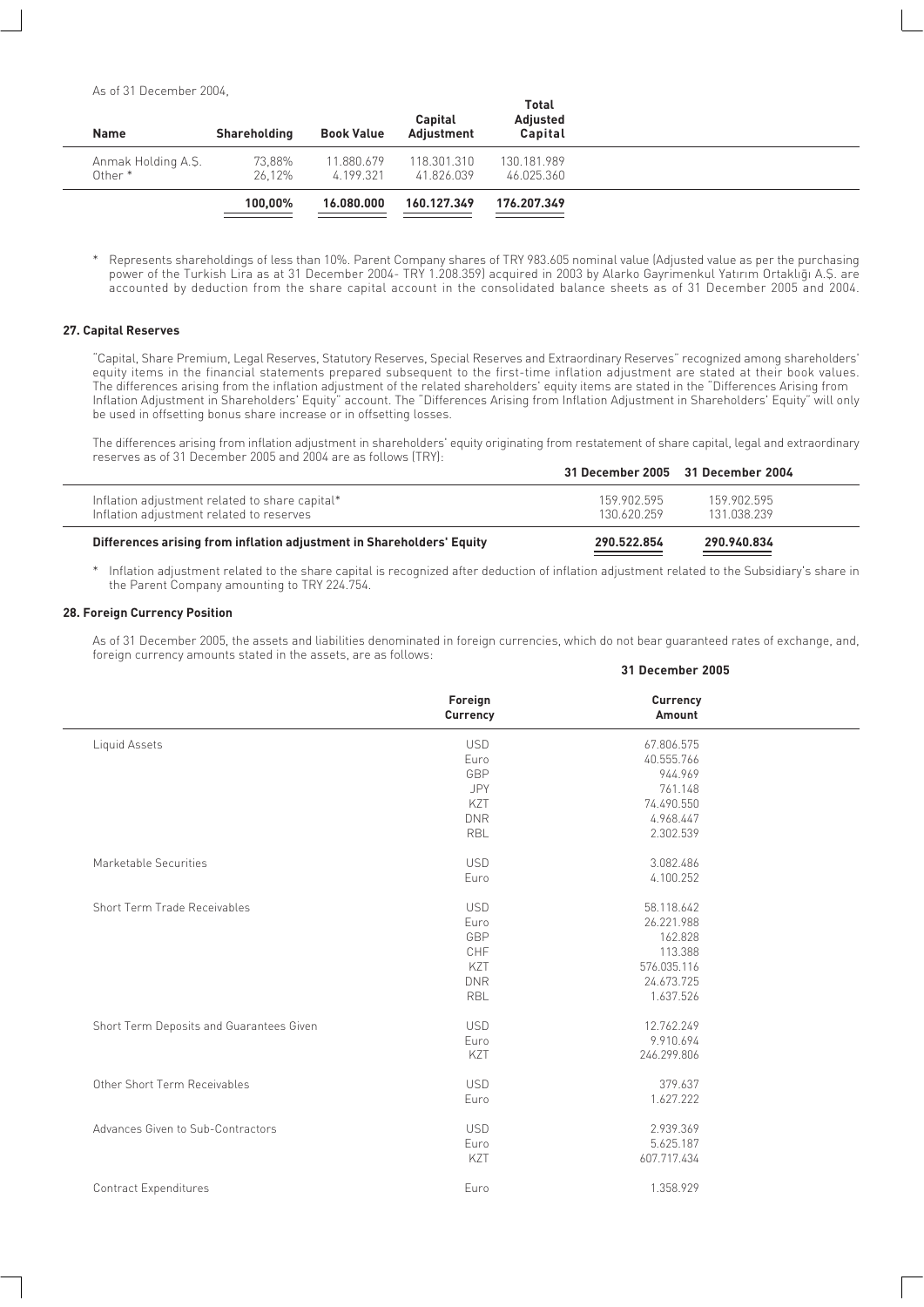#### **28. Foreign Currency Position (continued)**

#### **31 December 2005**

|                                                       | Foreign<br>Currency | Currency<br>Amount         |  |
|-------------------------------------------------------|---------------------|----------------------------|--|
| Short Term Order Advances Given                       | <b>USD</b>          | 2.925.535                  |  |
|                                                       | Euro                | 3.116.796                  |  |
|                                                       | KZT                 | 30.997.663                 |  |
|                                                       | RBL                 | 66.066                     |  |
| Other Current Assets                                  | <b>USD</b>          | 2.753.866                  |  |
|                                                       | Euro                | 3.044.360                  |  |
|                                                       | KZT                 | 249.841.808                |  |
|                                                       | <b>DNR</b>          | 7.658.461                  |  |
|                                                       | RBL                 | 382.874                    |  |
| Long Term Trade Receivables                           | <b>USD</b>          | 700                        |  |
|                                                       | Euro                | 5.935                      |  |
| Other Long Term Assets                                | <b>USD</b>          | 1.253.481                  |  |
| Long Term Deposits and Guarantees Given               | <b>USD</b>          | 4.100                      |  |
|                                                       | Euro                | 594                        |  |
| Long Term Order Advances Given                        | <b>USD</b>          | 20.327                     |  |
|                                                       | Euro                | 7.279                      |  |
| <b>Financial Debts</b>                                | <b>USD</b>          | [40.456.202]               |  |
|                                                       | Euro                | [3.966.302]                |  |
|                                                       | JPY                 | [54.663.589]               |  |
| Short Term Trade Payables                             | <b>USD</b>          | [33.319.704]               |  |
|                                                       | Euro                | (14.409.520)               |  |
|                                                       | GBP                 | (21.874)                   |  |
|                                                       | JPY                 | (6.842.091)                |  |
|                                                       | CHF                 | [52.063]                   |  |
|                                                       | KZT                 | (1.932.539.770)            |  |
|                                                       | <b>DNR</b>          | [27.188.220]               |  |
|                                                       | RBL                 | [473.988]                  |  |
|                                                       | <b>SEK</b>          | (30.865)                   |  |
| Other Short Term Payables                             | <b>USD</b>          | [5.289.092]                |  |
|                                                       | Euro                | (91.435)                   |  |
| Deposits and Guarantees Received                      | <b>USD</b>          | [4.874.338]                |  |
|                                                       | Euro                | (3.097.867)                |  |
|                                                       | KZT                 | [228.346.843]              |  |
|                                                       | <b>DNR</b>          | (6.014.321)                |  |
| Short Term Order Advances Received                    | <b>USD</b>          | (14.986.356)               |  |
|                                                       | Euro                | (13.806.402)               |  |
|                                                       | GBP                 | [816]                      |  |
|                                                       | $\mathsf{CHF}$      | (275)                      |  |
|                                                       | KZT                 | (140.000.000)              |  |
|                                                       | <b>RBL</b>          | (14.549.127)               |  |
| Deferred Construction and Maintenance Contract Income | <b>USD</b>          | [16.679.313]               |  |
|                                                       | KZT<br>RBL          | [663.982.966]<br>[823.940] |  |
|                                                       |                     |                            |  |
| Provisions for Short Term Debts and Expenses          | <b>USD</b><br>Euro  | [2.637.032]<br>(1.694.818) |  |
|                                                       | KZT                 | [200.601.538]              |  |
|                                                       | RBL                 | [287.985]                  |  |
| Short Term Other Liabilities                          | <b>USD</b>          | [30.197]                   |  |
|                                                       | Euro                | (75.548)                   |  |
|                                                       | KZT                 | (63.941.578)               |  |
|                                                       | <b>DNR</b>          | (15.282.068)               |  |
|                                                       | RBL                 | (3.563.583)                |  |
| Provisions for Long Term Debts and Expenses           | <b>USD</b>          | [3.162.987]                |  |
| Long Term Financial Debts                             | <b>USD</b>          | (17.674.042)               |  |
|                                                       | JPY                 | (63.428.576)               |  |
| Long Term Order Advances Received                     | <b>USD</b>          | [4.403.059]                |  |
|                                                       |                     |                            |  |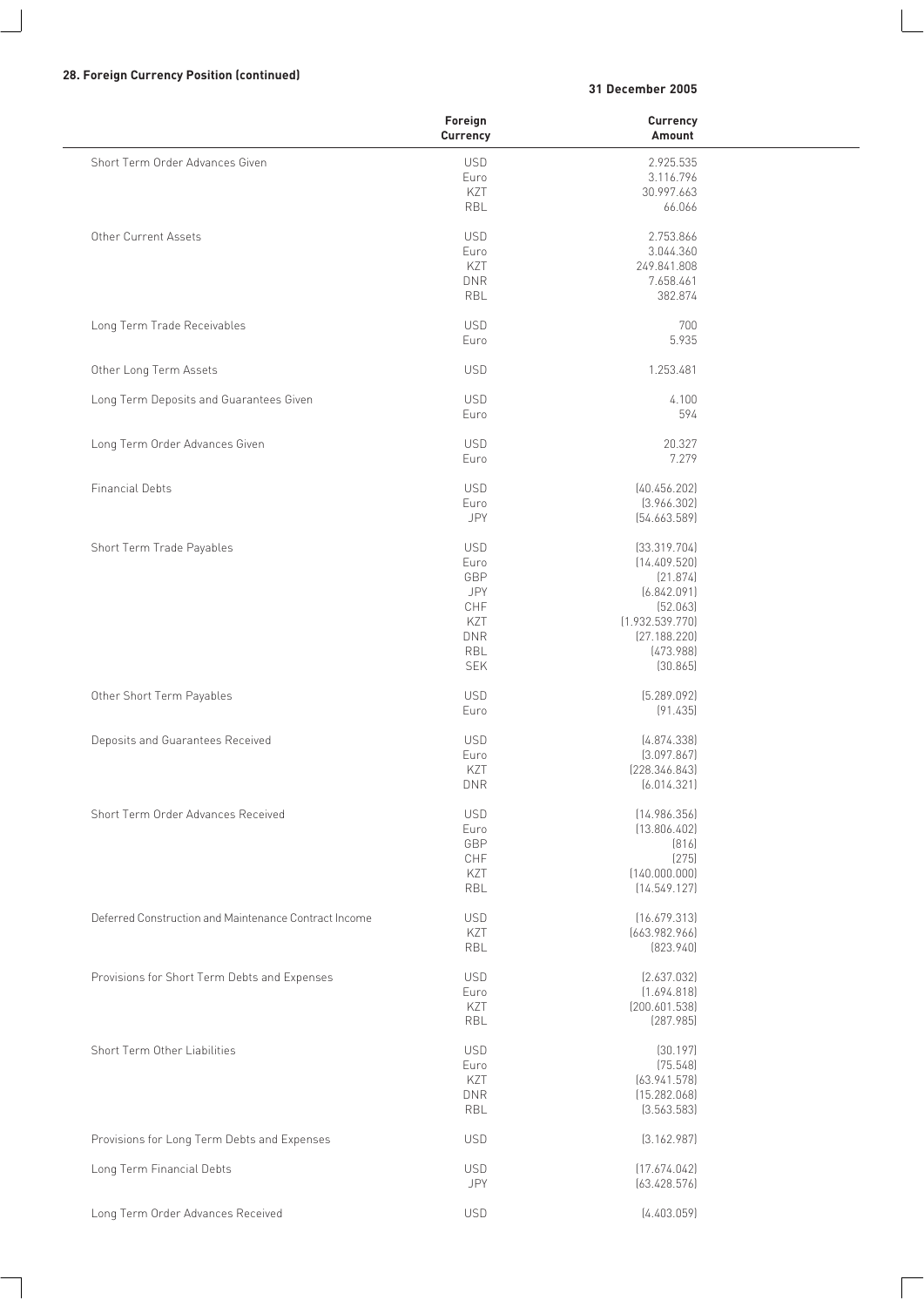#### **28. Foreign Currency Position (continued)**

#### **31 December 2005**

**31 December 2004**

|                               | Foreign<br>Currency | Currency<br>Amount |  |
|-------------------------------|---------------------|--------------------|--|
| Net Foreign Currency Position | <b>USD</b>          | 8.534.645          |  |
|                               | Euro                | 58.433.110         |  |
|                               | GBP                 | 1.085.107          |  |
|                               | <b>JPY</b>          | [124.173.108]      |  |
|                               | CHF                 | 61.050             |  |
|                               | KZT                 | [1.444.030.318]    |  |
|                               | <b>DNR</b>          | [11.183.976]       |  |
|                               | <b>RBL</b>          | [15.309.618]       |  |
|                               | <b>SEK</b>          | [30.865]           |  |

As of 31 December 2004, the assets and liabilities denominated in foreign currencies, which do not bear guaranteed rates of exchange, and, foreign currency amounts stated in the assets, are as follows:

|                                   | Foreign<br>Currency | <b>Currency</b><br>Amount |  |
|-----------------------------------|---------------------|---------------------------|--|
| Liquid Assets                     | <b>USD</b>          | 102.823.726               |  |
|                                   | Euro                | 28.546.560                |  |
|                                   | GBP                 | 485.340                   |  |
|                                   | JPY                 | 351.765.494               |  |
|                                   | CHF                 | 391                       |  |
|                                   |                     |                           |  |
|                                   | KZT                 | 1.007.730.162             |  |
|                                   | <b>DNR</b>          | 24.249.115                |  |
|                                   | <b>RBL</b>          | 1.961.943                 |  |
| Marketable Securities             | <b>USD</b>          | 4.967.500                 |  |
| Short Term Trade Receivables      | <b>USD</b>          | 14.948.346                |  |
|                                   | Euro                | 12.626.928                |  |
|                                   | GBP                 | 89.057                    |  |
|                                   | <b>JPY</b>          | 1.580.926                 |  |
|                                   | CHF                 | 126.003                   |  |
|                                   | KZT                 | 2.027.880.752             |  |
|                                   | <b>DNR</b>          | 3.714.360                 |  |
|                                   | <b>RBL</b>          | 235.044                   |  |
|                                   |                     |                           |  |
| Deposits and Guarantees Given     | <b>USD</b>          | 3.068.748                 |  |
|                                   | Euro                | 991.205                   |  |
| Other Receivables                 | <b>USD</b>          | 129.215                   |  |
|                                   | Euro                | 596.424                   |  |
|                                   |                     |                           |  |
| Other Short Term Receivables      | <b>USD</b>          | 140                       |  |
|                                   | Euro                | 1.750                     |  |
| Advances Given to Sub-Contractors | <b>USD</b>          | 450.919                   |  |
|                                   |                     |                           |  |
|                                   | Euro                | 732.443                   |  |
| Order Advances Given              | <b>USD</b>          | 4.614.885                 |  |
|                                   | Euro                | 44.789                    |  |
|                                   | GBP                 | 147                       |  |
|                                   | KZT                 | 159.735.652               |  |
|                                   | RBL                 | 46.661                    |  |
|                                   |                     |                           |  |
| Long Term Deposits and Guarantees | <b>USD</b>          | 2.839                     |  |
|                                   | Euro                | 594                       |  |
| Long Term Trade Receivables       | <b>USD</b>          | 700                       |  |
|                                   | Euro                | 4.500                     |  |
|                                   |                     |                           |  |
| Other Short Term Assets           | <b>USD</b>          | 246.903                   |  |
|                                   | Euro                | 4.972.948                 |  |
|                                   | KZT                 | 1.159.766.150             |  |
|                                   | <b>DNR</b>          | 33.358.406                |  |
|                                   | <b>RBL</b>          | 7.087.365                 |  |
| <b>Financial Debts</b>            | <b>USD</b>          | [24.663.368]              |  |
|                                   | JPY                 |                           |  |
|                                   |                     | (123.193.183)             |  |
|                                   | RBL                 | (1.842.935)               |  |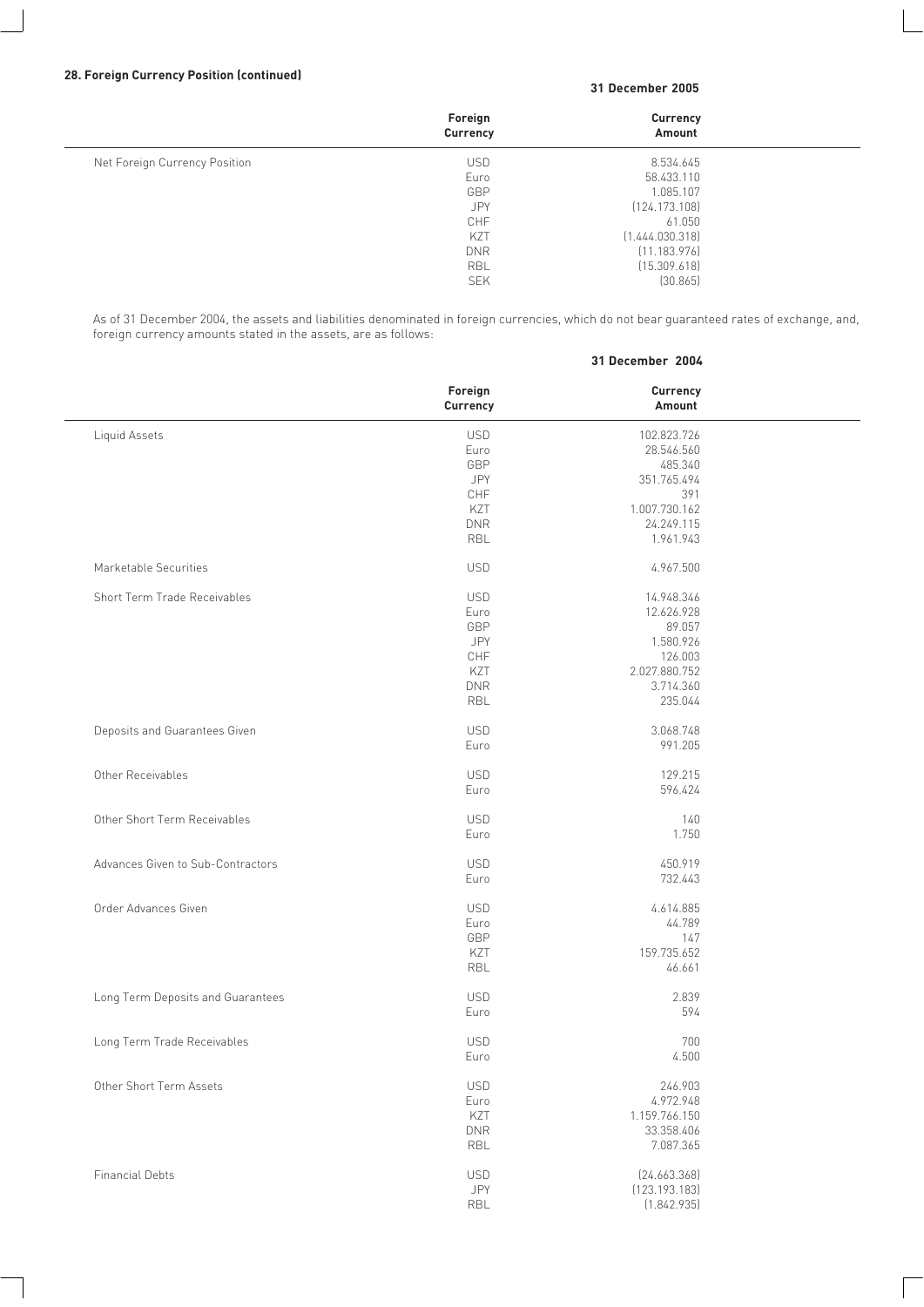#### **28. Foreign Currency Position (continued)**

#### **31 December 2004**

|                                                       | Foreign<br>Currency | Currency<br>Amount         |  |
|-------------------------------------------------------|---------------------|----------------------------|--|
| Short Term Trade Payables                             | <b>USD</b>          | (18.435.193)               |  |
|                                                       | Euro                | [9.647.992]                |  |
|                                                       | GBP                 | (25.780)                   |  |
|                                                       | CHF                 | (9.548)                    |  |
|                                                       | KZT                 | (1.017.538.286)            |  |
|                                                       | <b>DNR</b>          | (78.844.059)               |  |
|                                                       | RBL                 | (98.319)                   |  |
|                                                       | <b>SEK</b>          | [28.453]                   |  |
|                                                       | AUD                 | (12.000)                   |  |
|                                                       |                     |                            |  |
| Other Short Term Payables                             | <b>USD</b>          | (728.484)                  |  |
|                                                       | Euro                | (338.490)                  |  |
|                                                       | KZT                 | (176.121.188)              |  |
|                                                       | <b>DNR</b>          | (18.951.994)               |  |
|                                                       | RBL                 | (9.321.385)                |  |
| Deposits and Guarantees Received                      | <b>USD</b>          | (1.384.313)                |  |
|                                                       | Euro                | [435.948]                  |  |
|                                                       |                     |                            |  |
| Deferred Construction and Maintenance Contract Income | <b>USD</b>          | [122.469.629]              |  |
|                                                       | Euro                | (9.912.052)                |  |
| Provisions for Short Term Debts and Expenses          | <b>USD</b>          | (1.533.314)                |  |
| Provisions for Long Term Debts and Expenses           | <b>USD</b>          | (1.265.195)                |  |
|                                                       | Euro                | (947.557)                  |  |
|                                                       |                     |                            |  |
| Long Term Financial Debts                             | <b>USD</b>          | (15.378.012)               |  |
|                                                       | JPY                 | [84.571.432]               |  |
| Order Advances Received                               | <b>USD</b>          | [23.206.089]               |  |
|                                                       | Euro                | (25.125.051)               |  |
|                                                       | GBP                 | [2.149]                    |  |
|                                                       | <b>JPY</b>          | (1.443.760.164)            |  |
|                                                       | RBL                 | (7.680.986)                |  |
|                                                       | <b>USD</b>          | [77.809.676]               |  |
| Net Foreign Currency Position                         | Euro                | 2.111.051                  |  |
|                                                       |                     |                            |  |
|                                                       | GBP<br>JPY          | 546.615<br>(1.298.178.359) |  |
|                                                       |                     |                            |  |
|                                                       | CHF                 | 116.846                    |  |
|                                                       | KZT<br><b>DNR</b>   | 3.161.453.242              |  |
|                                                       |                     | [36.474.172]               |  |
|                                                       | RBL                 | (9.612.612)                |  |
|                                                       | <b>SEK</b>          | (28.453)                   |  |
|                                                       | AUD                 | (12.000)                   |  |

#### **29. Profit Reserves**

Legal reserves, which are divided as First Legal Reserve and Second Legal Reserve as per the Turkish Commercial Code, are appropriated as below:

(a) First Legal Reserve: Appropriated out of net profit at the rate of 5% until such reserve is equal to 20% of issued and fully paid capital. (b) Second Legal Reserve: Appropriated out of net profit at the rate of 10% of distributions after providing for First Legal Reserve and an amount equal to 5% of capital as dividends.

Legal reserves which do not exceed one half of share capital may only be used to absorb losses or for purposes of continuity of the business in times of business difficulties and to prevent unemployment or lessen its effects.

#### **30. Retained Earnings / (Accumulated Losses)**

Retained earnings / (accumulated losses) consist of the following (TRY):

|                                               | 31 December 2005 | 31 December 2004         |  |
|-----------------------------------------------|------------------|--------------------------|--|
| Retained earnings                             | 140.301.320      | 140.301.320              |  |
| Effect of consolidation by equity method      | [535.411]        |                          |  |
| Value decrease in financial assets            | [2.122.413]      |                          |  |
| Transfer to reserves                          | [5.725.851]      |                          |  |
| Effect of companies included in consolidation | 214.650          |                          |  |
| Effect of rate change                         | [15.379.089]     | $\overline{\phantom{0}}$ |  |
| <b>Retained Earnings</b>                      | 116.753.206      | 140.301.320              |  |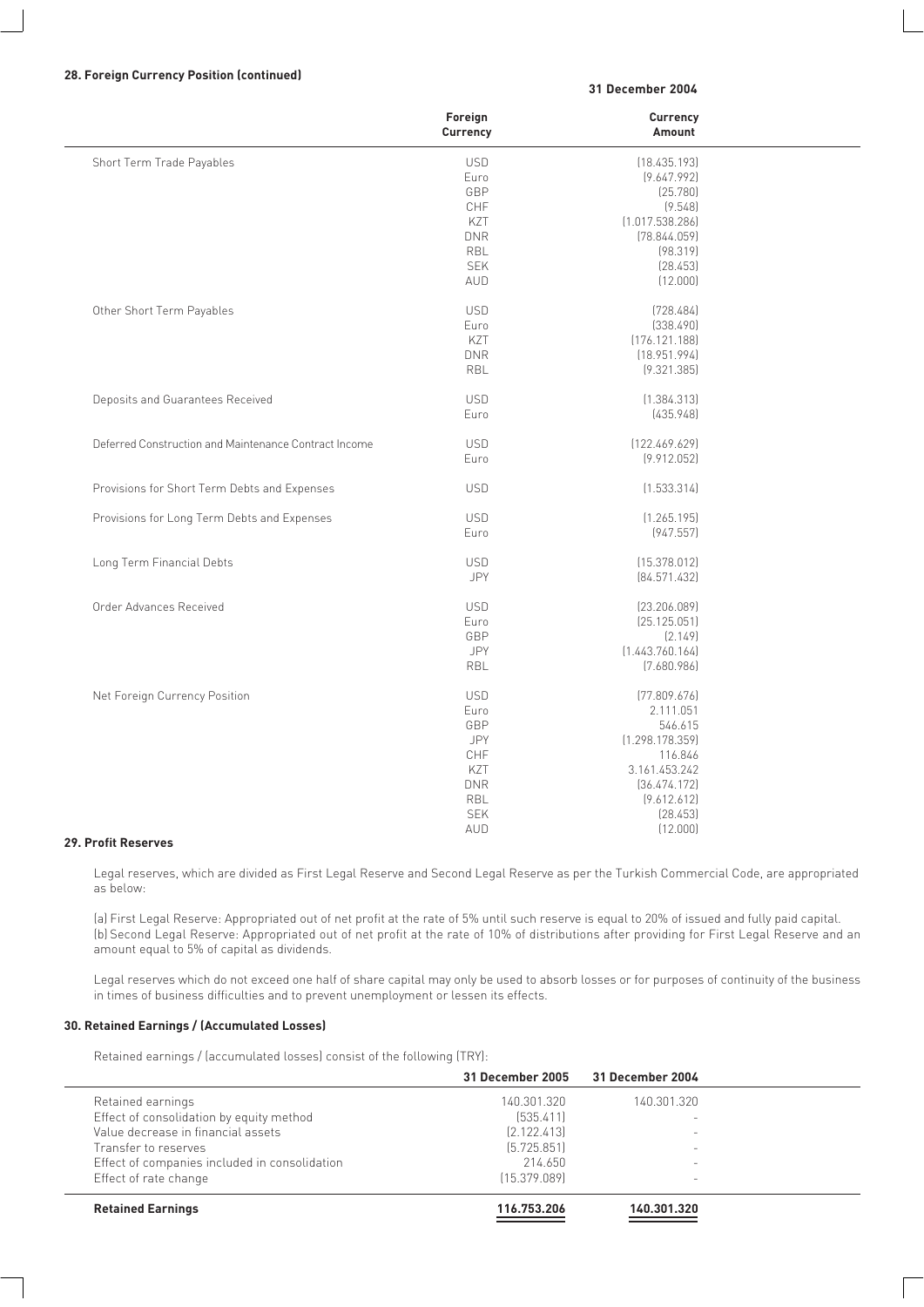#### **31. Government Incentives and Aids**

None (2004 : None).

#### **32. Provisions, Conditional Assets and Liabilities**

a) Mortgages on Assets As of 31 December 2005 and 2004, two parcels of the land in Eskice District in Büyükçekmece Village stated in the inventories and fixed assets accounts of the subsidiary Alarko Gayrimenkul Yatırım Ortaklığı A.Ş. regarded as Greenfield site is expropriated on behalf of ISKI due to the reason that this piece of land is under unconditional preservation as per the provisions of the communiqué related to protection of land bearing tap water and drinking water resources against contamination; and there is a life annuity commentary in the name of Nelly Rose in relation to 1/2 a share of Karaköy Is Merkezi; there is a right of easement in relation to the stores in Etiler Alkent Sitesi in Besiktas District dated 14 October 1987 nr. 6430 to be utilized on behalf of the real estate of the Company on section 1411, parcel 1 and against that on section 1408, parcel 1 for benefiting from the central heating, and in some parts, there is a right of easement in relation to pass a canal of width of 1,5 meters to central heating for 49 years with TRY 7,72 of value. Furthermore, there is a personal right of easement for the owners of the property on section 1410, parcel 1 to benefit from the unused parking lot as stated in the project against the same parcel by voucher dated 26 February 1992 nr. 784.

b) The subsidiary Alarko Gayrimenkul Yatırım Ortaklığı A.Ş. has entered into two foreign currency forward contracts against foreign currency risk on 21 October 2005 amounting to USD 20.000.000 and USD 18.000.000 with maturity dates 30 March 2006 and 28 April 2006, respectively, under the conditions stated below. This contract includes the maturity date, spot exchange rate to be applied on the maturity date, the foreign currency subject to forward trading and its amount, and the TRY equivalent of the foreign currency amount at the same maturity date. As per the provisions of the contract, in the event that the transaction price of the USD at the stated dates is below the spot exchange rate to be applied on the maturity date, the Company is obliged to compensate the banks for the difference between the transaction price and the prevailing USD transaction rate. In the event that the transaction price of the USD is above the spot exchange rate to be applied on the maturity date, the banks are obliged to compensate the Company for the balance.

| <b>Bank</b>       | <b>Contract</b><br>Date | <b>Foreign</b><br><b>Currency</b> | <b>Currency</b><br>Amount | Date       | <b>Exchange Rate</b><br><b>Applied to Forward</b><br><b>Transaction(USD/TRY)</b> |  |
|-------------------|-------------------------|-----------------------------------|---------------------------|------------|----------------------------------------------------------------------------------|--|
| Turkey İs Bankası | 21.10.2005              | USD                               | 18.000.000                | 28.04.2006 | 1.4339                                                                           |  |
| Turkey İş Bankası | 21.10.2005              | USD                               | 20,000,000                | 30.03.2006 | 1.4250                                                                           |  |

As of 31 December 2005, a total of TRY 1.498.968 is written as expense in relation to the contracts during the year 2005. As of 31 December 2005, the mortgages on assets amount to TRY 2.622.000 (31 December 2004 - TRY 2.969.990).

c) As of 31 December 2005, contingent liabilities amount to TRY 659.881.464 (31 December 2004 - TRY 776.541.626).

d) As of 31 December 2005, guarantee received for short term trade receivables amounts to TRY 44.127.101 (31 December 2004 - TRY 36.196.446).

e) As of 31 December 2005, the overdue receivables and the related provisions amount to TRY 2.258.511 (31 December 2004 - TRY 2.158.152).

f) As of 31 December 2005 and 2004, the debt provisions of the Company consist of the following (TRY):

| Provisions for Short Term Liabilities:         | 31 December 2005 | 31 December 2004 |  |
|------------------------------------------------|------------------|------------------|--|
| Undocumented payables related to               |                  |                  |  |
| goods and services                             | 5.979.998        | 3.751.047        |  |
| Provision for interest                         | 1.475.125        |                  |  |
| Provision for litigation                       | 750.087          |                  |  |
| Rent expenses                                  | 466.328          | 435.716          |  |
| Provision for contribution in central expenses | 882              |                  |  |
| Communication expense payable                  | 3.900            | 10.617           |  |
| Electricity expense payable                    | 22.888           | 28.703           |  |
| Provision for maintenance and repair expenses  | 165              |                  |  |
| Provision for premiums                         | 4.644            | 2.993            |  |
| Contractual expenses                           | 1.499.161        | 8.505            |  |
| Water expense payable                          | 18.629           | 4.224            |  |
| Provision for tender expenses                  | 3                |                  |  |
| Bonus expenses                                 | 7.042            | 25.283           |  |
| Provisions for other expenses                  | 24.884           | 19.974           |  |
| <b>Total (Note 23)</b>                         | 10.253.736       | 4.287.062        |  |
| Provisions for Other Long Term Liabilities;    |                  |                  |  |
| Loss provisions (Note 23)                      | 4.264.655        | 1.706.241        |  |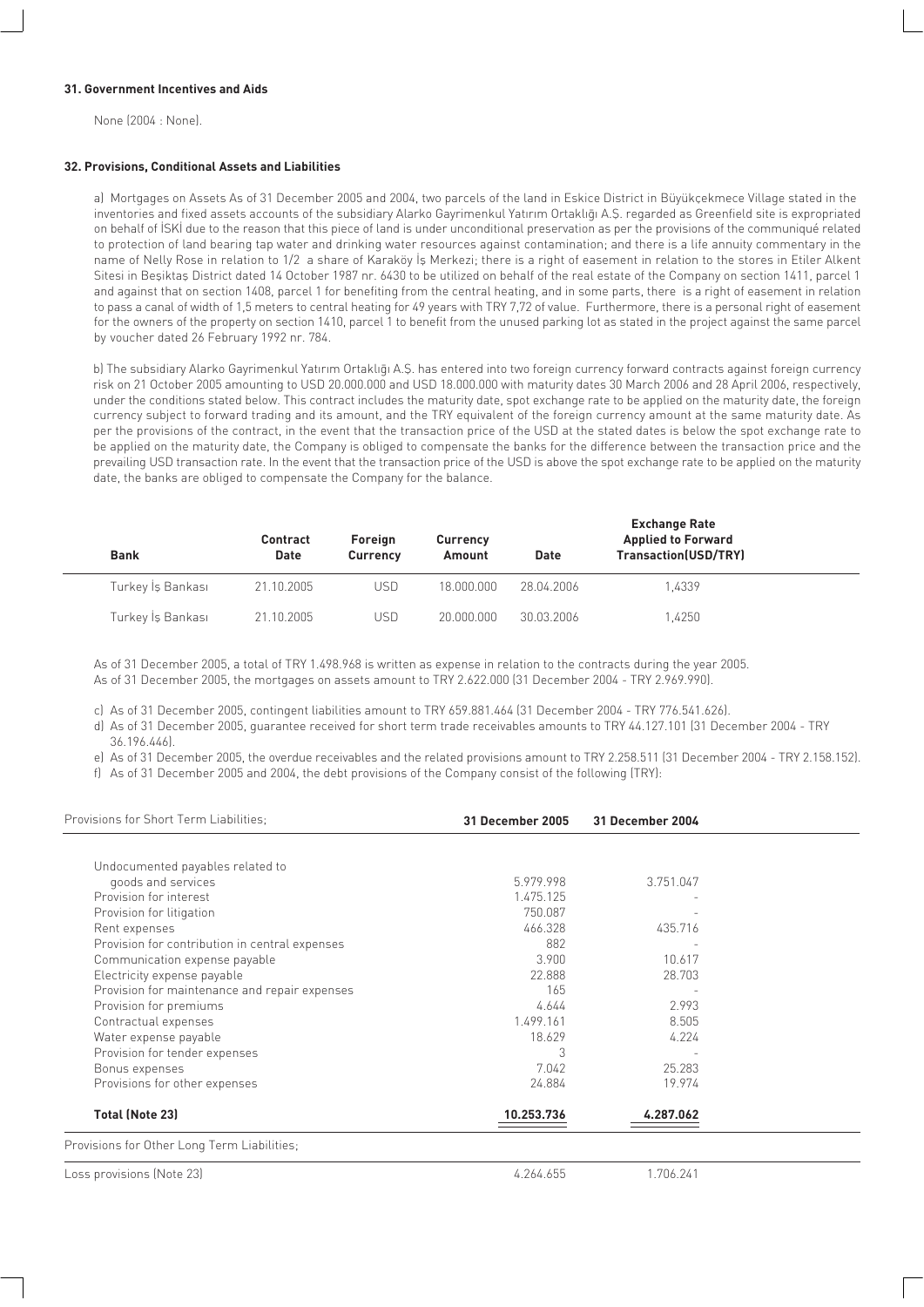#### **33. Segment Reporting**

Segment reporting consists of the following (TRY): **31 December 2005**

| <b>ASSETS</b>                                             | <b>Holding</b>           | <b>Tourism</b>           | <b>Industry</b><br>and<br><b>Commerce</b> |                          | <b>Contracting</b><br>and Land | <b>Energy Development Elimination</b>                                                | Total                  |
|-----------------------------------------------------------|--------------------------|--------------------------|-------------------------------------------|--------------------------|--------------------------------|--------------------------------------------------------------------------------------|------------------------|
| Current / Short Term Assets                               |                          |                          |                                           |                          |                                |                                                                                      |                        |
| Liquid Assets                                             | 58.854.846               | 13.621.935               | 11.257.174                                |                          | 786.460 101.161.505            |                                                                                      | 185.681.920            |
| Marketable Securities (net)                               | 36.358.856               | 22.976                   | 2.693.840                                 | 3.545                    | 79.055.809                     |                                                                                      | 118.135.026            |
| Trade Receivables (net)                                   | 2.038.586                | 1.296.438                | 34.195.584                                |                          | 1.110.574 359.619.715          | [201.933.203]                                                                        | 196.327.694            |
| Leasing Receivables (net)                                 |                          |                          |                                           |                          |                                |                                                                                      |                        |
| Due from Related Parties (net)                            | $\sim$                   |                          | $\overline{\phantom{a}}$                  |                          | 10.488.929                     | [7.381.973]                                                                          | 3.106.956              |
| Other Receivables (net)                                   | 69.408                   |                          | 17.848                                    |                          | 740.123                        |                                                                                      | 827.379                |
| Biological Assets (net)                                   | $\sim$                   |                          | $\overline{a}$                            |                          | $\overline{\phantom{a}}$       |                                                                                      |                        |
| Inventories (net)                                         | 4.111                    | 671.765                  | 15.469.583                                | 577.205                  | 73.629.556                     | [1.168.408]                                                                          | 89.183.812             |
| Receivables from Ongoing                                  |                          |                          |                                           |                          |                                |                                                                                      |                        |
| <b>Construction Contracts (net)</b>                       |                          |                          |                                           |                          | 39.390.173                     | 116.462.500                                                                          | 155.852.673            |
| Deferred Tax Assets                                       |                          |                          |                                           |                          |                                |                                                                                      |                        |
| Other Current/Short Term Assets                           | 712.644                  | 674.064                  | 1.302.011                                 | 534.138                  | 16.812.326                     |                                                                                      | 20.035.183             |
|                                                           |                          |                          |                                           |                          |                                |                                                                                      |                        |
| Non-current / Long Term Assets                            |                          |                          |                                           |                          |                                |                                                                                      |                        |
| Trade Receivables (net)                                   |                          | 84.687                   | 195.906                                   | 2.824                    | 451.097                        |                                                                                      | 734.514                |
| Leasing Receivables (net)                                 |                          |                          |                                           |                          |                                |                                                                                      |                        |
| Due from Related Parties (net)<br>Other Receivables (net) |                          |                          |                                           |                          |                                |                                                                                      |                        |
| Financial Assets (net)                                    |                          | 57.679                   | 4.481.895                                 |                          | 111.424.897                    | [334.444.553]                                                                        |                        |
| Goodwill (net)                                            | 234.125.034              |                          |                                           |                          |                                | [881.339]                                                                            | 15.644.952             |
| Investment Properties (net)                               |                          |                          |                                           |                          | 40.344.378                     | [38.190.029]                                                                         | [881.339]<br>2.154.349 |
| Real Estate Held For Trading (net)                        |                          |                          |                                           |                          |                                |                                                                                      |                        |
| Tangible Assets (net)                                     | 1.447.445                | 13.943.908               | 27.565.798                                | 59.123.140               | 85.278.997                     | 35.746.400                                                                           | 223.105.688            |
| Intangible Assets (net)                                   | 230.549                  | 4.334.109                | 258.006                                   | 36.039                   | 469.580                        | 296.589                                                                              | 5.624.872              |
| Deferred Tax Assets                                       | 124.766                  | 1.056.364                | 1.271.529                                 | 3.178.871                | 33.571.192                     | [33.888.176]                                                                         | 5.314.546              |
| Other Non-current / Long Term Assets                      | 10                       | 186                      | 208                                       | $\mathcal{L}$            | 14.910.335                     |                                                                                      | 14.910.739             |
| <b>Total Assets</b>                                       |                          |                          |                                           |                          |                                | 333.966.255 35.764.111 98.709.382 65.352.796 967.348.612 [465.382.192] 1.035.758.964 |                        |
|                                                           |                          |                          |                                           |                          |                                |                                                                                      |                        |
| <b>LIABILITIES</b>                                        |                          |                          |                                           |                          |                                |                                                                                      |                        |
| <b>Short Term Liabilities</b>                             |                          |                          |                                           |                          |                                |                                                                                      |                        |
| Financial Debts (net)                                     |                          | 153.165                  | 5.836.122                                 |                          | 51.058.305                     |                                                                                      | 57.047.592             |
| Short Term Portion of Long Term                           |                          |                          |                                           |                          |                                |                                                                                      |                        |
| Financial Debts (net)                                     |                          | 254.878                  | $\overline{\phantom{a}}$                  | 5.503.341                | 521.092                        |                                                                                      | 6.279.311              |
| Leasing Payables (net)                                    |                          |                          |                                           |                          | 475.657                        |                                                                                      | 475.657                |
| Other Financial Liabilities (net)                         |                          |                          | $\overline{\phantom{0}}$                  | 524.473                  |                                |                                                                                      | 524.473                |
| Trade Payables (net)                                      | 13.094                   | 8.129.231                | 6.772.431                                 |                          | 1.477.846 198.846.442          | [85.470.702]                                                                         | 129.768.342            |
| Due to Related Parties (net)                              | 5.203                    | $\overline{a}$           | 472                                       | $\sim$                   | 7.554.382                      | [7.381.972]                                                                          | 178.085                |
| Advances Received                                         |                          | 3.913.038                | 3.619.040                                 |                          | 53.457.129                     | (1.061.865)                                                                          | 59.927.342             |
| Contract Income Related to Ongoing                        |                          |                          |                                           |                          |                                |                                                                                      |                        |
| Construction Contracts (net)                              | $\overline{\phantom{a}}$ | $\overline{\phantom{a}}$ |                                           | $\overline{\phantom{0}}$ | 112.700.197                    |                                                                                      | 112.700.197            |
| Debt Provisions                                           | 1.183.850                | 57.030                   | 825.594                                   | 882                      | 13.534.227                     |                                                                                      | 15.601.583             |
| Deferred Tax Liability                                    |                          |                          |                                           | $\sim$                   |                                |                                                                                      |                        |
| Other Liabilities (net)                                   | 305.129                  | 653.169                  | 2.261.961                                 | 78.593                   | 12.036.185                     |                                                                                      | 15.335.037             |
| Long Term Liabilities                                     |                          |                          |                                           | 17.962.643               | 5.224.663                      |                                                                                      |                        |
| Financial Debts (net)<br>Leasing Payables (net)           | $\overline{a}$           | 727.906                  | $\overline{\phantom{a}}$                  |                          | 586.634                        |                                                                                      | 23.915.212<br>586.634  |
| Other Financial Liabilities (net)                         |                          |                          |                                           | 642.605                  |                                |                                                                                      | 642.605                |
| Trade Payables (net)                                      |                          |                          | $\overline{\phantom{m}}$                  |                          |                                |                                                                                      |                        |
| Due to Related Parties (net)                              |                          |                          |                                           |                          |                                |                                                                                      |                        |
| Advances Received                                         |                          |                          |                                           |                          | 5.936.644                      |                                                                                      | 5.936.644              |
| Debt Provisions                                           | 415.632                  | 676.852                  | 3.356.102                                 | 149.503                  | 7.464.119                      |                                                                                      | 12.062.208             |
| Deferred Tax Liability                                    | 110.964                  | 790.104                  | 827.680                                   | 2.286.055                | 29.873.374                     | [33.888.177]                                                                         |                        |
| Other Liabilities (net)                                   | $\overline{\phantom{a}}$ | 32.353                   | $\centerdot$                              | $\overline{\phantom{a}}$ | $\overline{\phantom{a}}$       |                                                                                      | 32.353                 |
| <b>MINORITY INTEREST</b>                                  |                          |                          |                                           |                          |                                | 93.704.762                                                                           | 93.704.762             |
|                                                           |                          |                          |                                           |                          |                                |                                                                                      |                        |
| <b>SHAREHOLDERS' EQUITY</b>                               |                          |                          |                                           |                          |                                |                                                                                      |                        |
| Share Capital                                             | 176.207.349              | 5.907.067                | 44.401.953                                |                          | 6.362.157 158.959.337          | (375.757.863)                                                                        | 16.080.000             |
| Adjustment for Cross Shareholding                         |                          |                          |                                           |                          | $\overline{\phantom{a}}$       | (983.605)                                                                            | (983.605)              |
| Capital Reserves                                          | 86.430.158               |                          | 302.724                                   |                          | 69.175.576                     | 134.507.146                                                                          | 290.415.604            |
| <b>Profit Reserves</b>                                    | 61.005.390               | 1.724.226                |                                           | 42.304.517 17.486.215    |                                | 91.232.644 [195.216.142]                                                             | 18.536.850             |
| Net Profit / (Loss) for the Period                        | 10.035.529               | 705.247                  | 7.761.749                                 | (1.645.514)              | 55.945.551                     | (12.563.690)                                                                         | 60.238.872             |
| Retained Earnings / (Accumulated Losses)                  | (1.746.043)              |                          | 12.039.845 (19.560.963)                   | 14.523.997               | 92.766.454                     | 18.729.916                                                                           | 116.753.206            |
| <b>Total Liabilities and Shareholders' Equity</b>         |                          |                          |                                           |                          |                                | 333.966.255 35.764.111 98.709.382 65.352.796 967.348.612 [465.382.192] 1.035.758.964 |                        |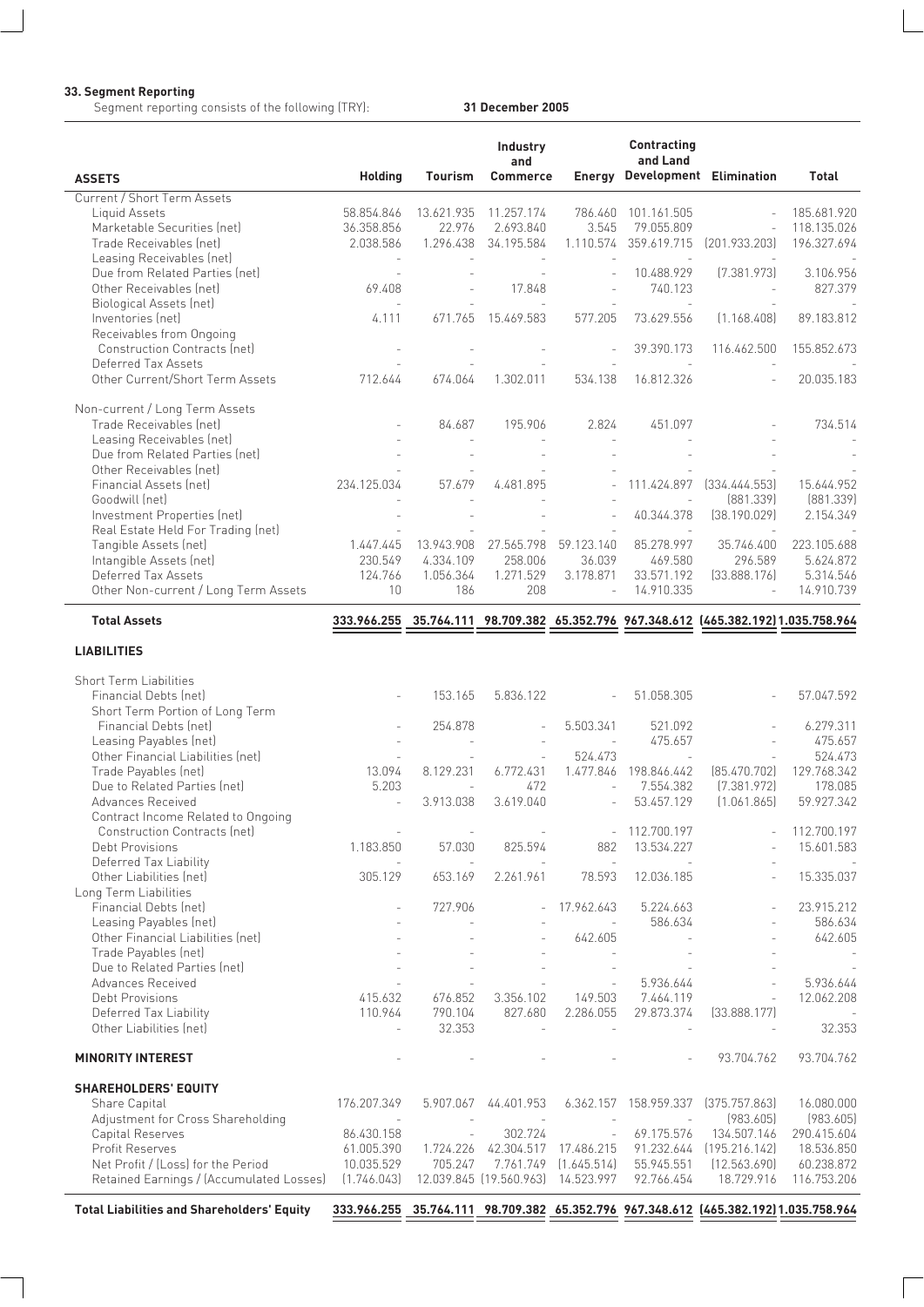|                                                                   | 31 December 2004*                 |                          |                                           |                                                      |                          |                                                                                    |                           |
|-------------------------------------------------------------------|-----------------------------------|--------------------------|-------------------------------------------|------------------------------------------------------|--------------------------|------------------------------------------------------------------------------------|---------------------------|
|                                                                   |                                   |                          | <b>Industry</b>                           |                                                      | <b>Contracting</b>       |                                                                                    |                           |
|                                                                   |                                   |                          | and                                       |                                                      | and Land                 |                                                                                    |                           |
| <b>ASSETS</b>                                                     | <b>Holding</b>                    | Tourism                  | <b>Commerce</b>                           |                                                      |                          | <b>Energy Development Elimination</b>                                              | Total                     |
| Current / Short Term Assets                                       |                                   | 10.582.766               |                                           |                                                      | 148.105.747              |                                                                                    |                           |
| Liquid Assets<br>Marketable Securities (net)                      | 59.065.987<br>28.490.965          | $\overline{\phantom{a}}$ | 14.382.782<br>197.219                     | 25.015<br>3.013                                      | 53.125.492               | 22.478<br>$\sim$                                                                   | 232.184.775<br>81.816.689 |
| Trade Receivables (net)                                           | 409.380                           | 1.150.007                | 27.116.285                                |                                                      | 291.652 255.762.014      | [162.847.580]                                                                      | 121.881.758               |
| Leasing Receivables (net)                                         |                                   |                          |                                           | $\sim$                                               |                          |                                                                                    |                           |
| Due from Related Parties (net)                                    | $\overline{\phantom{a}}$          |                          |                                           | $\sim$                                               | 1.594.180                | [143.430]                                                                          | 1.450.750                 |
| Other Receivables (net)                                           | 30.182                            |                          | 23.470                                    |                                                      | 296.500                  |                                                                                    | 350.152                   |
| Biological Assets (net)                                           | $\sim$                            |                          |                                           | $\overline{\phantom{a}}$                             | $\overline{\phantom{a}}$ |                                                                                    |                           |
| Inventories (net)                                                 | 3.932                             | 523.084                  | 12.636.029                                | 7.138                                                | 86.436.804               | 6.136                                                                              | 99.613.123                |
| Receivables from Ongoing<br>Construction Contracts (net)          | $\sim$                            |                          |                                           | $\overline{a}$                                       |                          | 80.471.125                                                                         |                           |
| Deferred Tax Assets                                               |                                   |                          |                                           |                                                      | 31.038.380               |                                                                                    | 111.509.505               |
| Other Current/Short Term Assets                                   | 588.572                           | 730.466                  | 940.370                                   | 73.266                                               | 16.859.636               | 171.393                                                                            | 19.363.703                |
| Non-current / Long Term Assets                                    |                                   |                          |                                           |                                                      |                          |                                                                                    |                           |
| Trade Receivables (net)                                           |                                   | 82.399                   | 30.549                                    | 3.125                                                | 468.476                  |                                                                                    | 584.549                   |
| Leasing Receivables(net)                                          |                                   |                          |                                           |                                                      |                          |                                                                                    |                           |
| Due from Related Parties (net)                                    |                                   |                          |                                           |                                                      |                          |                                                                                    |                           |
| Other Receivables (net)                                           |                                   |                          |                                           |                                                      | 2.230                    |                                                                                    | 2.230                     |
| Financial Assets (net)                                            | 186.972.150                       | 56.400                   | 4.659.975                                 |                                                      | 58.464.907               | [234.674.134]                                                                      | 15.479.298                |
| Goodwill (net)                                                    |                                   |                          |                                           |                                                      | $\mathcal{L}$            | [941.365]                                                                          | [941.365]                 |
| Investment Properties (net)<br>Real Estate Held for Trading (net) |                                   |                          |                                           | $\overline{a}$                                       | 41.750.693               | [39.641.293]                                                                       | 2.109.400                 |
| Tangible Assets (net)                                             | 1.490.200                         | 14.283.938               | 24.223.086                                | 56.569.074                                           | 62.582.276               | 39.653.050                                                                         | 198.801.624               |
| Intangible Assets (net)                                           | 305.040                           | 4.761.880                | 296.056                                   | 11.563                                               | 589.542                  | 391.976                                                                            | 6.356.057                 |
| Deferred Tax Assets                                               | 1.528.432                         | 823.878                  | 940.936                                   | 2.348.666                                            | 17.863.684               | (18.094.215)                                                                       | 5.411.381                 |
| Other Non-current / Long Term Assets                              | 9                                 | 40.866                   | 115                                       | $\overline{\phantom{a}}$                             | 9.159.631                | 39                                                                                 | 9.200.660                 |
| <b>Total Assets</b>                                               |                                   |                          |                                           |                                                      |                          | 278.884.849 33.035.684 85.446.872 59.332.512 784.100.192 (335.625.820)             | 905.174.289               |
| <b>LIABILITIES</b>                                                |                                   |                          |                                           |                                                      |                          |                                                                                    |                           |
| <b>Short Term Liabilities</b>                                     |                                   |                          |                                           |                                                      |                          |                                                                                    |                           |
| Financial Debts (net)                                             |                                   |                          | 3.030.925                                 |                                                      | 25.740.577               | 351.000                                                                            | 29.122.502                |
| Short Term Portion of Long Term                                   |                                   |                          |                                           |                                                      |                          |                                                                                    |                           |
| Financial Debts (net)                                             |                                   | 292.334                  |                                           | 4.218.669                                            | 1.579.766                |                                                                                    | 6.090.769                 |
| Other Financial Liabilities (net)                                 | $\sim$                            |                          | $\overline{\phantom{a}}$                  | 85.836                                               |                          |                                                                                    | 85.836                    |
| Trade Payables (net)                                              | 23.382                            | 6.311.518                | 3.957.298                                 |                                                      | 1.024.457 134.494.663    | [61.915.381]                                                                       | 83.895.937                |
| Due to Related Parties (net)<br>Advances Received                 | 6.080<br>$\overline{\phantom{a}}$ | 2.968.349                | 368<br>4.808.845                          | $\overline{\phantom{a}}$<br>$\overline{\phantom{a}}$ | 1.344.167<br>91.324.695  | [143.430]<br>[3.166]                                                               | 1.207.185<br>99.098.723   |
| Contract Income Related to Ongoing                                |                                   |                          |                                           |                                                      |                          |                                                                                    |                           |
| <b>Construction Contracts (net)</b>                               |                                   |                          |                                           | $\overline{a}$                                       | 99.070.434               | (7.772.826)                                                                        | 91.297.608                |
| Debt Provisions                                                   |                                   | [55.131]                 | 463.329                                   | 798.538                                              | 5.093.264                | [360.335]                                                                          | 5.939.665                 |
| Deferred Tax Liability                                            |                                   |                          |                                           |                                                      |                          |                                                                                    |                           |
| Other Liabilities (net)                                           | 219.046                           | 740.738                  | 1.608.166                                 | 72.616                                               | 6.371.198                | (1.251.064)                                                                        | 7.760.700                 |
| Long Term Liabilities<br>Financial Debts (net)                    |                                   | 1.099.384                |                                           | 13.492.984                                           | 6.473.280                |                                                                                    | 21.065.648                |
| Leasing Liabilities (net)                                         |                                   |                          |                                           | $\sim$                                               |                          |                                                                                    |                           |
| Other Financial Liabilities (net)                                 |                                   |                          |                                           | 772.523                                              |                          |                                                                                    | 772.523                   |
| Trade Payables (net)                                              |                                   |                          |                                           |                                                      |                          |                                                                                    |                           |
| Due to Related Parties (net)                                      |                                   |                          |                                           |                                                      |                          |                                                                                    |                           |
| Advances Received                                                 |                                   |                          |                                           |                                                      | 5.937.965                |                                                                                    | 5.937.965                 |
| Debt Provisions<br>Deferred Tax Liability                         | 421.739<br>126.461                | 616.651<br>596.455       | 2.207.132<br>1.101.908                    | 116.753<br>377.767                                   | 4.462.110<br>15.666.091  | $\overline{\phantom{a}}$<br>(17.868.682)                                           | 7.824.385                 |
| Other Liabilities (net)                                           |                                   | 44.246                   |                                           |                                                      |                          |                                                                                    | 44.246                    |
| <b>MINORITY INTEREST</b>                                          |                                   |                          |                                           |                                                      |                          | 85.999.554                                                                         | 85.999.554                |
| <b>SHAREHOLDERS' EQUITY</b>                                       |                                   |                          |                                           |                                                      |                          |                                                                                    |                           |
| Share Capital                                                     | 176.207.349                       |                          | 5.907.066 44.401.952 6.362.157            |                                                      |                          | 154.235.932 (371.034.456)                                                          | 16.080.000                |
| Adjustment for Cross Shareholding                                 |                                   |                          |                                           |                                                      | $\mathcal{L}$            | [983.605]                                                                          | (983.605)                 |
| Capital Reserves<br>Profit Reserves                               | 42.621.443<br>61.005.389          | $\bar{ }$                | 82.442<br>2.279.861 39.879.347 12.361.155 | $\overline{\phantom{a}}$                             | 16.258.675<br>91.288.748 | 231.784.596<br>(193.928.328)                                                       | 290.747.156<br>12.886.172 |
| Net Profit / (Loss) for the Period                                |                                   |                          |                                           |                                                      | $\overline{\phantom{a}}$ |                                                                                    |                           |
| Retained Earnings / (Accumulated Losses)                          | (1.746.040)                       |                          | 12.234.213 (16.094.840) 19.649.057        |                                                      | 124.758.627              | 1.500.303                                                                          | 140.301.320               |
| <b>Total Liabilities and Shareholders' Equity</b>                 |                                   |                          |                                           |                                                      |                          | 278.884.849 33.035.684 85.446.872 59.332.512 784.100.192 (335.625.820) 905.174.289 |                           |

\* Adjusted as per the purchasing power of the Turkish Lira at 31 December 2004.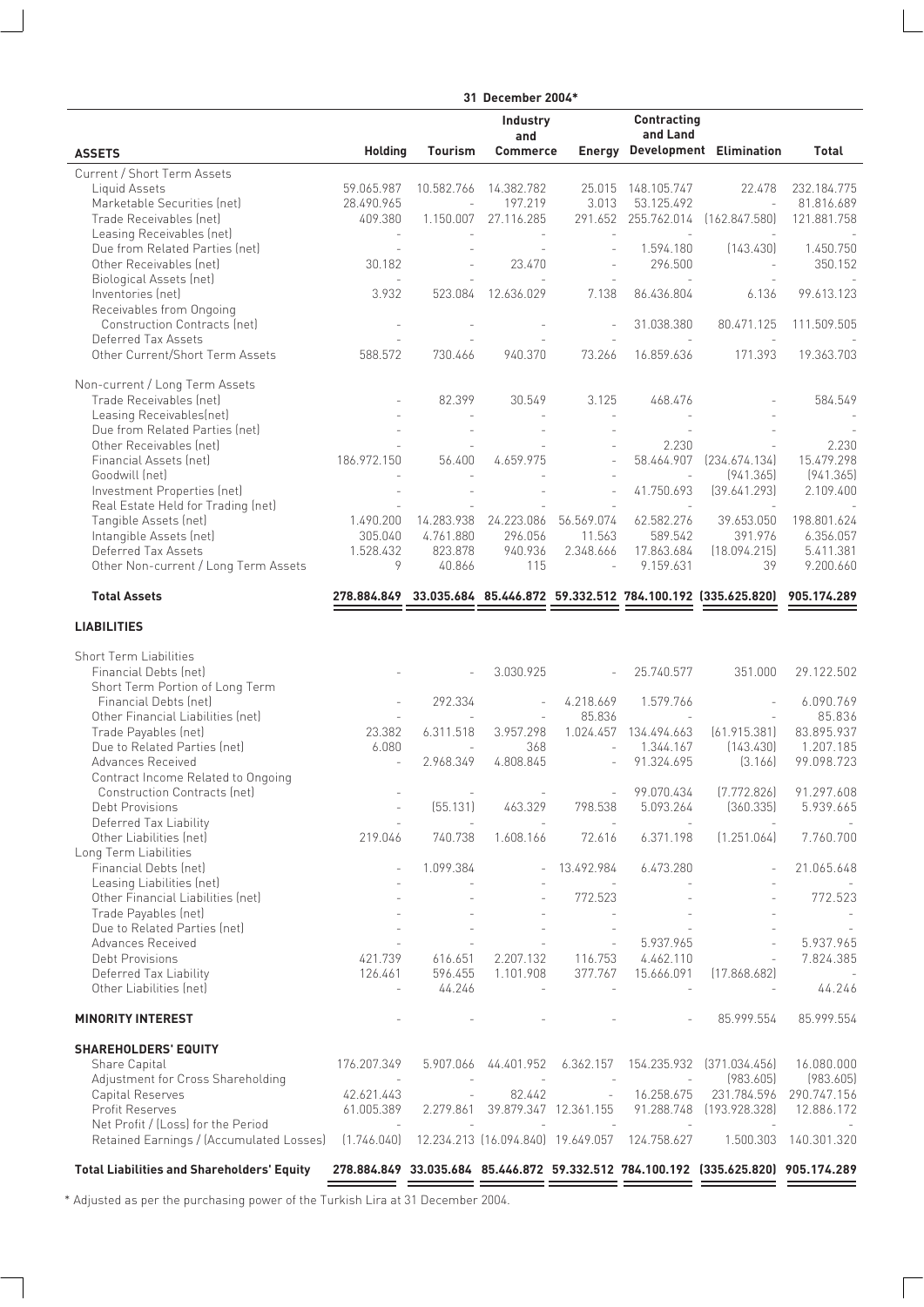| <b>31 December 2005</b>    |                                       |                                       |                                                                                                    |                                           |                                                                                                                                                                           |                                                                                                                           |
|----------------------------|---------------------------------------|---------------------------------------|----------------------------------------------------------------------------------------------------|-------------------------------------------|---------------------------------------------------------------------------------------------------------------------------------------------------------------------------|---------------------------------------------------------------------------------------------------------------------------|
| <b>Holding</b>             | <b>Tourism</b>                        | Industry<br>and<br><b>Commerce</b>    |                                                                                                    | Contracting<br>and Land                   |                                                                                                                                                                           | <b>Total</b>                                                                                                              |
|                            |                                       |                                       |                                                                                                    |                                           |                                                                                                                                                                           |                                                                                                                           |
|                            |                                       | 96.208.448                            |                                                                                                    | 441.090.943                               |                                                                                                                                                                           | 569.751.637<br>5.764.875 (495.864.676)                                                                                    |
|                            |                                       |                                       |                                                                                                    |                                           |                                                                                                                                                                           |                                                                                                                           |
|                            |                                       | 23.790.304                            |                                                                                                    | 41.334.155                                |                                                                                                                                                                           | 73.886.961                                                                                                                |
|                            |                                       |                                       |                                                                                                    | [19.823.899]                              |                                                                                                                                                                           | [49.616.896]                                                                                                              |
| [619.151]                  | [368.496]                             | 5.657.019                             |                                                                                                    | 21.510.256                                | [1.452.995]                                                                                                                                                               | 24.270.065                                                                                                                |
| 23.991.502<br>[10.768.578] | 3.502.069<br>[2.003.954]<br>[309.111] | 8.745.321<br>[3.932.407]<br>(678.794) |                                                                                                    | 68.507.192<br>[29.402.953]<br>[2.831.523] |                                                                                                                                                                           | 99.540.513<br>[46.136.197]<br>[4.184.351]                                                                                 |
|                            | 820,508                               | 9.791.139                             |                                                                                                    | 57.782.972                                |                                                                                                                                                                           | 73.490.030                                                                                                                |
|                            |                                       |                                       |                                                                                                    |                                           |                                                                                                                                                                           |                                                                                                                           |
|                            |                                       |                                       |                                                                                                    |                                           | [5.622.759]                                                                                                                                                               | [5.622.759]                                                                                                               |
| 12.603.773                 | 820.508                               | 9.791.139                             |                                                                                                    | 57.782.972                                | [12.563.690]                                                                                                                                                              | 67.867.271                                                                                                                |
| [2.568.244]                |                                       | [2.029.390]                           |                                                                                                    | [1.837.421]                               |                                                                                                                                                                           | [7.628.399]                                                                                                               |
| 10.035.529                 | 705.247                               | 7.761.749                             |                                                                                                    | 55.945.550                                | [12.563.690]                                                                                                                                                              | 60.238.872                                                                                                                |
|                            | 4.662.697<br>12.603.773               | 14.783.904<br>630.802<br>[115.261]    | 37.739.676<br>(4.031.895) (22.955.772) (72.418.144)<br>$(1.249.953)$ $(15.152.400)$ $(18.133.285)$ |                                           | 3.060.179<br>[2.466.952] [399.756.788]<br>593.227<br>[1.049.795]<br>[456.568]<br>343.449<br>[89.389]<br>[364.923]<br>[567.431]<br>[567.431]<br>[1.078.083]<br>[1.645.514] | <b>Energy Development Elimination</b><br>[13.010.306]<br>[7.245.431]<br>5.792.436<br>[5.549.020]<br>61.084<br>[6.940.931] |

### **34. Mergers**

As of 31 December 2005 and 2004, there are no mergers among companies.

## **35. Subsequent Events**

- **a)** The termination indemnity upper limit, which stood at TRY 1.727,15 as of 31 December 2005, has been increased to TRY 1.770,62 with effect from 1 January 2006 and to TRY 1.815,29 with effect from 1 July 2006 (31 December 2004 - TRY 1.574,74).
- **b)** At the Board of Directors meeting of the subsidiary, Yıltaş Yıldız Turistik Tesisler A.Ş., dated 21 February 2006 nr. 110, resolution is made to increase the share capital of the Company by TRY 100.000, from TRY 50.000 to TRY 150.000.
- **c)** At the Board of Directors meeting of the subsidiary, Alsim Alarko Sanayi Tesisleri ve Ticaret A.fi., dated 24 March 2006 nr. 494, resolution is made as per the provisions of the Article 451 of the Turkish Law of Commerce and the Articles 37-39 of the Corporate Tax Law, to constitute a merger through the acquisition of the subsidiary Yıltaş Yıldız Turistik Tesisler A.Ş. by the subsidiary Alsim Alarko Sanayi Tesisleri ve Ticaret A.S., and to realize the merger on the basis of the balance sheets as of 31 March 2006, transferring the total assets and liabilities of the subsidiary, Yıltas Yıldız Turistik Tesisler A.S. as stated in its balance sheet as of 31 March 2006, to the subsidiary Alsim Alarko Sanayi Tesisleri ve Ticaret A.Ş..
- **d)** At the Board of Directors meeting of the subsidiary Alarko Gayrimenkul Yatırım Ortaklığı A.S., dated 6 March 2006 nr. 184, resolution is made to deduct the accumulated losses amounting to TRY 3.364.170 from the net profit of TRY 10.183.740 stated in the Company's financial statements of 2005, and after deduction of TRY 449.597 set aside as first legal reserve, to distribute a portion of TRY 1.925.100 by capital increase from the remaining distributable profit amounting to TRY 6.369.973 as dividends in the form of bonus shares, among the shareholders, and to transfer the balancing total of TRY 4.444.873 to the extraordinary legal reserves.
- **e)** At the Board of Directors meeting of Alarko Carrier Sanayi ve Ticaret A.S., a jointly controlled entity, dated 9 March 2006 nr. 564, resolution is made to provide a total of TRY 5.275.548 for taxes and a total of TRY 1.036.928 for the first legal reserves from the profit before tax amounting to TRY 25.004.255 stated in the Company's 2005 financial statements, to offset the accumulated losses amounting to TRY 350.376, and to allocate the balance of TRY 18.341.403 such that a total of TRY 5.508.000 is distributed among shareholders as dividends, the second legal reserve is made for a total of TRY 496.800, and the balance of TRY 12.336.603 is provided as extraordinary reserves. Furthermore, a portion of TRY 3.849.366 of the total distributable profits amounting to TRY 5.508.000 has been provided from the affiliate sales profit acquired from sales of the share certificates of the affiliate, *Izocam Ticaret ve Sanayi A.S.* and for that reason, with respect to the Share Acquisition Contract entered into with Carrier, it has been resolved at the same board meeting that the portion of 2005 dividend coupons of Carrier HVACR Investments B.V. corresponding to this amount be owned by Alarko Holding A.fi.
- f) At the Ordinary Shareholders' Meeting of the subsidiary Attas Alarko Turistik Tesisler A.S., dated 24 March 2006, resolution is made to make a 5% first legal reserve up to 20% of the paid in capital after taxes and legal liabilities are deducted from the TRY 1.276.321,80 of profit for the period stated in the Company's 2005 financials, to pay gross dividends of TRY 530.000 to the shareholders in cash, to provide 10% of the second portion of dividends for second legal reserves, and to add the balance to extraordinary legal reserves.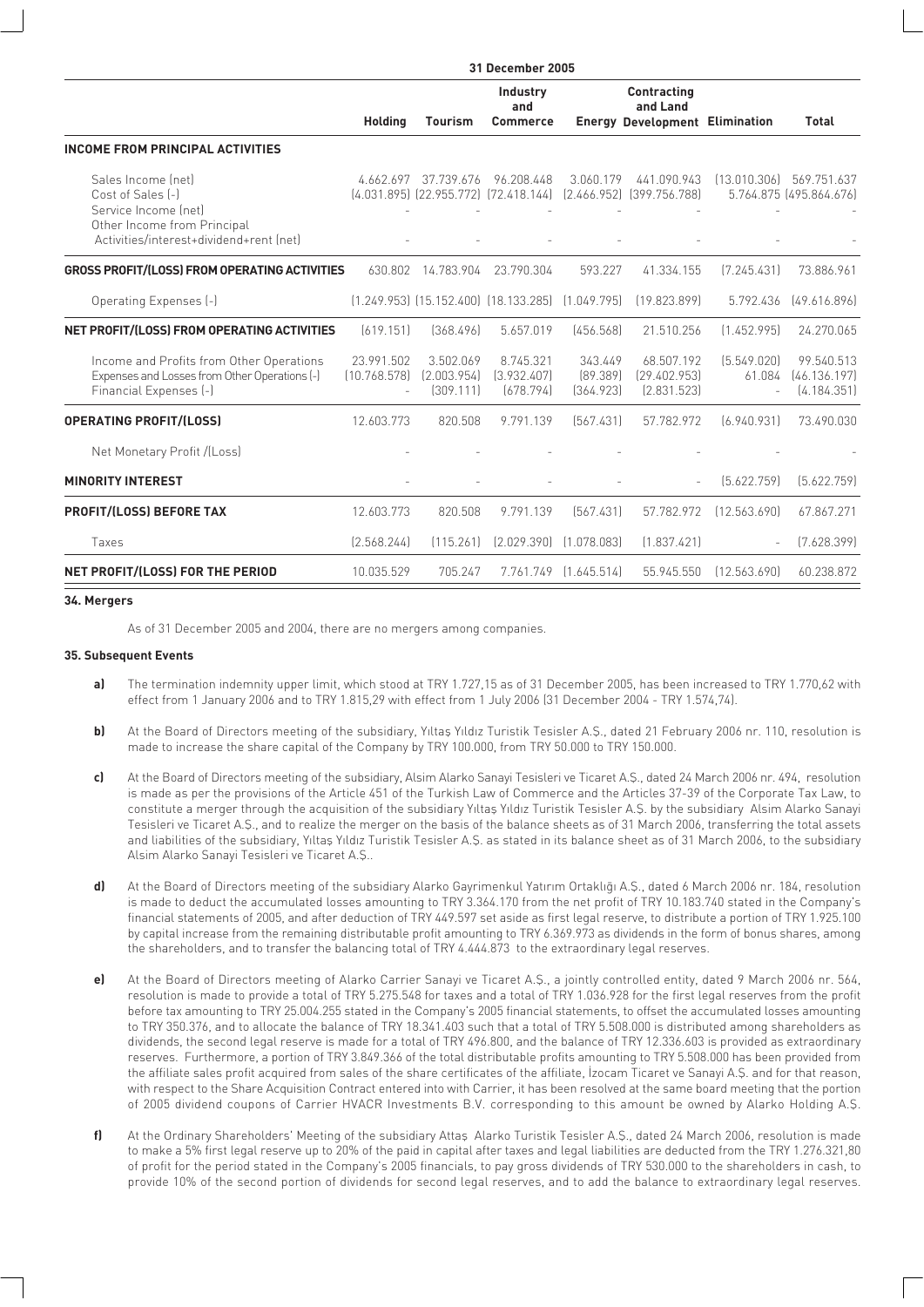**g)** At the Ordinary Shareholders' Meeting of the subsidiary Alamsas Alarko Aqur Makina Sanayii A.S., dated 24 March 2006, resolution is made to offset the total accumulated losses amounting to TRY 4.788.510,28 constituted as a result of inflation adjustment made as of 31 December 2003 from the differences arising from the inflation adjustment related to shareholders' equity, and to offset the loss for the year 2005 amounting to TRY 468.545,98 from the extraordinary reserves provided from the profit for the year 2000.

## **36. Discontinued Operations**

As of 31 December 2005 and 2004, there are no discontinued operations.

#### **37. Income from Principal Activities**

Income on sales, net, consists of the following (TRY):

|                     | 31 December 2005 |  |
|---------------------|------------------|--|
| Domestic sales      | 302.906.045      |  |
| Export sales        | 260.172.774      |  |
| Other sales         | 10.022.702       |  |
| Return on sales [-] | [872.408]        |  |
| Sales discounts [-] | [2.477.476]      |  |
|                     | 569.751.637      |  |

Cost of sales consists of the following (TRY) :

|                                  | 31 December 2005 |  |
|----------------------------------|------------------|--|
| Cost of finished goods sold      | 32.735.066       |  |
| Cost of trade goods sold         | 509.793          |  |
| Cost of services sold            | 369.817.864      |  |
| Cost of semi-finished goods sold | 580.812          |  |
| Cost of other sales              | 1 221 141        |  |
|                                  | 495.864.676      |  |

#### **38. Operating Expenses**

Operating expenses consist of the following (TRY):

|                                             | 31 December 2005 |  |
|---------------------------------------------|------------------|--|
| Research and development expenses           | 578 977          |  |
| Marketing, sales, and distribution expenses | 11.826.618       |  |
| General administration expenses             | 37.211.301       |  |
|                                             | 49.616.896       |  |

#### **39. Income/Expense and Profit/Loss from Other Operations**

Income and profits from other operations consist of the following (TRY):

|                                                | 31 December 2005 |  |
|------------------------------------------------|------------------|--|
| Dividend income                                | 61.116           |  |
| Interest income                                | 9.544.626        |  |
| Commission income                              | 150.214          |  |
| Provisions no longer required                  | 3.131.117        |  |
| Profit on sales of marketable securities       | 17.362.055       |  |
| Foreign exchange gains                         | 52.182.250       |  |
| Rediscount interest income                     | 1.547.665        |  |
| Other income and profits related to operations | 13.102.312       |  |
| Prior period income and profits                | 3.050            |  |
| Other extraordinary income and profits         | 2.456.108        |  |

## **99.540.513**

Expenses and losses from other operations consist of the following (TRY):

|                                         | 31 December 2005 |  |
|-----------------------------------------|------------------|--|
| Commission expense                      | 107.071          |  |
| Provision expense                       | 14.212           |  |
| Foreign exchange losses                 | 38.642.855       |  |
| Rediscount interest expense             | 1.155.021        |  |
| Other ordinary expenses and losses      | 5.593.897        |  |
| Prior period expenses and losses        | 55.018           |  |
| Other extraordinary expenses and losses | 568.123          |  |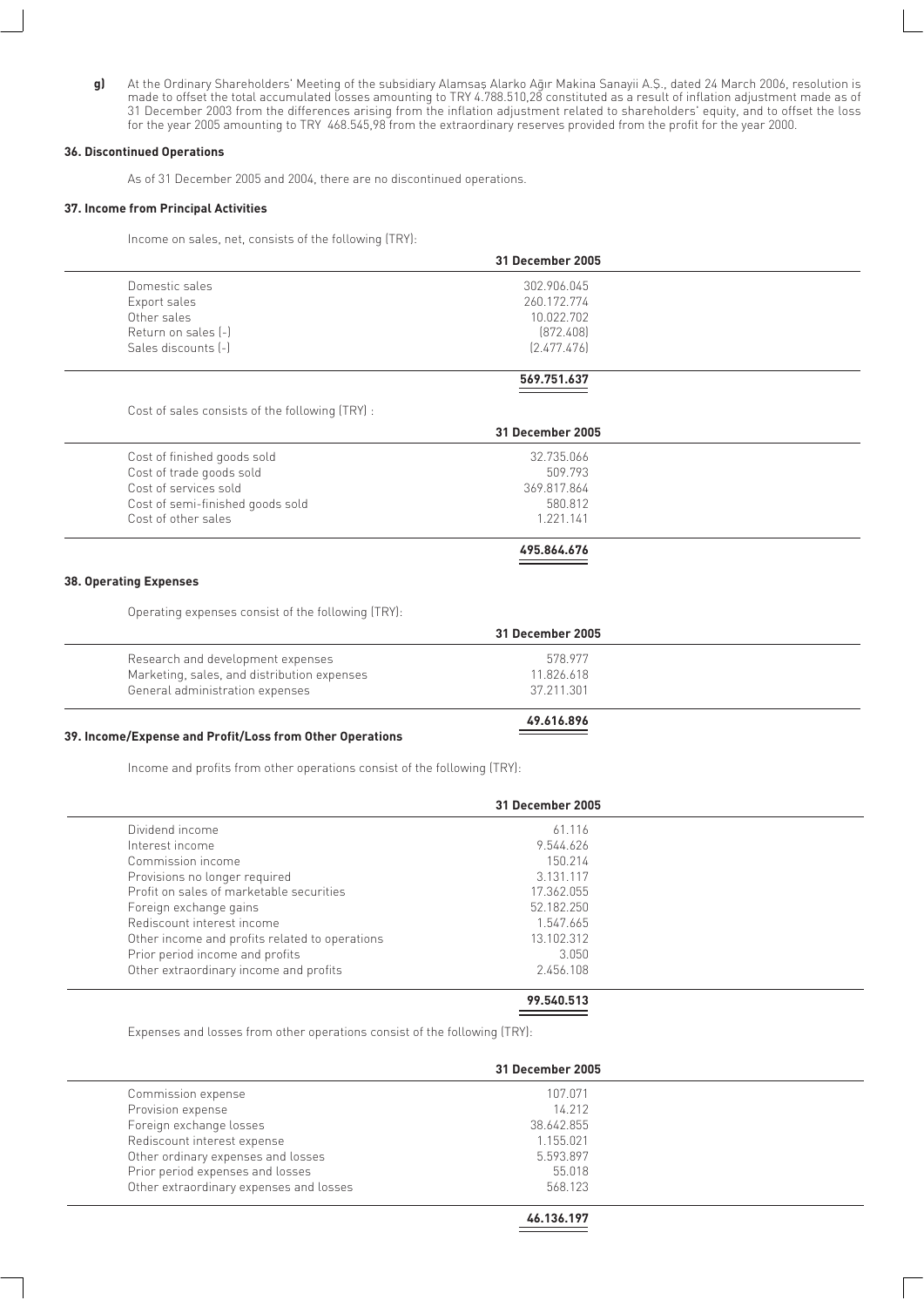#### **40. Financial Expenses**

Financial expenses consist of the following (TRY) :

| 31 December 2005     |                                                               |
|----------------------|---------------------------------------------------------------|
| 3.417.621<br>766.730 | Short term borrowing expenses<br>Long term borrowing expenses |
| 4.184.351            |                                                               |

#### **41. Net Monetary Profit/Loss**

CMB has declared that the high inflation period has come to an end. Therefore as of 31 December 2005, the financial statements are no longer subject to inflation adjustments, hence monetary loss/gain is not reflected to the statement of income.

#### **42. Income Taxes**

The corporation tax rate for 2005 is 30% in Turkey (2004 - 33%). This rate is applicable to the tax base derived upon exemptions and deductions stated in the tax legislation and by addition of disallowable expenses to the commercial revenues of the companies with respect to the tax legislation.

The Group's taxes for the current period are as follows:

|                                                                           | 31 December 2005         |  |
|---------------------------------------------------------------------------|--------------------------|--|
| Current period tax (Note 23)<br>Deferred tax expense (Note 14)            | 7.531.564<br>96.835      |  |
| <b>Total tax expense</b>                                                  | 7.628.399                |  |
| 43. Earnings Per Share                                                    |                          |  |
| Earnings per share are calculated as follows:                             | 31 December 2005         |  |
| Profit for the period (TRY)<br>Weighted average number of ordinary shares | 60.238.872<br>15.096.395 |  |
| (per share of TRY 1 nominal value)<br><b>Earnings per share (TRY)</b>     | 3.990                    |  |

The Company Management has declared that the distributable profit as per the accompanying financial statements is lower than that stated in the legal books, hence the accompanying financial statements are taken as basis in profit distribution.

## **44. Statement of Cash Flows**

| Cash flows realized in the current period are as follows (TRY):                                                                          | 31 December 2005                        |  |
|------------------------------------------------------------------------------------------------------------------------------------------|-----------------------------------------|--|
| Net cash inflows from principal activities<br>Net cash outflows from investment activities<br>Net cash inflows from financial activities | 1.679.056<br>[69.992.337]<br>21.810.426 |  |

#### **45. Other Issues Materially Affecting the Financial Statements or Requiring Disclosure for a Proper Interpretation and Understanding of the Financial Statements**

**a)** Insurance totals of assets with respect to the periods are as follows (TRY);

| 31 December 2005 | 384.947.880 |
|------------------|-------------|
| 31 December 2004 | 143.959.076 |

- **b)** As of 31 December 2005, remuneration provided to top executives such as the CEO and members of the Board of Directors amount to TRY 6.979.102 (31 December 2004 - TRY 5.344.778).
- **c)** With effect from 1 January 2005, the currency of the Republic of Turkey was redenominated, with one million Turkish Lira being converted into a new unit of currency known as the New Turkish Lira ("New Turkish Lira"). The smallest unit of currency is the New Kuruş, which represents one-hundredth of one New Turkish Lira.

In the announcement made by the Capital Markets Board in relation to "the financial statements and reports to be presented to public by companies subject to CMB regulations and Capital Markets Establishments during the stage of transition to the New Turkish Lira (TRY)", it is stated that the financial statements for the periods ending at or before 31.12.2004, including the financial data related to prior period that will be used for comparison purposes, shall be disclosed in terms of TRY. Accordingly, the financial statements as of 31 December 2004 have been presented in TRY solely for comparison purposes.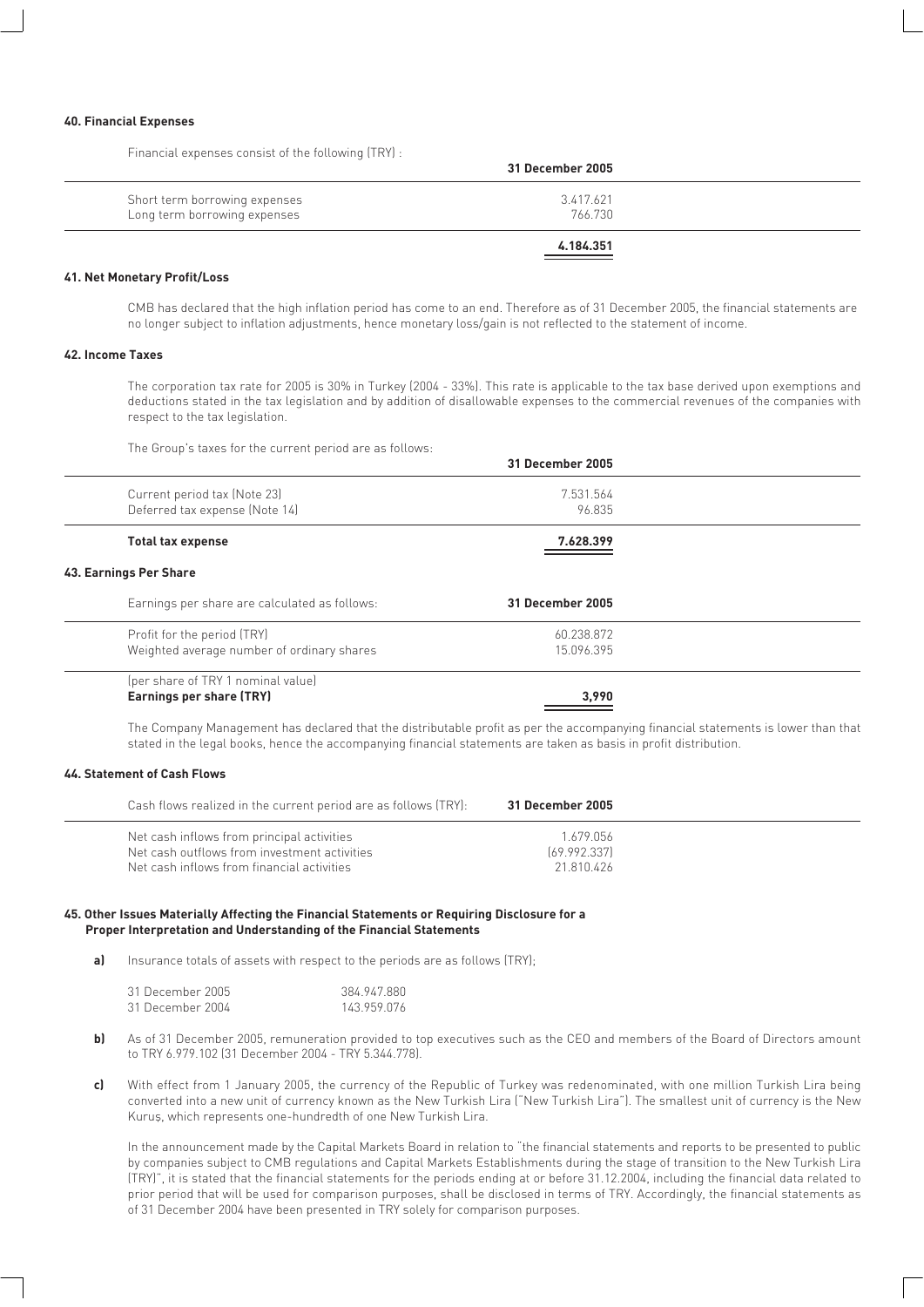## **PROFIT DISTRIBUTION RECOMMENDATION**

We recommend that a total amount of TRY 3.053.728 be distributed according to the Turkish Commercial Code, Capital Market Legislation and the Company's Articles of Incorporation out of the TRY 60.238.872 net profit for the period as stated in the consolidated financial statements for the year 2005 presented for the approval of our General Assembly as follows:

- Setting aside TRY 411.214 as first order legal reserves,
- Distributing TRY 1.125.600 (gross) in cash to the shareholders as dividend as of May 31, 2006,
- Deducting the necessary amount of tax out of the dividend subject to income tax,
- Balance to be retained as extraordinary reserves.

## **Board of Directors**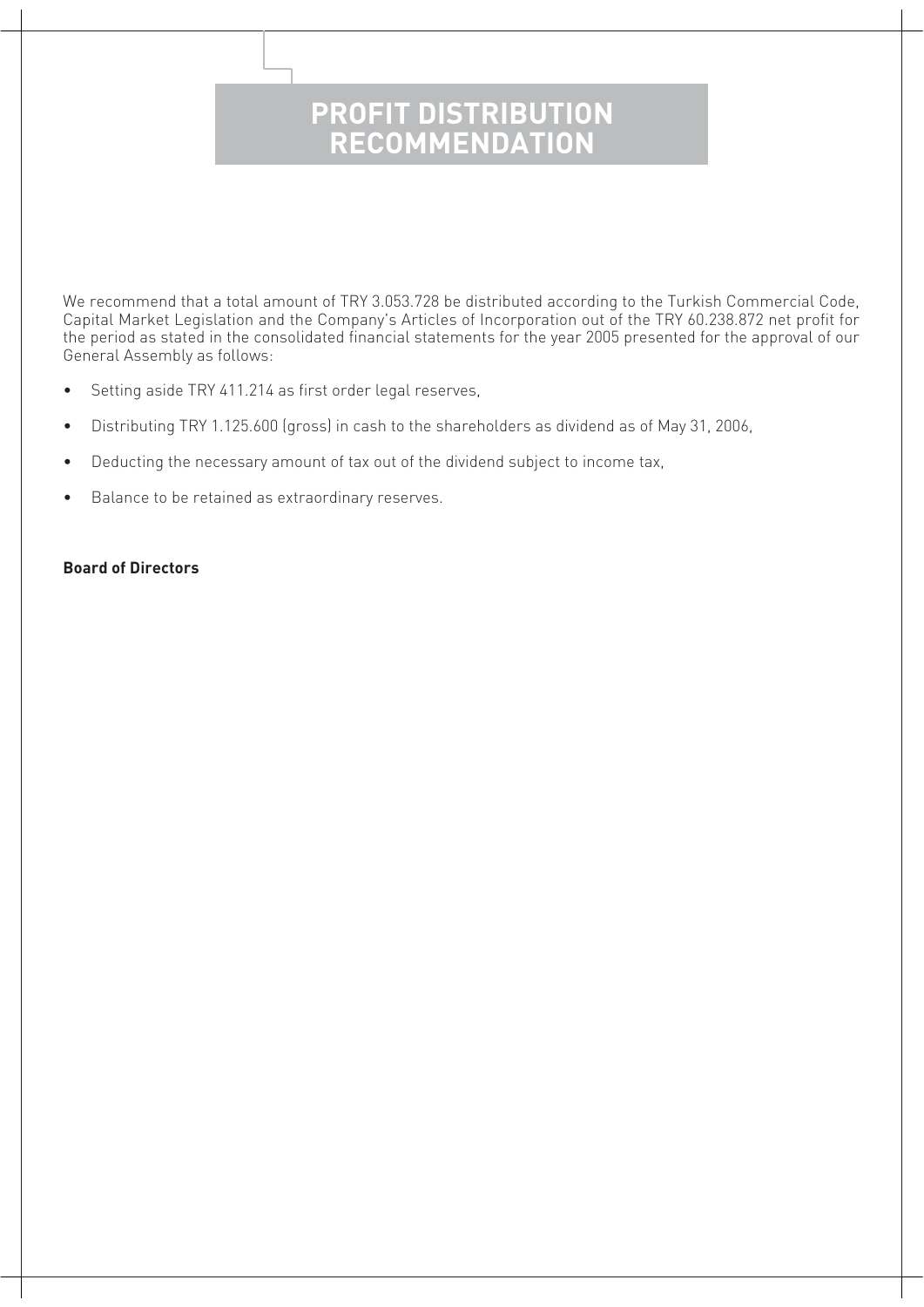## **STATUTORY AUDITORS' REPORT**

## TO THE ANNUAL GENERAL MEETING OF ALARKO HOLDING A.S. **THE COMPANY**

- 
- 
- 
- **\* NAME** : ALARKO HOLD‹NG A.fi.
- **\* HEADQUARTERS** : Muallim Naci Cad. No: 69 34347 Ortaköy ‹stanbul
	- **\* CAPITAL** : Registered : TL 25.000.000.000.000 (TRY 25.000.000)
	- $:$  TL 16.080.000.000.000 (TRY 16.080.000)
	-
- **\* PRINCIPAL BUSINESS ACTIVITY** : As indicated in the articles of incorporation

## **NAMES, TERMS OF OFFICE AND SHAREHOLDER/EMPLOYEE STATUS OF THE STATUTORY AUDITORS:**

1. MUSTAFA AYDIN AYSAN (Term of office: 18.05.2005 - 16.05.2006. He is not a company shareholder or employee.)

2. AHMET ZEYYAT HATİPOĞLU (Term of office: 18.05.2005 - 16.05.2006. He is not a company shareholder or employee.)

3. HALIL KEMAL KAFALI (Term of office: 18.05.2005 - 16.05.2006. He is not a company shareholder or employee.)

## **NUMBER OF BOARD OF DIRECTORS MEETINGS PARTICIPATED IN AND BOARD OF STATUTORY AUDITORS MEETINGS HELD:**

Three Board of Directors' meetings were participated in and two Board of Statutory Auditors' meetings were held.

## **SCOPE OF EXAMINATIONS PERFORMED ON THE COMPANY'S ACCOUNTS, BOOKS AND DOCUMENTS; DATES OF EXAMINATIONS; CONCLUSIONS REACHED:**

The company's legal books of accounts and documents were examined twice in compliance with the provisions of the Turkish Commercial Code, laws and regulations, the company's articles of incorporation and the general assembly and board of directors regulations. The first examination occurred on July 28- 29, 2005 for the first six months of the year and the second on January 30-31, 2006 for the second six months. The results of both inspections appeared to be satisfactory.

## **NUMBER OF COUNTS MADE AT THE COMPANY'S CASH OFFICE AS REQUIRED BY ARTICLE 353 PARAGRAPH 1 SUBPARAGRAPH 3 OF THE TURKISH COMMERCIAL CODE AND THE CONCLUSIONS REACHED:**

The company's cash office was inspected four times and a count made.

## **DATES OF INSPECTIONS PERFORMED AS REQUIRED BY ARTICLE 353 PARAGRAPH 1 SUBPARAGRAPH 4 OF THE TURKISH COMMERCIAL CODE AND THE CONCLUSIONS REACHED:**

The company's records were checked every month to see whether or not the instruments referred to in the Turkish Commercial Code Article 353/1-4 were present. The instruments were observed to be in accordance with the records.

## **COMPLAINTS AND IRREGULARITIES REFERRED TO THE STATUTORY AUDITORS AND ACTION TAKEN CONCERNING THEM:**

No complaints or irregularities were referred to the statutory auditors from 18.05.2005, the date they assumed their duties, to the present.

We have examined the accounts and transactions of the firm Alarko Holding A.S. for the period January 1, 2005 to December 31, 2005 in light of the requirements of the Turkish Commercial Code, the company's articles of incorporation and other laws and regulations as well as of generally accepted accounting principles and standards.

It is our opinion that the attached balance sheet issued as of December 31, 2005, the contents of which we approve, realistically and accurately reflects the financial standing of the company on that date; that the income statement for the period January 1, 2005 to December 31, 2005 similarly reflects the results of its activities for the same period and that the proposal for profit distribution is in compliance with laws and the company's articles of incorporation.

We recommend a vote for the approval of the balance sheet and income statement and for the acquittal of the Board of Directors.

## **THE BOARD OF AUDITORS**

Prof. Dr. Mustafa Aydın Aysan Prof Dr. Ahmet Zeyyat Hatipoğlu Prof. Dr. Halil Kemal Kafalı